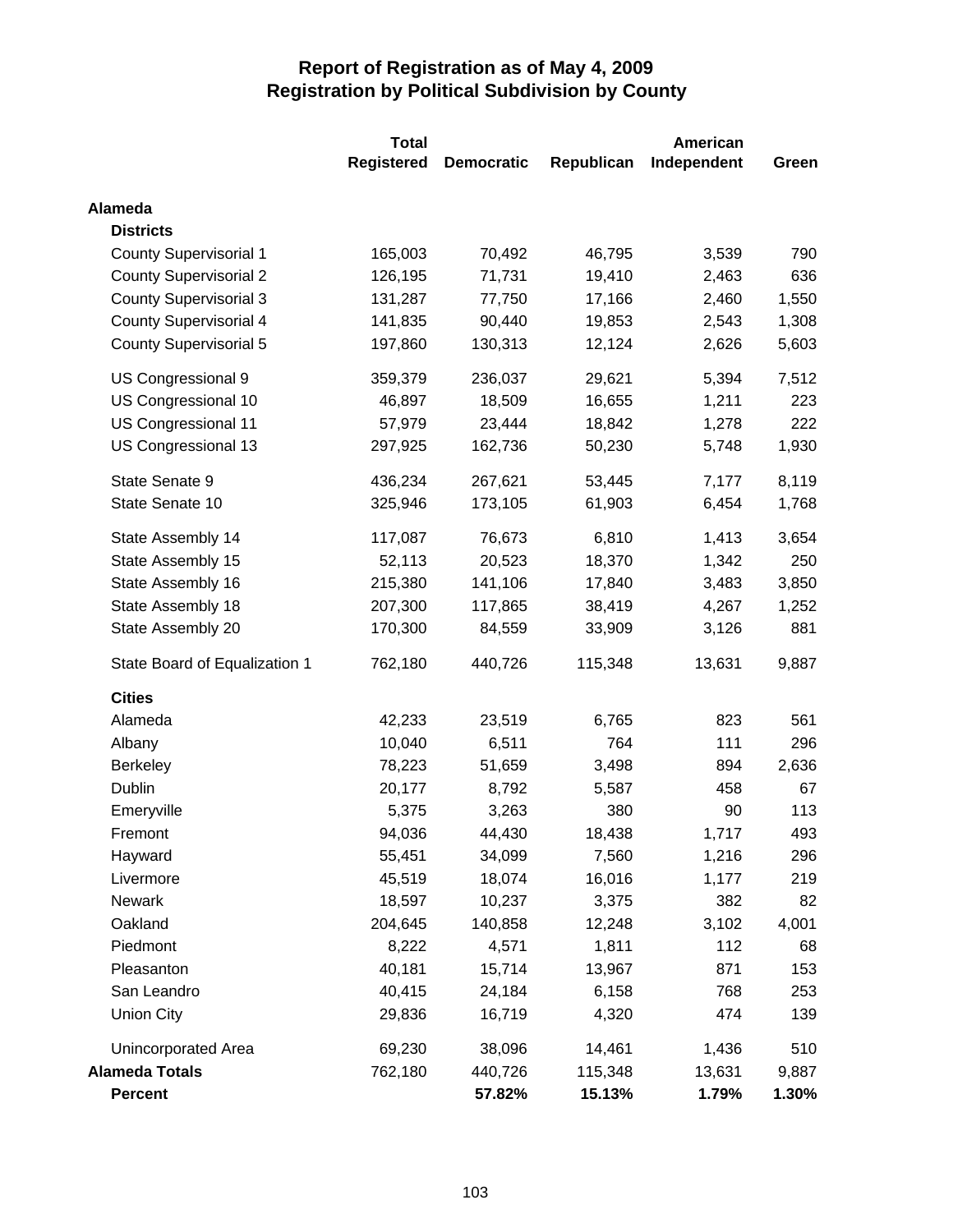|                               |             | Peace and      |       | <b>Decline to</b> |  |
|-------------------------------|-------------|----------------|-------|-------------------|--|
|                               | Libertarian | <b>Freedom</b> | Other | <b>State</b>      |  |
| Alameda                       |             |                |       |                   |  |
| <b>Districts</b>              |             |                |       |                   |  |
| <b>County Supervisorial 1</b> | 677         | 255            | 1,303 | 41,152            |  |
| <b>County Supervisorial 2</b> | 420         | 399            | 938   | 30,198            |  |
| <b>County Supervisorial 3</b> | 525         | 541            | 986   | 30,309            |  |
| <b>County Supervisorial 4</b> | 510         | 505            | 1,094 | 25,582            |  |
| <b>County Supervisorial 5</b> | 768         | 887            | 1,435 | 44,104            |  |
| US Congressional 9            | 1,324       | 1,599          | 2,666 | 75,226            |  |
| US Congressional 10           | 213         | 66             | 342   | 9,678             |  |
| US Congressional 11           | 256         | 73             | 439   | 13,425            |  |
| US Congressional 13           | 1,107       | 849            | 2,309 | 73,016            |  |
| State Senate 9                | 1,680       | 1,735          | 3,245 | 93,212            |  |
| State Senate 10               | 1,220       | 852            | 2,511 | 78,133            |  |
| State Assembly 14             | 487         | 449            | 776   | 26,825            |  |
| State Assembly 15             | 233         | 68             | 389   | 10,938            |  |
| State Assembly 16             | 745         | 1,097          | 1,705 | 45,554            |  |
| State Assembly 18             | 802         | 613            | 1,521 | 42,561            |  |
| State Assembly 20             | 633         | 360            | 1,365 | 45,467            |  |
| State Board of Equalization 1 | 2,900       | 2,587          | 5,756 | 171,345           |  |
| <b>Cities</b>                 |             |                |       |                   |  |
| Alameda                       | 198         | 136            | 339   | 9,892             |  |
| Albany                        | 41          | 23             | 57    | 2,237             |  |
| <b>Berkeley</b>               | 326         | 350            | 519   | 18,341            |  |
| Dublin                        | 98          | 26             | 154   | 4,995             |  |
| Emeryville                    | 28          | 17             | 54    | 1,430             |  |
| Fremont                       | 351         | 175            | 809   | 27,623            |  |
| Hayward                       | 191         | 217            | 383   | 11,489            |  |
| Livermore                     | 205         | 66             | 331   | 9,431             |  |
| Newark                        | 74          | 43             | 122   | 4,282             |  |
| Oakland                       | 647         | 1,080          | 1,600 | 41,109            |  |
| Piedmont                      | 29          | 6              | 41    | 1,584             |  |
| Pleasanton                    | 172         | 50             | 303   | 8,951             |  |
| San Leandro                   | 144         | 124            | 289   | 8,495             |  |
| <b>Union City</b>             | 70          | 97             | 233   | 7,784             |  |
| Unincorporated Area           | 326         | 177            | 522   | 13,702            |  |
| <b>Alameda Totals</b>         | 2,900       | 2,587          | 5,756 | 171,345           |  |
| <b>Percent</b>                | 0.38%       | 0.34%          | 0.76% | 22.48%            |  |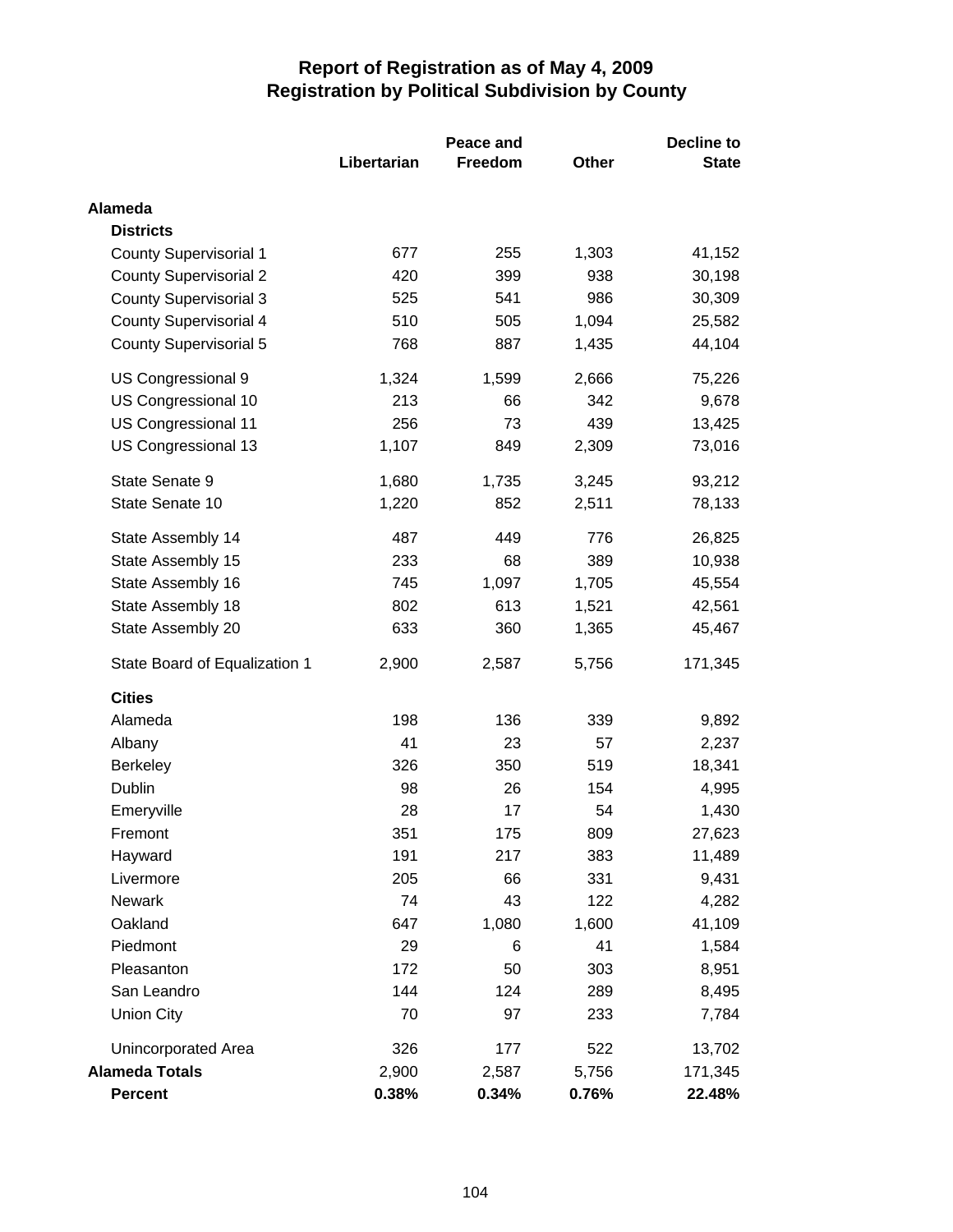|                               | <b>Total</b>      |                   |            | American       |                |
|-------------------------------|-------------------|-------------------|------------|----------------|----------------|
|                               | <b>Registered</b> | <b>Democratic</b> | Republican | Independent    | Green          |
| <b>Alpine</b>                 |                   |                   |            |                |                |
| <b>Districts</b>              |                   |                   |            |                |                |
| <b>County Supervisorial 1</b> | 144               | 55                | 44         | 9              | $\overline{2}$ |
| <b>County Supervisorial 2</b> | 144               | 62                | 54         | 0              | 3              |
| <b>County Supervisorial 3</b> | 113               | 57                | 12         | 8              | $\mathbf 1$    |
| <b>County Supervisorial 4</b> | 180               | 60                | 67         | $\overline{2}$ | $\mathbf{3}$   |
| <b>County Supervisorial 5</b> | 218               | 68                | 91         | 8              | $6\phantom{1}$ |
| US Congressional 3            | 799               | 302               | 268        | 27             | 15             |
| State Senate 1                | 799               | 302               | 268        | 27             | 15             |
| State Assembly 4              | 799               | 302               | 268        | 27             | 15             |
| State Board of Equalization 2 | 799               | 302               | 268        | 27             | 15             |
| <b>Cities</b>                 |                   |                   |            |                |                |
| Unincorporated Area           | 799               | 302               | 268        | 27             | 15             |
| <b>Alpine Totals</b>          | 799               | 302               | 268        | 27             | 15             |
| <b>Percent</b>                |                   | 37.80%            | 33.54%     | 3.38%          | 1.88%          |
| <b>Amador</b>                 |                   |                   |            |                |                |
| <b>Districts</b>              |                   |                   |            |                |                |
| <b>County Supervisorial 1</b> | 4,091             | 1,446             | 1,848      | 126            | 16             |
| <b>County Supervisorial 2</b> | 4,407             | 1,387             | 2,133      | 156            | 21             |
| <b>County Supervisorial 3</b> | 4,044             | 1,461             | 1,741      | 122            | 41             |
| <b>County Supervisorial 4</b> | 4,236             | 1,514             | 1,899      | 132            | 21             |
| <b>County Supervisorial 5</b> | 4,519             | 1,602             | 2,007      | 129            | 30             |
| US Congressional 3            | 21,297            | 7,410             | 9,628      | 665            | 129            |
| State Senate 1                | 21,297            | 7,410             | 9,628      | 665            | 129            |
| State Assembly 10             | 21,297            | 7,410             | 9,628      | 665            | 129            |
| State Board of Equalization 2 | 21,297            | 7,410             | 9,628      | 665            | 129            |
| <b>Cities</b>                 |                   |                   |            |                |                |
| Amador                        | 132               | 40                | 58         | 5              | 3              |
| lone                          | 2,028             | 644               | 987        | 65             | 12             |
| Jackson                       | 2,558             | 920               | 1,145      | 77             | 10             |
| Plymouth                      | 557               | 203               | 226        | 24             | $\overline{2}$ |
| <b>Sutter Creek</b>           | 1,648             | 654               | 665        | 58             | 10             |
| Unincorporated Area           | 14,374            | 4,949             | 6,547      | 436            | 92             |
| <b>Amador Totals</b>          | 21,297            | 7,410             | 9,628      | 665            | 129            |
| <b>Percent</b>                |                   | 34.79%            | 45.21%     | 3.12%          | 0.61%          |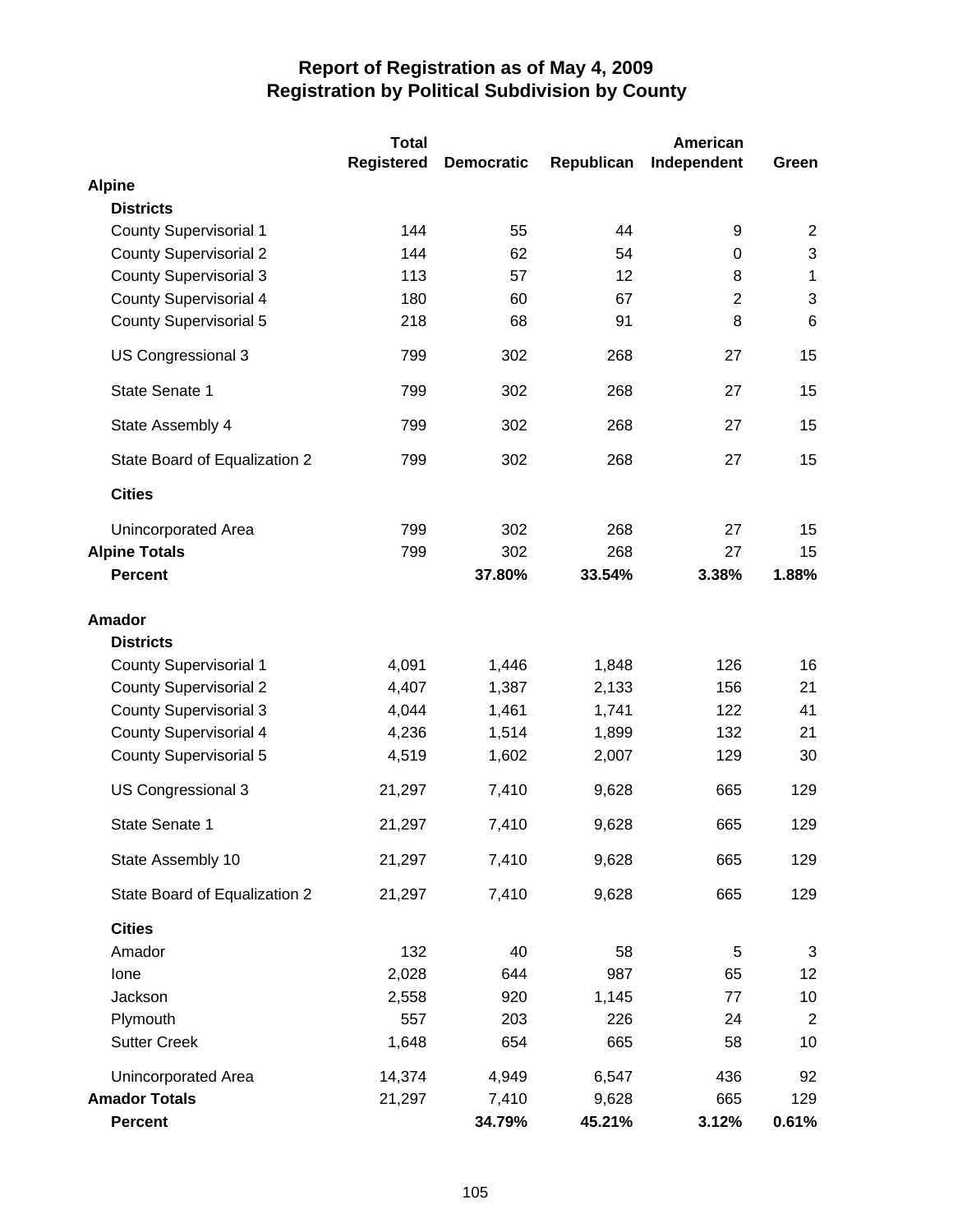|                               |                | Peace and      |              | Decline to   |  |
|-------------------------------|----------------|----------------|--------------|--------------|--|
|                               | Libertarian    | Freedom        | <b>Other</b> | <b>State</b> |  |
| <b>Alpine</b>                 |                |                |              |              |  |
| <b>Districts</b>              |                |                |              |              |  |
| <b>County Supervisorial 1</b> | 0              | $\pmb{0}$      | 1            | 33           |  |
| <b>County Supervisorial 2</b> | 1              | 0              | 0            | 24           |  |
| <b>County Supervisorial 3</b> | 0              | 1              | 0            | 34           |  |
| <b>County Supervisorial 4</b> | 3              | 0              | 0            | 45           |  |
| <b>County Supervisorial 5</b> | 0              | 0              | 0            | 45           |  |
| US Congressional 3            | 4              | 1              | 1            | 181          |  |
| State Senate 1                | 4              | 1              | 1            | 181          |  |
| State Assembly 4              | 4              | 1              | 1            | 181          |  |
| State Board of Equalization 2 | 4              | 1              | 1            | 181          |  |
| <b>Cities</b>                 |                |                |              |              |  |
| Unincorporated Area           | $\overline{4}$ | 1              | 1            | 181          |  |
| <b>Alpine Totals</b>          | $\overline{4}$ | 1              | 1            | 181          |  |
| <b>Percent</b>                | 0.50%          | 0.13%          | 0.13%        | 22.65%       |  |
| <b>Amador</b>                 |                |                |              |              |  |
| <b>Districts</b>              |                |                |              |              |  |
| <b>County Supervisorial 1</b> | 29             | 8              | 6            | 612          |  |
| <b>County Supervisorial 2</b> | 30             | 5              | 14           | 661          |  |
| <b>County Supervisorial 3</b> | 29             | 5              | 9            | 636          |  |
| <b>County Supervisorial 4</b> | 18             | 5              | 5            | 642          |  |
| <b>County Supervisorial 5</b> | 29             | 4              | 13           | 705          |  |
| US Congressional 3            | 135            | 27             | 47           | 3,256        |  |
| State Senate 1                | 135            | 27             | 47           | 3,256        |  |
| State Assembly 10             | 135            | 27             | 47           | 3,256        |  |
| State Board of Equalization 2 | 135            | 27             | 47           | 3,256        |  |
| <b>Cities</b>                 |                |                |              |              |  |
| Amador                        | 0              | 0              | 1            | 25           |  |
| Ione                          | 17             | $\overline{2}$ | 6            | 295          |  |
| Jackson                       | 22             | 4              | 6            | 374          |  |
| Plymouth                      | 4              | 0              | 0            | 98           |  |
| <b>Sutter Creek</b>           | 9              | 1              | 0            | 251          |  |
| Unincorporated Area           | 83             | 20             | 34           | 2,213        |  |
| <b>Amador Totals</b>          | 135            | 27             | 47           | 3,256        |  |
| <b>Percent</b>                | 0.63%          | 0.13%          | 0.22%        | 15.29%       |  |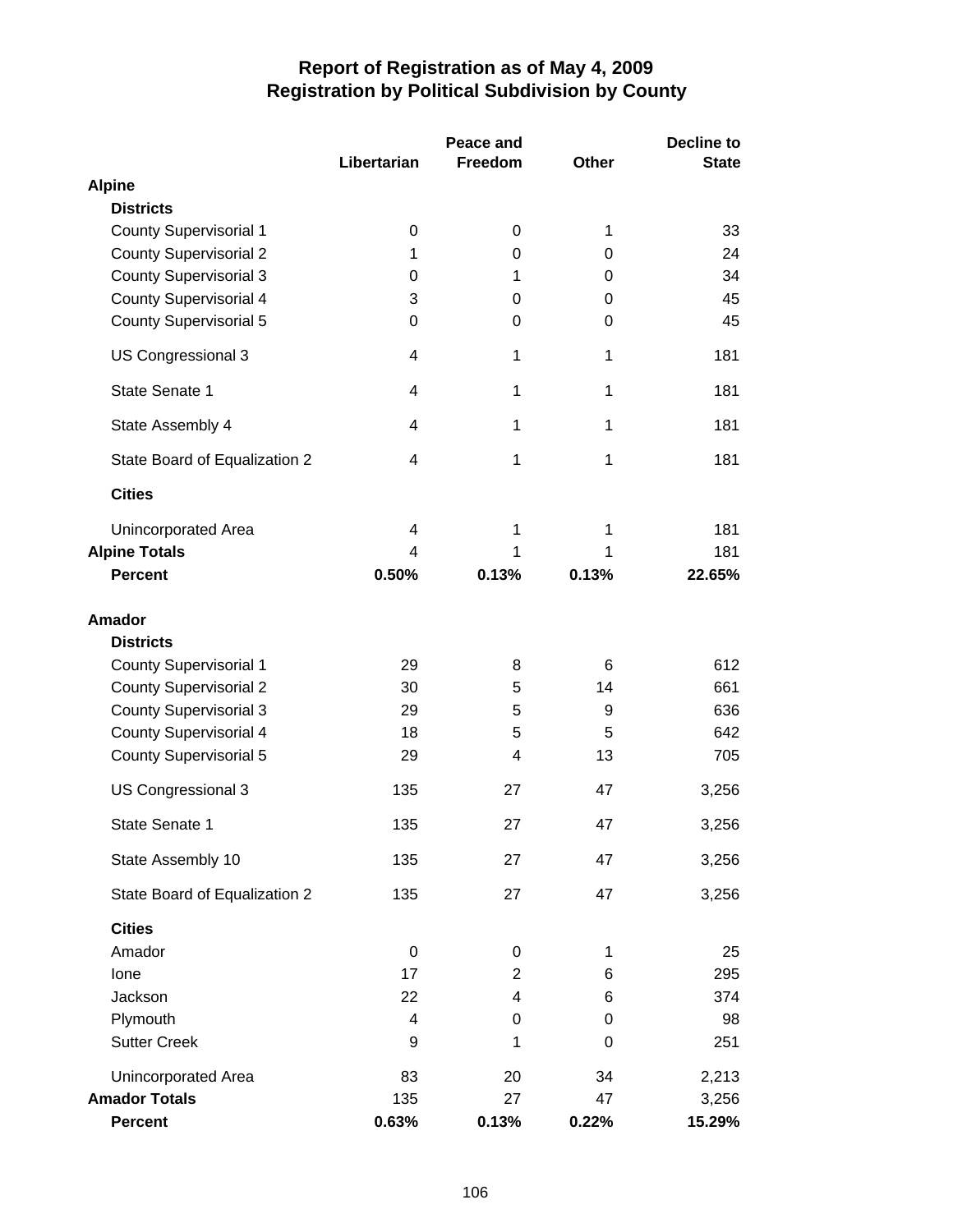|                               | <b>Total</b> | American          |            |             |       |
|-------------------------------|--------------|-------------------|------------|-------------|-------|
|                               | Registered   | <b>Democratic</b> | Republican | Independent | Green |
| <b>Butte</b>                  |              |                   |            |             |       |
| <b>Districts</b>              |              |                   |            |             |       |
| <b>County Supervisorial 1</b> | 21,597       | 7,296             | 9,007      | 745         | 137   |
| <b>County Supervisorial 2</b> | 23,435       | 10,107            | 6,784      | 559         | 482   |
| <b>County Supervisorial 3</b> | 28,444       | 10,728            | 10,744     | 657         | 488   |
| <b>County Supervisorial 4</b> | 21,017       | 7,108             | 9,163      | 572         | 186   |
| <b>County Supervisorial 5</b> | 25,502       | 8,405             | 10,831     | 858         | 283   |
| US Congressional 2            | 97,567       | 35,868            | 37,341     | 2,620       | 1,447 |
| US Congressional 4            | 22,428       | 7,776             | 9,188      | 771         | 129   |
| State Senate 4                | 119,995      | 43,644            | 46,529     | 3,391       | 1,576 |
| State Assembly 2              | 9,756        | 2,611             | 5,212      | 220         | 85    |
| State Assembly 3              | 110,239      | 41,033            | 41,317     | 3,171       | 1,491 |
| State Board of Equalization 2 | 119,995      | 43,644            | 46,529     | 3,391       | 1,576 |
| <b>Cities</b>                 |              |                   |            |             |       |
| <b>Biggs</b>                  | 754          | 288               | 300        | 19          | 5     |
| Chico                         | 46,288       | 19,192            | 14,765     | 1,095       | 847   |
| Gridley                       | 2,585        | 1,033             | 939        | 79          | 18    |
| Oroville                      | 5,989        | 2,086             | 2,276      | 227         | 42    |
| Paradise                      | 16,407       | 5,346             | 7,034      | 547         | 172   |
| Unincorporated Area           | 47,972       | 15,699            | 21,215     | 1,424       | 492   |
| <b>Butte Totals</b>           | 119,995      | 43,644            | 46,529     | 3,391       | 1,576 |
| <b>Percent</b>                |              | 36.37%            | 38.78%     | 2.83%       | 1.31% |
| <b>Calaveras</b>              |              |                   |            |             |       |
| <b>Districts</b>              |              |                   |            |             |       |
| <b>County Supervisorial 1</b> | 5,957        | 1,896             | 2,782      | 204         | 30    |
| <b>County Supervisorial 2</b> | 5,124        | 1,949             | 1,909      | 175         | 107   |
| <b>County Supervisorial 3</b> | 4,435        | 1,598             | 1,910      | 138         | 68    |
| <b>County Supervisorial 4</b> | 5,816        | 1,961             | 2,482      | 198         | 57    |
| <b>County Supervisorial 5</b> | 6,618        | 2,070             | 2,989      | 274         | 24    |
| US Congressional 3            | 27,950       | 9,474             | 12,072     | 989         | 286   |
| State Senate 1                | 27,950       | 9,474             | 12,072     | 989         | 286   |
| State Assembly 25             | 27,950       | 9,474             | 12,072     | 989         | 286   |
| State Board of Equalization 2 | 27,950       | 9,474             | 12,072     | 989         | 286   |
| <b>Cities</b><br>Angels       | 2,284        | 791               | 993        | 69          | 9     |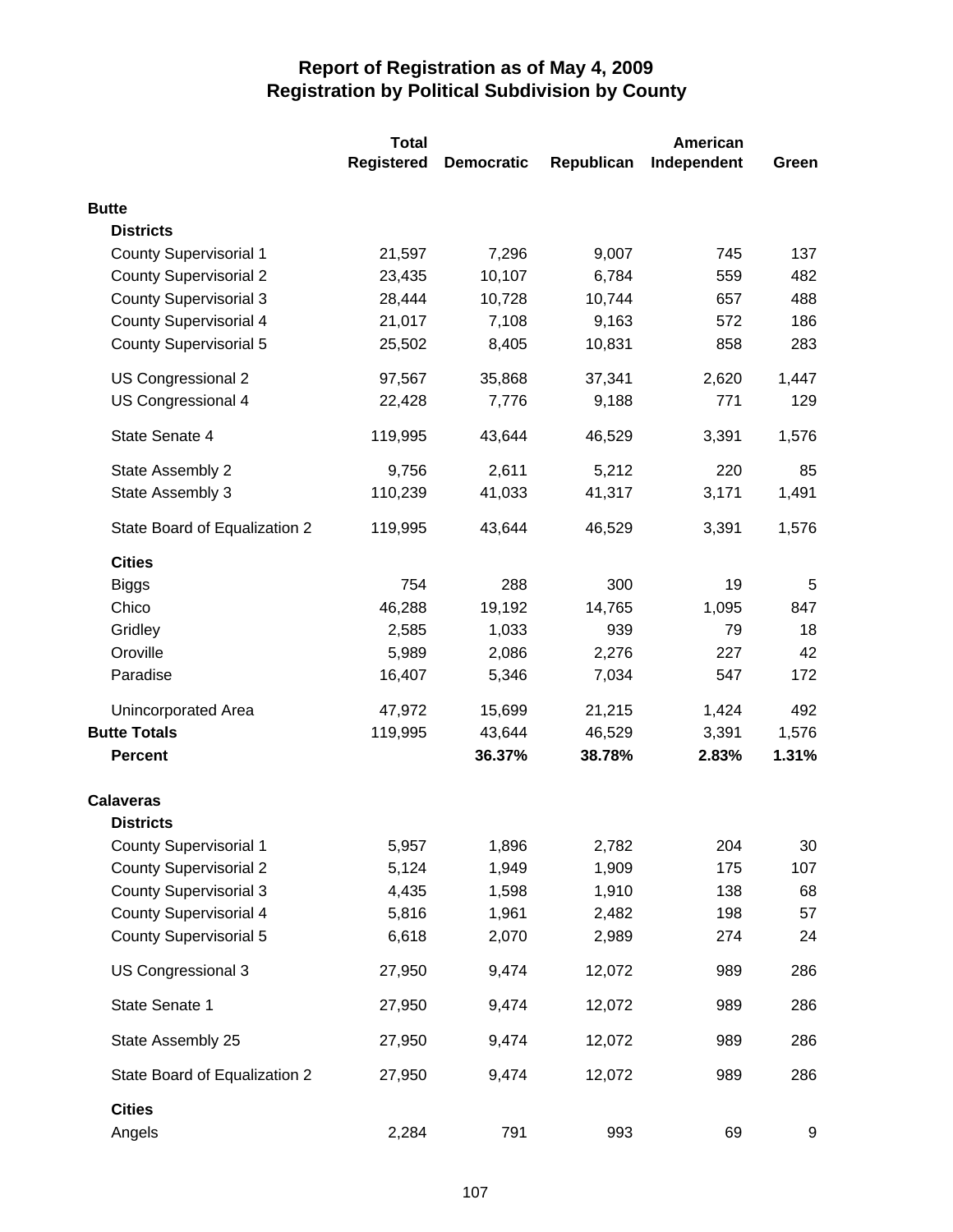|                                                                |                | Peace and | <b>Decline to</b> |              |  |
|----------------------------------------------------------------|----------------|-----------|-------------------|--------------|--|
|                                                                | Libertarian    | Freedom   | Other             | <b>State</b> |  |
| <b>Butte</b>                                                   |                |           |                   |              |  |
| <b>Districts</b>                                               |                |           |                   |              |  |
| <b>County Supervisorial 1</b>                                  | 128            | 83        | 235               | 3,966        |  |
| <b>County Supervisorial 2</b>                                  | 187            | 89        | 288               | 4,939        |  |
| <b>County Supervisorial 3</b>                                  | 195            | 68        | 266               | 5,298        |  |
| <b>County Supervisorial 4</b>                                  | 119            | 55        | 190               | 3,624        |  |
| <b>County Supervisorial 5</b>                                  | 175            | 110       | 319               | 4,521        |  |
| US Congressional 2                                             | 681            | 322       | 1,068             | 18,220       |  |
| US Congressional 4                                             | 123            | 83        | 230               | 4,128        |  |
| State Senate 4                                                 | 804            | 405       | 1,298             | 22,348       |  |
| State Assembly 2                                               | 56             | 26        | 80                | 1,466        |  |
| State Assembly 3                                               | 748            | 379       | 1,218             | 20,882       |  |
| State Board of Equalization 2                                  | 804            | 405       | 1,298             | 22,348       |  |
| <b>Cities</b>                                                  |                |           |                   |              |  |
| <b>Biggs</b>                                                   | $\overline{2}$ | 2         | 5                 | 133          |  |
| Chico                                                          | 357            | 136       | 511               | 9,385        |  |
| Gridley                                                        | 10             | 7         | 23                | 476          |  |
| Oroville                                                       | 44             | 25        | 58                | 1,231        |  |
| Paradise                                                       | 112            | 77        | 225               | 2,894        |  |
| Unincorporated Area                                            | 279            | 158       | 476               | 8,229        |  |
| <b>Butte Totals</b>                                            | 804            | 405       | 1,298             | 22,348       |  |
| <b>Percent</b>                                                 | 0.67%          | 0.34%     | 1.08%             | 18.62%       |  |
| <b>Calaveras</b>                                               |                |           |                   |              |  |
| <b>Districts</b>                                               |                |           |                   |              |  |
| <b>County Supervisorial 1</b>                                  | 50             | 16        | 19                | 960          |  |
| <b>County Supervisorial 2</b>                                  | 63             | 13        | 26                | 882          |  |
| <b>County Supervisorial 3</b>                                  | 36             | 10        | 19                | 656          |  |
| <b>County Supervisorial 4</b><br><b>County Supervisorial 5</b> | 110<br>52      | 13<br>6   | 24<br>31          | 971<br>1,172 |  |
| US Congressional 3                                             | 311            | 58        | 119               | 4,641        |  |
|                                                                |                |           |                   |              |  |
| State Senate 1                                                 | 311            | 58        | 119               | 4,641        |  |
| State Assembly 25                                              | 311            | 58        | 119               | 4,641        |  |
| State Board of Equalization 2                                  | 311            | 58        | 119               | 4,641        |  |
| <b>Cities</b>                                                  |                |           |                   |              |  |
| Angels                                                         | 51             | 5         | 8                 | 358          |  |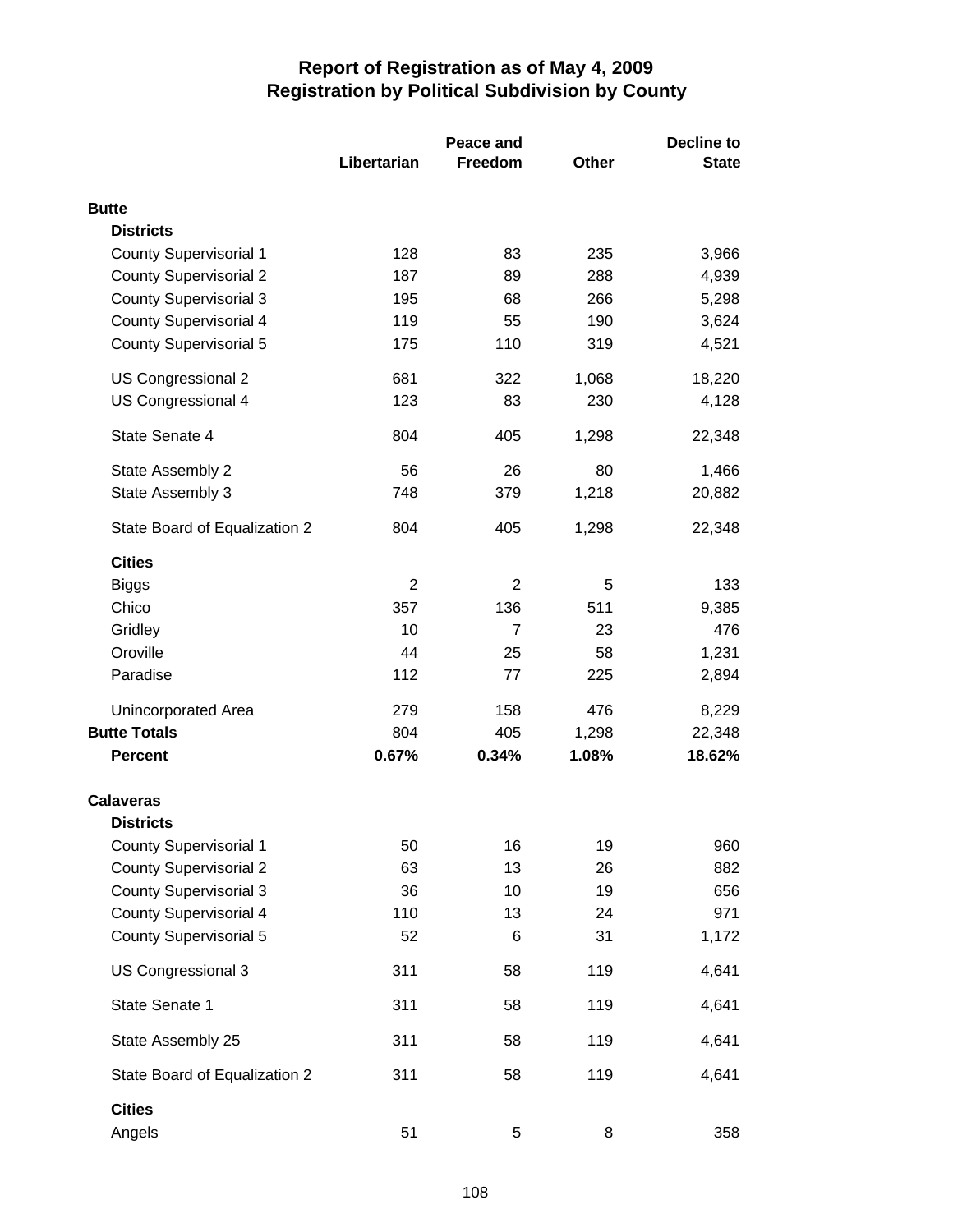|                               | <b>Total</b><br><b>Registered</b> | <b>Democratic</b> | Republican | American<br>Independent | Green          |
|-------------------------------|-----------------------------------|-------------------|------------|-------------------------|----------------|
| Unincorporated Area           | 25,666                            | 8,683             | 11,079     | 920                     | 277            |
| <b>Calaveras Totals</b>       | 27,950                            | 9,474             | 12,072     | 989                     | 286            |
| <b>Percent</b>                |                                   | 33.90%            | 43.19%     | 3.54%                   | 1.02%          |
| Colusa                        |                                   |                   |            |                         |                |
| <b>Districts</b>              |                                   |                   |            |                         |                |
| <b>County Supervisorial 1</b> | 1,599                             | 592               | 692        | 23                      | 4              |
| <b>County Supervisorial 2</b> | 1,752                             | 644               | 812        | 26                      | $\sqrt{3}$     |
| <b>County Supervisorial 3</b> | 1,375                             | 515               | 574        | 22                      | $\sqrt{3}$     |
| <b>County Supervisorial 4</b> | 1,568                             | 553               | 735        | 28                      | $\,6$          |
| <b>County Supervisorial 5</b> | 1,595                             | 535               | 793        | 31                      | 3              |
| US Congressional 2            | 7,889                             | 2,839             | 3,606      | 130                     | 19             |
| State Senate 4                | 7,889                             | 2,839             | 3,606      | 130                     | 19             |
| State Assembly 2              | 7,889                             | 2,839             | 3,606      | 130                     | 19             |
| State Board of Equalization 1 | 7,889                             | 2,839             | 3,606      | 130                     | 19             |
| <b>Cities</b>                 |                                   |                   |            |                         |                |
| Colusa                        | 2,289                             | 844               | 1,039      | 44                      | $\overline{2}$ |
| Williams                      | 1,148                             | 495               | 388        | 19                      | $\overline{2}$ |
| Unincorporated Area           | 4,452                             | 1,500             | 2,179      | 67                      | 15             |
| <b>Colusa Totals</b>          | 7,889                             | 2,839             | 3,606      | 130                     | 19             |
| <b>Percent</b>                |                                   | 35.99%            | 45.71%     | 1.65%                   | 0.24%          |
| <b>Contra Costa</b>           |                                   |                   |            |                         |                |
| <b>Districts</b>              |                                   |                   |            |                         |                |
| <b>County Supervisorial 1</b> | 80,699                            | 54,824            | 7,535      | 1,290                   | 1,071          |
| <b>County Supervisorial 2</b> | 116,176                           | 57,994            | 31,441     | 2,312                   | 815            |
| <b>County Supervisorial 3</b> | 141,642                           | 54,200            | 54,105     | 2,969                   | 536            |
| <b>County Supervisorial 4</b> | 96,128                            | 45,907            | 26,667     | 2,359                   | 706            |
| <b>County Supervisorial 5</b> | 89,584                            | 51,029            | 17,792     | 2,282                   | 311            |
| US Congressional 7            | 180,377                           | 108,358           | 30,059     | 3,859                   | 1,480          |
| US Congressional 10           | 251,868                           | 121,135           | 71,061     | 5,362                   | 1,683          |
| US Congressional 11           | 91,984                            | 34,461            | 36,420     | 1,991                   | 276            |
| State Senate 7                | 489,542                           | 239,220           | 135,119    | 10,620                  | 3,083          |
| State Senate 9                | 34,687                            | 24,734            | 2,421      | 592                     | 356            |
| State Assembly 11             | 204,802                           | 111,014           | 45,108     | 4,987                   | 1,222          |
| State Assembly 14             | 137,852                           | 79,517            | 26,627     | 2,324                   | 1,479          |
| State Assembly 15             | 181,575                           | 73,423            | 65,805     | 3,901                   | 738            |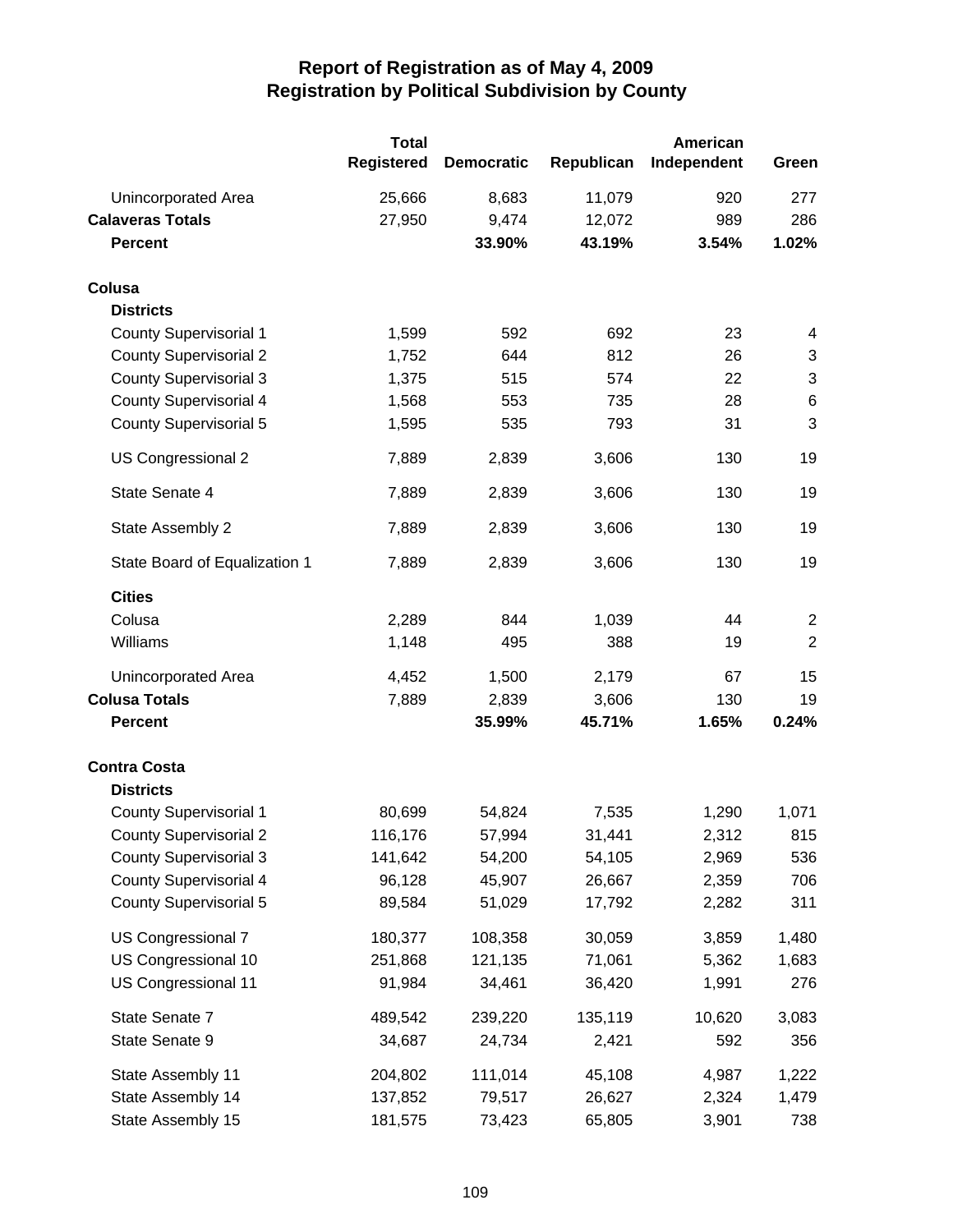|                               |                | Peace and      |                | <b>Decline to</b> |  |
|-------------------------------|----------------|----------------|----------------|-------------------|--|
|                               | Libertarian    | <b>Freedom</b> | <b>Other</b>   | <b>State</b>      |  |
| Unincorporated Area           | 260            | 53             | 111            | 4,283             |  |
| <b>Calaveras Totals</b>       | 311            | 58             | 119            | 4,641             |  |
| <b>Percent</b>                | 1.11%          | 0.21%          | 0.43%          | 16.60%            |  |
| Colusa                        |                |                |                |                   |  |
| <b>Districts</b>              |                |                |                |                   |  |
| <b>County Supervisorial 1</b> | 5              | 1              | 1              | 281               |  |
| <b>County Supervisorial 2</b> | 1              | 6              | 0              | 260               |  |
| <b>County Supervisorial 3</b> | 5              | 4              | 0              | 252               |  |
| <b>County Supervisorial 4</b> | $\overline{2}$ | 2              | $\overline{2}$ | 240               |  |
| <b>County Supervisorial 5</b> | 10             | $\overline{7}$ | 0              | 216               |  |
| US Congressional 2            | 23             | 20             | 3              | 1,249             |  |
| State Senate 4                | 23             | 20             | 3              | 1,249             |  |
| State Assembly 2              | 23             | 20             | 3              | 1,249             |  |
| State Board of Equalization 1 | 23             | 20             | 3              | 1,249             |  |
| <b>Cities</b>                 |                |                |                |                   |  |
| Colusa                        | $\overline{7}$ | 13             | 0              | 340               |  |
| Williams                      | 5              | 4              | 0              | 235               |  |
| Unincorporated Area           | 11             | 3              | 3              | 674               |  |
| <b>Colusa Totals</b>          | 23             | 20             | 3              | 1,249             |  |
| <b>Percent</b>                | 0.29%          | 0.25%          | 0.04%          | 15.83%            |  |
| <b>Contra Costa</b>           |                |                |                |                   |  |
| <b>Districts</b>              |                |                |                |                   |  |
| <b>County Supervisorial 1</b> | 274            | 309            | 443            | 14,953            |  |
| <b>County Supervisorial 2</b> | 506            | 189            | 800            | 22,119            |  |
| <b>County Supervisorial 3</b> | 555            | 123            | 729            | 28,425            |  |
| <b>County Supervisorial 4</b> | 467            | 214            | 634            | 19,174            |  |
| <b>County Supervisorial 5</b> | 323            | 279            | 410            | 17,158            |  |
| US Congressional 7            | 687            | 609            | 1,074          | 34,251            |  |
| US Congressional 10           | 1,067          | 423            | 1,508          | 49,629            |  |
| US Congressional 11           | 371            | 82             | 434            | 17,949            |  |
| State Senate 7                | 2,025          | 935            | 2,808          | 95,732            |  |
| State Senate 9                | 100            | 179            | 208            | 6,097             |  |
| State Assembly 11             | 870            | 561            | 1,179          | 39,861            |  |
| State Assembly 14             | 549            | 369            | 861            | 26,126            |  |
| State Assembly 15             | 706            | 184            | 976            | 35,842            |  |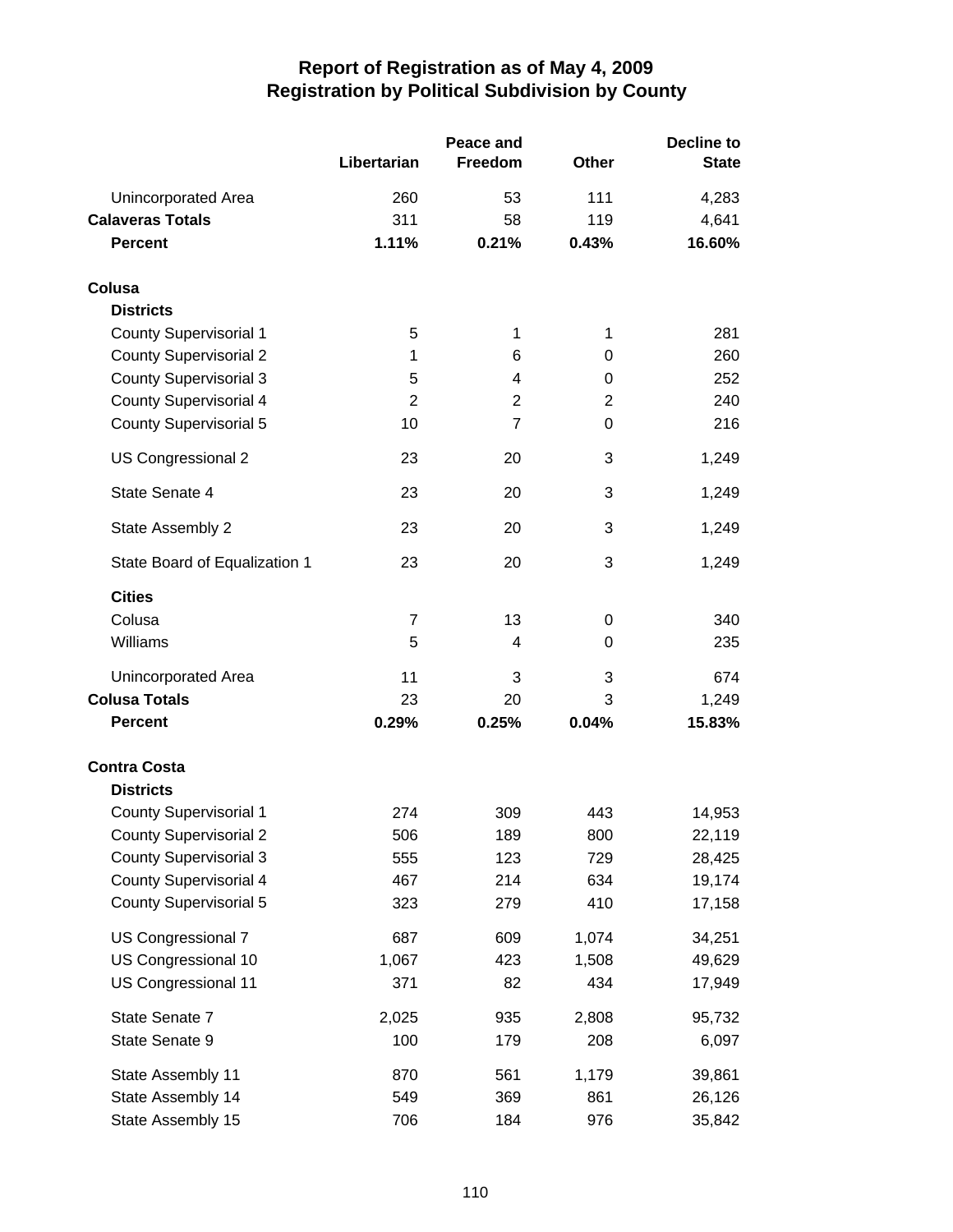|                               | <b>Total</b>      |                   |            | American    |       |
|-------------------------------|-------------------|-------------------|------------|-------------|-------|
|                               | <b>Registered</b> | <b>Democratic</b> | Republican | Independent | Green |
| State Board of Equalization 1 | 524,229           | 263,954           | 137,540    | 11,212      | 3,439 |
| <b>Cities</b>                 |                   |                   |            |             |       |
| Antioch                       | 43,297            | 24,187            | 9,100      | 1,118       | 161   |
| <b>Brentwood</b>              | 24,000            | 10,435            | 8,236      | 597         | 63    |
| Clayton                       | 7,280             | 2,821             | 2,946      | 170         | 30    |
| Concord                       | 56,877            | 27,851            | 15,134     | 1,462       | 391   |
| Danville                      | 27,415            | 9,458             | 12,128     | 488         | 87    |
| El Cerrito                    | 14,270            | 9,036             | 1,479      | 161         | 299   |
| <b>Hercules</b>               | 12,349            | 7,405             | 1,772      | 203         | 41    |
| Lafayette                     | 16,469            | 7,342             | 5,450      | 313         | 128   |
| Martinez                      | 21,584            | 10,808            | 5,499      | 555         | 203   |
| Moraga                        | 10,471            | 4,189             | 3,783      | 145         | 53    |
| Oakley                        | 14,005            | 7,075             | 3,677      | 407         | 47    |
| Orinda                        | 12,903            | 5,819             | 4,263      | 205         | 70    |
| Pinole                        | 9,906             | 5,855             | 1,797      | 199         | 70    |
| Pittsburg                     | 23,938            | 15,070            | 3,403      | 521         | 71    |
| Pleasant Hill                 | 19,349            | 9,330             | 5,088      | 453         | 190   |
| Richmond                      | 41,675            | 29,428            | 3,298      | 679         | 455   |
| San Pablo                     | 8,161             | 5,565             | 676        | 150         | 65    |
| San Ramon                     | 33,826            | 13,317            | 11,016     | 720         | 115   |
| <b>Walnut Creek</b>           | 42,256            | 18,942            | 13,838     | 781         | 278   |
| Unincorporated Area           | 84,198            | 40,021            | 24,957     | 1,885       | 622   |
| <b>Contra Costa Totals</b>    | 524,229           | 263,954           | 137,540    | 11,212      | 3,439 |
| <b>Percent</b>                |                   | 50.35%            | 26.24%     | 2.14%       | 0.66% |
| <b>Del Norte</b>              |                   |                   |            |             |       |
| <b>Districts</b>              |                   |                   |            |             |       |
| <b>County Supervisorial 1</b> | 1,946             | 777               | 624        | 74          | 18    |
| <b>County Supervisorial 2</b> | 2,175             | 844               | 709        | 86          | 18    |
| <b>County Supervisorial 3</b> | 2,908             | 1,082             | 1,160      | 89          | 21    |
| <b>County Supervisorial 4</b> | 2,919             | 963               | 1,310      | 90          | 11    |
| <b>County Supervisorial 5</b> | 2,757             | 1,100             | 993        | 95          | 29    |
| US Congressional 1            | 12,705            | 4,766             | 4,796      | 434         | 97    |
| State Senate 4                | 12,705            | 4,766             | 4,796      | 434         | 97    |
| State Assembly 1              | 12,705            | 4,766             | 4,796      | 434         | 97    |
| State Board of Equalization 1 | 12,705            | 4,766             | 4,796      | 434         | 97    |
| <b>Cities</b>                 |                   |                   |            |             |       |
| <b>Crescent City</b>          | 1,711             | 711               | 509        | 65          | 11    |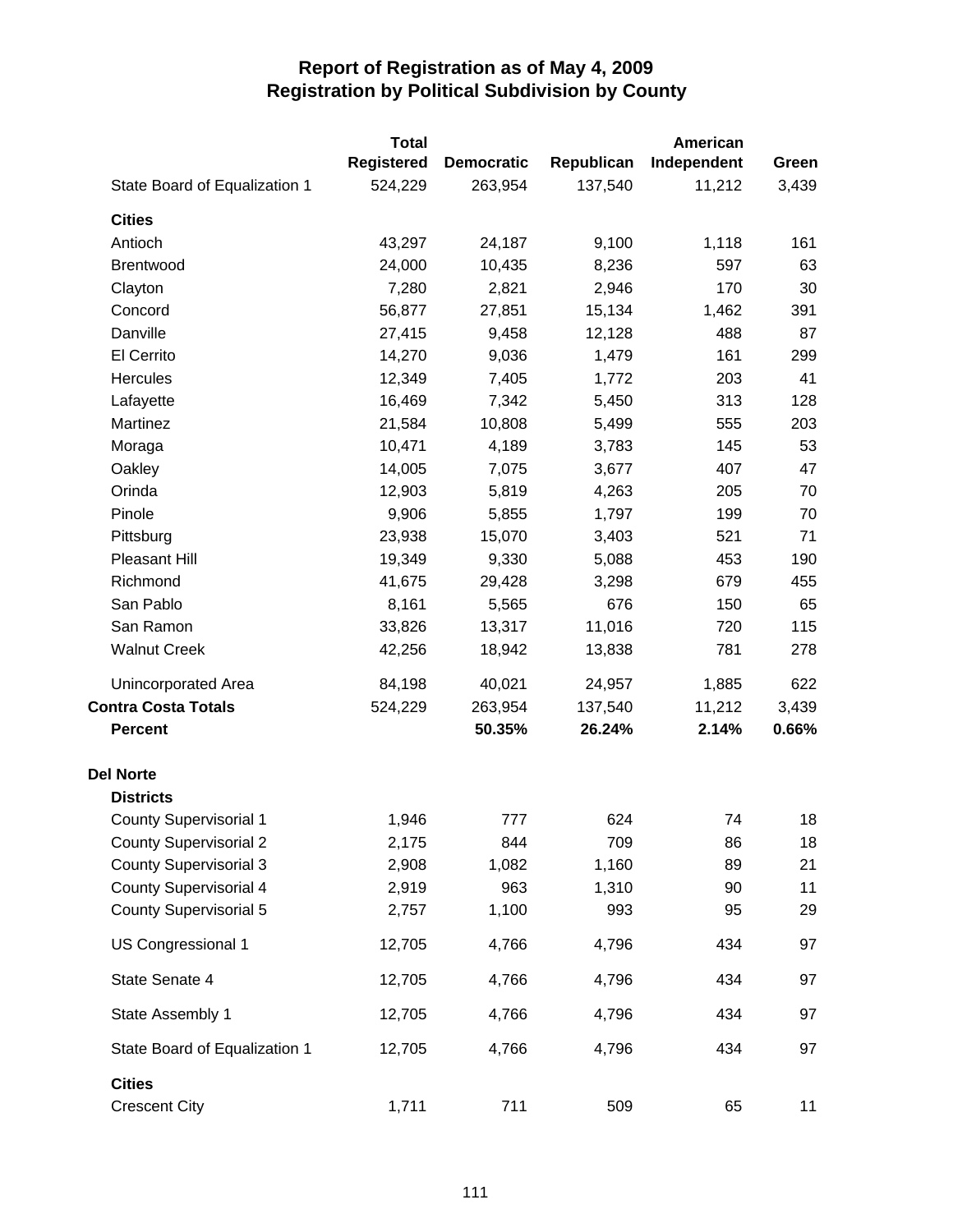|                               |             | Peace and      |       | <b>Decline to</b> |
|-------------------------------|-------------|----------------|-------|-------------------|
|                               | Libertarian | <b>Freedom</b> | Other | <b>State</b>      |
| State Board of Equalization 1 | 2,125       | 1,114          | 3,016 | 101,829           |
| <b>Cities</b>                 |             |                |       |                   |
| Antioch                       | 144         | 109            | 186   | 8,292             |
| Brentwood                     | 78          | 26             | 85    | 4,480             |
| Clayton                       | 20          | 6              | 42    | 1,245             |
| Concord                       | 286         | 136            | 356   | 11,261            |
| Danville                      | 124         | 20             | 147   | 4,963             |
| El Cerrito                    | 65          | 44             | 61    | 3,125             |
| Hercules                      | 26          | 21             | 58    | 2,823             |
| Lafayette                     | 65          | 15             | 125   | 3,031             |
| Martinez                      | 143         | 54             | 173   | 4,149             |
| Moraga                        | 57          | $\overline{7}$ | 69    | 2,168             |
| Oakley                        | 43          | 30             | 62    | 2,664             |
| Orinda                        | 65          | 6              | 89    | 2,386             |
| Pinole                        | 31          | 29             | 53    | 1,872             |
| Pittsburg                     | 89          | 100            | 121   | 4,563             |
| <b>Pleasant Hill</b>          | 95          | 47             | 147   | 3,999             |
| Richmond                      | 105         | 167            | 233   | 7,310             |
| San Pablo                     | 23          | 47             | 49    | 1,586             |
| San Ramon                     | 138         | 30             | 148   | 8,342             |
| <b>Walnut Creek</b>           | 170         | 49             | 283   | 7,915             |
| Unincorporated Area           | 358         | 171            | 529   | 15,655            |
| <b>Contra Costa Totals</b>    | 2,125       | 1,114          | 3,016 | 101,829           |
| <b>Percent</b>                | 0.41%       | 0.21%          | 0.58% | 19.42%            |
| <b>Del Norte</b>              |             |                |       |                   |
| <b>Districts</b>              |             |                |       |                   |
| County Supervisorial 1        | 13          | 8              | 25    | 407               |
| <b>County Supervisorial 2</b> | 11          | 11             | 24    | 472               |
| <b>County Supervisorial 3</b> | 15          | 6              | 20    | 515               |
| <b>County Supervisorial 4</b> | 12          | 9              | 24    | 500               |
| <b>County Supervisorial 5</b> | 19          | 7              | 28    | 486               |
| US Congressional 1            | 70          | 41             | 121   | 2,380             |
| State Senate 4                | 70          | 41             | 121   | 2,380             |
| State Assembly 1              | 70          | 41             | 121   | 2,380             |
| State Board of Equalization 1 | 70          | 41             | 121   | 2,380             |
| <b>Cities</b>                 |             |                |       |                   |
| <b>Crescent City</b>          | 8           | 11             | 19    | 377               |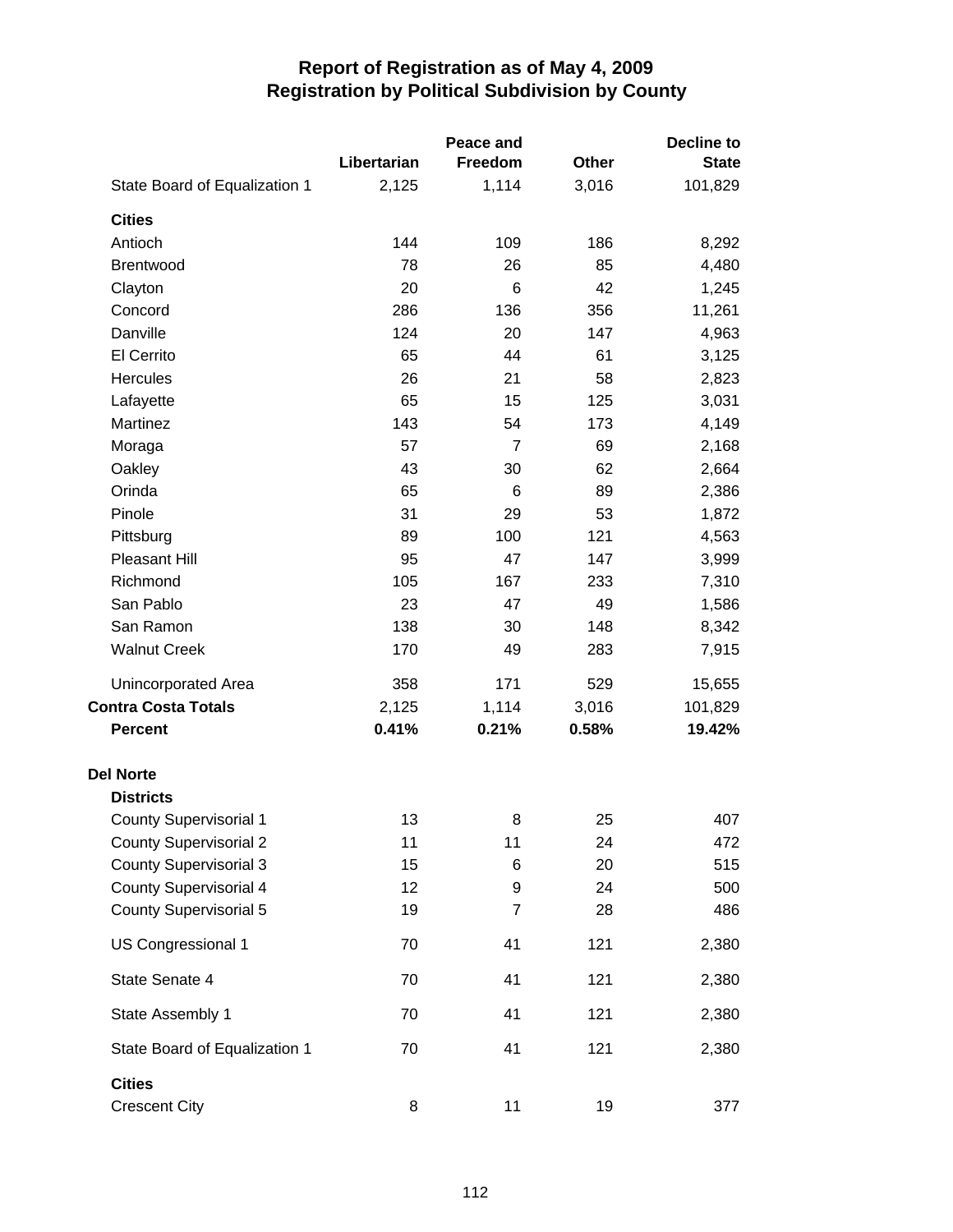|                               | <b>Total</b>      |                   |            | <b>American</b> |       |
|-------------------------------|-------------------|-------------------|------------|-----------------|-------|
|                               | <b>Registered</b> | <b>Democratic</b> | Republican | Independent     | Green |
| Unincorporated Area           | 10,994            | 4,055             | 4,287      | 369             | 86    |
| <b>Del Norte Totals</b>       | 12,705            | 4,766             | 4,796      | 434             | 97    |
| <b>Percent</b>                |                   | 37.51%            | 37.75%     | 3.42%           | 0.76% |
| <b>El Dorado</b>              |                   |                   |            |                 |       |
| <b>Districts</b>              |                   |                   |            |                 |       |
| <b>County Supervisorial 1</b> | 23,272            | 6,353             | 11,982     | 568             | 86    |
| <b>County Supervisorial 2</b> | 27,200            | 8,055             | 12,910     | 807             | 169   |
| <b>County Supervisorial 3</b> | 19,075            | 6,395             | 8,279      | 595             | 189   |
| <b>County Supervisorial 4</b> | 23,240            | 6,678             | 11,498     | 660             | 167   |
| <b>County Supervisorial 5</b> | 15,380            | 6,117             | 3,899      | 558             | 274   |
| US Congressional 4            | 108,167           | 33,598            | 48,568     | 3,188           | 885   |
| State Senate 1                | 108,167           | 33,598            | 48,568     | 3,188           | 885   |
| State Assembly 4              | 82,795            | 26,752            | 35,497     | 2,610           | 800   |
| State Assembly 10             | 25,372            | 6,846             | 13,071     | 578             | 85    |
| State Board of Equalization 2 | 108,167           | 33,598            | 48,568     | 3,188           | 885   |
| <b>Cities</b>                 |                   |                   |            |                 |       |
| Placerville                   | 5,232             | 1,912             | 1,988      | 168             | 70    |
| South Lake Tahoe              | 9,331             | 3,798             | 2,212      | 371             | 172   |
| Unincorporated Area           | 93,604            | 27,888            | 44,368     | 2,649           | 643   |
| <b>El Dorado Totals</b>       | 108,167           | 33,598            | 48,568     | 3,188           | 885   |
| <b>Percent</b>                |                   | 31.06%            | 44.90%     | 2.95%           | 0.82% |
| <b>Fresno</b>                 |                   |                   |            |                 |       |
| <b>Districts</b>              |                   |                   |            |                 |       |
| <b>County Supervisorial 1</b> | 68,099            | 32,728            | 23,321     | 1,427           | 222   |
| <b>County Supervisorial 2</b> | 97,281            | 33,596            | 47,041     | 1,956           | 508   |
| <b>County Supervisorial 3</b> | 53,129            | 27,191            | 16,347     | 1,053           | 310   |
| <b>County Supervisorial 4</b> | 59,462            | 25,593            | 24,077     | 1,139           | 139   |
| <b>County Supervisorial 5</b> | 102,207           | 33,782            | 50,140     | 2,408           | 372   |
| US Congressional 18           | 1,439             | 472               | 760        | 25              | $\,6$ |
| US Congressional 19           | 128,965           | 49,856            | 56,330     | 2,705           | 687   |
| US Congressional 20           | 94,492            | 49,440            | 29,040     | 1,769           | 329   |
| US Congressional 21           | 155,282           | 53,122            | 74,796     | 3,484           | 529   |
| State Senate 14               | 253,761           | 88,130            | 121,046    | 5,493           | 1,130 |
| State Senate 16               | 126,417           | 64,760            | 39,880     | 2,490           | 421   |
| State Assembly 29             | 215,587           | 74,353            | 103,391    | 4,688           | 925   |
| State Assembly 30             | 16,678            | 5,768             | 7,876      | 412             | 38    |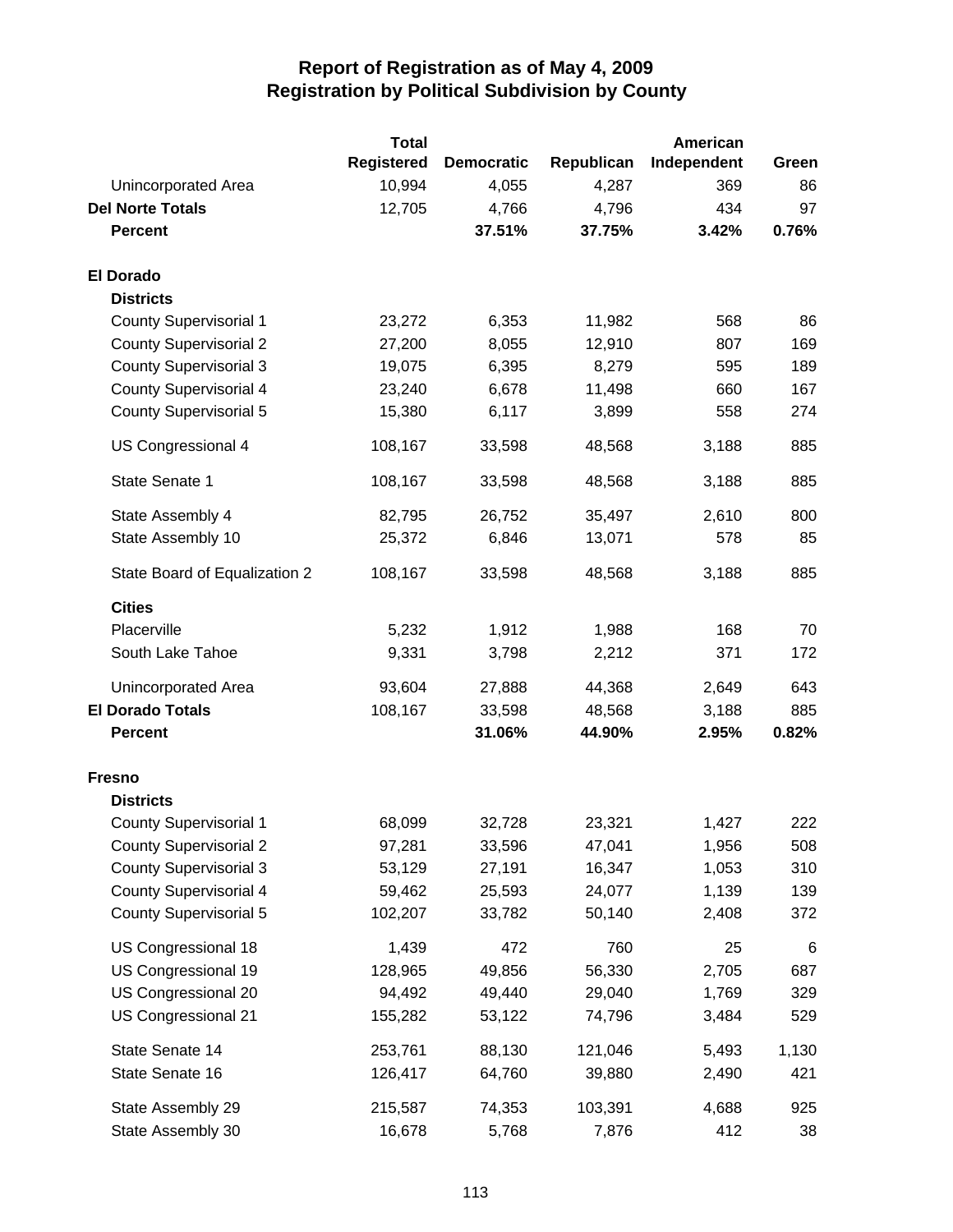|                               |             | Peace and      |       | <b>Decline to</b> |
|-------------------------------|-------------|----------------|-------|-------------------|
|                               | Libertarian | Freedom        | Other | <b>State</b>      |
| Unincorporated Area           | 62          | 30             | 102   | 2,003             |
| <b>Del Norte Totals</b>       | 70          | 41             | 121   | 2,380             |
| <b>Percent</b>                | 0.55%       | 0.32%          | 0.95% | 18.73%            |
| <b>El Dorado</b>              |             |                |       |                   |
| <b>Districts</b>              |             |                |       |                   |
| <b>County Supervisorial 1</b> | 135         | 33             | 161   | 3,954             |
| <b>County Supervisorial 2</b> | 185         | 51             | 194   | 4,829             |
| <b>County Supervisorial 3</b> | 109         | 62             | 126   | 3,320             |
| <b>County Supervisorial 4</b> | 150         | 29             | 169   | 3,889             |
| <b>County Supervisorial 5</b> | 134         | 84             | 170   | 4,144             |
| US Congressional 4            | 713         | 259            | 820   | 20,136            |
| State Senate 1                | 713         | 259            | 820   | 20,136            |
| State Assembly 4              | 583         | 242            | 653   | 15,658            |
| State Assembly 10             | 130         | 17             | 167   | 4,478             |
| State Board of Equalization 2 | 713         | 259            | 820   | 20,136            |
| <b>Cities</b>                 |             |                |       |                   |
| Placerville                   | 31          | 16             | 40    | 1,007             |
| South Lake Tahoe              | 83          | 63             | 98    | 2,534             |
| Unincorporated Area           | 599         | 180            | 682   | 16,595            |
| <b>El Dorado Totals</b>       | 713         | 259            | 820   | 20,136            |
| <b>Percent</b>                | 0.66%       | 0.24%          | 0.76% | 18.62%            |
| <b>Fresno</b>                 |             |                |       |                   |
| <b>Districts</b>              |             |                |       |                   |
| <b>County Supervisorial 1</b> | 236         | 185            | 2,359 | 7,621             |
| <b>County Supervisorial 2</b> | 376         | 146            | 2,788 | 10,870            |
| <b>County Supervisorial 3</b> | 189         | 177            | 1,925 | 5,937             |
| <b>County Supervisorial 4</b> | 169         | 153            | 1,857 | 6,335             |
| <b>County Supervisorial 5</b> | 412         | 180            | 3,009 | 11,904            |
| US Congressional 18           | 5           | $\overline{2}$ | 41    | 128               |
| US Congressional 19           | 506         | 232            | 3,904 | 14,745            |
| US Congressional 20           | 298         | 330            | 3,383 | 9,903             |
| US Congressional 21           | 573         | 277            | 4,610 | 17,891            |
| State Senate 14               | 981         | 429            | 7,423 | 29,129            |
| State Senate 16               | 401         | 412            | 4,515 | 13,538            |
| State Assembly 29             | 846         | 347            | 6,357 | 24,680            |
| State Assembly 30             | 67          | 41             | 520   | 1,956             |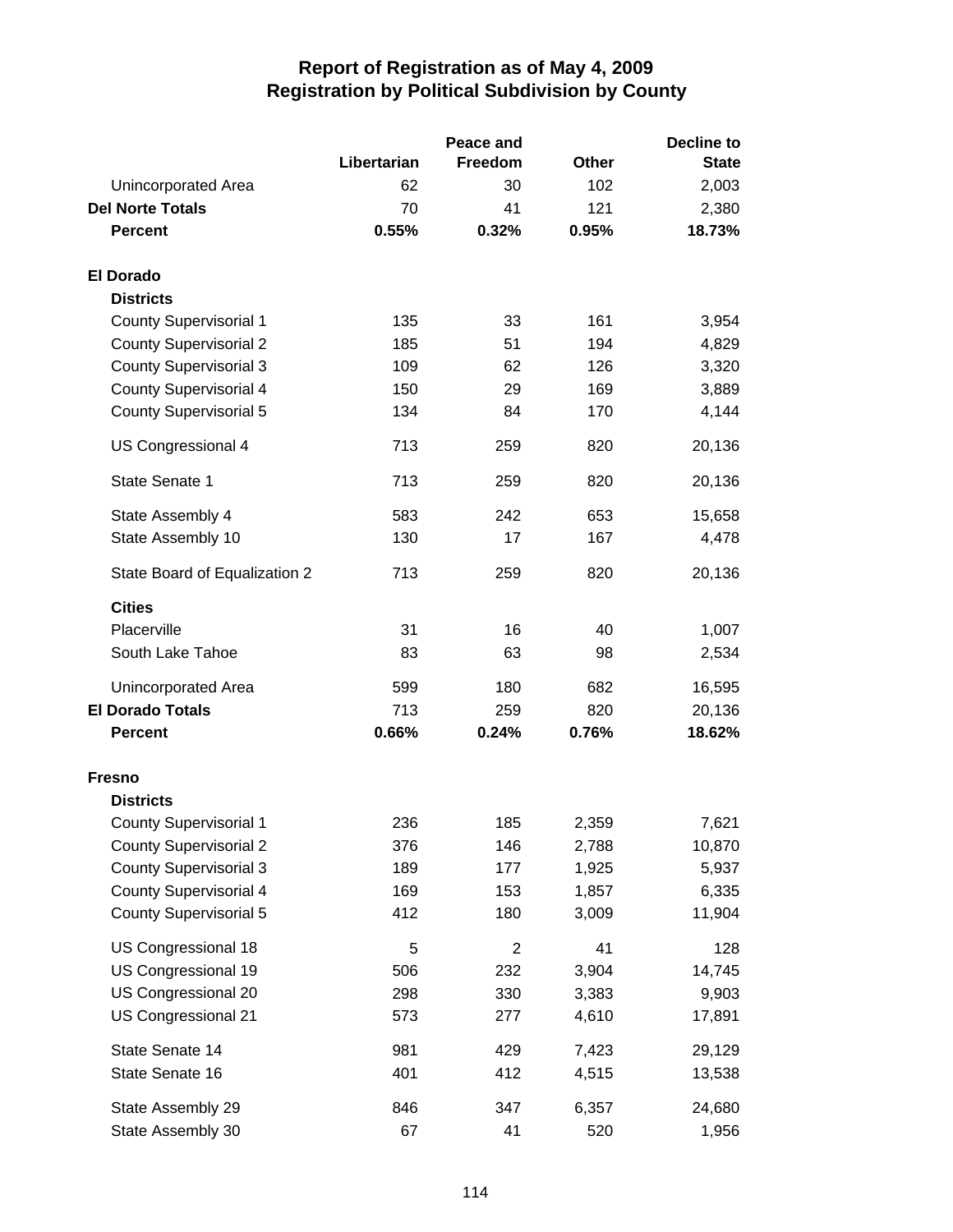|                               | <b>Total</b>      |                   |            | American    |                          |
|-------------------------------|-------------------|-------------------|------------|-------------|--------------------------|
|                               | <b>Registered</b> | <b>Democratic</b> | Republican | Independent | Green                    |
| State Assembly 31             | 147,913           | 72,769            | 49,659     | 2,883       | 588                      |
| State Board of Equalization 2 | 380,178           | 152,890           | 160,926    | 7,983       | 1,551                    |
| <b>Cities</b>                 |                   |                   |            |             |                          |
| Clovis                        | 49,008            | 14,823            | 25,447     | 1,145       | 143                      |
| Coalinga                      | 4,261             | 1,652             | 1,620      | 130         | 9                        |
| Firebaugh                     | 1,802             | 1,007             | 481        | 33          | $\sqrt{3}$               |
| Fowler                        | 2,153             | 999               | 825        | 28          | 5                        |
| Fresno                        | 201,397           | 87,036            | 77,779     | 4,229       | 974                      |
| Huron                         | 926               | 633               | 133        | 18          | 1                        |
| Kerman                        | 4,262             | 2,011             | 1,457      | 102         | $\,6$                    |
| Kingsburg                     | 5,753             | 1,510             | 3,335      | 125         | 15                       |
| Mendota                       | 1,827             | 1,262             | 327        | 25          | $\mathbf{3}$             |
| Orange Cove                   | 2,068             | 1,321             | 402        | 33          | $\overline{\mathcal{A}}$ |
| Parlier                       | 3,167             | 1,969             | 671        | 33          | 8                        |
| Reedley                       | 7,977             | 3,148             | 3,477      | 131         | 29                       |
| San Joaquin                   | 564               | 345               | 112        | 13          | $\mathbf 0$              |
| Sanger                        | 8,513             | 4,326             | 2,818      | 140         | 24                       |
| Selma                         | 7,861             | 3,778             | 2,898      | 146         | 10                       |
| Unincorporated Area           | 78,639            | 27,070            | 39,144     | 1,652       | 317                      |
| <b>Fresno Totals</b>          | 380,178           | 152,890           | 160,926    | 7,983       | 1,551                    |
| <b>Percent</b>                |                   | 40.22%            | 42.33%     | 2.10%       | 0.41%                    |
| Glenn                         |                   |                   |            |             |                          |
| <b>Districts</b>              |                   |                   |            |             |                          |
| <b>County Supervisorial 1</b> | 2,713             | 847               | 1,228      | 98          | 11                       |
| <b>County Supervisorial 2</b> | 2,422             | 787               | 1,082      | 77          | 11                       |
| <b>County Supervisorial 3</b> | 2,815             | 808               | 1,474      | 102         | 8                        |
| County Supervisorial 4        | 2,257             | 770               | 964        | 83          | $\sqrt{5}$               |
| <b>County Supervisorial 5</b> | 2,106             | 788               | 895        | 60          | 9                        |
| US Congressional 2            | 12,313            | 4,000             | 5,643      | 420         | 44                       |
| State Senate 4                | 12,313            | 4,000             | 5,643      | 420         | 44                       |
| State Assembly 2              | 12,313            | 4,000             | 5,643      | 420         | 44                       |
| State Board of Equalization 2 | 12,313            | 4,000             | 5,643      | 420         | 44                       |
| <b>Cities</b>                 |                   |                   |            |             |                          |
| Orland                        | 2,810             | 954               | 1,195      | 89          | 14                       |
| Willows                       | 2,571             | 871               | 1,090      | 95          | $\,6$                    |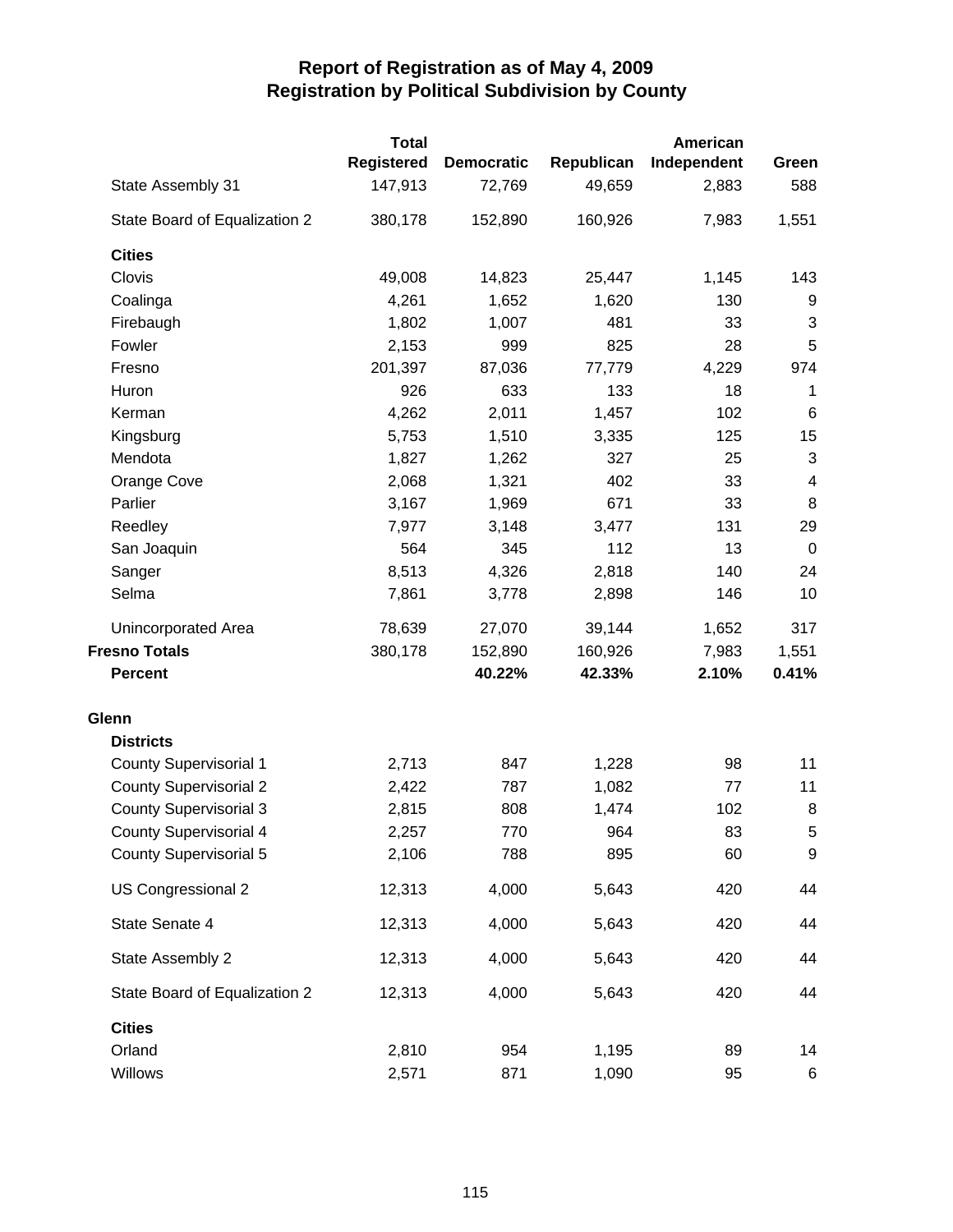|                               |                | Peace and      |                | <b>Decline to</b> |
|-------------------------------|----------------|----------------|----------------|-------------------|
|                               | Libertarian    | Freedom        | Other          | <b>State</b>      |
| State Assembly 31             | 469            | 453            | 5,061          | 16,031            |
| State Board of Equalization 2 | 1,382          | 841            | 11,938         | 42,667            |
| <b>Cities</b>                 |                |                |                |                   |
| Clovis                        | 173            | 77             | 1,451          | 5,749             |
| Coalinga                      | 20             | 12             | 180            | 638               |
| Firebaugh                     | 8              | 9              | 68             | 193               |
| Fowler                        | $\overline{7}$ | 9              | 51             | 229               |
| Fresno                        | 733            | 479            | 6,704          | 23,463            |
| Huron                         | $\overline{2}$ | 4              | 49             | 86                |
| Kerman                        | 17             | 10             | 162            | 497               |
| Kingsburg                     | 14             | 8              | 127            | 619               |
| Mendota                       | 8              | 4              | 59             | 139               |
| Orange Cove                   | 1              | 8              | 79             | 220               |
| Parlier                       | 8              | 19             | 154            | 305               |
| Reedley                       | 27             | 19             | 223            | 923               |
| San Joaquin                   | $\overline{2}$ | 6              | 25             | 61                |
| Sanger                        | 24             | 25             | 263            | 893               |
| Selma                         | 13             | 14             | 228            | 774               |
| <b>Unincorporated Area</b>    | 325            | 138            | 2,115          | 7,878             |
| <b>Fresno Totals</b>          | 1,382          | 841            | 11,938         | 42,667            |
| <b>Percent</b>                | 0.36%          | 0.22%          | 3.14%          | 11.22%            |
| Glenn                         |                |                |                |                   |
| <b>Districts</b>              |                |                |                |                   |
| <b>County Supervisorial 1</b> | 13             | 11             | 7              | 498               |
| <b>County Supervisorial 2</b> | 5              | $\overline{2}$ | $\overline{7}$ | 451               |
| <b>County Supervisorial 3</b> | 10             | 11             | 5              | 397               |
| <b>County Supervisorial 4</b> | 9              | 9              | $\overline{7}$ | 410               |
| <b>County Supervisorial 5</b> | 5              | 6              | 3              | 340               |
| US Congressional 2            | 42             | 39             | 29             | 2,096             |
| State Senate 4                | 42             | 39             | 29             | 2,096             |
| State Assembly 2              | 42             | 39             | 29             | 2,096             |
| State Board of Equalization 2 | 42             | 39             | 29             | 2,096             |
| <b>Cities</b>                 |                |                |                |                   |
| Orland                        | 5              | 5              | 8              | 540               |
| Willows                       | 10             | 11             | $\overline{7}$ | 481               |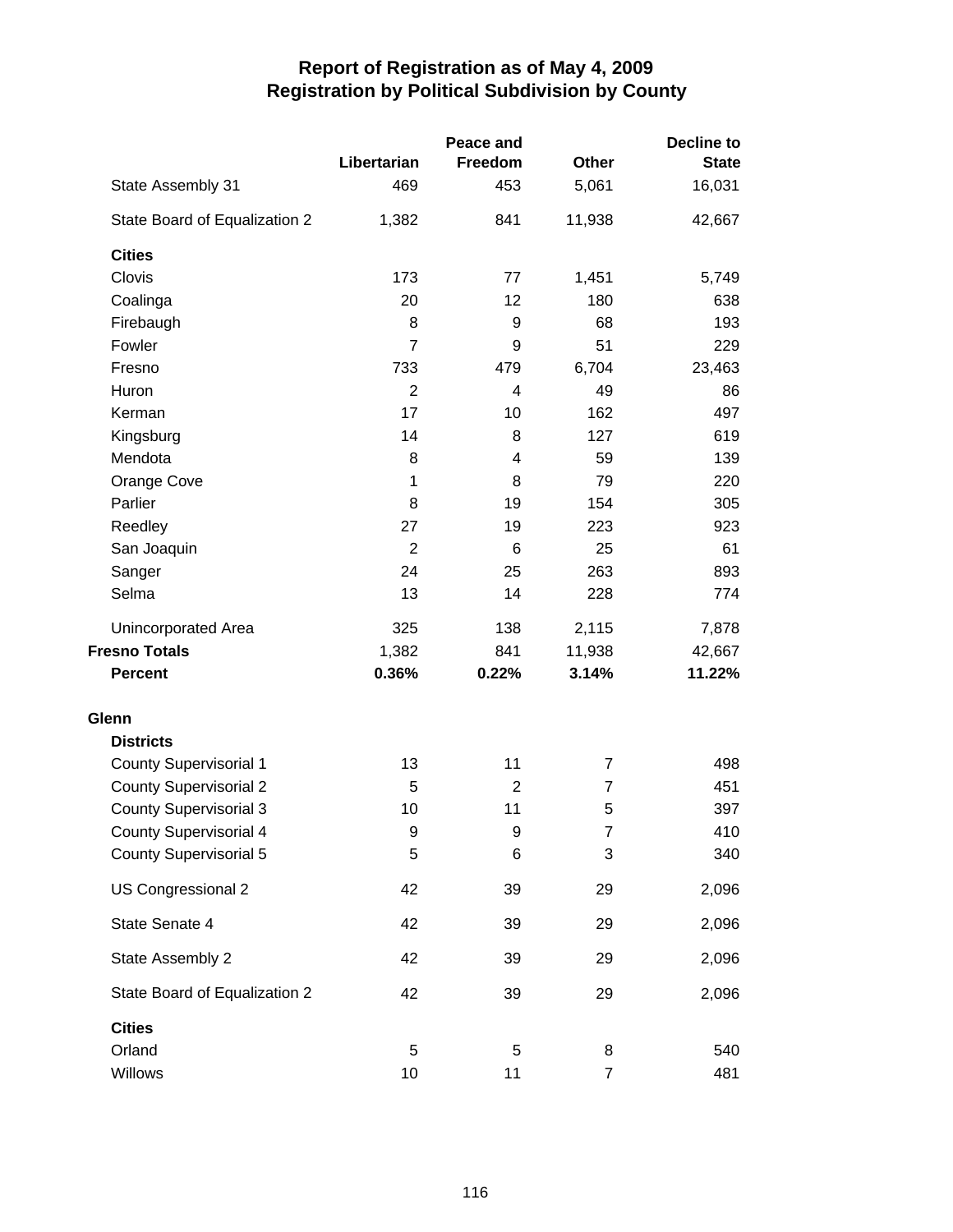|                               | <b>Total</b>      |                   |            | American    |       |
|-------------------------------|-------------------|-------------------|------------|-------------|-------|
|                               | <b>Registered</b> | <b>Democratic</b> | Republican | Independent | Green |
| Unincorporated Area           | 6,932             | 2,175             | 3,358      | 236         | 24    |
| <b>Glenn Totals</b>           | 12,313            | 4,000             | 5,643      | 420         | 44    |
| <b>Percent</b>                |                   | 32.49%            | 45.83%     | 3.41%       | 0.36% |
| Humboldt                      |                   |                   |            |             |       |
| <b>Districts</b>              |                   |                   |            |             |       |
| <b>County Supervisorial 1</b> | 15,339            | 6,062             | 5,610      | 402         | 328   |
| <b>County Supervisorial 2</b> | 16,360            | 6,534             | 5,268      | 558         | 513   |
| <b>County Supervisorial 3</b> | 17,109            | 8,055             | 2,868      | 394         | 1,124 |
| <b>County Supervisorial 4</b> | 13,038            | 5,831             | 3,356      | 376         | 466   |
| <b>County Supervisorial 5</b> | 16,713            | 7,528             | 4,308      | 519         | 648   |
| US Congressional 1            | 78,559            | 34,010            | 21,410     | 2,249       | 3,079 |
| State Senate 2                | 78,559            | 34,010            | 21,410     | 2,249       | 3,079 |
| State Assembly 1              | 78,559            | 34,010            | 21,410     | 2,249       | 3,079 |
| State Board of Equalization 1 | 78,559            | 34,010            | 21,410     | 2,249       | 3,079 |
| <b>Cities</b>                 |                   |                   |            |             |       |
| Arcata                        | 11,214            | 5,414             | 1,297      | 278         | 804   |
| <b>Blue Lake</b>              | 810               | 367               | 179        | 28          | 50    |
| Eureka                        | 14,457            | 6,397             | 3,971      | 395         | 484   |
| Ferndale                      | 944               | 376               | 376        | 26          | 13    |
| Fortuna                       | 6,319             | 2,277             | 2,536      | 220         | 55    |
| Rio Dell                      | 1,626             | 620               | 591        | 77          | 13    |
| Trinidad                      | 271               | 147               | 50         | 8           | 13    |
| <b>Unincorporated Area</b>    | 42,918            | 18,412            | 12,410     | 1,217       | 1,647 |
| <b>Humboldt Totals</b>        | 78,559            | 34,010            | 21,410     | 2,249       | 3,079 |
| <b>Percent</b>                |                   | 43.29%            | 27.25%     | 2.86%       | 3.92% |
| <b>Imperial</b>               |                   |                   |            |             |       |
| <b>Districts</b>              |                   |                   |            |             |       |
| <b>County Supervisorial 1</b> | 13,386            | 8,835             | 1,651      | 146         | 26    |
| <b>County Supervisorial 2</b> | 11,347            | 5,628             | 3,470      | 225         | 18    |
| <b>County Supervisorial 3</b> | 11,918            | 5,449             | 4,088      | 252         | 19    |
| <b>County Supervisorial 4</b> | 10,900            | 5,131             | 3,677      | 240         | 22    |
| <b>County Supervisorial 5</b> | 10,108            | 5,483             | 2,705      | 238         | 23    |
| US Congressional 51           | 57,659            | 30,526            | 15,591     | 1,101       | 108   |
| State Senate 40               | 57,659            | 30,526            | 15,591     | 1,101       | 108   |
| State Assembly 80             | 57,659            | 30,526            | 15,591     | 1,101       | 108   |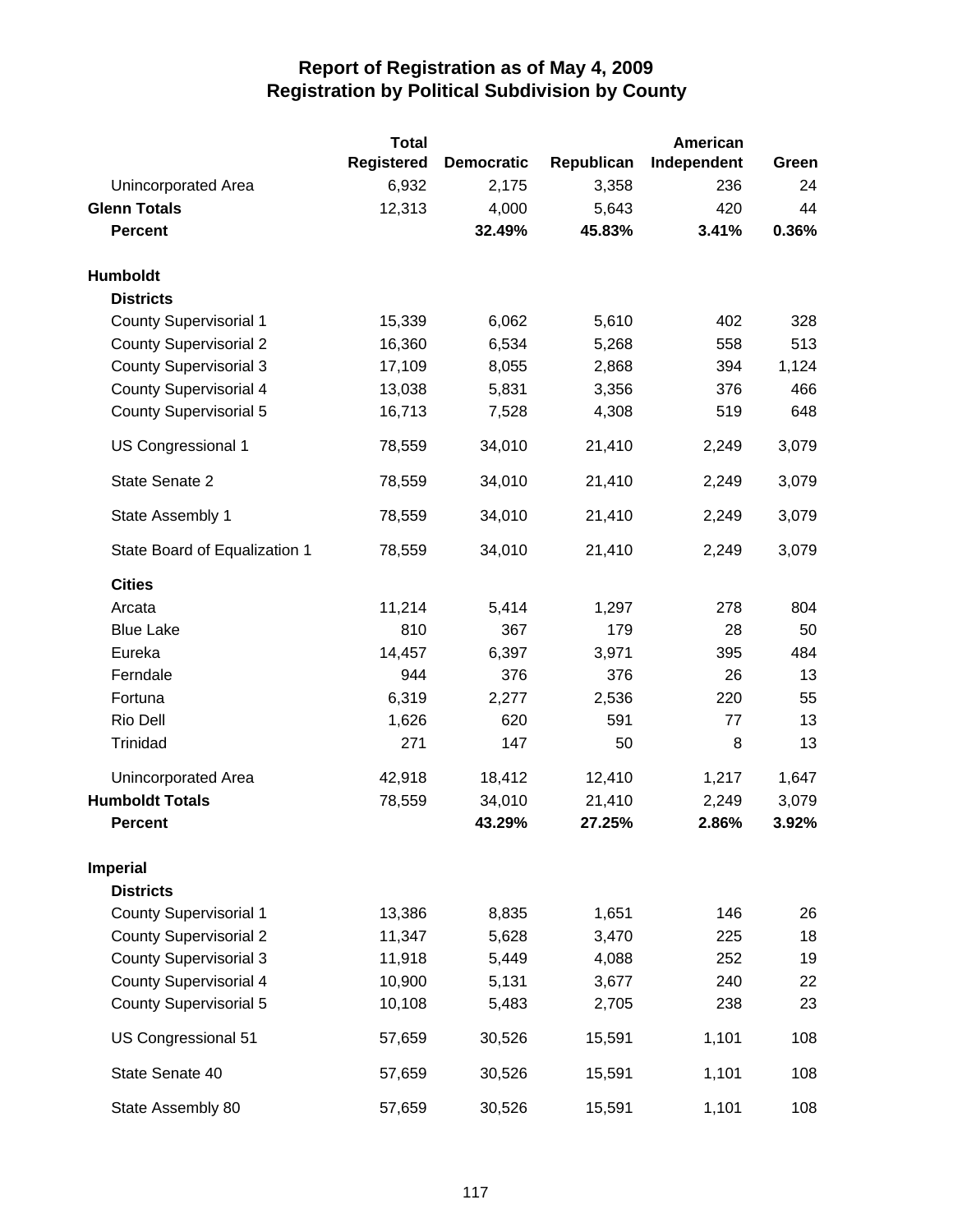|                               |             | Peace and |              | <b>Decline to</b> |  |
|-------------------------------|-------------|-----------|--------------|-------------------|--|
|                               | Libertarian | Freedom   | <b>Other</b> | <b>State</b>      |  |
| Unincorporated Area           | 27          | 23        | 14           | 1,075             |  |
| <b>Glenn Totals</b>           | 42          | 39        | 29           | 2,096             |  |
| <b>Percent</b>                | 0.34%       | 0.32%     | 0.24%        | 17.02%            |  |
| <b>Humboldt</b>               |             |           |              |                   |  |
| <b>Districts</b>              |             |           |              |                   |  |
| <b>County Supervisorial 1</b> | 108         | 30        | 41           | 2,758             |  |
| <b>County Supervisorial 2</b> | 130         | 58        | 37           | 3,262             |  |
| <b>County Supervisorial 3</b> | 150         | 60        | 42           | 4,416             |  |
| <b>County Supervisorial 4</b> | 132         | 53        | 38           | 2,786             |  |
| <b>County Supervisorial 5</b> | 115         | 59        | 54           | 3,482             |  |
| US Congressional 1            | 635         | 260       | 212          | 16,704            |  |
| State Senate 2                | 635         | 260       | 212          | 16,704            |  |
| State Assembly 1              | 635         | 260       | 212          | 16,704            |  |
| State Board of Equalization 1 | 635         | 260       | 212          | 16,704            |  |
| <b>Cities</b>                 |             |           |              |                   |  |
| Arcata                        | 105         | 43        | 25           | 3,248             |  |
| <b>Blue Lake</b>              | 7           | 2         | 6            | 171               |  |
| Eureka                        | 139         | 55        | 41           | 2,975             |  |
| Ferndale                      | 3           | 1         | 1            | 148               |  |
| Fortuna                       | 49          | 20        | 14           | 1,148             |  |
| Rio Dell                      | 12          | 3         | 5            | 305               |  |
| Trinidad                      | 3           | 1         | 0            | 49                |  |
| Unincorporated Area           | 317         | 135       | 120          | 8,660             |  |
| <b>Humboldt Totals</b>        | 635         | 260       | 212          | 16,704            |  |
| <b>Percent</b>                | 0.81%       | 0.33%     | 0.27%        | 21.26%            |  |
| <b>Imperial</b>               |             |           |              |                   |  |
| <b>Districts</b>              |             |           |              |                   |  |
| <b>County Supervisorial 1</b> | 35          | 65        | 50           | 2,578             |  |
| <b>County Supervisorial 2</b> | 31          | 36        | 58           | 1,881             |  |
| <b>County Supervisorial 3</b> | 40          | 33        | 56           | 1,981             |  |
| <b>County Supervisorial 4</b> | 29          | 41        | 60           | 1,700             |  |
| <b>County Supervisorial 5</b> | 37          | 47        | 41           | 1,534             |  |
| US Congressional 51           | 172         | 222       | 265          | 9,674             |  |
| State Senate 40               | 172         | 222       | 265          | 9,674             |  |
| State Assembly 80             | 172         | 222       | 265          | 9,674             |  |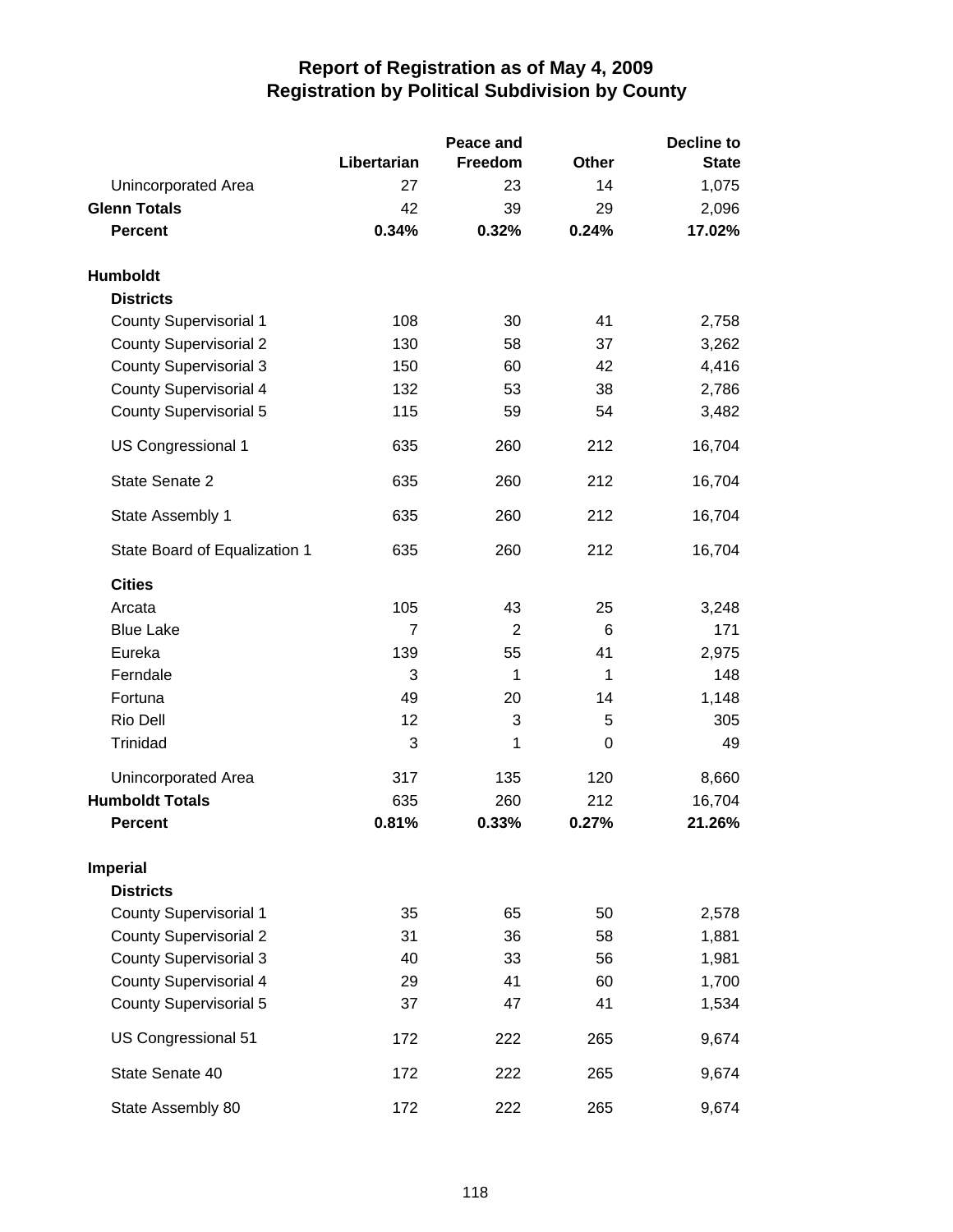|                               | <b>Total</b> |                   |            | American    |             |
|-------------------------------|--------------|-------------------|------------|-------------|-------------|
|                               | Registered   | <b>Democratic</b> | Republican | Independent | Green       |
| State Board of Equalization 3 | 57,659       | 30,526            | 15,591     | 1,101       | 108         |
| <b>Cities</b>                 |              |                   |            |             |             |
| <b>Brawley</b>                | 8,937        | 4,694             | 2,703      | 170         | 15          |
| Calexico                      | 13,247       | 8,772             | 1,603      | 145         | 26          |
| Calipatria                    | 1,166        | 659               | 248        | 17          | $\mathbf 1$ |
| El Centro                     | 15,600       | 7,978             | 4,638      | 290         | 23          |
| Holtville                     | 2,064        | 999               | 646        | 48          | 5           |
| Imperial                      | 5,022        | 2,118             | 1,795      | 117         | 5           |
| Westmorland                   | 705          | 408               | 159        | 12          | 1           |
| Unincorporated Area           | 10,918       | 4,898             | 3,799      | 302         | 32          |
| <b>Imperial Totals</b>        | 57,659       | 30,526            | 15,591     | 1,101       | 108         |
| <b>Percent</b>                |              | 52.94%            | 27.04%     | 1.91%       | 0.19%       |
| Inyo                          |              |                   |            |             |             |
| <b>Districts</b>              |              |                   |            |             |             |
| <b>County Supervisorial 1</b> | 2,156        | 649               | 1,120      | 55          | 18          |
| <b>County Supervisorial 2</b> | 1,689        | 576               | 693        | 45          | 19          |
| <b>County Supervisorial 3</b> | 2,283        | 710               | 1,127      | 65          | 11          |
| <b>County Supervisorial 4</b> | 1,894        | 615               | 866        | 63          | 10          |
| <b>County Supervisorial 5</b> | 1,523        | 600               | 523        | 64          | 26          |
| US Congressional 25           | 9,545        | 3,150             | 4,329      | 292         | 84          |
| State Senate 18               | 9,545        | 3,150             | 4,329      | 292         | 84          |
| State Assembly 34             | 9,545        | 3,150             | 4,329      | 292         | 84          |
| State Board of Equalization 2 | 9,545        | 3,150             | 4,329      | 292         | 84          |
| <b>Cities</b>                 |              |                   |            |             |             |
| <b>Bishop</b>                 | 1,580        | 545               | 638        | 42          | 18          |
| Unincorporated Area           | 7,965        | 2,605             | 3,691      | 250         | 66          |
| <b>Inyo Totals</b>            | 9,545        | 3,150             | 4,329      | 292         | 84          |
| <b>Percent</b>                |              | 33.00%            | 45.35%     | 3.06%       | 0.88%       |
| Kern                          |              |                   |            |             |             |
| <b>Districts</b>              |              |                   |            |             |             |
| <b>County Supervisorial 1</b> | 60,690       | 21,497            | 27,361     | 1,608       | 142         |
| <b>County Supervisorial 2</b> | 63,783       | 22,032            | 27,898     | 1,986       | 147         |
| <b>County Supervisorial 3</b> | 66,289       | 21,676            | 32,603     | 1,743       | 177         |
| <b>County Supervisorial 4</b> | 77,713       | 23,305            | 40,109     | 1,938       | 162         |
| <b>County Supervisorial 5</b> | 39,096       | 22,240            | 9,866      | 883         | 74          |
| US Congressional 20           | 60,397       | 35,245            | 14,892     | 1,190       | 87          |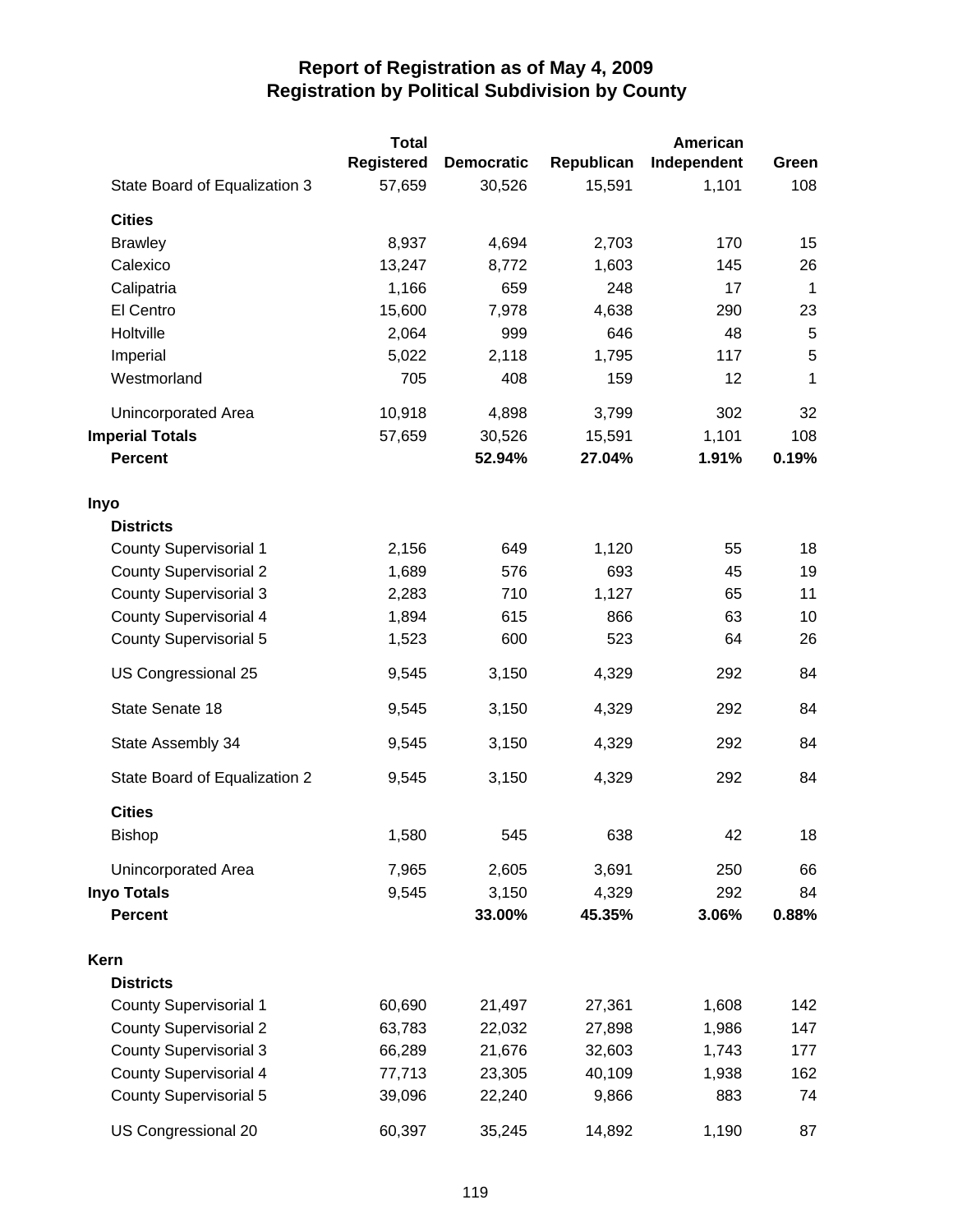|                               |                | Peace and      |                | <b>Decline to</b> |
|-------------------------------|----------------|----------------|----------------|-------------------|
|                               | Libertarian    | <b>Freedom</b> | Other          | <b>State</b>      |
| State Board of Equalization 3 | 172            | 222            | 265            | 9,674             |
| <b>Cities</b>                 |                |                |                |                   |
| <b>Brawley</b>                | 28             | 23             | 41             | 1,263             |
| Calexico                      | 35             | 65             | 49             | 2,552             |
| Calipatria                    | $\overline{2}$ | 8              | 5              | 226               |
| El Centro                     | 36             | 56             | 73             | 2,506             |
| Holtville                     | $\overline{7}$ | 10             | 15             | 334               |
| Imperial                      | 18             | 10             | 21             | 938               |
| Westmorland                   | 4              | 8              | $\overline{2}$ | 111               |
| Unincorporated Area           | 42             | 42             | 59             | 1,744             |
| <b>Imperial Totals</b>        | 172            | 222            | 265            | 9,674             |
| <b>Percent</b>                | 0.30%          | 0.39%          | 0.46%          | 16.78%            |
| Inyo                          |                |                |                |                   |
| <b>Districts</b>              |                |                |                |                   |
| <b>County Supervisorial 1</b> | 10             | 6              | 4              | 294               |
| <b>County Supervisorial 2</b> | $\overline{7}$ | 4              | $\overline{7}$ | 338               |
| <b>County Supervisorial 3</b> | 6              | 5              | 8              | 351               |
| <b>County Supervisorial 4</b> | 13             | 2              | 2              | 323               |
| <b>County Supervisorial 5</b> | 19             | 3              | $\overline{7}$ | 281               |
| US Congressional 25           | 55             | 20             | 28             | 1,587             |
| State Senate 18               | 55             | 20             | 28             | 1,587             |
| State Assembly 34             | 55             | 20             | 28             | 1,587             |
| State Board of Equalization 2 | 55             | 20             | 28             | 1,587             |
| <b>Cities</b>                 |                |                |                |                   |
| <b>Bishop</b>                 | $\overline{7}$ | 4              | 7              | 319               |
| Unincorporated Area           | 48             | 16             | 21             | 1,268             |
| <b>Inyo Totals</b>            | 55             | 20             | 28             | 1,587             |
| <b>Percent</b>                | 0.58%          | 0.21%          | 0.29%          | 16.63%            |
| Kern                          |                |                |                |                   |
| <b>Districts</b>              |                |                |                |                   |
| <b>County Supervisorial 1</b> | 274            | 123            | 82             | 9,603             |
| <b>County Supervisorial 2</b> | 311            | 148            | 118            | 11,143            |
| <b>County Supervisorial 3</b> | 301            | 121            | 82             | 9,586             |
| <b>County Supervisorial 4</b> | 323            | 125            | 91             | 11,660            |
| <b>County Supervisorial 5</b> | 135            | 137            | 82             | 5,679             |
| US Congressional 20           | 152            | 226            | 111            | 8,494             |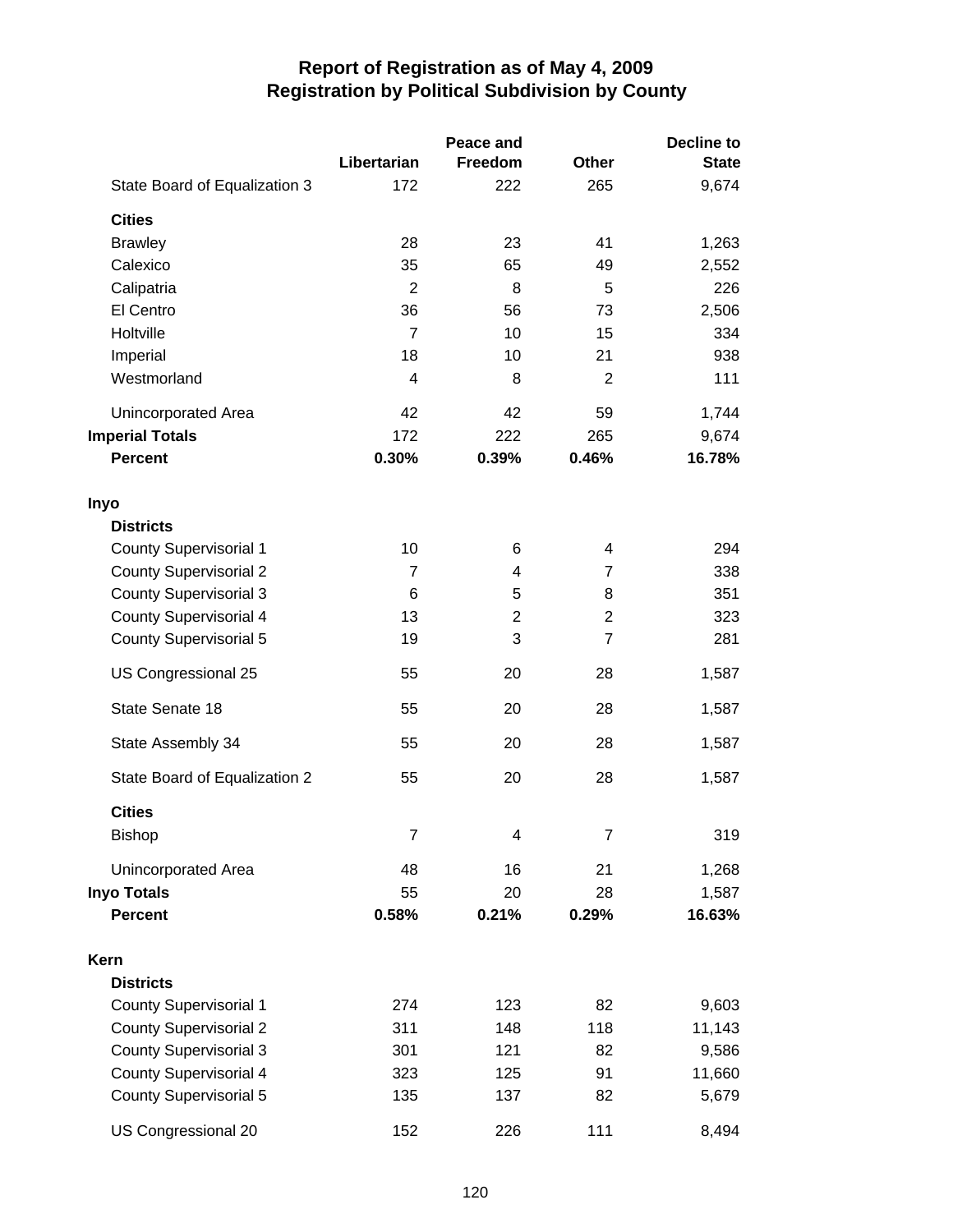|                               | <b>Total</b> |                   |                | American         |                |
|-------------------------------|--------------|-------------------|----------------|------------------|----------------|
|                               | Registered   | <b>Democratic</b> | Republican     | Independent      | Green          |
| US Congressional 22           | 247,174      | 75,505            | 122,945        | 6,968            | 615            |
| State Senate 16               | 65,591       | 37,770            | 16,460         | 1,349            | 101            |
| State Senate 17               | 4            | 1                 | $\overline{2}$ | 0                | $\mathbf 0$    |
| State Senate 18               | 241,976      | 72,979            | 121,375        | 6,809            | 601            |
| State Assembly 30             | 54,377       | 31,996            | 13,308         | 1,058            | 74             |
| State Assembly 32             | 236,871      | 73,618            | 117,558        | 6,446            | 593            |
| State Assembly 34             | 16,319       | 5,135             | 6,969          | 654              | 35             |
| State Assembly 37             | 4            | 1                 | $\overline{2}$ | $\boldsymbol{0}$ | $\mathbf 0$    |
| State Board of Equalization 2 | 307,571      | 110,750           | 137,837        | 8,158            | 702            |
| <b>Cities</b>                 |              |                   |                |                  |                |
| Arvin                         | 3,288        | 2,097             | 568            | 57               | $\overline{2}$ |
| <b>Bakersfield</b>            | 137,500      | 49,914            | 62,116         | 3,262            | 299            |
| California City               | 4,773        | 1,568             | 1,927          | 209              | 5              |
| Delano                        | 10,508       | 6,416             | 2,410          | 140              | 13             |
| Maricopa                      | 453          | 122               | 214            | 28               | $\mathbf 0$    |
| McFarland                     | 2,707        | 1,681             | 547            | 48               | 3              |
| Ridgecrest                    | 13,696       | 3,426             | 6,987          | 381              | 37             |
| Shafter                       | 4,451        | 2,164             | 1,631          | 89               | 6              |
| Taft                          | 2,967        | 763               | 1,645          | 101              | $\mathbf{3}$   |
| Tehachapi                     | 3,870        | 1,111             | 1,844          | 148              | 15             |
| Wasco                         | 5,276        | 2,837             | 1,565          | 96               | $\overline{7}$ |
| <b>Unincorporated Area</b>    | 118,082      | 38,651            | 56,383         | 3,599            | 312            |
| <b>Kern Totals</b>            | 307,571      | 110,750           | 137,837        | 8,158            | 702            |
| <b>Percent</b>                |              | 36.01%            | 44.81%         | 2.65%            | 0.23%          |
| <b>Kings</b>                  |              |                   |                |                  |                |
| <b>Districts</b>              |              |                   |                |                  |                |
| <b>County Supervisorial 1</b> | 8,766        | 2,834             | 4,222          | 218              | 13             |
| <b>County Supervisorial 2</b> | 6,573        | 3,429             | 2,033          | 149              | 18             |
| <b>County Supervisorial 3</b> | 14,450       | 4,264             | 7,712          | 353              | 36             |
| <b>County Supervisorial 4</b> | 10,061       | 4,309             | 4,092          | 208              | 12             |
| <b>County Supervisorial 5</b> | 10,156       | 3,796             | 4,742          | 226              | 24             |
| US Congressional 20           | 50,006       | 18,632            | 22,801         | 1,154            | 103            |
| State Senate 16               | 50,006       | 18,632            | 22,801         | 1,154            | 103            |
| State Assembly 30             | 50,006       | 18,632            | 22,801         | 1,154            | 103            |
| State Board of Equalization 2 | 50,006       | 18,632            | 22,801         | 1,154            | 103            |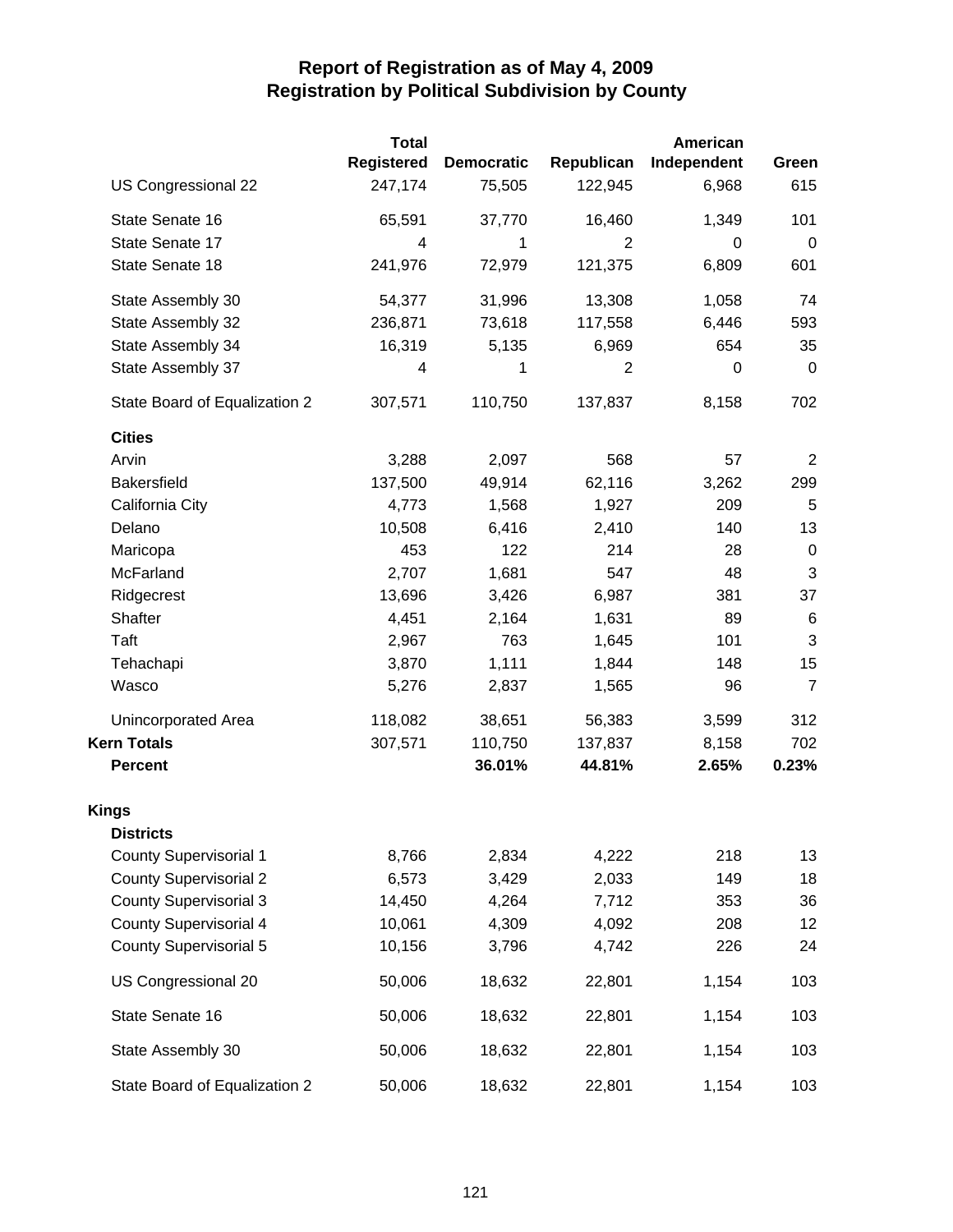|                               |                | Peace and | Decline to     |              |  |
|-------------------------------|----------------|-----------|----------------|--------------|--|
|                               | Libertarian    | Freedom   | <b>Other</b>   | <b>State</b> |  |
| US Congressional 22           | 1,192          | 428       | 344            | 39,177       |  |
| State Senate 16               | 184            | 242       | 116            | 9,369        |  |
| State Senate 17               | $\Omega$       | $\Omega$  | $\Omega$       |              |  |
| State Senate 18               | 1,160          | 412       | 339            | 38,301       |  |
| State Assembly 30             | 137            | 193       | 90             | 7,521        |  |
| State Assembly 32             | 1,128          | 415       | 336            | 36,777       |  |
| State Assembly 34             | 79             | 46        | 29             | 3,372        |  |
| State Assembly 37             | 0              | 0         | $\mathbf 0$    | 1            |  |
| State Board of Equalization 2 | 1,344          | 654       | 455            | 47,671       |  |
| <b>Cities</b>                 |                |           |                |              |  |
| Arvin                         | 10             | 12        | $\overline{2}$ | 540          |  |
| <b>Bakersfield</b>            | 528            | 222       | 186            | 20,973       |  |
| California City               | 24             | 14        | 4              | 1,022        |  |
| Delano                        | 13             | 36        | 15             | 1,465        |  |
| Maricopa                      | 4              | 2         | $\overline{2}$ | 81           |  |
| McFarland                     | 4              | 8         | 3              | 413          |  |
| Ridgecrest                    | 107            | 19        | 24             | 2,715        |  |
| Shafter                       | $\overline{7}$ | 13        | 4              | 537          |  |
| Taft                          | 12             | 9         | 4              | 430          |  |
| Tehachapi                     | 24             | 8         | 7              | 713          |  |
| Wasco                         | 14             | 17        | $\overline{7}$ | 733          |  |
| Unincorporated Area           | 597            | 294       | 197            | 18,049       |  |
| <b>Kern Totals</b>            | 1,344          | 654       | 455            | 47,671       |  |
| <b>Percent</b>                | 0.44%          | 0.21%     | 0.15%          | 15.50%       |  |
| <b>Kings</b>                  |                |           |                |              |  |
| <b>Districts</b>              |                |           |                |              |  |
| <b>County Supervisorial 1</b> | 24             | 6         | 60             | 1,389        |  |
| <b>County Supervisorial 2</b> | 22             | 11        | 47             | 864          |  |
| <b>County Supervisorial 3</b> | 43             | 8         | 92             | 1,942        |  |
| <b>County Supervisorial 4</b> | 34             | 22        | 79             | 1,305        |  |
| <b>County Supervisorial 5</b> | 29             | 5         | 66             | 1,268        |  |
| US Congressional 20           | 152            | 52        | 344            | 6,768        |  |
| State Senate 16               | 152            | 52        | 344            | 6,768        |  |
| State Assembly 30             | 152            | 52        | 344            | 6,768        |  |
| State Board of Equalization 2 | 152            | 52        | 344            | 6,768        |  |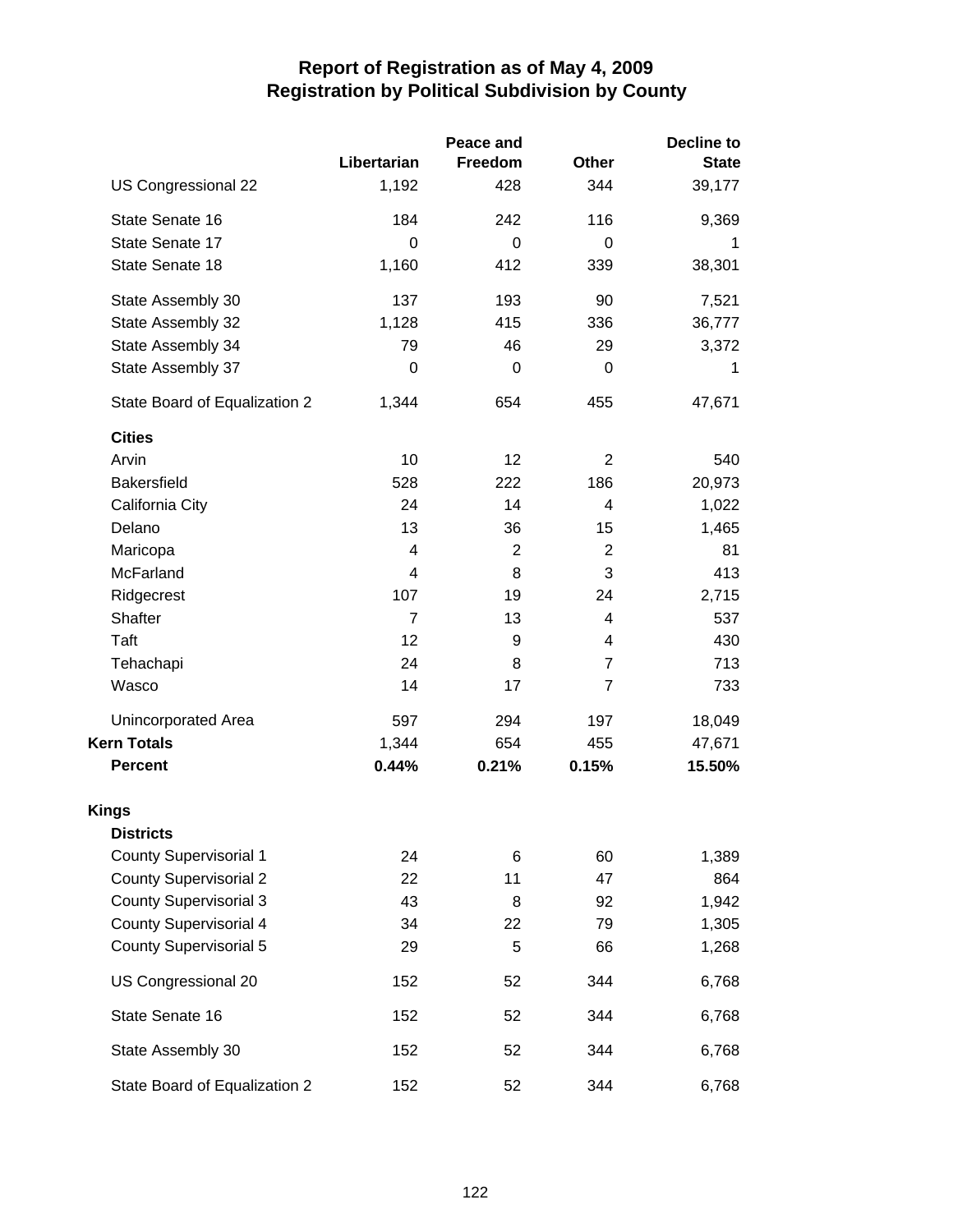|                               | <b>Total</b>      | <b>American</b>   |            |             |                |
|-------------------------------|-------------------|-------------------|------------|-------------|----------------|
|                               | <b>Registered</b> | <b>Democratic</b> | Republican | Independent | Green          |
| <b>Cities</b>                 |                   |                   |            |             |                |
| Avenal                        | 1,681             | 807               | 527        | 39          | $\overline{4}$ |
| Corcoran                      | 4,228             | 2,327             | 1,232      | 98          | 14             |
| Hanford                       | 22,330            | 8,240             | 10,420     | 494         | 47             |
| Lemoore                       | 9,779             | 3,153             | 4,672      | 255         | 18             |
| Unincorporated Area           | 11,988            | 4,105             | 5,950      | 268         | 20             |
| <b>Kings Totals</b>           | 50,006            | 18,632            | 22,801     | 1,154       | 103            |
| <b>Percent</b>                |                   | 37.26%            | 45.60%     | 2.31%       | 0.21%          |
| Lake                          |                   |                   |            |             |                |
| <b>Districts</b>              |                   |                   |            |             |                |
| <b>County Supervisorial 1</b> | 7,175             | 3,031             | 2,199      | 246         | 85             |
| <b>County Supervisorial 2</b> | 5,515             | 2,825             | 1,164      | 196         | 61             |
| <b>County Supervisorial 3</b> | 6,487             | 2,923             | 1,770      | 252         | 74             |
| <b>County Supervisorial 4</b> | 6,546             | 2,593             | 2,423      | 181         | 57             |
| <b>County Supervisorial 5</b> | 7,205             | 2,975             | 2,301      | 246         | 73             |
| US Congressional 1            | 32,928            | 14,347            | 9,857      | 1,121       | 350            |
| State Senate 2                | 32,928            | 14,347            | 9,857      | 1,121       | 350            |
| State Assembly 1              | 32,928            | 14,347            | 9,857      | 1,121       | 350            |
| State Board of Equalization 1 | 32,928            | 14,347            | 9,857      | 1,121       | 350            |
| <b>Cities</b>                 |                   |                   |            |             |                |
| Clearlake                     | 6,015             | 3,070             | 1,247      | 223         | 60             |
| Lakeport                      | 2,589             | 1,068             | 899        | 73          | 23             |
| Unincorporated Area           | 24,324            | 10,209            | 7,711      | 825         | 267            |
| <b>Lake Totals</b>            | 32,928            | 14,347            | 9,857      | 1,121       | 350            |
| <b>Percent</b>                |                   | 43.57%            | 29.94%     | 3.40%       | 1.06%          |
| Lassen                        |                   |                   |            |             |                |
| <b>Districts</b>              |                   |                   |            |             |                |
| County Supervisorial 1        | 2,855             | 904               | 1,232      | 134         | 12             |
| <b>County Supervisorial 2</b> | 2,691             | 812               | 1,167      | 122         | 15             |
| <b>County Supervisorial 3</b> | 3,278             | 823               | 1,744      | 120         | 9              |
| <b>County Supervisorial 4</b> | 2,822             | 789               | 1,407      | 109         | 8              |
| <b>County Supervisorial 5</b> | 2,479             | 689               | 1,166      | 131         | 8              |
| US Congressional 4            | 14,125            | 4,017             | 6,716      | 616         | 52             |
| State Senate 1                | 14,125            | 4,017             | 6,716      | 616         | 52             |
| State Assembly 3              | 14,125            | 4,017             | 6,716      | 616         | 52             |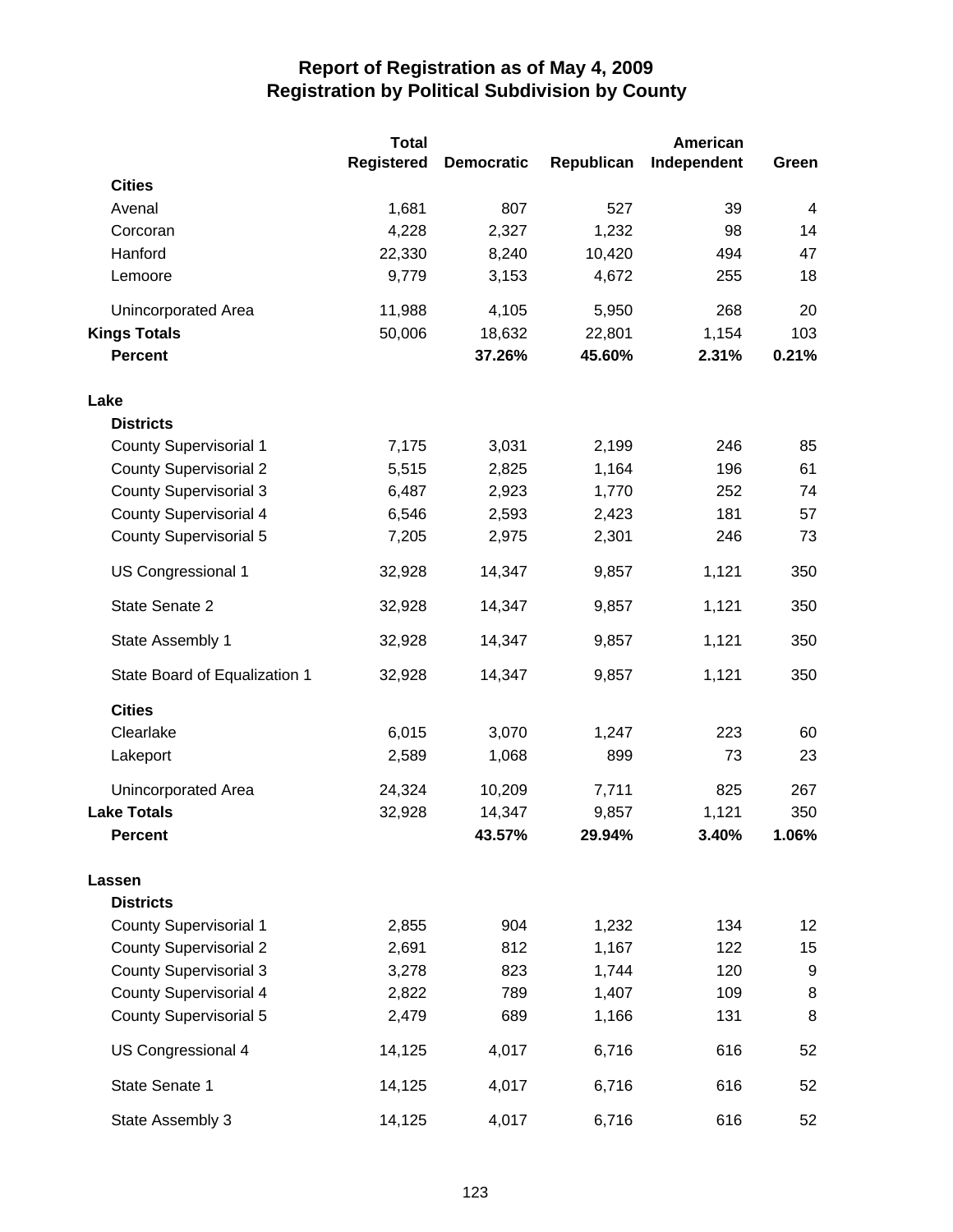|                               |             | Peace and      |                | <b>Decline to</b> |  |
|-------------------------------|-------------|----------------|----------------|-------------------|--|
|                               | Libertarian | Freedom        | Other          | <b>State</b>      |  |
| <b>Cities</b>                 |             |                |                |                   |  |
| Avenal                        | 6           | 5              | 21             | 272               |  |
| Corcoran                      | 12          | 5              | 24             | 516               |  |
| Hanford                       | 67          | 25             | 147            | 2,890             |  |
| Lemoore                       | 27          | 8              | 68             | 1,578             |  |
| Unincorporated Area           | 40          | 9              | 84             | 1,512             |  |
| <b>Kings Totals</b>           | 152         | 52             | 344            | 6,768             |  |
| <b>Percent</b>                | 0.30%       | 0.10%          | 0.69%          | 13.53%            |  |
| Lake                          |             |                |                |                   |  |
| <b>Districts</b>              |             |                |                |                   |  |
| <b>County Supervisorial 1</b> | 41          | 27             | 12             | 1,534             |  |
| <b>County Supervisorial 2</b> | 38          | 22             | 12             | 1,197             |  |
| <b>County Supervisorial 3</b> | 48          | 30             | 20             | 1,370             |  |
| <b>County Supervisorial 4</b> | 41          | 14             | 11             | 1,226             |  |
| <b>County Supervisorial 5</b> | 47          | 22             | 11             | 1,530             |  |
| US Congressional 1            | 215         | 115            | 66             | 6,857             |  |
| State Senate 2                | 215         | 115            | 66             | 6,857             |  |
| State Assembly 1              | 215         | 115            | 66             | 6,857             |  |
| State Board of Equalization 1 | 215         | 115            | 66             | 6,857             |  |
| <b>Cities</b>                 |             |                |                |                   |  |
| Clearlake                     | 40          | 31             | 14             | 1,330             |  |
| Lakeport                      | 8           | 10             | 3              | 505               |  |
| Unincorporated Area           | 167         | 74             | 49             | 5,022             |  |
| <b>Lake Totals</b>            | 215         | 115            | 66             | 6,857             |  |
| <b>Percent</b>                | 0.65%       | 0.35%          | 0.20%          | 20.82%            |  |
| Lassen                        |             |                |                |                   |  |
| <b>Districts</b>              |             |                |                |                   |  |
| <b>County Supervisorial 1</b> | 15          | 6              | 8              | 544               |  |
| <b>County Supervisorial 2</b> | 13          | 8              | 8              | 546               |  |
| <b>County Supervisorial 3</b> | 14          | 3              | $\overline{7}$ | 558               |  |
| <b>County Supervisorial 4</b> | 8           | $\overline{2}$ | 6              | 493               |  |
| <b>County Supervisorial 5</b> | 25          | $\overline{4}$ | 4              | 452               |  |
| US Congressional 4            | 75          | 23             | 33             | 2,593             |  |
| State Senate 1                | 75          | 23             | 33             | 2,593             |  |
| State Assembly 3              | 75          | 23             | 33             | 2,593             |  |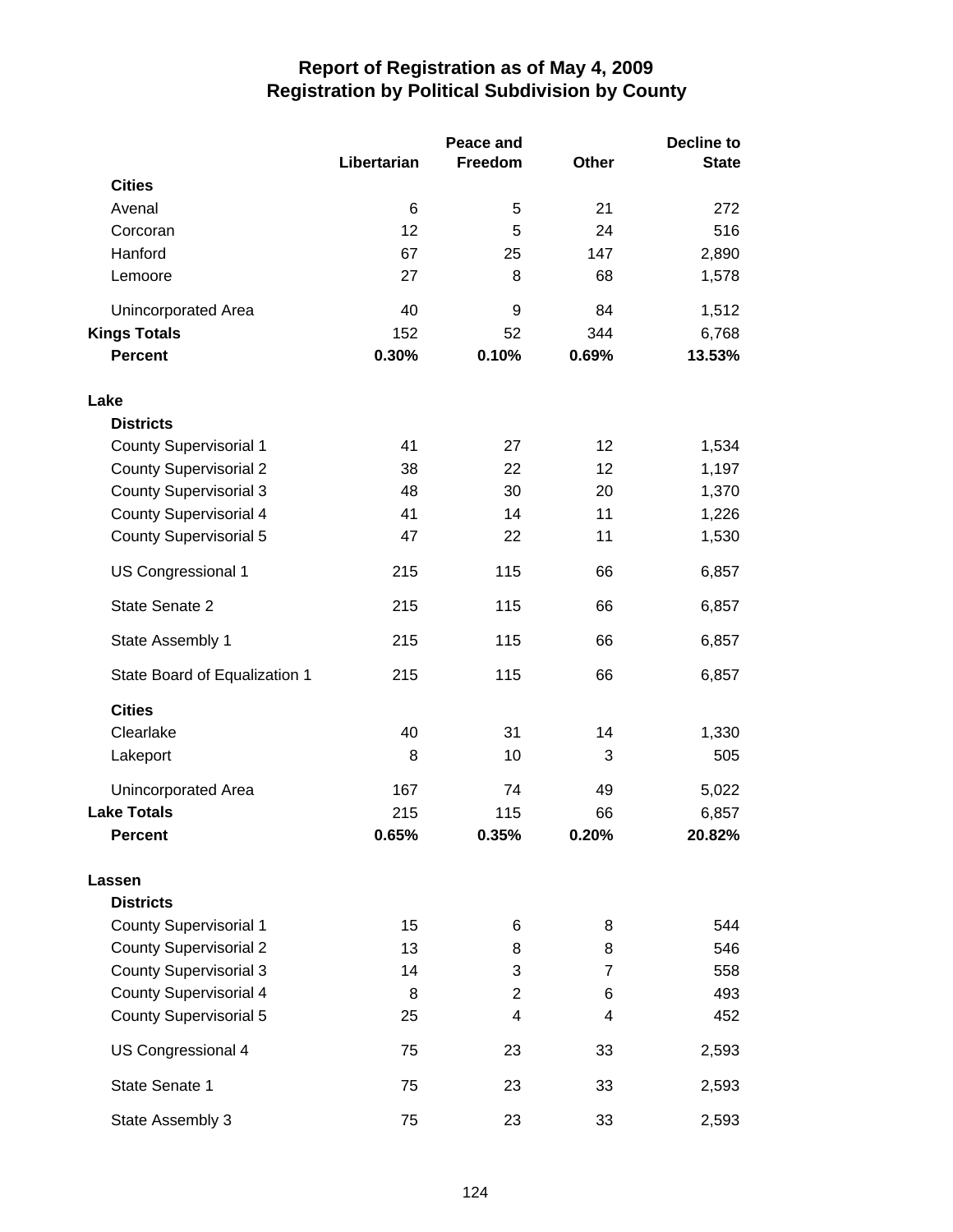|                               | <b>Total</b>      |                   |            | American    |       |
|-------------------------------|-------------------|-------------------|------------|-------------|-------|
|                               | <b>Registered</b> | <b>Democratic</b> | Republican | Independent | Green |
| State Board of Equalization 2 | 14,125            | 4,017             | 6,716      | 616         | 52    |
| <b>Cities</b>                 |                   |                   |            |             |       |
| Susanville                    | 4,740             | 1,403             | 2,130      | 198         | 18    |
| Unincorporated Area           | 9,385             | 2,614             | 4,586      | 418         | 34    |
| <b>Lassen Totals</b>          | 14,125            | 4,017             | 6,716      | 616         | 52    |
| <b>Percent</b>                |                   | 28.44%            | 47.55%     | 4.36%       | 0.37% |
| <b>Los Angeles</b>            |                   |                   |            |             |       |
| <b>Districts</b>              |                   |                   |            |             |       |
| <b>County Supervisorial 1</b> | 657,208           | 386,200           | 108,393    | 11,055      | 3,169 |
| <b>County Supervisorial 2</b> | 774,732           | 520,928           | 87,568     | 12,766      | 3,199 |
| <b>County Supervisorial 3</b> | 941,591           | 503,579           | 188,683    | 17,941      | 6,448 |
| <b>County Supervisorial 4</b> | 939,385           | 425,528           | 286,271    | 18,531      | 4,438 |
| <b>County Supervisorial 5</b> | 1,019,659         | 417,214           | 353,195    | 21,653      | 4,799 |
| US Congressional 22           | 37,825            | 14,055            | 15,768     | 1,108       | 126   |
| US Congressional 25           | 257,717           | 96,297            | 103,445    | 6,757       | 882   |
| US Congressional 26           | 225,932           | 78,364            | 90,690     | 4,164       | 1,093 |
| US Congressional 27           | 303,621           | 149,365           | 78,358     | 6,272       | 1,690 |
| US Congressional 28           | 251,070           | 143,064           | 43,775     | 4,956       | 1,441 |
| US Congressional 29           | 305,123           | 138,950           | 81,594     | 5,580       | 1,743 |
| US Congressional 30           | 416,080           | 212,442           | 95,324     | 7,402       | 2,757 |
| US Congressional 31           | 195,496           | 117,106           | 26,424     | 3,226       | 1,676 |
| US Congressional 32           | 246,031           | 128,548           | 55,122     | 4,665       | 888   |
| US Congressional 33           | 305,603           | 202,137           | 31,609     | 4,927       | 1,893 |
| US Congressional 34           | 203,345           | 121,442           | 35,155     | 3,574       | 780   |
| US Congressional 35           | 264,049           | 177,324           | 33,095     | 4,594       | 820   |
| US Congressional 36           | 340,252           | 155,058           | 95,750     | 6,758       | 2,286 |
| US Congressional 37           | 279,236           | 168,755           | 47,057     | 5,383       | 1,411 |
| US Congressional 38           | 254,518           | 145,788           | 51,598     | 4,412       | 802   |
| US Congressional 39           | 265,625           | 139,617           | 67,299     | 4,872       | 872   |
| US Congressional 42           | 69,067            | 24,279            | 25,304     | 1,253       | 248   |
| US Congressional 46           | 111,985           | 40,858            | 46,743     | 2,043       | 645   |
| State Senate 17               | 317,684           | 122,718           | 123,974    | 8,189       | 1,176 |
| State Senate 19               | 38,209            | 12,721            | 16,976     | 856         | 113   |
| State Senate 20               | 294,328           | 161,871           | 57,954     | 6,081       | 1,561 |
| State Senate 21               | 436,355           | 208,790           | 111,805    | 8,076       | 2,917 |
| State Senate 22               | 249,844           | 147,439           | 36,619     | 4,123       | 1,568 |
| State Senate 23               | 421,144           | 215,198           | 97,929     | 7,644       | 2,765 |
| State Senate 24               | 323,475           | 173,493           | 68,063     | 5,913       | 1,178 |
| State Senate 25               | 377,006           | 233,101           | 67,358     | 6,484       | 1,206 |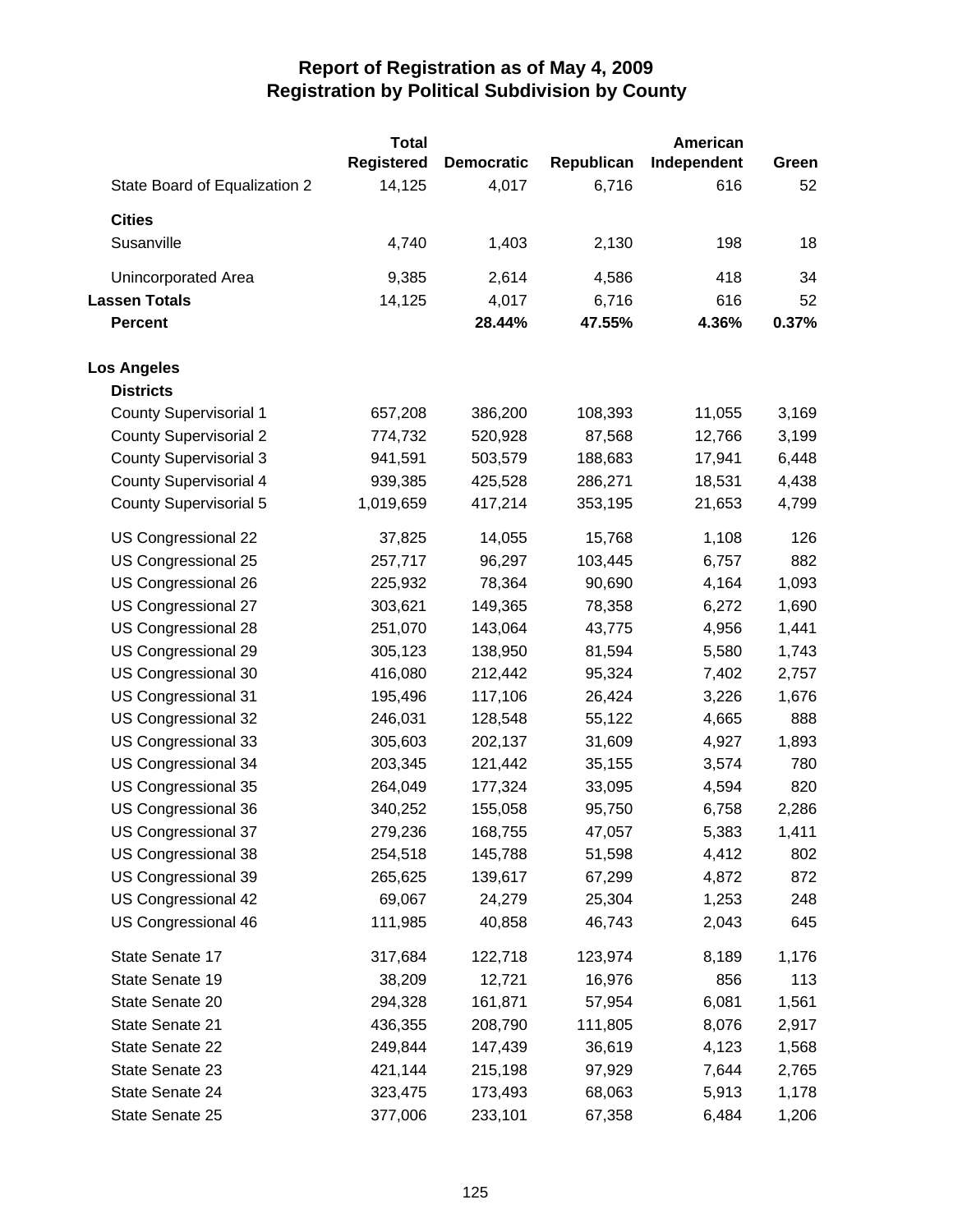|                               |             | Peace and      |        | <b>Decline to</b> |
|-------------------------------|-------------|----------------|--------|-------------------|
|                               | Libertarian | <b>Freedom</b> | Other  | <b>State</b>      |
| State Board of Equalization 2 | 75          | 23             | 33     | 2,593             |
| <b>Cities</b>                 |             |                |        |                   |
| Susanville                    | 21          | 9              | 15     | 946               |
| Unincorporated Area           | 54          | 14             | 18     | 1,647             |
| <b>Lassen Totals</b>          | 75          | 23             | 33     | 2,593             |
| <b>Percent</b>                | 0.53%       | 0.16%          | 0.23%  | 18.36%            |
| <b>Los Angeles</b>            |             |                |        |                   |
| <b>Districts</b>              |             |                |        |                   |
| <b>County Supervisorial 1</b> | 2,322       | 5,807          | 4,264  | 135,998           |
| <b>County Supervisorial 2</b> | 2,368       | 4,870          | 7,402  | 135,631           |
| <b>County Supervisorial 3</b> | 4,895       | 3,583          | 10,202 | 206,260           |
| <b>County Supervisorial 4</b> | 4,347       | 4,225          | 7,686  | 188,359           |
| <b>County Supervisorial 5</b> | 4,603       | 3,373          | 8,854  | 205,968           |
| US Congressional 22           | 164         | 95             | 297    | 6,212             |
| US Congressional 25           | 1,171       | 602            | 2,329  | 46,234            |
| US Congressional 26           | 987         | 679            | 1,808  | 48,147            |
| US Congressional 27           | 1,575       | 1,266          | 3,015  | 62,080            |
| US Congressional 28           | 1,255       | 1,154          | 2,438  | 52,987            |
| US Congressional 29           | 1,329       | 1,301          | 2,716  | 71,910            |
| US Congressional 30           | 2,054       | 986            | 4,793  | 90,322            |
| US Congressional 31           | 811         | 1,566          | 1,592  | 43,095            |
| US Congressional 32           | 864         | 1,803          | 1,588  | 52,553            |
| US Congressional 33           | 1,206       | 1,490          | 3,168  | 59,173            |
| US Congressional 34           | 776         | 1,954          | 1,239  | 38,425            |
| US Congressional 35           | 734         | 1,582          | 2,546  | 43,354            |
| US Congressional 36           | 1,948       | 1,326          | 3,647  | 73,479            |
| US Congressional 37           | 1,104       | 1,825          | 2,459  | 51,242            |
| US Congressional 38           | 786         | 2,011          | 1,485  | 47,636            |
| US Congressional 39           | 932         | 1,727          | 1,840  | 48,466            |
| US Congressional 42           | 247         | 229            | 454    | 17,053            |
| US Congressional 46           | 592         | 262            | 994    | 19,848            |
| State Senate 17               | 1,487       | 793            | 2,851  | 56,496            |
| State Senate 19               | 148         | 55             | 339    | 7,001             |
| State Senate 20               | 1,363       | 1,678          | 2,521  | 61,299            |
| State Senate 21               | 2,163       | 1,654          | 4,316  | 96,634            |
| State Senate 22               | 940         | 2,244          | 1,760  | 55,151            |
| State Senate 23               | 2,129       | 1,049          | 4,822  | 89,608            |
| State Senate 24               | 1,126       | 2,433          | 2,076  | 69,193            |
| State Senate 25               | 1,173       | 2,170          | 3,644  | 61,870            |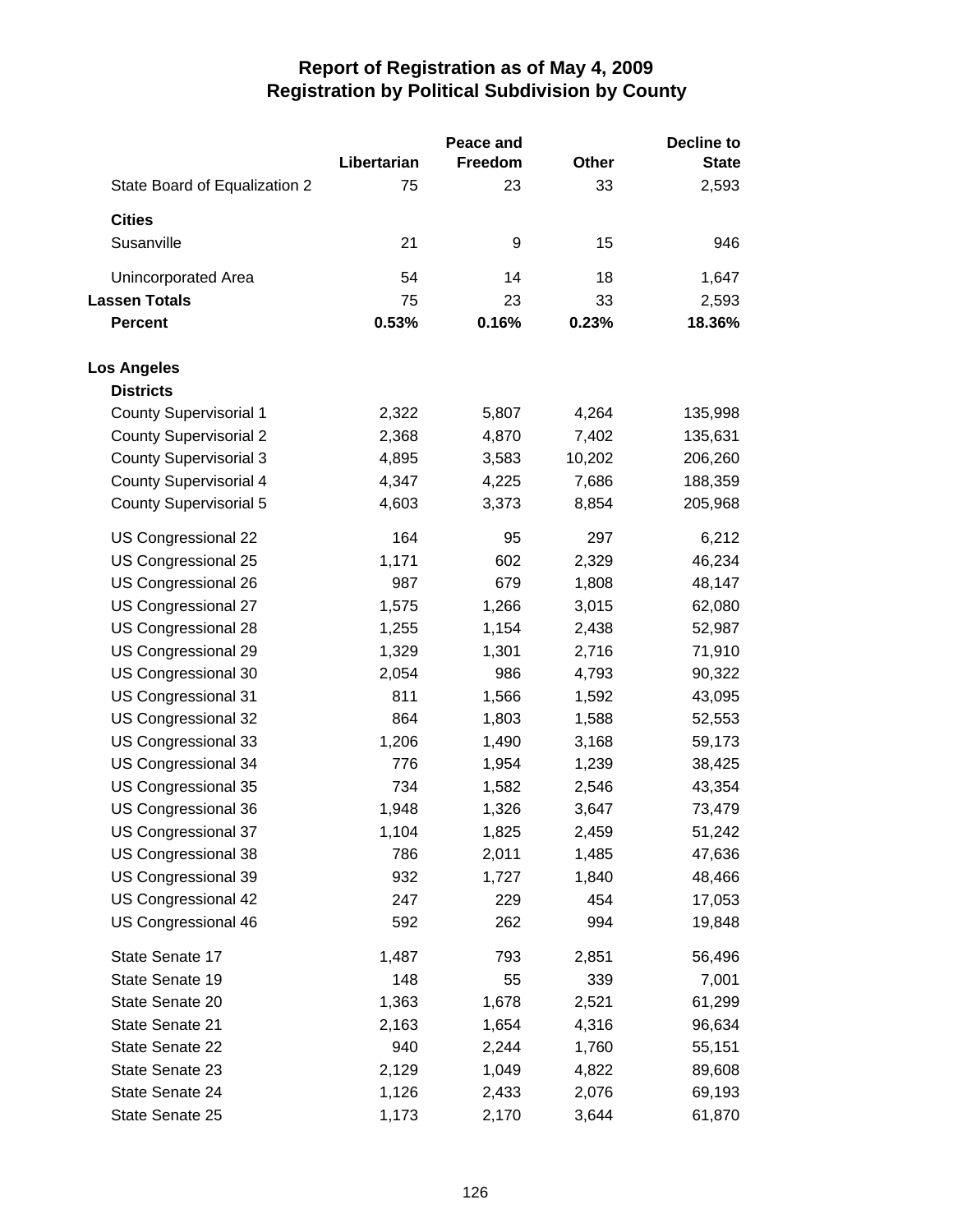|                               | <b>Total</b>      |                   |            | American    |        |
|-------------------------------|-------------------|-------------------|------------|-------------|--------|
|                               | <b>Registered</b> | <b>Democratic</b> | Republican | Independent | Green  |
| State Senate 26               | 388,166           | 254,709           | 42,051     | 6,367       | 2,252  |
| State Senate 27               | 383,486           | 194,418           | 99,238     | 7,662       | 1,974  |
| State Senate 28               | 455,708           | 220,363           | 116,076    | 8,765       | 2,806  |
| State Senate 29               | 263,650           | 93,219            | 99,785     | 5,046       | 1,248  |
| State Senate 30               | 332,939           | 187,966           | 74,766     | 5,757       | 1,086  |
| State Senate 32               | 50,581            | 27,443            | 11,516     | 983         | 203    |
| State Assembly 36             | 147,228           | 59,880            | 56,046     | 4,269       | 431    |
| State Assembly 37             | 39,183            | 14,810            | 15,015     | 907         | 202    |
| State Assembly 38             | 217,379           | 82,134            | 84,532     | 4,878       | 951    |
| State Assembly 39             | 130,000           | 77,140            | 20,751     | 2,625       | 610    |
| State Assembly 40             | 184,013           | 91,889            | 46,389     | 3,808       | 969    |
| State Assembly 41             | 196,777           | 97,944            | 49,460     | 3,556       | 1,516  |
| State Assembly 42             | 268,161           | 146,576           | 48,989     | 4,832       | 1,707  |
| State Assembly 43             | 198,984           | 93,411            | 49,922     | 4,020       | 1,365  |
| State Assembly 44             | 230,123           | 107,584           | 63,564     | 3,771       | 1,488  |
| State Assembly 45             | 145,186           | 86,023            | 18,542     | 2,475       | 1,357  |
| State Assembly 46             | 106,898           | 70,278            | 11,243     | 1,706       | 497    |
| State Assembly 47             | 232,213           | 150,763           | 26,123     | 3,743       | 1,342  |
| State Assembly 48             | 146,101           | 103,086           | 12,199     | 2,332       | 530    |
| State Assembly 49             | 157,858           | 73,606            | 35,366     | 2,668       | 589    |
| State Assembly 50             | 137,304           | 85,131            | 22,151     | 2,402       | 448    |
| State Assembly 51             | 182,184           | 117,417           | 26,353     | 3,155       | 604    |
| State Assembly 52             | 144,285           | 102,344           | 14,278     | 2,552       | 361    |
| State Assembly 53             | 257,078           | 109,330           | 78,884     | 5,127       | 1,840  |
| State Assembly 54             | 235,938           | 105,393           | 74,681     | 4,808       | 1,709  |
| State Assembly 55             | 185,453           | 101,519           | 41,062     | 3,583       | 643    |
| State Assembly 56             | 151,331           | 77,998            | 38,238     | 2,627       | 439    |
| State Assembly 57             | 174,637           | 90,052            | 43,903     | 3,486       | 576    |
| State Assembly 58             | 188,829           | 101,970           | 45,443     | 3,189       | 621    |
| State Assembly 59             | 126,432           | 45,168            | 53,437     | 2,640       | 740    |
| State Assembly 60             | 98,344            | 34,529            | 35,998     | 1,802       | 315    |
| State Assembly 61             | 50,656            | 27,474            | 11,541     | 985         | 203    |
| State Board of Equalization 2 | 436,134           | 176,519           | 162,733    | 10,673      | 1,625  |
| State Board of Equalization 3 | 119,303           | 48,520            | 43,331     | 2,278       | 745    |
| State Board of Equalization 4 | 3,777,138         | 2,028,410         | 818,046    | 68,995      | 19,683 |
| <b>Cities</b>                 |                   |                   |            |             |        |
| Agoura Hills                  | 13,055            | 5,418             | 4,566      | 268         | 55     |
| Alhambra                      | 34,824            | 16,821            | 7,277      | 581         | 153    |
| Arcadia                       | 29,200            | 8,251             | 11,000     | 409         | 92     |
| Artesia                       | 6,595             | 3,224             | 1,741      | 90          | 14     |
| Avalon                        | 1,602             | 602               | 633        | 34          | 25     |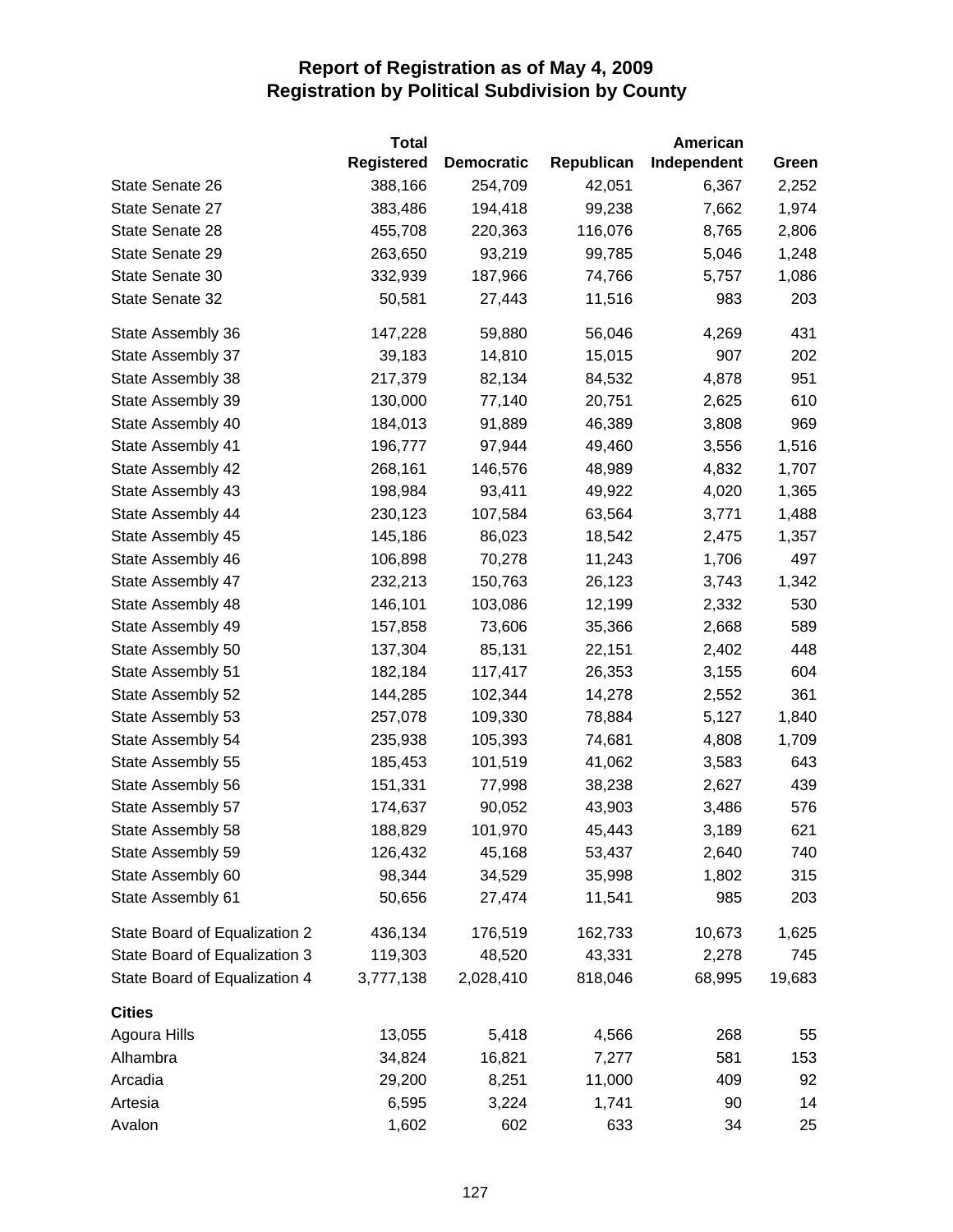|                               |             | Peace and |        | <b>Decline to</b> |
|-------------------------------|-------------|-----------|--------|-------------------|
|                               | Libertarian | Freedom   | Other  | <b>State</b>      |
| State Senate 26               | 1,462       | 2,010     | 4,032  | 75,283            |
| State Senate 27               | 1,699       | 2,132     | 2,922  | 73,441            |
| State Senate 28               | 2,432       | 1,745     | 4,766  | 98,755            |
| State Senate 29               | 1,131       | 881       | 2,009  | 60,331            |
| State Senate 30               | 1,102       | 2,607     | 2,062  | 57,593            |
| State Senate 32               | 180         | 407       | 288    | 9,561             |
| State Assembly 36             | 608         | 421       | 1,197  | 24,376            |
| State Assembly 37             | 211         | 105       | 360    | 7,573             |
| State Assembly 38             | 1,105       | 534       | 2,088  | 41,157            |
| State Assembly 39             | 554         | 879       | 931    | 26,510            |
| State Assembly 40             | 891         | 841       | 1,822  | 37,404            |
| State Assembly 41             | 1,046       | 494       | 2,321  | 40,440            |
| State Assembly 42             | 1,388       | 611       | 3,325  | 60,733            |
| State Assembly 43             | 1,031       | 752       | 2,169  | 46,314            |
| State Assembly 44             | 987         | 847       | 1,931  | 49,951            |
| State Assembly 45             | 689         | 1,196     | 1,204  | 33,700            |
| State Assembly 46             | 426         | 1,271     | 668    | 20,809            |
| State Assembly 47             | 883         | 918       | 2,381  | 46,060            |
| State Assembly 48             | 343         | 1,038     | 1,413  | 25,160            |
| State Assembly 49             | 527         | 1,120     | 1,112  | 42,870            |
| State Assembly 50             | 451         | 1,278     | 799    | 24,644            |
| State Assembly 51             | 568         | 953       | 1,697  | 31,437            |
| State Assembly 52             | 330         | 1,331     | 1,251  | 21,838            |
| State Assembly 53             | 1,541       | 804       | 2,931  | 56,621            |
| State Assembly 54             | 1,337       | 887       | 2,148  | 44,975            |
| State Assembly 55             | 751         | 1,068     | 1,362  | 35,465            |
| State Assembly 56             | 484         | 977       | 992    | 29,576            |
| State Assembly 57             | 616         | 1,038     | 1,157  | 33,809            |
| State Assembly 58             | 586         | 1,363     | 1,131  | 34,526            |
| State Assembly 59             | 649         | 372       | 1,011  | 22,415            |
| State Assembly 60             | 353         | 353       | 718    | 24,276            |
| State Assembly 61             | 180         | 407       | 289    | 9,577             |
| State Board of Equalization 2 | 1,839       | 1,460     | 3,582  | 77,703            |
| State Board of Equalization 3 | 670         | 365       | 1,183  | 22,211            |
| State Board of Equalization 4 | 16,026      | 20,033    | 33,643 | 772,302           |
| <b>Cities</b>                 |             |           |        |                   |
| Agoura Hills                  | 80          | 13        | 128    | 2,527             |
| Alhambra                      | 103         | 219       | 266    | 9,404             |
| Arcadia                       | 93          | 94        | 205    | 9,056             |
| Artesia                       | 19          | 36        | 46     | 1,425             |
| Avalon                        | 11          | 16        | 7      | 274               |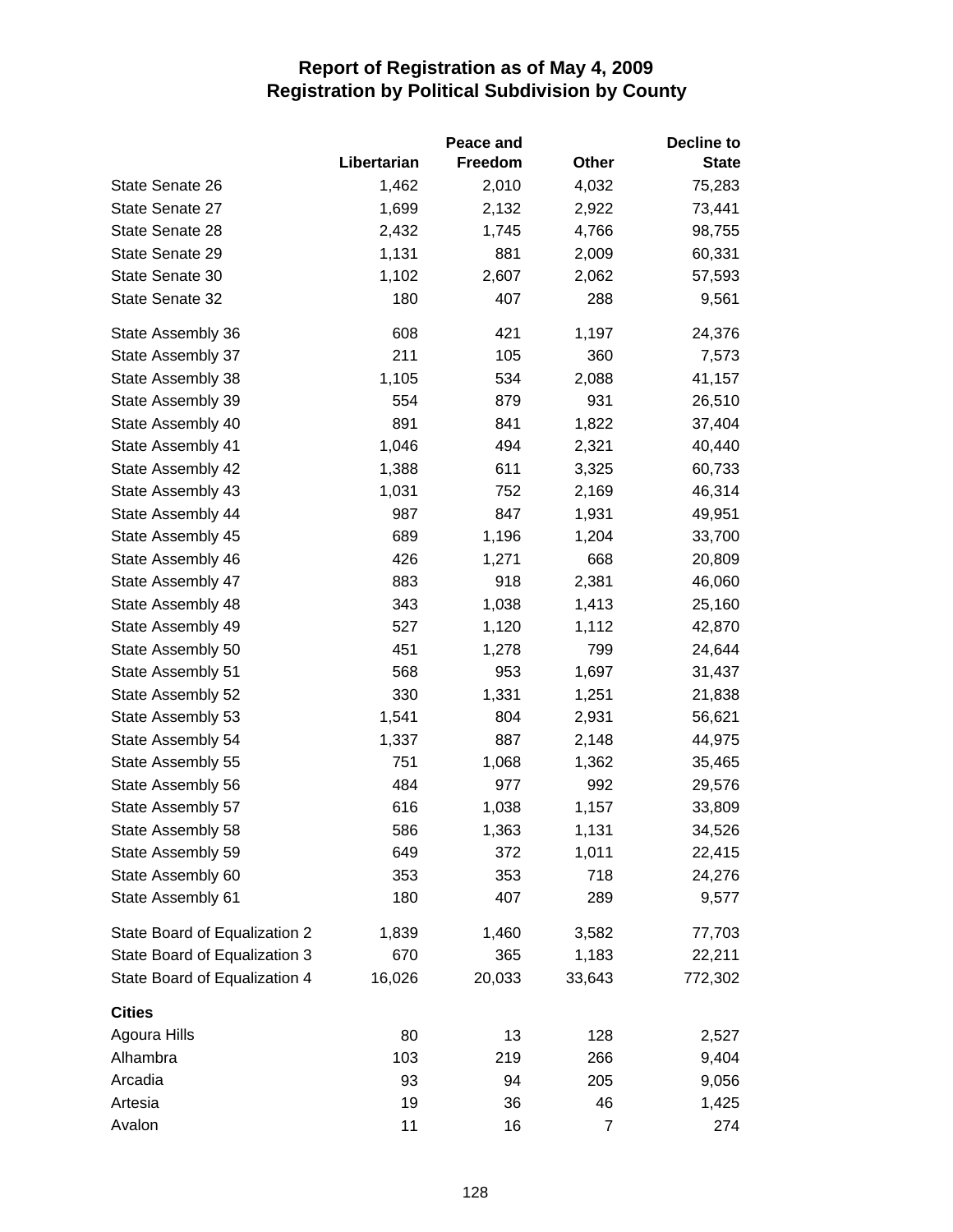|                         | <b>Total</b>      |                   |            | American    |                |
|-------------------------|-------------------|-------------------|------------|-------------|----------------|
|                         | <b>Registered</b> | <b>Democratic</b> | Republican | Independent | Green          |
| Azusa                   | 16,384            | 7,898             | 4,520      | 347         | 63             |
| <b>Baldwin Park</b>     | 25,746            | 14,739            | 4,563      | 482         | 76             |
| Bell                    | 9,575             | 6,223             | 1,257      | 138         | 26             |
| <b>Bell Gardens</b>     | 11,183            | 7,165             | 1,316      | 190         | 37             |
| <b>Bellflower</b>       | 29,304            | 15,300            | 7,280      | 663         | 97             |
| <b>Beverly Hills</b>    | 21,539            | 10,328            | 5,298      | 341         | 66             |
| <b>Bradbury</b>         | 612               | 147               | 307        | 13          | $\mathbf 0$    |
| <b>Burbank</b>          | 53,808            | 24,223            | 15,738     | 1,077       | 306            |
| Calabasas               | 13,671            | 6,263             | 4,285      | 246         | 60             |
| Carson                  | 47,835            | 29,298            | 7,677      | 754         | 122            |
| Cerritos                | 29,874            | 12,053            | 9,134      | 386         | 72             |
| Claremont               | 21,352            | 9,574             | 6,941      | 360         | 205            |
| Commerce                | 5,663             | 3,996             | 614        | 71          | 26             |
| Compton                 | 37,126            | 27,704            | 3,067      | 605         | 77             |
| Covina                  | 22,795            | 9,805             | 8,094      | 523         | 73             |
| Cudahy                  | 5,771             | 3,732             | 714        | 83          | 22             |
| <b>Culver City</b>      | 24,890            | 14,431            | 4,257      | 399         | 207            |
| Diamond Bar             | 30,070            | 10,534            | 10,228     | 565         | 123            |
| Downey                  | 48,707            | 24,785            | 13,797     | 902         | 130            |
| Duarte                  | 11,008            | 5,385             | 3,176      | 195         | 42             |
| El Monte                | 32,013            | 16,970            | 6,041      | 630         | 114            |
| El Segundo              | 10,704            | 3,602             | 4,271      | 249         | 64             |
| Gardena                 | 25,548            | 15,364            | 4,391      | 461         | 75             |
| Glendale                | 87,717            | 35,246            | 27,096     | 1,857       | 466            |
| Glendora                | 29,070            | 8,791             | 14,172     | 664         | 150            |
| <b>Hawaiian Gardens</b> | 4,034             | 2,226             | 769        | 97          | 14             |
| Hawthorne               | 31,561            | 19,756            | 4,796      | 573         | 105            |
| Hermosa Beach           | 13,637            | 4,962             | 4,620      | 310         | 104            |
| Hidden Hills            | 1,325             | 526               | 541        | 26          | 4              |
| <b>Huntington Park</b>  | 14,803            | 9,895             | 1,753      | 232         | 34             |
| Industry                | 93                | 26                | 51         | 1           | 0              |
| Inglewood               | 48,615            | 36,736            | 3,408      | 726         | 123            |
| Irwindale               | 856               | 548               | 148        | 18          | $\overline{2}$ |
| La Canada Flintridge    | 13,829            | 4,158             | 6,766      | 183         | 52             |
| La Habra Heights        | 3,593             | 849               | 2,006      | 66          | 11             |
| La Mirada               | 25,680            | 10,053            | 10,216     | 508         | 78             |
| La Puente               | 14,127            | 8,645             | 2,395      | 241         | 39             |
| La Verne                | 19,157            | 6,746             | 8,560      | 428         | 78             |
| Lakewood                | 44,730            | 20,180            | 14,868     | 995         | 179            |
| Lancaster               | 60,654            | 24,500            | 23,607     | 1,798       | 171            |
| Lawndale                | 11,711            | 6,380             | 2,337      | 260         | 34             |
| Lomita                  | 10,328            | 4,141             | 3,609      | 248         | 56             |
| Long Beach              | 217,824           | 110,728           | 54,309     | 4,620       | 1,531          |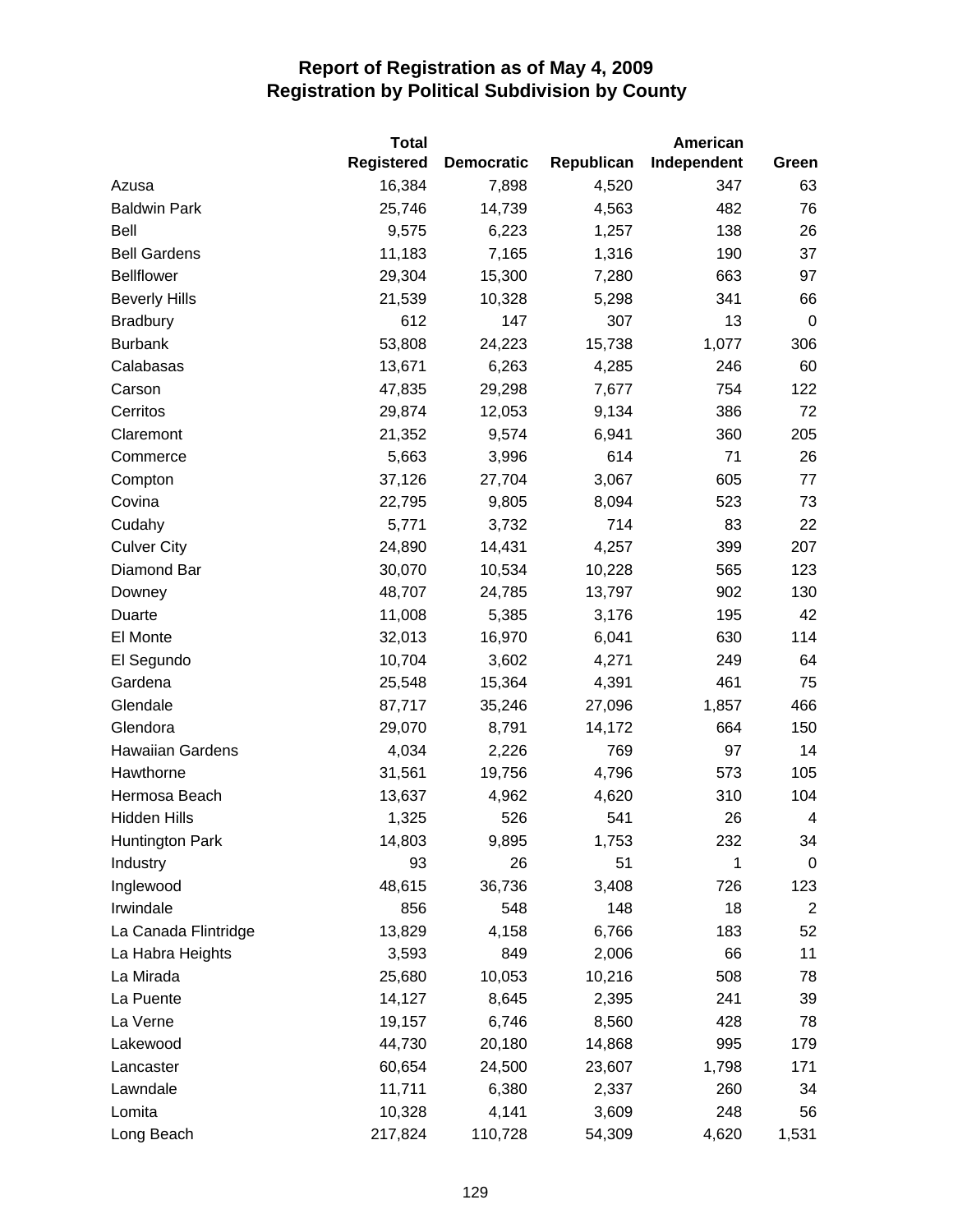|                         |             | Decline to |       |              |
|-------------------------|-------------|------------|-------|--------------|
|                         | Libertarian | Freedom    | Other | <b>State</b> |
| Azusa                   | 53          | 102        | 129   | 3,272        |
| <b>Baldwin Park</b>     | 76          | 192        | 161   | 5,457        |
| <b>Bell</b>             | 24          | 112        | 41    | 1,754        |
| <b>Bell Gardens</b>     | 36          | 141        | 75    | 2,223        |
| <b>Bellflower</b>       | 124         | 164        | 202   | 5,474        |
| <b>Beverly Hills</b>    | 74          | 51         | 231   | 5,150        |
| <b>Bradbury</b>         | 4           | 3          | 4     | 134          |
| <b>Burbank</b>          | 305         | 159        | 620   | 11,380       |
| Calabasas               | 67          | 34         | 142   | 2,574        |
| Carson                  | 140         | 253        | 364   | 9,227        |
| Cerritos                | 64          | 145        | 208   | 7,812        |
| Claremont               | 90          | 52         | 196   | 3,934        |
| Commerce                | 19          | 68         | 25    | 844          |
| Compton                 | 66          | 325        | 424   | 4,858        |
| Covina                  | 82          | 90         | 153   | 3,975        |
| Cudahy                  | 19          | 82         | 26    | 1,093        |
| <b>Culver City</b>      | 130         | 75         | 291   | 5,100        |
| Diamond Bar             | 117         | 99         | 194   | 8,210        |
| Downey                  | 167         | 276        | 285   | 8,365        |
| Duarte                  | 44          | 50         | 78    | 2,038        |
| El Monte                | 108         | 251        | 202   | 7,697        |
| El Segundo              | 81          | 30         | 108   | 2,299        |
| Gardena                 | 70          | 136        | 231   | 4,820        |
| Glendale                | 396         | 366        | 859   | 21,431       |
| Glendora                | 160         | 97         | 219   | 4,817        |
| <b>Hawaiian Gardens</b> | 15          | 32         | 32    | 849          |
| Hawthorne               | 118         | 182        | 297   | 5,734        |
| Hermosa Beach           | 106         | 17         | 179   | 3,339        |
| <b>Hidden Hills</b>     | 4           | 4          | 11    | 209          |
| <b>Huntington Park</b>  | 61          | 173        | 80    | 2,575        |
| Industry                | 1           | 0          | 0     | 14           |
| Inglewood               | 105         | 240        | 429   | 6,848        |
| Irwindale               | 1           | 5          | 6     | 128          |
| La Canada Flintridge    | 55          | 18         | 108   | 2,489        |
| La Habra Heights        | 16          | 9          | 17    | 619          |
| La Mirada               | 108         | 103        | 218   | 4,396        |
| La Puente               | 48          | 100        | 93    | 2,566        |
| La Verne                | 98          | 57         | 157   | 3,033        |
| Lakewood                | 215         | 183        | 352   | 7,758        |
| Lancaster               | 241         | 157        | 465   | 9,715        |
| Lawndale                | 48          | 70         | 94    | 2,488        |
| Lomita                  | 74          | 35         | 91    | 2,074        |
| Long Beach              | 1,131       | 1,140      | 1,805 | 42,560       |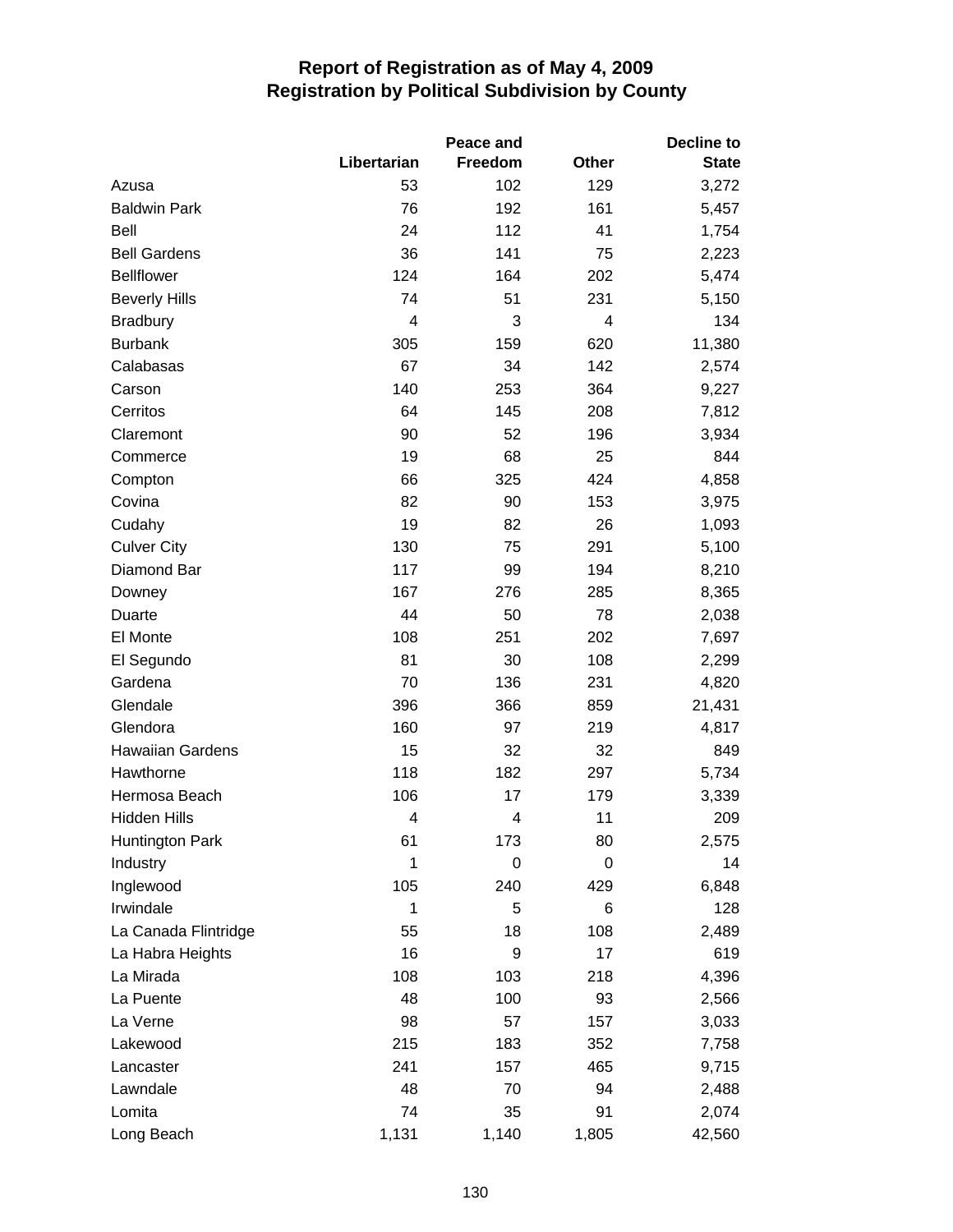|                              | <b>Total</b>      |                   |            | American    |                |
|------------------------------|-------------------|-------------------|------------|-------------|----------------|
|                              | <b>Registered</b> | <b>Democratic</b> | Republican | Independent | Green          |
| Los Angeles                  | 1,591,690         | 913,051           | 280,862    | 29,167      | 9,937          |
| Lynwood                      | 20,891            | 14,491            | 2,053      | 335         | 55             |
| Malibu                       | 8,830             | 3,893             | 2,698      | 163         | 76             |
| Manhattan Beach              | 23,789            | 8,767             | 9,452      | 448         | 92             |
| Maywood                      | 7,393             | 4,872             | 746        | 114         | 26             |
| Monrovia                     | 18,620            | 7,921             | 6,449      | 377         | 101            |
| Montebello                   | 26,892            | 16,559            | 4,721      | 447         | 99             |
| <b>Monterey Park</b>         | 26,135            | 12,002            | 5,369      | 372         | 92             |
| Norwalk                      | 41,471            | 23,588            | 8,631      | 752         | 118            |
| Palmdale                     | 56,774            | 25,889            | 18,489     | 1,567       | 152            |
| Palos Verdes Estates         | 9,771             | 2,513             | 5,306      | 151         | 33             |
| Paramount                    | 16,778            | 10,647            | 2,535      | 309         | 34             |
| Pasadena                     | 71,181            | 35,750            | 18,383     | 1,207       | 519            |
| Pico Rivera                  | 29,399            | 19,270            | 4,543      | 451         | 78             |
| Pomona                       | 50,581            | 27,443            | 11,516     | 983         | 203            |
| Rancho Palos Verdes          | 27,305            | 8,789             | 12,401     | 414         | 94             |
| Redondo Beach                | 40,143            | 15,479            | 13,462     | 853         | 261            |
| <b>Rolling Hills</b>         | 1,441             | 279               | 883        | 21          | $\overline{2}$ |
| <b>Rolling Hills Estates</b> | 5,669             | 1,623             | 2,958      | 82          | 19             |
| Rosemead                     | 18,911            | 8,844             | 3,550      | 397         | 76             |
| San Dimas                    | 19,884            | 6,889             | 8,787      | 456         | 78             |
| San Fernando                 | 7,764             | 5,023             | 1,056      | 120         | 28             |
| San Gabriel                  | 15,053            | 6,457             | 3,749      | 218         | 49             |
| San Marino                   | 8,756             | 1,962             | 3,956      | 107         | 13             |
| Santa Clarita                | 89,635            | 30,884            | 38,619     | 2,192       | 308            |
| Santa Fe Springs             | 8,654             | 5,206             | 1,836      | 149         | 17             |
| Santa Monica                 | 61,365            | 33,628            | 10,171     | 1,069       | 674            |
| Sierra Madre                 | 7,668             | 2,892             | 3,011      | 165         | 69             |
| Signal Hill                  | 5,300             | 2,658             | 1,370      | 120         | 21             |
| South El Monte               | 6,583             | 4,019             | 962        | 108         | 19             |
| South Gate                   | 30,701            | 19,890            | 4,171      | 498         | 130            |
| South Pasadena               | 15,608            | 7,137             | 4,201      | 282         | 139            |
| <b>Temple City</b>           | 16,547            | 5,965             | 5,203      | 286         | 70             |
| Torrance                     | 78,604            | 29,209            | 29,687     | 1,519       | 340            |
| Vernon                       | 66                | 19                | 28         | 3           | 0              |
| Walnut                       | 17,011            | 5,788             | 5,152      | 283         | 45             |
| <b>West Covina</b>           | 49,219            | 23,549            | 13,678     | 1,000       | 177            |
| West Hollywood               | 23,412            | 14,486            | 2,469      | 420         | 202            |
| Westlake Village             | 5,876             | 1,943             | 2,583      | 118         | 24             |
| Whittier                     | 43,079            | 19,171            | 15,482     | 831         | 191            |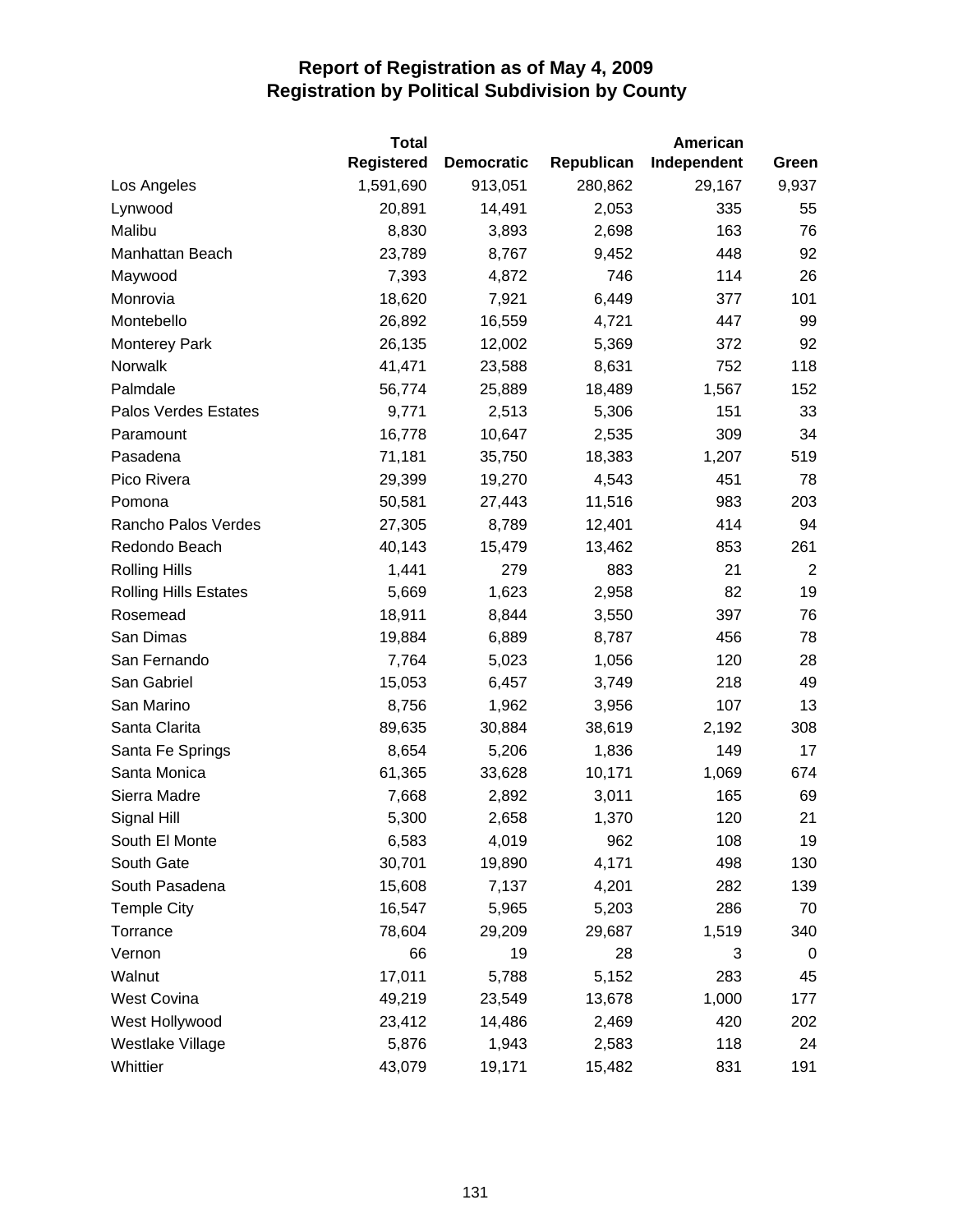|                              |             | Peace and      |              | <b>Decline to</b> |
|------------------------------|-------------|----------------|--------------|-------------------|
|                              | Libertarian | Freedom        | <b>Other</b> | <b>State</b>      |
| Los Angeles                  | 7,241       | 8,276          | 15,731       | 327,425           |
| Lynwood                      | 52          | 208            | 129          | 3,568             |
| Malibu                       | 69          | 24             | 120          | 1,787             |
| Manhattan Beach              | 121         | 32             | 262          | 4,615             |
| Maywood                      | 35          | 79             | 41           | 1,480             |
| Monrovia                     | 90          | 64             | 139          | 3,479             |
| Montebello                   | 73          | 242            | 147          | 4,604             |
| <b>Monterey Park</b>         | 66          | 182            | 170          | 7,882             |
| Norwalk                      | 127         | 336            | 262          | 7,657             |
| Palmdale                     | 235         | 175            | 457          | 9,810             |
| Palos Verdes Estates         | 43          | $\overline{7}$ | 86           | 1,632             |
| Paramount                    | 44          | 156            | 97           | 2,956             |
| Pasadena                     | 338         | 240            | 648          | 14,096            |
| Pico Rivera                  | 76          | 224            | 170          | 4,587             |
| Pomona                       | 180         | 407            | 288          | 9,561             |
| Rancho Palos Verdes          | 124         | 43             | 255          | 5,185             |
| Redondo Beach                | 275         | 86             | 526          | 9,201             |
| <b>Rolling Hills</b>         | 6           | 4              | 11           | 235               |
| <b>Rolling Hills Estates</b> | 27          | 17             | 51           | 892               |
| Rosemead                     | 95          | 201            | 130          | 5,618             |
| San Dimas                    | 77          | 52             | 166          | 3,379             |
| San Fernando                 | 29          | 41             | 54           | 1,413             |
| San Gabriel                  | 48          | 96             | 101          | 4,335             |
| San Marino                   | 32          | 9              | 67           | 2,610             |
| Santa Clarita                | 401         | 148            | 851          | 16,232            |
| Santa Fe Springs             | 24          | 48             | 31           | 1,343             |
| Santa Monica                 | 347         | 167            | 816          | 14,493            |
| Sierra Madre                 | 58          | 15             | 69           | 1,389             |
| Signal Hill                  | 31          | 12             | 44           | 1,044             |
| South El Monte               | 14          | 55             | 28           | 1,378             |
| South Gate                   | 93          | 322            | 176          | 5,421             |
| South Pasadena               | 83          | 39             | 108          | 3,619             |
| <b>Temple City</b>           | 49          | 65             | 121          | 4,788             |
| Torrance                     | 393         | 260            | 695          | 16,501            |
| Vernon                       | 0           | 0              | 0            | 16                |
| Walnut                       | 54          | 71             | 139          | 5,479             |
| <b>West Covina</b>           | 196         | 250            | 341          | 10,028            |
| West Hollywood               | 126         | 51             | 302          | 5,356             |
| Westlake Village             | 27          | 10             | 70           | 1,101             |
| Whittier                     | 187         | 189            | 281          | 6,747             |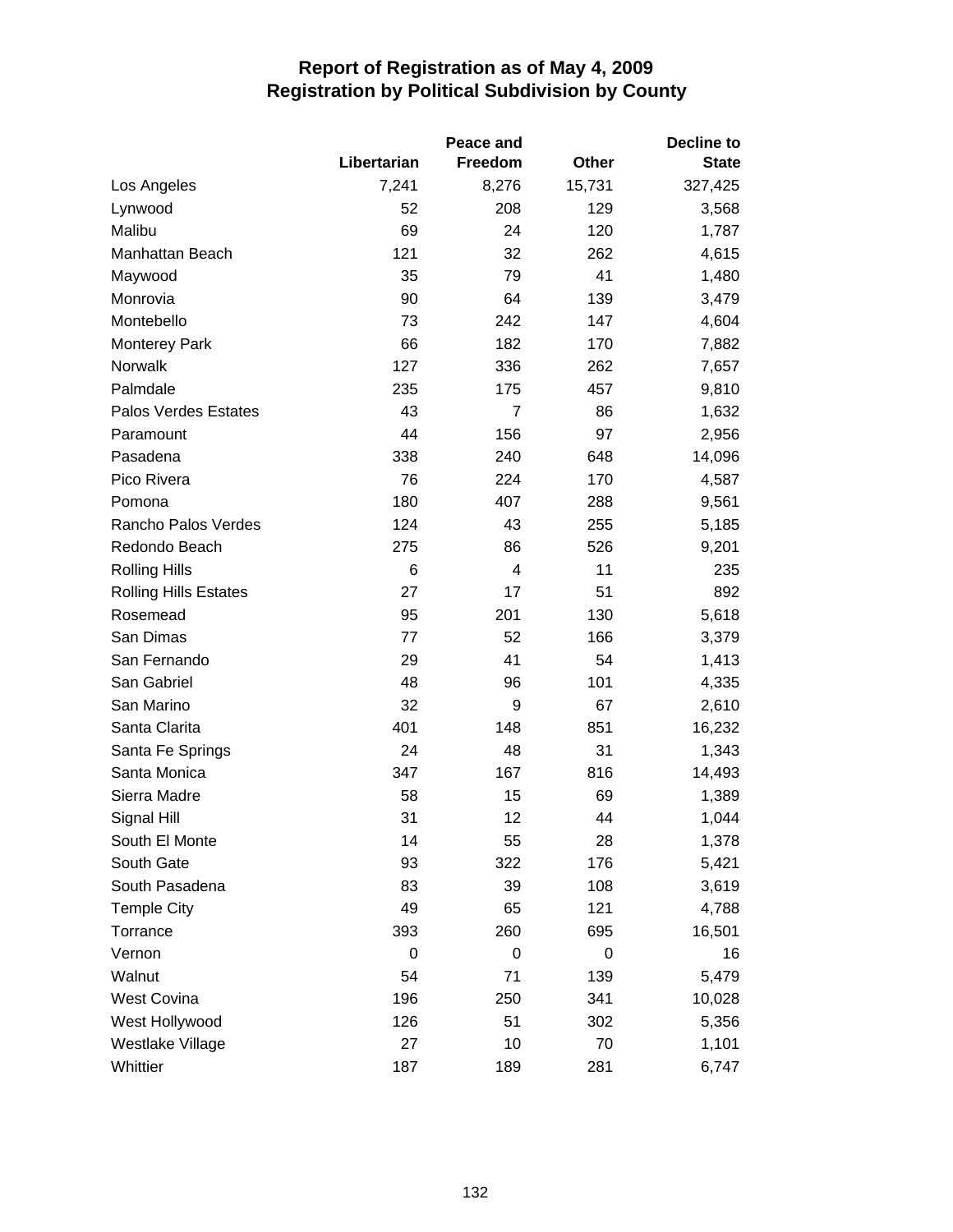|                               | <b>Total</b>      |                   |            | American    |        |
|-------------------------------|-------------------|-------------------|------------|-------------|--------|
|                               | <b>Registered</b> | <b>Democratic</b> | Republican | Independent | Green  |
| Unincorporated Area           | 454,328           | 236,077           | 114,722    | 8,479       | 1,739  |
| <b>Los Angeles Totals</b>     | 4,332,575         | 2,253,449         | 1,024,110  | 81,946      | 22,053 |
| <b>Percent</b>                |                   | 52.01%            | 23.64%     | 1.89%       | 0.51%  |
| <b>Madera</b>                 |                   |                   |            |             |        |
| <b>Districts</b>              |                   |                   |            |             |        |
| <b>County Supervisorial 1</b> | 13,783            | 4,190             | 7,135      | 262         | 55     |
| <b>County Supervisorial 2</b> | 10,181            | 3,617             | 4,703      | 242         | 23     |
| <b>County Supervisorial 3</b> | 10,244            | 4,257             | 4,175      | 184         | 16     |
| <b>County Supervisorial 4</b> | 6,570             | 3,265             | 1,885      | 148         | 17     |
| <b>County Supervisorial 5</b> | 13,267            | 3,639             | 7,042      | 317         | 96     |
| US Congressional 18           | 679               | 213               | 390        | 8           | 3      |
| US Congressional 19           | 53,366            | 18,755            | 24,550     | 1,145       | 204    |
| State Senate 12               | 21,854            | 9,523             | 8,182      | 420         | 48     |
| State Senate 14               | 32,191            | 9,445             | 16,758     | 733         | 159    |
| State Assembly 25             | 29,466            | 9,058             | 14,829     | 691         | 148    |
| State Assembly 29             | 24,579            | 9,910             | 10,111     | 462         | 59     |
| State Board of Equalization 2 | 54,045            | 18,968            | 24,940     | 1,153       | 207    |
| <b>Cities</b>                 |                   |                   |            |             |        |
| Chowchilla                    | 3,834             | 1,318             | 1,771      | 108         | $9\,$  |
| Madera                        | 15,628            | 7,015             | 5,644      | 303         | 28     |
| Unincorporated Area           | 34,583            | 10,635            | 17,525     | 742         | 170    |
| <b>Madera Totals</b>          | 54,045            | 18,968            | 24,940     | 1,153       | 207    |
| <b>Percent</b>                |                   | 35.10%            | 46.15%     | 2.13%       | 0.38%  |
| <b>Marin</b>                  |                   |                   |            |             |        |
| <b>Districts</b>              |                   |                   |            |             |        |
| <b>County Supervisorial 1</b> | 30,756            | 16,783            | 6,638      | 492         | 366    |
| <b>County Supervisorial 2</b> | 33,843            | 19,629            | 5,741      | 559         | 676    |
| <b>County Supervisorial 3</b> | 34,026            | 18,786            | 6,176      | 491         | 374    |
| <b>County Supervisorial 4</b> | 22,300            | 12,670            | 3,777      | 385         | 506    |
| <b>County Supervisorial 5</b> | 29,728            | 14,678            | 7,595      | 604         | 296    |
| US Congressional 6            | 150,653           | 82,546            | 29,927     | 2,531       | 2,218  |
| State Senate 3                | 150,653           | 82,546            | 29,927     | 2,531       | 2,218  |
| State Assembly 6              | 150,653           | 82,546            | 29,927     | 2,531       | 2,218  |
| State Board of Equalization 1 | 150,653           | 82,546            | 29,927     | 2,531       | 2,218  |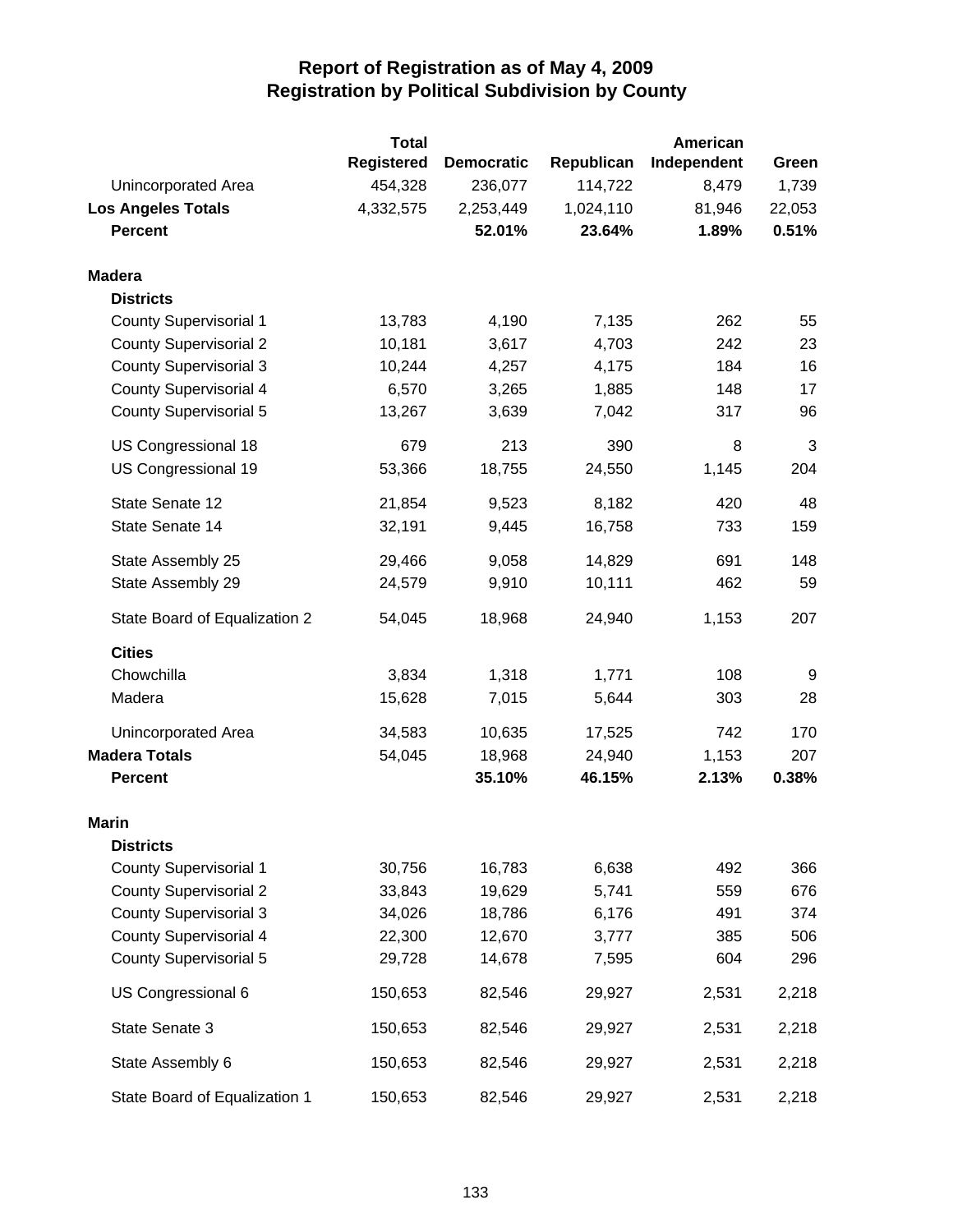|                               |             | Peace and      |                | <b>Decline to</b> |  |
|-------------------------------|-------------|----------------|----------------|-------------------|--|
|                               | Libertarian | <b>Freedom</b> | <b>Other</b>   | <b>State</b>      |  |
| Unincorporated Area           | 1,682       | 2,699          | 3,674          | 85,256            |  |
| <b>Los Angeles Totals</b>     | 18,535      | 21,858         | 38,408         | 872,216           |  |
| <b>Percent</b>                | 0.43%       | 0.50%          | 0.89%          | 20.13%            |  |
| <b>Madera</b>                 |             |                |                |                   |  |
| <b>Districts</b>              |             |                |                |                   |  |
| <b>County Supervisorial 1</b> | 49          | 23             | 74             | 1,995             |  |
| <b>County Supervisorial 2</b> | 44          | 30             | 45             | 1,477             |  |
| <b>County Supervisorial 3</b> | 26          | 15             | 47             | 1,524             |  |
| <b>County Supervisorial 4</b> | 19          | 27             | 34             | 1,175             |  |
| <b>County Supervisorial 5</b> | 85          | 18             | 76             | 1,994             |  |
| US Congressional 18           | 0           | 0              | $\overline{2}$ | 63                |  |
| US Congressional 19           | 223         | 113            | 274            | 8,102             |  |
| State Senate 12               | 61          | 62             | 98             | 3,460             |  |
| State Senate 14               | 162         | 51             | 178            | 4,705             |  |
| State Assembly 25             | 152         | 58             | 150            | 4,380             |  |
| State Assembly 29             | 71          | 55             | 126            | 3,785             |  |
| State Board of Equalization 2 | 223         | 113            | 276            | 8,165             |  |
| <b>Cities</b>                 |             |                |                |                   |  |
| Chowchilla                    | 24          | 12             | 20             | 572               |  |
| Madera                        | 42          | 35             | 69             | 2,492             |  |
| Unincorporated Area           | 157         | 66             | 187            | 5,101             |  |
| <b>Madera Totals</b>          | 223         | 113            | 276            | 8,165             |  |
| <b>Percent</b>                | 0.41%       | 0.21%          | 0.51%          | 15.11%            |  |
| Marin                         |             |                |                |                   |  |
| <b>Districts</b>              |             |                |                |                   |  |
| <b>County Supervisorial 1</b> | 144         | 43             | 84             | 6,206             |  |
| <b>County Supervisorial 2</b> | 156         | 52             | 74             | 6,956             |  |
| <b>County Supervisorial 3</b> | 167         | 41             | 86             | 7,905             |  |
| <b>County Supervisorial 4</b> | 123         | 43             | 62             | 4,734             |  |
| <b>County Supervisorial 5</b> | 122         | 43             | 91             | 6,299             |  |
| US Congressional 6            | 712         | 222            | 397            | 32,100            |  |
| State Senate 3                | 712         | 222            | 397            | 32,100            |  |
| State Assembly 6              | 712         | 222            | 397            | 32,100            |  |
| State Board of Equalization 1 | 712         | 222            | 397            | 32,100            |  |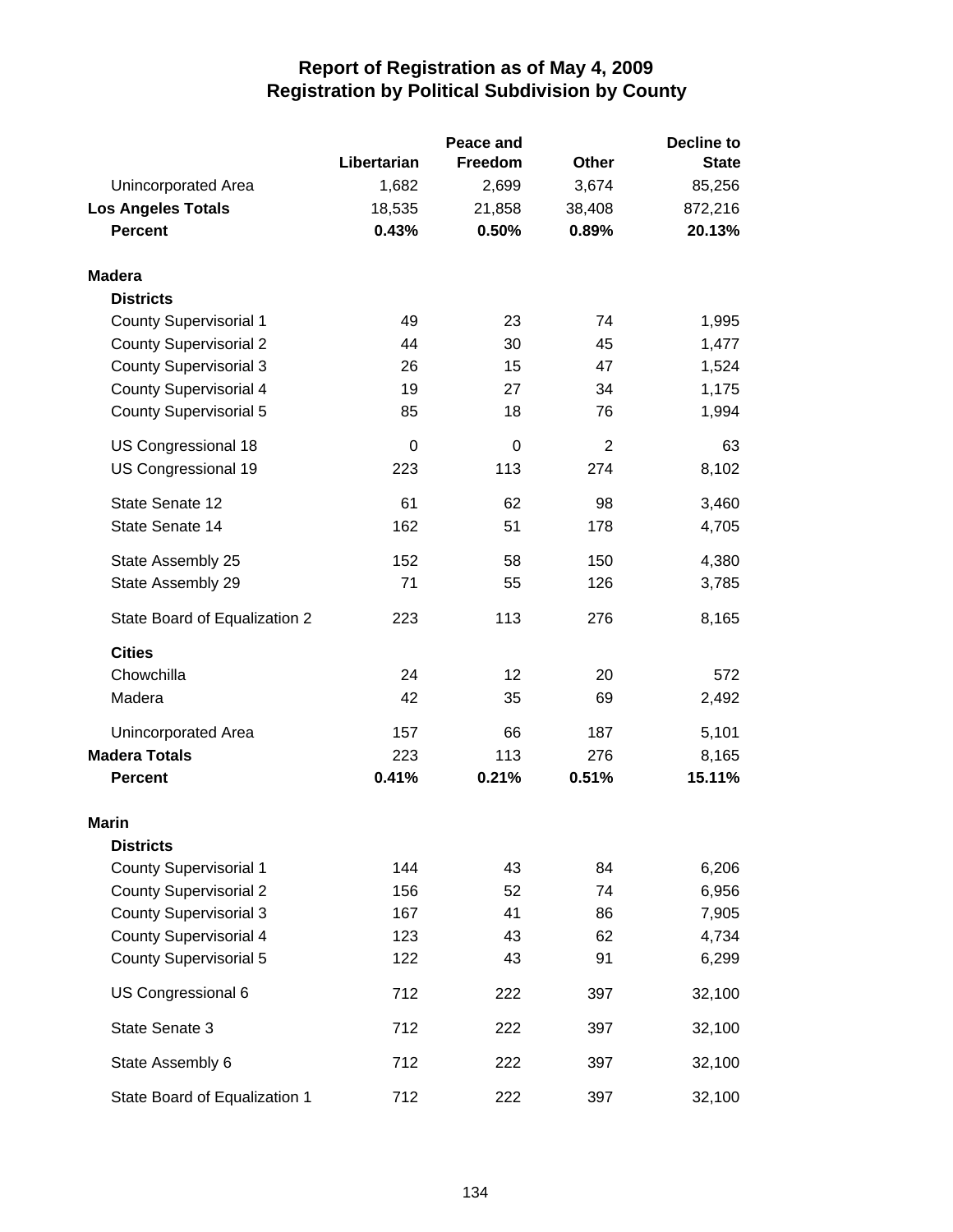|                               | <b>Total</b>      |                   |            | <b>American</b> |       |
|-------------------------------|-------------------|-------------------|------------|-----------------|-------|
|                               | <b>Registered</b> | <b>Democratic</b> | Republican | Independent     | Green |
| <b>Cities</b>                 |                   |                   |            |                 |       |
| <b>Belvedere</b>              | 1,547             | 602               | 560        | 31              | 9     |
| Corte Madera                  | 5,878             | 3,239             | 1,098      | 102             | 57    |
| Fairfax                       | 5,258             | 3,408             | 428        | 86              | 247   |
| Larkspur                      | 8,026             | 4,467             | 1,599      | 131             | 90    |
| Mill Valley                   | 9,640             | 5,984             | 1,336      | 113             | 118   |
| Novato                        | 28,549            | 14,254            | 7,184      | 598             | 273   |
| Ross                          | 1,669             | 732               | 539        | 26              | 5     |
| San Anselmo                   | 8,273             | 5,156             | 1,051      | 135             | 183   |
| San Rafael                    | 28,748            | 15,947            | 5,708      | 478             | 358   |
| Sausalito                     | 5,279             | 2,783             | 868        | 81              | 73    |
| Tiburon                       | 5,910             | 2,742             | 1,584      | 87              | 29    |
| <b>Unincorporated Area</b>    | 41,876            | 23,232            | 7,972      | 663             | 776   |
| <b>Marin Totals</b>           | 150,653           | 82,546            | 29,927     | 2,531           | 2,218 |
| <b>Percent</b>                |                   | 54.79%            | 19.86%     | 1.68%           | 1.47% |
| <b>Mariposa</b>               |                   |                   |            |                 |       |
| <b>Districts</b>              |                   |                   |            |                 |       |
| <b>County Supervisorial 1</b> | 1,774             | 796               | 455        | 57              | 53    |
| <b>County Supervisorial 2</b> | 2,202             | 681               | 993        | 112             | 9     |
| <b>County Supervisorial 3</b> | 2,492             | 729               | 1,249      | 91              | 24    |
| <b>County Supervisorial 4</b> | 2,518             | 787               | 1,220      | 81              | 14    |
| <b>County Supervisorial 5</b> | 2,536             | 716               | 1,274      | 68              | 23    |
| US Congressional 19           | 11,522            | 3,709             | 5,191      | 409             | 123   |
| State Senate 14               | 11,522            | 3,709             | 5,191      | 409             | 123   |
| State Assembly 25             | 11,522            | 3,709             | 5,191      | 409             | 123   |
| State Board of Equalization 2 | 11,522            | 3,709             | 5,191      | 409             | 123   |
| <b>Cities</b>                 |                   |                   |            |                 |       |
| Unincorporated Area           | 11,522            | 3,709             | 5,191      | 409             | 123   |
| <b>Mariposa Totals</b>        | 11,522            | 3,709             | 5,191      | 409             | 123   |
| <b>Percent</b>                |                   | 32.19%            | 45.05%     | 3.55%           | 1.07% |
| <b>Mendocino</b>              |                   |                   |            |                 |       |
| <b>Districts</b>              |                   |                   |            |                 |       |
| <b>County Supervisorial 1</b> | 10,016            | 4,153             | 3,179      | 295             | 300   |
| <b>County Supervisorial 2</b> | 8,310             | 3,982             | 2,110      | 208             | 204   |
| <b>County Supervisorial 3</b> | 10,743            | 4,863             | 2,214      | 380             | 560   |
| <b>County Supervisorial 4</b> | 9,912             | 5,223             | 1,871      | 309             | 342   |
| County Supervisorial 5        | 10,567            | 5,374             | 1,936      | 268             | 541   |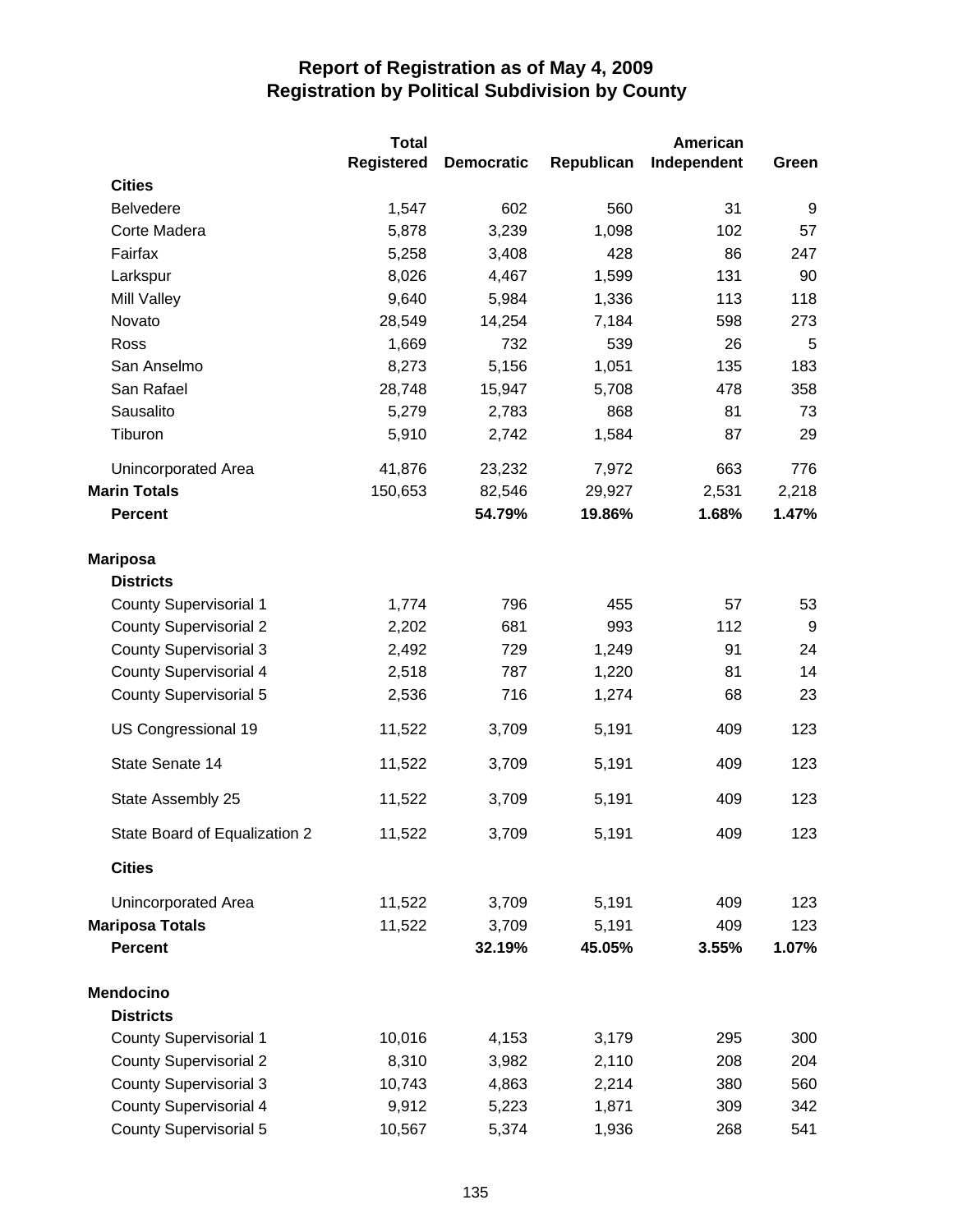|                               | Peace and   |                |       | Decline to   |  |
|-------------------------------|-------------|----------------|-------|--------------|--|
|                               | Libertarian | Freedom        | Other | <b>State</b> |  |
| <b>Cities</b>                 |             |                |       |              |  |
| <b>Belvedere</b>              | 4           | 1              | 1     | 339          |  |
| Corte Madera                  | 34          | 9              | 13    | 1,326        |  |
| Fairfax                       | 21          | 20             | 9     | 1,039        |  |
| Larkspur                      | 33          | 8              | 15    | 1,683        |  |
| Mill Valley                   | 57          | 16             | 14    | 2,002        |  |
| Novato                        | 115         | 41             | 84    | 6,000        |  |
| Ross                          | 8           | $\mathbf 0$    | 5     | 354          |  |
| San Anselmo                   | 37          | 12             | 13    | 1,686        |  |
| San Rafael                    | 130         | 46             | 72    | 6,009        |  |
| Sausalito                     | 30          | 3              | 16    | 1,425        |  |
| Tiburon                       | 21          | 6              | 15    | 1,426        |  |
| <b>Unincorporated Area</b>    | 222         | 60             | 140   | 8,811        |  |
| <b>Marin Totals</b>           | 712         | 222            | 397   | 32,100       |  |
| <b>Percent</b>                | 0.47%       | 0.15%          | 0.26% | 21.31%       |  |
| <b>Mariposa</b>               |             |                |       |              |  |
| <b>Districts</b>              |             |                |       |              |  |
| <b>County Supervisorial 1</b> | 16          | 6              | 23    | 368          |  |
| <b>County Supervisorial 2</b> | 11          | $\overline{2}$ | 25    | 369          |  |
| <b>County Supervisorial 3</b> | 11          | 5              | 23    | 360          |  |
| <b>County Supervisorial 4</b> | 18          | 6              | 22    | 370          |  |
| <b>County Supervisorial 5</b> | 22          | 6              | 23    | 404          |  |
| US Congressional 19           | 78          | 25             | 116   | 1,871        |  |
| State Senate 14               | 78          | 25             | 116   | 1,871        |  |
| State Assembly 25             | 78          | 25             | 116   | 1,871        |  |
| State Board of Equalization 2 | 78          | 25             | 116   | 1,871        |  |
| <b>Cities</b>                 |             |                |       |              |  |
| <b>Unincorporated Area</b>    | 78          | 25             | 116   | 1,871        |  |
| <b>Mariposa Totals</b>        | 78          | 25             | 116   | 1,871        |  |
| <b>Percent</b>                | 0.68%       | 0.22%          | 1.01% | 16.24%       |  |
| <b>Mendocino</b>              |             |                |       |              |  |
| <b>Districts</b>              |             |                |       |              |  |
| <b>County Supervisorial 1</b> | 59          | 33             | 28    | 1,969        |  |
| <b>County Supervisorial 2</b> | 52          | 41             | 24    | 1,689        |  |
| <b>County Supervisorial 3</b> | 89          | 84             | 87    | 2,466        |  |
| <b>County Supervisorial 4</b> | 74          | 37             | 33    | 2,023        |  |
| <b>County Supervisorial 5</b> | 104         | 58             | 39    | 2,247        |  |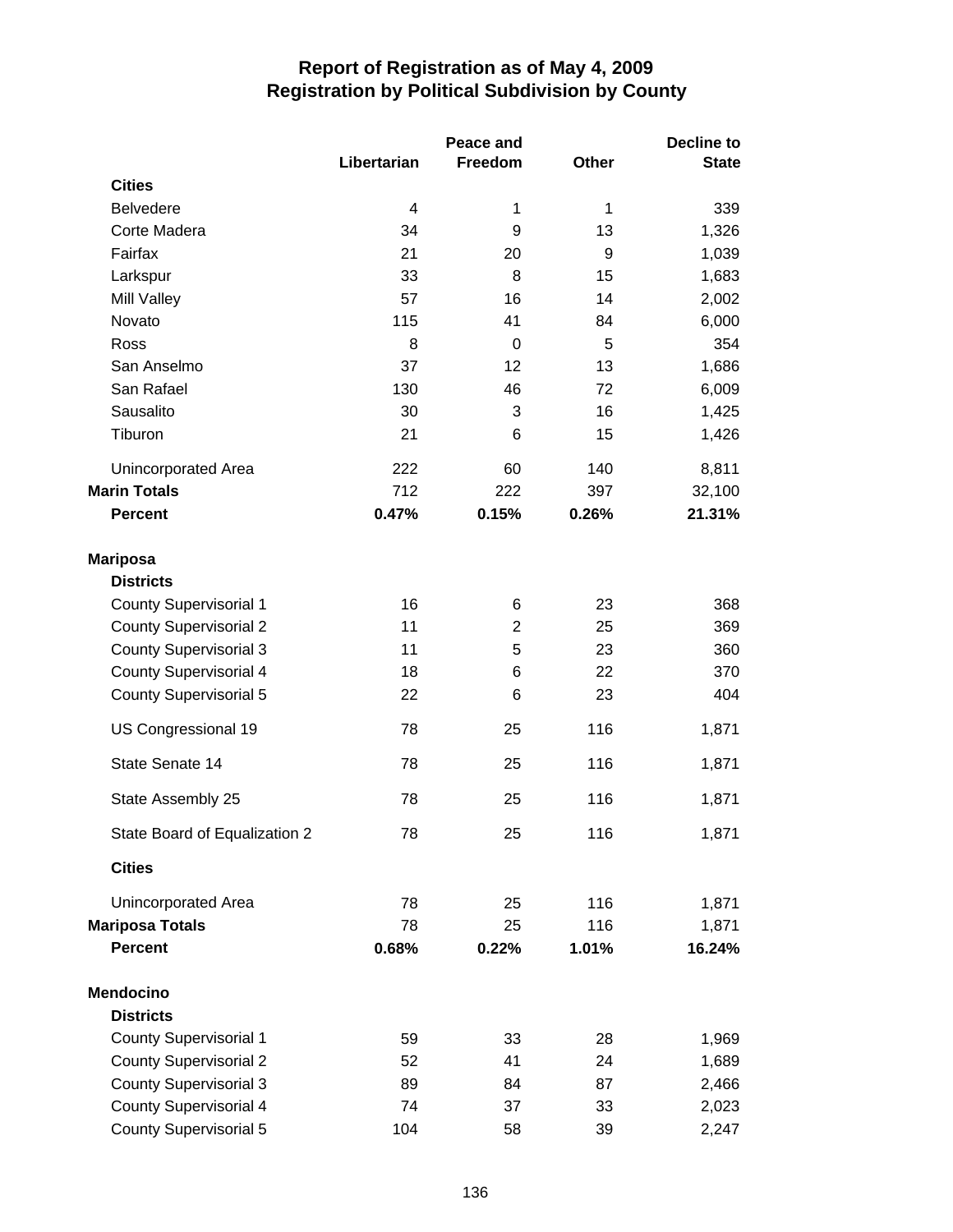|                               | <b>Total</b><br><b>Registered</b> | <b>Democratic</b> | Republican | American<br>Independent | Green      |
|-------------------------------|-----------------------------------|-------------------|------------|-------------------------|------------|
| US Congressional 1            | 49,548                            | 23,595            | 11,310     | 1,460                   | 1,947      |
| State Senate 2                | 49,548                            | 23,595            | 11,310     | 1,460                   | 1,947      |
| State Assembly 1              | 49,548                            | 23,595            | 11,310     | 1,460                   | 1,947      |
| State Board of Equalization 1 | 49,548                            | 23,595            | 11,310     | 1,460                   | 1,947      |
| <b>Cities</b>                 |                                   |                   |            |                         |            |
| Fort Bragg                    | 3,395                             | 1,803             | 621        | 120                     | 95         |
| Point Arena                   | 242                               | 112               | 30         | 9                       | 13         |
| Ukiah                         | 7,529                             | 3,623             | 1,914      | 180                     | 179        |
| Willits                       | 2,471                             | 1,163             | 552        | 86                      | 81         |
| <b>Unincorporated Area</b>    | 35,911                            | 16,894            | 8,193      | 1,065                   | 1,579      |
| <b>Mendocino Totals</b>       | 49,548                            | 23,595            | 11,310     | 1,460                   | 1,947      |
| <b>Percent</b>                |                                   | 47.62%            | 22.83%     | 2.95%                   | 3.93%      |
| <b>Merced</b>                 |                                   |                   |            |                         |            |
| <b>Districts</b>              |                                   |                   |            |                         |            |
| <b>County Supervisorial 1</b> | 13,522                            | 7,799             | 3,649      | 245                     | 37         |
| <b>County Supervisorial 2</b> | 22,580                            | 10,218            | 8,503      | 542                     | 94         |
| <b>County Supervisorial 3</b> | 25,153                            | 10,322            | 10,296     | 618                     | 82         |
| <b>County Supervisorial 4</b> | 18,175                            | 7,820             | 7,142      | 445                     | 39         |
| <b>County Supervisorial 5</b> | 18,315                            | 8,871             | 6,145      | 441                     | 31         |
| US Congressional 18           | 97,745                            | 45,030            | 35,735     | 2,291                   | 283        |
| State Senate 12               | 97,745                            | 45,030            | 35,735     | 2,291                   | 283        |
| State Assembly 17             | 97,745                            | 45,030            | 35,735     | 2,291                   | 283        |
| State Board of Equalization 2 | 97,745                            | 45,030            | 35,735     | 2,291                   | 283        |
| <b>Cities</b>                 |                                   |                   |            |                         |            |
| Atwater                       | 11,287                            | 4,607             | 4,650      | 291                     | 29         |
| Dos Palos                     | 2,002                             | 936               | 738        | 63                      | $\sqrt{5}$ |
| Gustine                       | 2,253                             | 1,157             | 727        | 60                      | 4          |
| Livingston                    | 4,069                             | 2,572             | 800        | 73                      | 11         |
| Los Banos                     | 12,792                            | 6,379             | 3,992      | 308                     | 19         |
| Merced                        | 31,213                            | 15,083            | 10,777     | 747                     | 117        |
| <b>Unincorporated Area</b>    | 34,129                            | 14,296            | 14,051     | 749                     | 98         |
| <b>Merced Totals</b>          | 97,745                            | 45,030            | 35,735     | 2,291                   | 283        |
| <b>Percent</b>                |                                   | 46.07%            | 36.56%     | 2.34%                   | 0.29%      |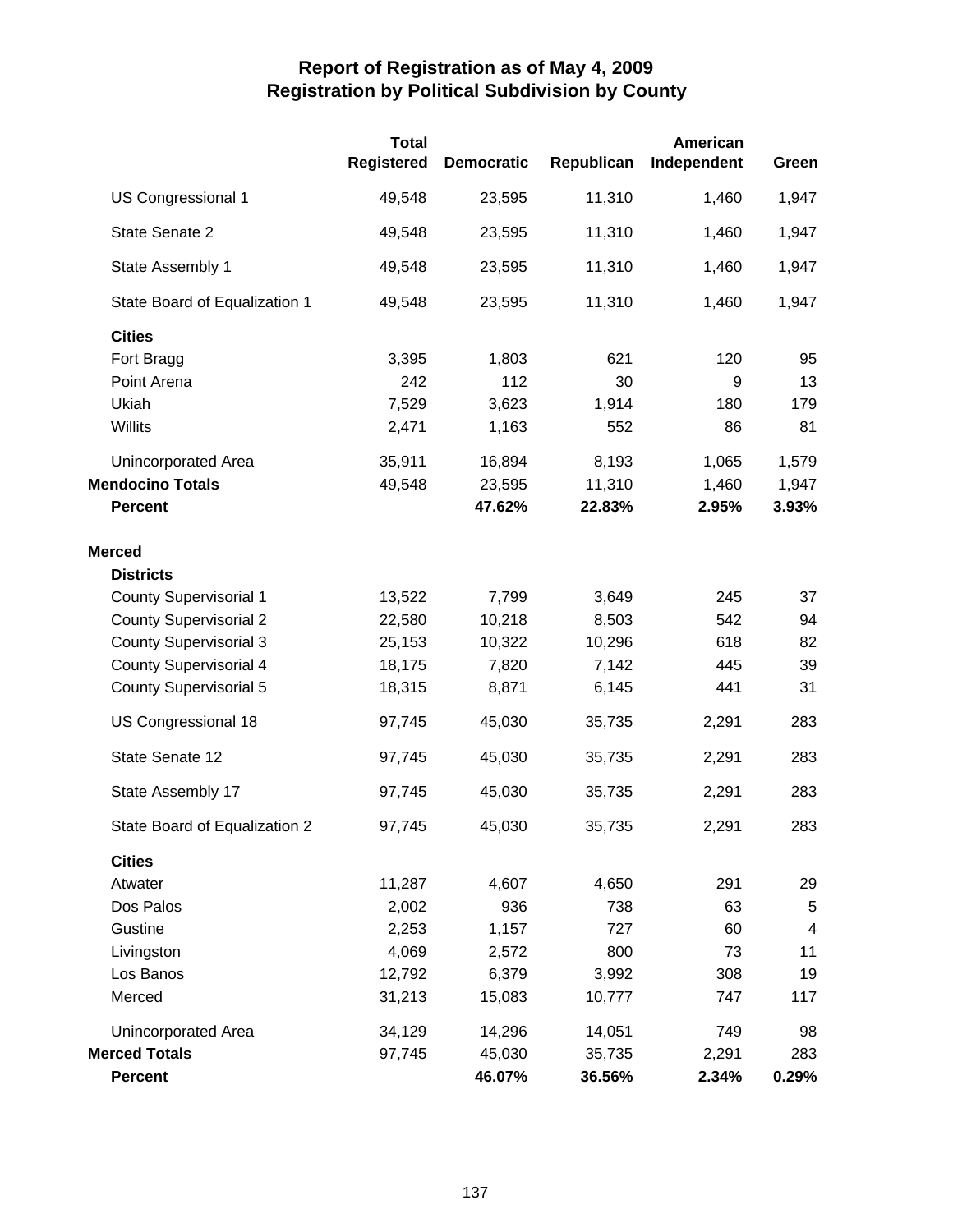|                                                                         | Libertarian         | Peace and<br>Freedom | Other               | <b>Decline to</b><br><b>State</b> |
|-------------------------------------------------------------------------|---------------------|----------------------|---------------------|-----------------------------------|
| US Congressional 1                                                      | 378                 | 253                  | 211                 | 10,394                            |
| State Senate 2                                                          | 378                 | 253                  | 211                 | 10,394                            |
| State Assembly 1                                                        | 378                 | 253                  | 211                 | 10,394                            |
| State Board of Equalization 1                                           | 378                 | 253                  | 211                 | 10,394                            |
| <b>Cities</b><br>Fort Bragg<br>Point Arena                              | 24<br>3             | 14<br>3              | 14<br>3             | 704<br>69                         |
| Ukiah                                                                   | 48                  | 37                   | 23                  | 1,525                             |
| Willits                                                                 | 17                  | 8                    | 15                  | 549                               |
| <b>Unincorporated Area</b><br><b>Mendocino Totals</b><br><b>Percent</b> | 286<br>378<br>0.76% | 191<br>253<br>0.51%  | 156<br>211<br>0.43% | 7,547<br>10,394<br>20.98%         |
| <b>Merced</b><br><b>Districts</b>                                       |                     |                      |                     |                                   |
| <b>County Supervisorial 1</b>                                           | 30                  | 37                   | 19                  | 1,706                             |
| <b>County Supervisorial 2</b>                                           | 72                  | 53                   | 27                  | 3,071                             |
| <b>County Supervisorial 3</b>                                           | 73                  | 38                   | 29                  | 3,695                             |
| <b>County Supervisorial 4</b>                                           | 69                  | 51                   | 37                  | 2,572                             |
| <b>County Supervisorial 5</b>                                           | 60                  | 53                   | 14                  | 2,700                             |
| US Congressional 18                                                     | 304                 | 232                  | 126                 | 13,744                            |
| State Senate 12                                                         | 304                 | 232                  | 126                 | 13,744                            |
| State Assembly 17                                                       | 304                 | 232                  | 126                 | 13,744                            |
| State Board of Equalization 2                                           | 304                 | 232                  | 126                 | 13,744                            |
| <b>Cities</b>                                                           |                     |                      |                     |                                   |
| Atwater                                                                 | 31                  | 18                   | 13                  | 1,648                             |
| Dos Palos                                                               | $\overline{7}$      | 10                   | 1                   | 242                               |
| Gustine                                                                 | 9                   | 3                    | 2                   | 291                               |
| Livingston                                                              | 8                   | 12                   | $\overline{7}$      | 586                               |
| Los Banos                                                               | 43                  | 37                   | 10                  | 2,004                             |
| Merced                                                                  | 85                  | 70                   | 37                  | 4,297                             |
| Unincorporated Area                                                     | 121                 | 82                   | 56                  | 4,676                             |
| <b>Merced Totals</b>                                                    | 304                 | 232                  | 126                 | 13,744                            |
| <b>Percent</b>                                                          | 0.31%               | 0.24%                | 0.13%               | 14.06%                            |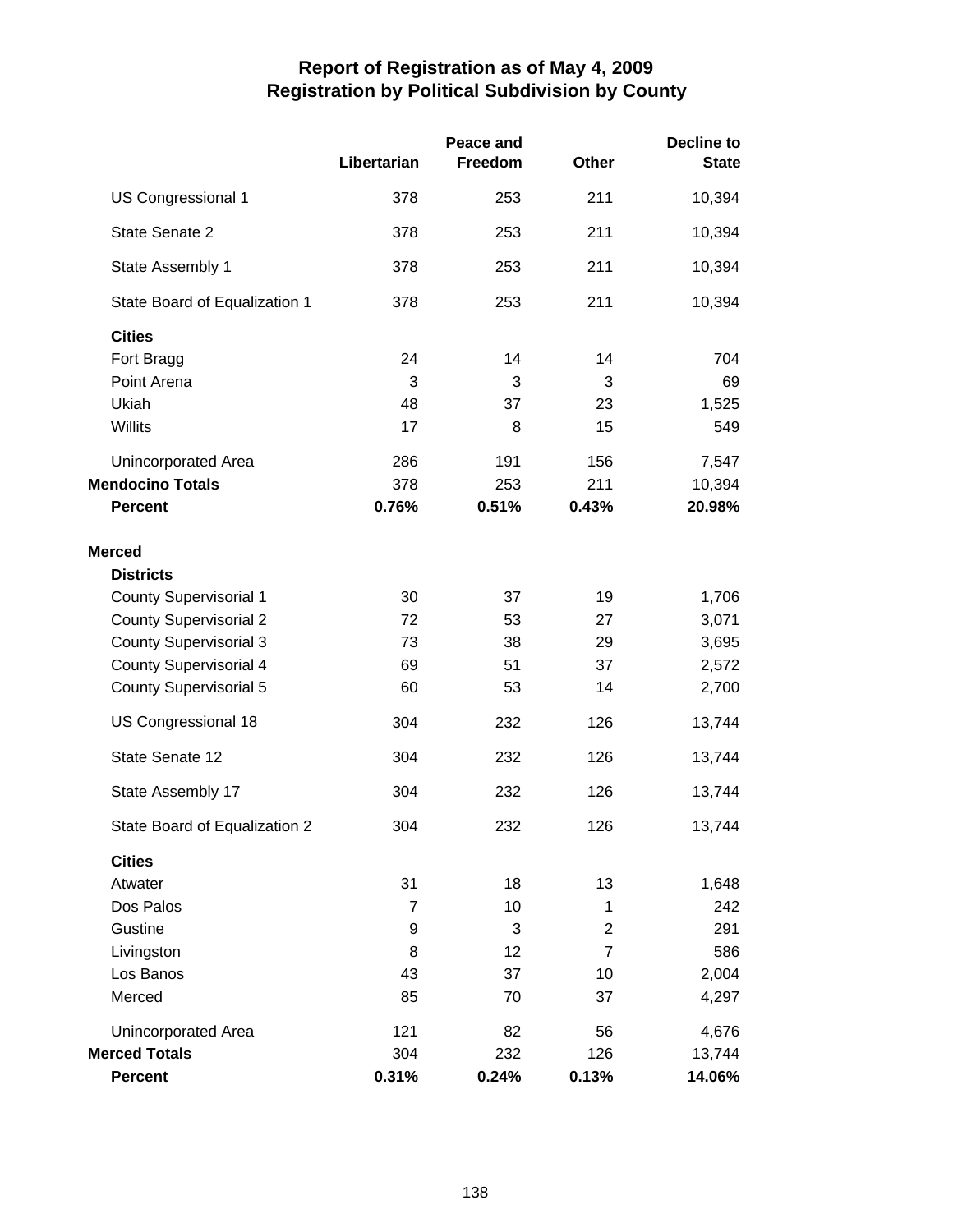|                               | <b>Total</b>      |                   |            | <b>American</b> |                |
|-------------------------------|-------------------|-------------------|------------|-----------------|----------------|
|                               | <b>Registered</b> | <b>Democratic</b> | Republican | Independent     | Green          |
| <b>Modoc</b>                  |                   |                   |            |                 |                |
| <b>Districts</b>              |                   |                   |            |                 |                |
| <b>County Supervisorial 1</b> | 785               | 212               | 400        | 26              | 7              |
| <b>County Supervisorial 2</b> | 1,265             | 395               | 588        | 52              | $\sqrt{3}$     |
| <b>County Supervisorial 3</b> | 1,096             | 330               | 541        | 42              | $\overline{7}$ |
| <b>County Supervisorial 4</b> | 1,337             | 396               | 641        | 50              | 1              |
| <b>County Supervisorial 5</b> | 994               | 251               | 561        | 31              | 4              |
| US Congressional 4            | 5,477             | 1,584             | 2,731      | 201             | 22             |
| State Senate 1                | 5,477             | 1,584             | 2,731      | 201             | 22             |
| State Assembly 2              | 5,477             | 1,584             | 2,731      | 201             | 22             |
| State Board of Equalization 2 | 5,477             | 1,584             | 2,731      | 201             | 22             |
| <b>Cities</b>                 |                   |                   |            |                 |                |
| Alturas                       | 1,618             | 568               | 690        | 65              | 10             |
| Unincorporated Area           | 3,859             | 1,016             | 2,041      | 136             | 12             |
| <b>Modoc Totals</b>           | 5,477             | 1,584             | 2,731      | 201             | 22             |
| <b>Percent</b>                |                   | 28.92%            | 49.86%     | 3.67%           | 0.40%          |
| <b>Mono</b>                   |                   |                   |            |                 |                |
| <b>Districts</b>              |                   |                   |            |                 |                |
| <b>County Supervisorial 1</b> | 1,113             | 406               | 286        | 39              | 19             |
| <b>County Supervisorial 2</b> | 1,588             | 545               | 615        | 62              | 12             |
| <b>County Supervisorial 3</b> | 1,293             | 413               | 454        | 39              | 13             |
| <b>County Supervisorial 4</b> | 1,316             | 376               | 645        | 38              | 10             |
| <b>County Supervisorial 5</b> | 1,364             | 451               | 460        | 39              | 18             |
| US Congressional 25           | 6,674             | 2,191             | 2,460      | 217             | 72             |
| State Senate 1                | 6,674             | 2,191             | 2,460      | 217             | 72             |
| State Assembly 25             | 6,674             | 2,191             | 2,460      | 217             | 72             |
| State Board of Equalization 2 | 6,674             | 2,191             | 2,460      | 217             | 72             |
| <b>Cities</b>                 |                   |                   |            |                 |                |
| Mammoth Lakes                 | 3,375             | 1,160             | 1,033      | 107             | 48             |
| Unincorporated Area           | 3,299             | 1,031             | 1,427      | 110             | 24             |
| <b>Mono Totals</b>            | 6,674             | 2,191             | 2,460      | 217             | 72             |
| <b>Percent</b>                |                   | 32.83%            | 36.86%     | 3.25%           | 1.08%          |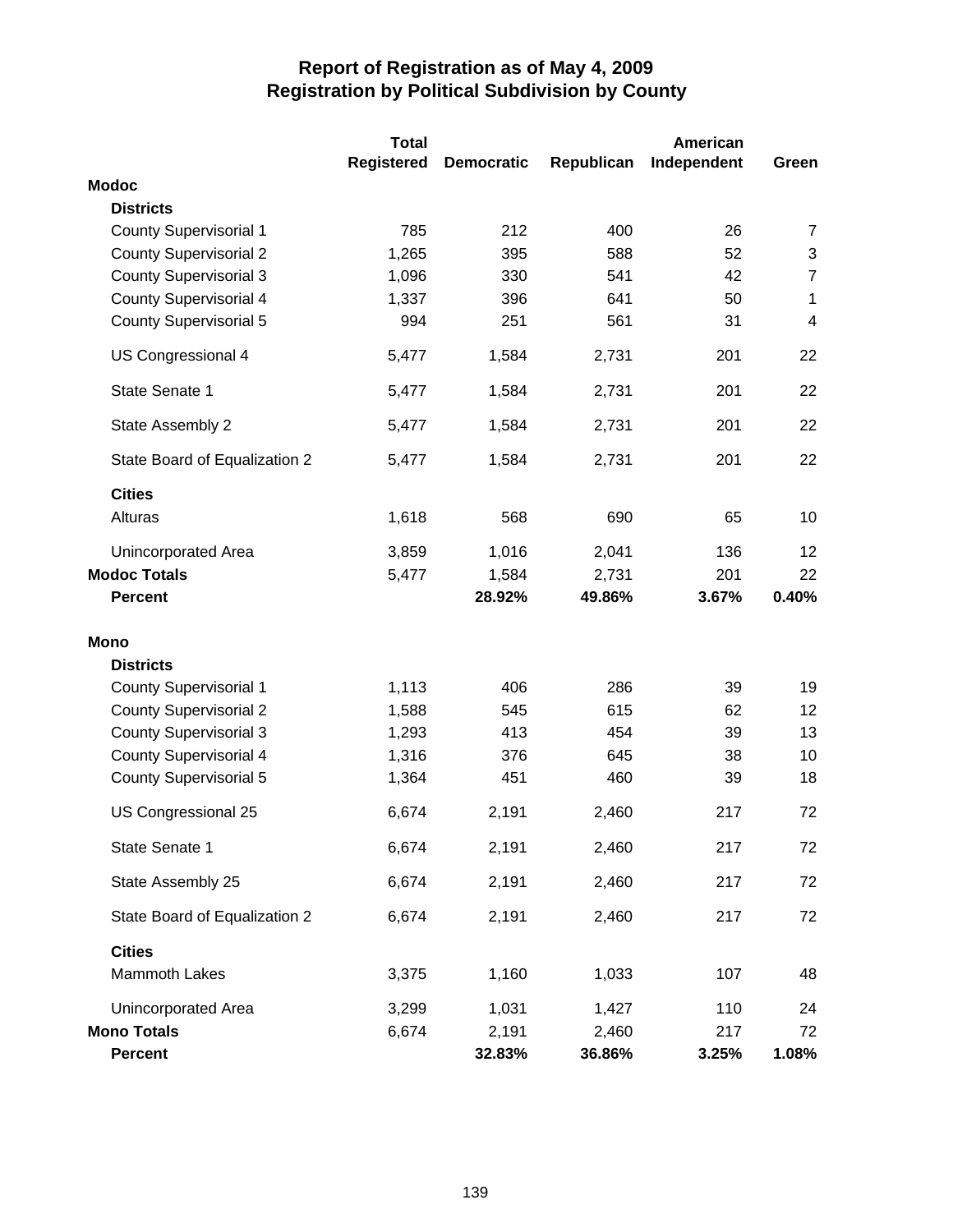|                               |                | Peace and      |                | Decline to   |  |
|-------------------------------|----------------|----------------|----------------|--------------|--|
|                               | Libertarian    | Freedom        | <b>Other</b>   | <b>State</b> |  |
| <b>Modoc</b>                  |                |                |                |              |  |
| <b>Districts</b>              |                |                |                |              |  |
| <b>County Supervisorial 1</b> | 8              | 0              | 0              | 132          |  |
| <b>County Supervisorial 2</b> | 9              | 0              | 4              | 214          |  |
| <b>County Supervisorial 3</b> | 3              | $\overline{2}$ | 0              | 171          |  |
| <b>County Supervisorial 4</b> | $\overline{7}$ | 1              | 1              | 240          |  |
| <b>County Supervisorial 5</b> | 8              | 1              | 0              | 138          |  |
| US Congressional 4            | 35             | 4              | 5              | 895          |  |
| State Senate 1                | 35             | 4              | 5              | 895          |  |
| State Assembly 2              | 35             | 4              | 5              | 895          |  |
| State Board of Equalization 2 | 35             | 4              | 5              | 895          |  |
| <b>Cities</b>                 |                |                |                |              |  |
| Alturas                       | 8              | $\overline{2}$ | $\overline{2}$ | 273          |  |
| Unincorporated Area           | 27             | $\overline{2}$ | 3              | 622          |  |
| <b>Modoc Totals</b>           | 35             | 4              | 5              | 895          |  |
| <b>Percent</b>                | 0.64%          | 0.07%          | 0.09%          | 16.34%       |  |
| Mono                          |                |                |                |              |  |
| <b>Districts</b>              |                |                |                |              |  |
| County Supervisorial 1        | 19             | 4              | 0              | 340          |  |
| <b>County Supervisorial 2</b> | 9              | 4              | $\overline{2}$ | 339          |  |
| <b>County Supervisorial 3</b> | 16             | $\overline{7}$ | $\overline{2}$ | 349          |  |
| <b>County Supervisorial 4</b> | 4              | 1              | 1              | 241          |  |
| <b>County Supervisorial 5</b> | 10             | 7              | 1              | 378          |  |
| US Congressional 25           | 58             | 23             | 6              | 1,647        |  |
| State Senate 1                | 58             | 23             | 6              | 1,647        |  |
| State Assembly 25             | 58             | 23             | 6              | 1,647        |  |
| State Board of Equalization 2 | 58             | 23             | 6              | 1,647        |  |
| <b>Cities</b>                 |                |                |                |              |  |
| Mammoth Lakes                 | 42             | 15             | $\overline{2}$ | 968          |  |
| Unincorporated Area           | 16             | 8              | 4              | 679          |  |
| <b>Mono Totals</b>            | 58             | 23             | 6              | 1,647        |  |
| Percent                       | 0.87%          | 0.34%          | 0.09%          | 24.68%       |  |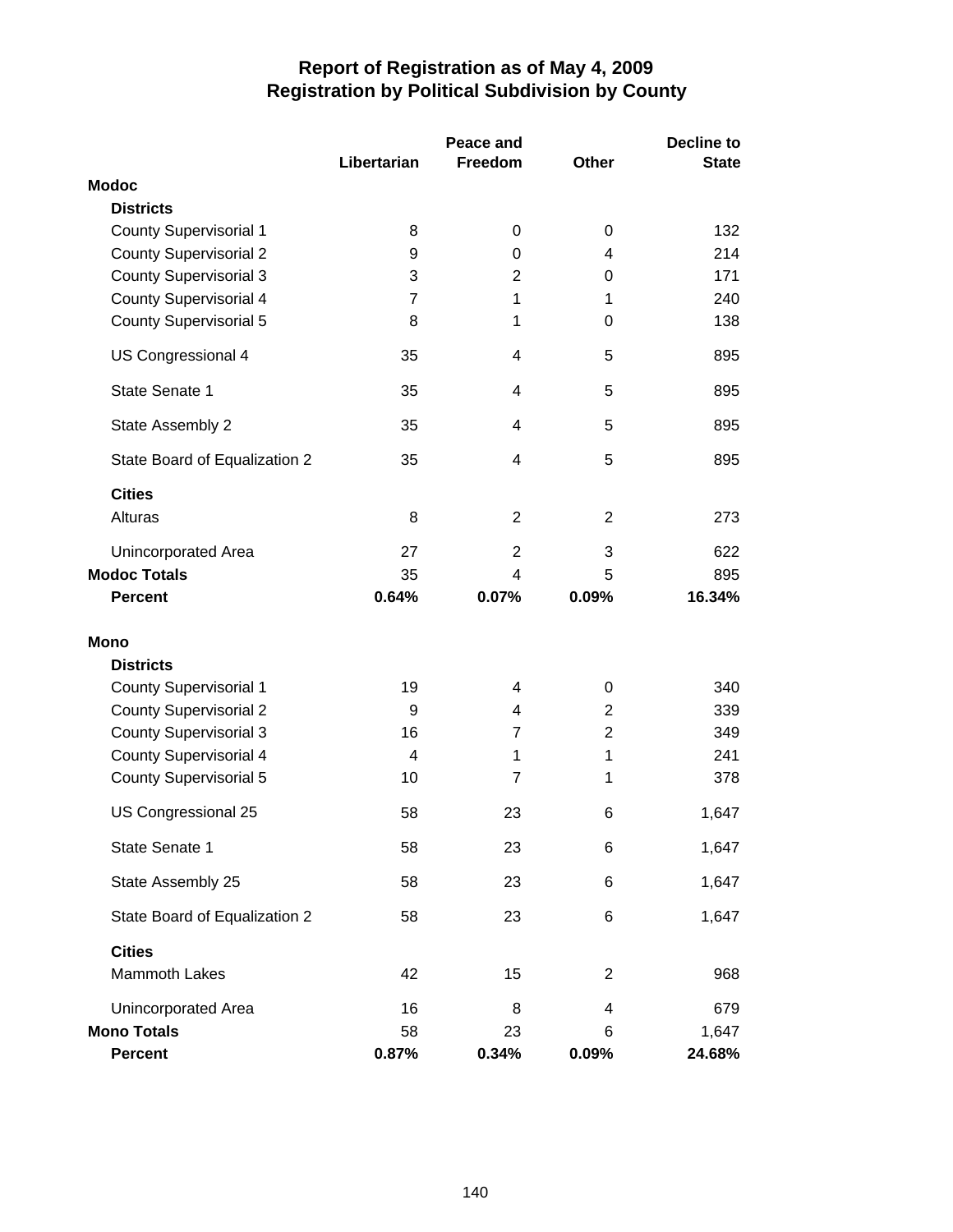|                               | <b>Total</b> |                   |            | American    |                         |
|-------------------------------|--------------|-------------------|------------|-------------|-------------------------|
|                               | Registered   | <b>Democratic</b> | Republican | Independent | Green                   |
| <b>Monterey</b>               |              |                   |            |             |                         |
| <b>Districts</b>              |              |                   |            |             |                         |
| <b>County Supervisorial 1</b> | 17,266       | 10,815            | 2,985      | 298         | 51                      |
| <b>County Supervisorial 2</b> | 34,284       | 18,308            | 8,405      | 692         | 203                     |
| <b>County Supervisorial 3</b> | 20,077       | 11,151            | 4,961      | 359         | 57                      |
| <b>County Supervisorial 4</b> | 33,455       | 16,543            | 8,755      | 798         | 241                     |
| <b>County Supervisorial 5</b> | 52,418       | 22,600            | 17,528     | 1,127       | 516                     |
| US Congressional 17           | 157,500      | 79,417            | 42,634     | 3,274       | 1,068                   |
| State Senate 12               | 64,197       | 36,663            | 14,349     | 1,143       | 214                     |
| State Senate 15               | 93,303       | 42,754            | 28,285     | 2,131       | 854                     |
| State Assembly 27             | 87,028       | 40,790            | 25,361     | 1,956       | 816                     |
| State Assembly 28             | 70,472       | 38,627            | 17,273     | 1,318       | 252                     |
| State Board of Equalization 1 | 157,500      | 79,417            | 42,634     | 3,274       | 1,068                   |
| <b>Cities</b>                 |              |                   |            |             |                         |
| Carmel-by-the-Sea             | 2,834        | 1,148             | 1,031      | 70          | 29                      |
| Del Rey Oaks                  | 1,043        | 524               | 284        | 25          | $\overline{4}$          |
| Gonzales                      | 2,515        | 1,526             | 455        | 46          | $\overline{\mathbf{4}}$ |
| Greenfield                    | 3,287        | 2,120             | 529        | 50          | 3                       |
| King                          | 2,480        | 1,358             | 677        | 38          | 5                       |
| Marina                        | 8,543        | 4,183             | 2,079      | 224         | 57                      |
| Monterey                      | 13,625       | 6,728             | 3,484      | 308         | 138                     |
| Pacific Grove                 | 9,601        | 4,914             | 2,298      | 210         | 119                     |
| Salinas                       | 45,680       | 25,652            | 10,458     | 841         | 161                     |
| Sand City                     | 128          | 52                | 27         | 12          | $\mathbf{1}$            |
| Seaside                       | 10,974       | 6,002             | 2,241      | 245         | 83                      |
| Soledad                       | 4,132        | 2,625             | 666        | 48          | 14                      |
| Unincorporated Area           | 52,658       | 22,585            | 18,405     | 1,157       | 450                     |
| <b>Monterey Totals</b>        | 157,500      | 79,417            | 42,634     | 3,274       | 1,068                   |
| <b>Percent</b>                |              | 50.42%            | 27.07%     | 2.08%       | 0.68%                   |
| <b>Napa</b>                   |              |                   |            |             |                         |
| <b>Districts</b>              |              |                   |            |             |                         |
| <b>County Supervisorial 1</b> | 12,267       | 6,054             | 3,348      | 326         | 160                     |
| <b>County Supervisorial 2</b> | 15,152       | 7,133             | 4,701      | 409         | 148                     |
| <b>County Supervisorial 3</b> | 13,687       | 5,960             | 4,299      | 328         | 154                     |
| <b>County Supervisorial 4</b> | 13,302       | 6,234             | 3,996      | 342         | 141                     |
| <b>County Supervisorial 5</b> | 16,218       | 8,309             | 3,782      | 390         | 183                     |
| US Congressional 1            | 70,626       | 33,690            | 20,126     | 1,795       | 786                     |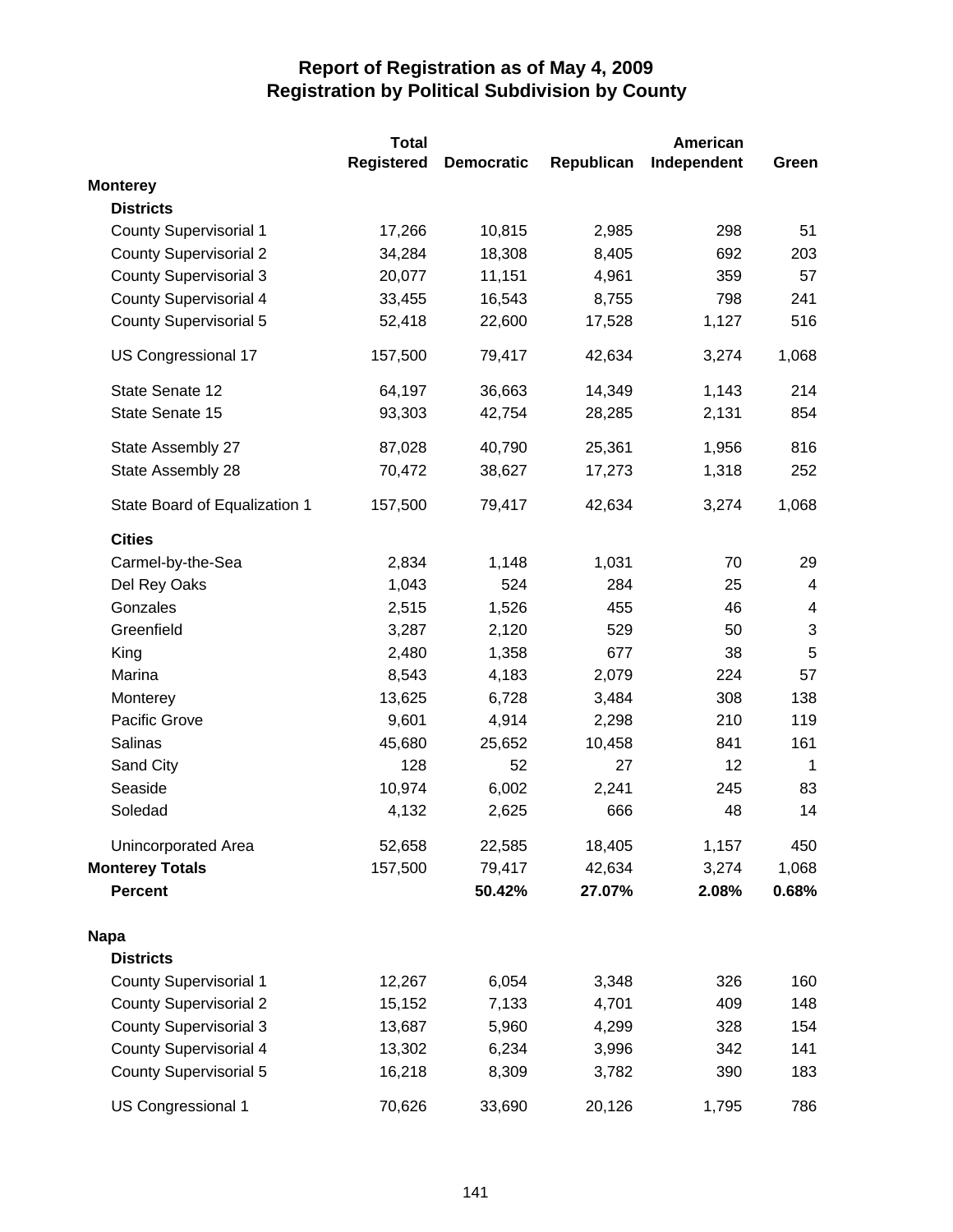|                               |                | Peace and |              | <b>Decline to</b> |  |
|-------------------------------|----------------|-----------|--------------|-------------------|--|
|                               | Libertarian    | Freedom   | <b>Other</b> | <b>State</b>      |  |
| <b>Monterey</b>               |                |           |              |                   |  |
| <b>Districts</b>              |                |           |              |                   |  |
| <b>County Supervisorial 1</b> | 37             | 63        | 43           | 2,974             |  |
| <b>County Supervisorial 2</b> | 135            | 77        | 70           | 6,394             |  |
| <b>County Supervisorial 3</b> | 63             | 80        | 45           | 3,361             |  |
| <b>County Supervisorial 4</b> | 136            | 85        | 62           | 6,835             |  |
| <b>County Supervisorial 5</b> | 247            | 68        | 103          | 10,229            |  |
| US Congressional 17           | 618            | 373       | 323          | 29,793            |  |
| State Senate 12               | 188            | 197       | 129          | 11,314            |  |
| State Senate 15               | 430            | 176       | 194          | 18,479            |  |
| State Assembly 27             | 396            | 166       | 174          | 17,369            |  |
| State Assembly 28             | 222            | 207       | 149          | 12,424            |  |
| State Board of Equalization 1 | 618            | 373       | 323          | 29,793            |  |
| <b>Cities</b>                 |                |           |              |                   |  |
| Carmel-by-the-Sea             | 14             | 6         | 9            | 527               |  |
| Del Rey Oaks                  | 7              | 0         | 6            | 193               |  |
| Gonzales                      | 9              | 9         | 14           | 452               |  |
| Greenfield                    | 5              | 14        | 8            | 558               |  |
| King                          | 8              | 13        | 5            | 376               |  |
| Marina                        | 33             | 23        | 16           | 1,928             |  |
| Monterey                      | 65             | 19        | 25           | 2,858             |  |
| Pacific Grove                 | 42             | 13        | 24           | 1,981             |  |
| Salinas                       | 133            | 126       | 90           | 8,219             |  |
| Sand City                     | $\overline{2}$ | 0         | 1            | 33                |  |
| Seaside                       | 41             | 36        | 20           | 2,306             |  |
| Soledad                       | 16             | 18        | 9            | 736               |  |
| <b>Unincorporated Area</b>    | 243            | 96        | 96           | 9,626             |  |
| <b>Monterey Totals</b>        | 618            | 373       | 323          | 29,793            |  |
| <b>Percent</b>                | 0.39%          | 0.24%     | 0.21%        | 18.92%            |  |
| <b>Napa</b>                   |                |           |              |                   |  |
| <b>Districts</b>              |                |           |              |                   |  |
| County Supervisorial 1        | 64             | 19        | 59           | 2,237             |  |
| <b>County Supervisorial 2</b> | 63             | 25        | 77           | 2,596             |  |
| <b>County Supervisorial 3</b> | 75             | 40        | 75           | 2,756             |  |
| <b>County Supervisorial 4</b> | 71             | 35        | 61           | 2,422             |  |
| <b>County Supervisorial 5</b> | 85             | 38        | 97           | 3,334             |  |
| US Congressional 1            | 358            | 157       | 369          | 13,345            |  |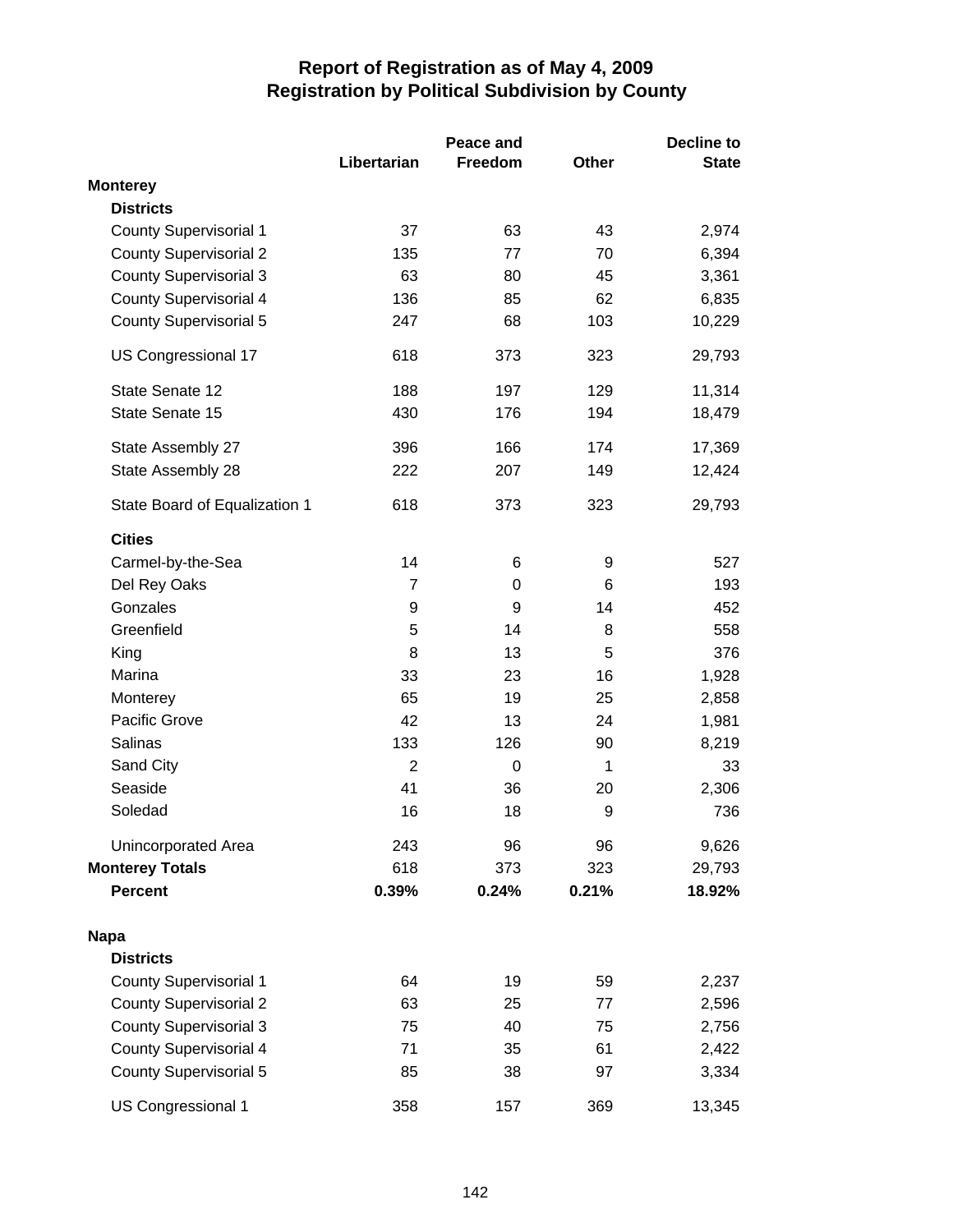|                               | <b>Total</b> |                   |            | <b>American</b> |       |
|-------------------------------|--------------|-------------------|------------|-----------------|-------|
|                               | Registered   | <b>Democratic</b> | Republican | Independent     | Green |
| State Senate 2                | 70,626       | 33,690            | 20,126     | 1,795           | 786   |
| State Assembly 7              | 70,626       | 33,690            | 20,126     | 1,795           | 786   |
| State Board of Equalization 1 | 70,626       | 33,690            | 20,126     | 1,795           | 786   |
| <b>Cities</b>                 |              |                   |            |                 |       |
| American Canyon               | 8,191        | 4,357             | 1,620      | 198             | 39    |
| Calistoga                     | 2,268        | 1,182             | 545        | 62              | 29    |
| Napa                          | 38,222       | 18,855            | 10,588     | 987             | 445   |
| St. Helena                    | 3,307        | 1,584             | 940        | 48              | 32    |
| Yountville                    | 2,161        | 1,050             | 622        | 75              | 24    |
| Unincorporated Area           | 16,477       | 6,662             | 5,811      | 425             | 217   |
| <b>Napa Totals</b>            | 70,626       | 33,690            | 20,126     | 1,795           | 786   |
| <b>Percent</b>                |              | 47.70%            | 28.50%     | 2.54%           | 1.11% |
| <b>Nevada</b>                 |              |                   |            |                 |       |
| <b>Districts</b>              |              |                   |            |                 |       |
| <b>County Supervisorial 1</b> | 13,993       | 5,223             | 5,294      | 353             | 361   |
| <b>County Supervisorial 2</b> | 13,353       | 3,746             | 6,925      | 328             | 105   |
| <b>County Supervisorial 3</b> | 11,388       | 4,174             | 4,389      | 340             | 180   |
| County Supervisorial 4        | 13,245       | 4,132             | 5,810      | 391             | 309   |
| <b>County Supervisorial 5</b> | 10,577       | 4,117             | 2,993      | 371             | 200   |
| US Congressional 4            | 62,556       | 21,392            | 25,411     | 1,783           | 1,155 |
| State Senate 1                | 11,709       | 4,461             | 3,541      | 404             | 216   |
| State Senate 4                | 50,847       | 16,931            | 21,870     | 1,379           | 939   |
| State Assembly 3              | 62,556       | 21,392            | 25,411     | 1,783           | 1,155 |
| State Board of Equalization 2 | 62,556       | 21,392            | 25,411     | 1,783           | 1,155 |
| <b>Cities</b>                 |              |                   |            |                 |       |
| <b>Grass Valley</b>           | 6,636        | 2,538             | 2,381      | 214             | 106   |
| Nevada City                   | 2,031        | 916               | 519        | 58              | 89    |
| Truckee                       | 8,713        | 3,461             | 2,373      | 318             | 156   |
| Unincorporated Area           | 45,176       | 14,477            | 20,138     | 1,193           | 804   |
| <b>Nevada Totals</b>          | 62,556       | 21,392            | 25,411     | 1,783           | 1,155 |
| <b>Percent</b>                |              | 34.20%            | 40.62%     | 2.85%           | 1.85% |
| Orange                        |              |                   |            |                 |       |
| <b>Districts</b>              |              |                   |            |                 |       |
| <b>County Supervisorial 1</b> | 223,162      | 91,941            | 77,858     | 4,211           | 779   |
| <b>County Supervisorial 2</b> | 376,852      | 112,324           | 172,813    | 8,832           | 2,154 |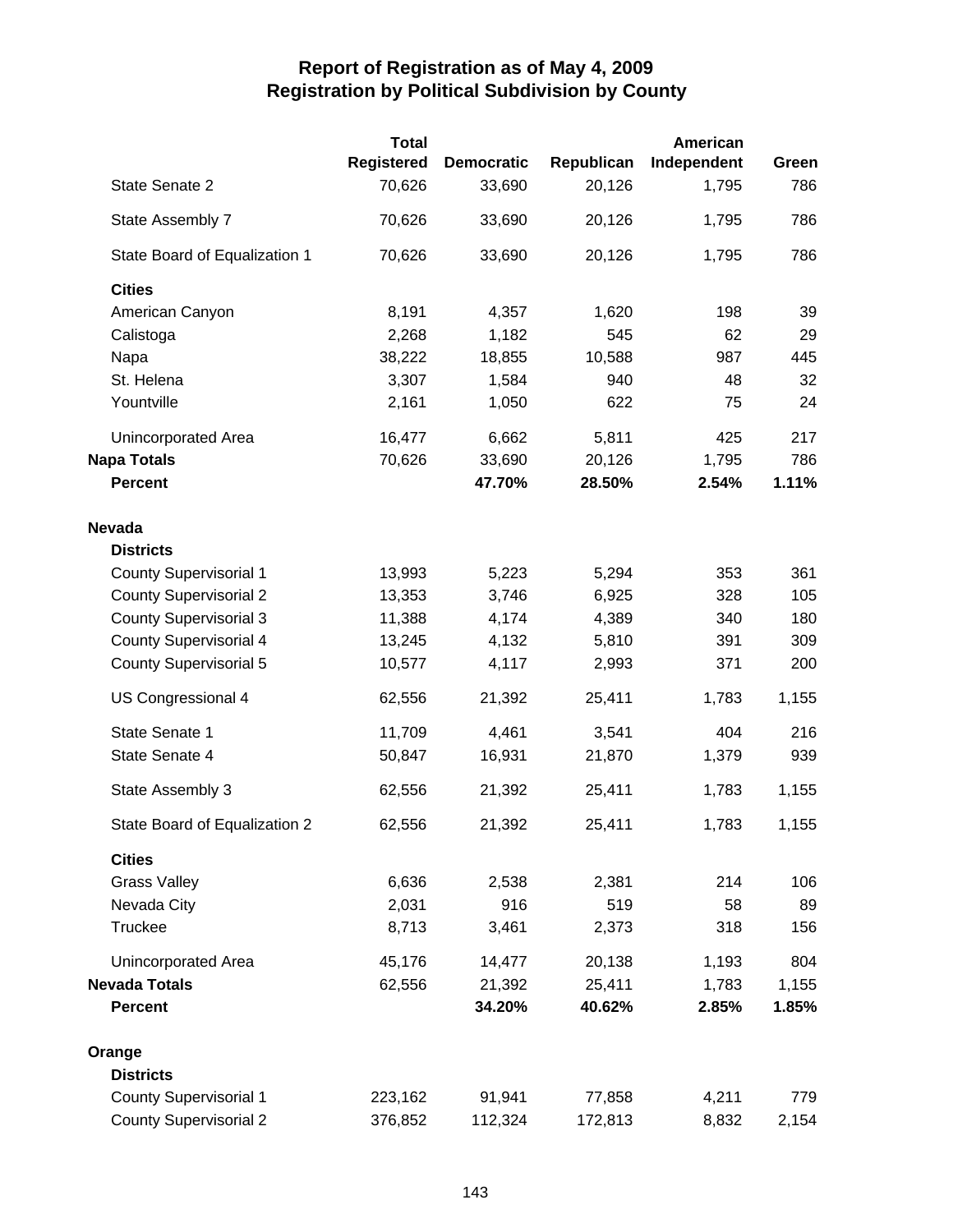|                               |             | Peace and      |              | <b>Decline to</b> |
|-------------------------------|-------------|----------------|--------------|-------------------|
|                               | Libertarian | Freedom        | <b>Other</b> | <b>State</b>      |
| State Senate 2                | 358         | 157            | 369          | 13,345            |
| State Assembly 7              | 358         | 157            | 369          | 13,345            |
| State Board of Equalization 1 | 358         | 157            | 369          | 13,345            |
| <b>Cities</b>                 |             |                |              |                   |
| American Canyon               | 28          | 19             | 55           | 1,875             |
| Calistoga                     | 10          | 9              | 9            | 422               |
| Napa                          | 185         | 77             | 184          | 6,901             |
| St. Helena                    | 17          | $\overline{7}$ | 19           | 660               |
| Yountville                    | 5           | 3              | 11           | 371               |
| Unincorporated Area           | 113         | 42             | 91           | 3,116             |
| <b>Napa Totals</b>            | 358         | 157            | 369          | 13,345            |
| <b>Percent</b>                | 0.51%       | 0.22%          | 0.52%        | 18.90%            |
| <b>Nevada</b>                 |             |                |              |                   |
| <b>Districts</b>              |             |                |              |                   |
| <b>County Supervisorial 1</b> | 114         | 23             | 39           | 2,586             |
| <b>County Supervisorial 2</b> | 66          | 18             | 46           | 2,119             |
| <b>County Supervisorial 3</b> | 68          | 19             | 32           | 2,186             |
| <b>County Supervisorial 4</b> | 99          | 39             | 46           | 2,419             |
| <b>County Supervisorial 5</b> | 112         | 17             | 16           | 2,751             |
| US Congressional 4            | 459         | 116            | 179          | 12,061            |
| State Senate 1                | 123         | 23             | 17           | 2,924             |
| State Senate 4                | 336         | 93             | 162          | 9,137             |
| State Assembly 3              | 459         | 116            | 179          | 12,061            |
| State Board of Equalization 2 | 459         | 116            | 179          | 12,061            |
| <b>Cities</b>                 |             |                |              |                   |
| <b>Grass Valley</b>           | 43          | 11             | 14           | 1,329             |
| Nevada City                   | 16          | 4              | 6            | 423               |
| Truckee                       | 94          | 12             | 10           | 2,289             |
|                               |             |                |              |                   |
| Unincorporated Area           | 306         | 89             | 149          | 8,020             |
| <b>Nevada Totals</b>          | 459         | 116            | 179          | 12,061            |
| <b>Percent</b>                | 0.73%       | 0.19%          | 0.29%        | 19.28%            |
| Orange                        |             |                |              |                   |
| <b>Districts</b>              |             |                |              |                   |
| <b>County Supervisorial 1</b> | 1,225       | 972            | 963          | 45,213            |
| <b>County Supervisorial 2</b> | 2,913       | 935            | 1,776        | 75,105            |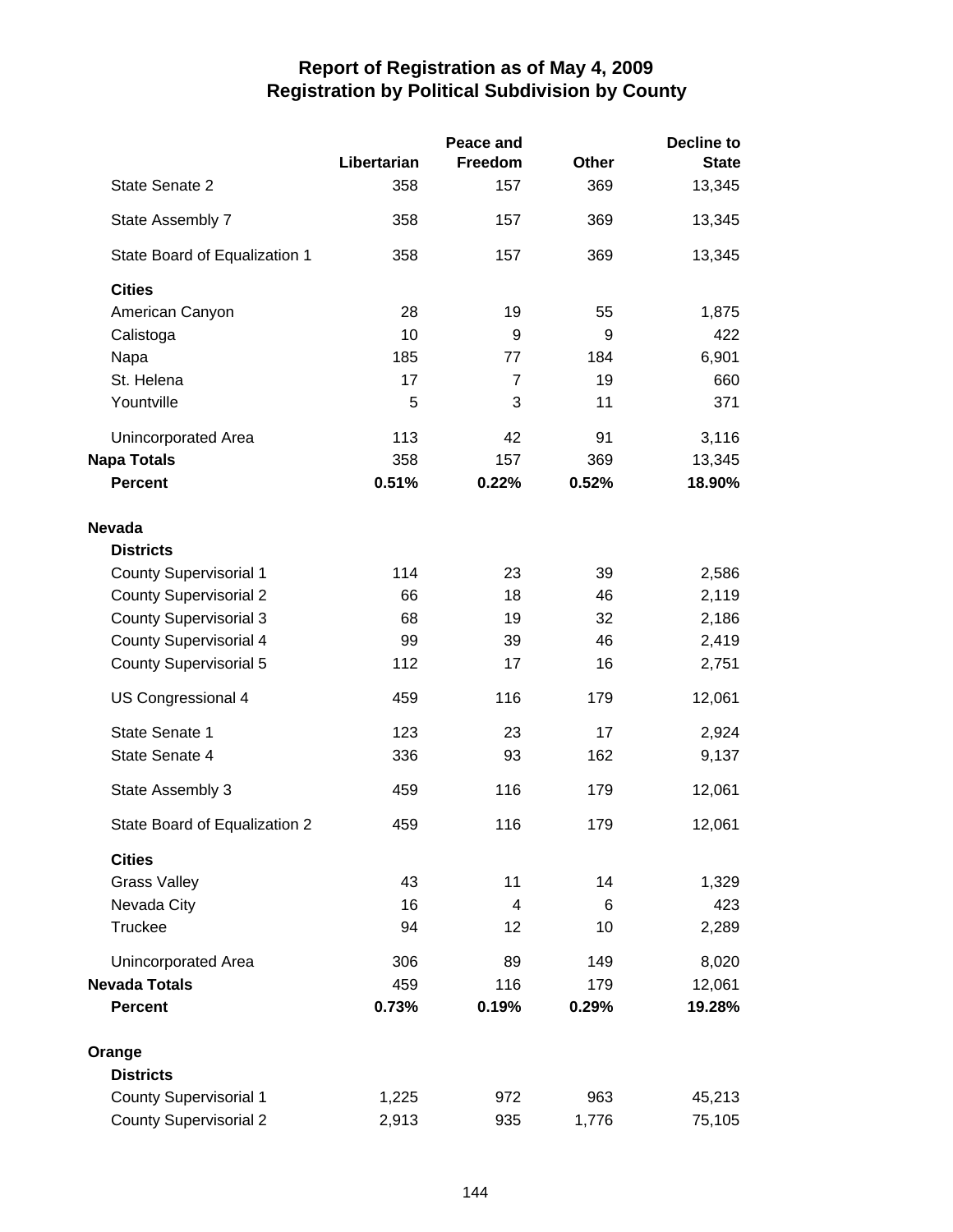|                               | <b>Total</b>      |                   |            | <b>American</b> |       |
|-------------------------------|-------------------|-------------------|------------|-----------------|-------|
|                               | <b>Registered</b> | <b>Democratic</b> | Republican | Independent     | Green |
| <b>County Supervisorial 3</b> | 355,154           | 104,255           | 162,348    | 7,457           | 1,537 |
| <b>County Supervisorial 4</b> | 268,509           | 100,478           | 104,660    | 5,894           | 1,143 |
| County Supervisorial 5        | 375,738           | 102,813           | 181,999    | 9,206           | 1,706 |
| US Congressional 40           | 342,647           | 116,015           | 146,481    | 7,532           | 1,524 |
| US Congressional 42           | 232,723           | 64,046            | 117,207    | 5,217           | 816   |
| <b>US Congressional 44</b>    | 77,805            | 18,025            | 41,216     | 1,935           | 360   |
| US Congressional 46           | 294,016           | 89,161            | 129,837    | 7,103           | 1,740 |
| US Congressional 47           | 215,945           | 96,286            | 69,629     | 4,005           | 783   |
| US Congressional 48           | 436,279           | 128,278           | 195,308    | 9,808           | 2,096 |
| State Senate 29               | 134,506           | 39,410            | 66,439     | 2,895           | 472   |
| State Senate 33               | 540,054           | 155,976           | 255,469    | 12,123          | 2,257 |
| State Senate 34               | 311,065           | 133,251           | 104,060    | 6,195           | 1,125 |
| State Senate 35               | 556,097           | 168,735           | 244,507    | 12,868          | 3,129 |
| State Senate 38               | 57,693            | 14,439            | 29,203     | 1,519           | 336   |
| State Assembly 56             | 38,189            | 15,249            | 13,602     | 898             | 132   |
| State Assembly 60             | 105,846           | 29,151            | 54,324     | 2,241           | 352   |
| State Assembly 67             | 262,267           | 84,229            | 114,765    | 6,033           | 1,390 |
| State Assembly 68             | 217,985           | 71,509            | 89,731     | 5,127           | 1,041 |
| State Assembly 69             | 130,325           | 62,168            | 39,113     | 2,165           | 503   |
| State Assembly 70             | 293,050           | 88,489            | 127,069    | 6,473           | 1,397 |
| State Assembly 71             | 176,110           | 45,626            | 89,856     | 3,914           | 651   |
| State Assembly 72             | 220,845           | 74,617            | 95,710     | 4,795           | 1,030 |
| State Assembly 73             | 154,798           | 40,773            | 75,508     | 3,954           | 823   |
| State Board of Equalization 3 | 1,599,415         | 511,811           | 699,678    | 35,600          | 7,319 |
| <b>Cities</b>                 |                   |                   |            |                 |       |
| Aliso Viejo                   | 27,297            | 8,066             | 11,610     | 685             | 122   |
| Anaheim                       | 141,868           | 52,866            | 56,514     | 3,103           | 529   |
| Brea                          | 23,853            | 6,938             | 11,866     | 557             | 86    |
| <b>Buena Park</b>             | 37,945            | 15,150            | 13,498     | 895             | 132   |
| Costa Mesa                    | 56,575            | 17,630            | 23,033     | 1,570           | 469   |
| Cypress                       | 28,209            | 9,661             | 11,753     | 553             | 129   |
| Dana Point                    | 23,803            | 6,381             | 11,333     | 711             | 149   |
| <b>Fountain Valley</b>        | 36,066            | 10,433            | 17,012     | 782             | 151   |
| Fullerton                     | 69,820            | 23,411            | 29,354     | 1,451           | 391   |
| Garden Grove                  | 79,247            | 28,142            | 31,704     | 1,634           | 255   |
| Huntington Beach              | 128,343           | 36,909            | 58,936     | 3,149           | 811   |
| Irvine                        | 109,756           | 35,580            | 40,053     | 2,190           | 547   |
| La Habra                      | 27,872            | 10,599            | 11,100     | 671             | 95    |
| La Palma                      | 8,884             | 3,212             | 3,452      | 169             | 20    |
| Laguna Beach                  | 18,780            | 7,242             | 6,747      | 457             | 187   |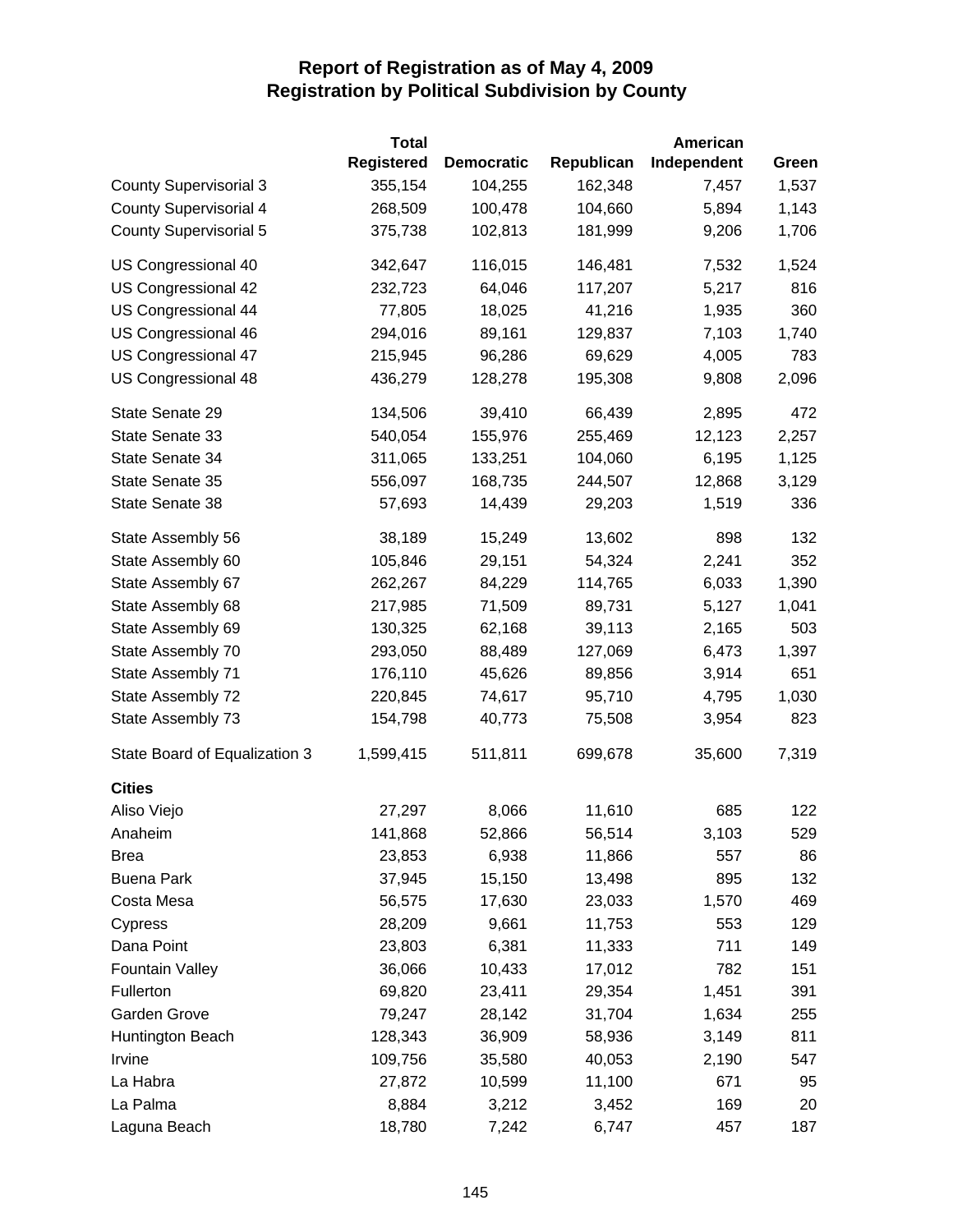|                               |             | Peace and      |       | <b>Decline to</b> |
|-------------------------------|-------------|----------------|-------|-------------------|
|                               | Libertarian | <b>Freedom</b> | Other | <b>State</b>      |
| <b>County Supervisorial 3</b> | 2,199       | 730            | 1,218 | 75,410            |
| <b>County Supervisorial 4</b> | 1,602       | 1,001          | 1,156 | 52,575            |
| <b>County Supervisorial 5</b> | 2,404       | 605            | 1,403 | 75,602            |
| US Congressional 40           | 2,156       | 1,092          | 1,512 | 66,335            |
| US Congressional 42           | 1,261       | 445            | 803   | 42,928            |
| US Congressional 44           | 554         | 112            | 305   | 15,298            |
| US Congressional 46           | 2,376       | 826            | 1,467 | 61,506            |
| US Congressional 47           | 1,141       | 969            | 863   | 42,269            |
| US Congressional 48           | 2,855       | 799            | 1,566 | 95,569            |
| State Senate 29               | 709         | 328            | 499   | 23,754            |
| State Senate 33               | 3,426       | 1,037          | 1,949 | 107,817           |
| State Senate 34               | 1,635       | 1,399          | 1,391 | 62,009            |
| State Senate 35               | 4,112       | 1,359          | 2,378 | 119,009           |
| State Senate 38               | 461         | 120            | 299   | 11,316            |
| State Assembly 56             | 204         | 153            | 173   | 7,778             |
| State Assembly 60             | 581         | 217            | 349   | 18,631            |
| State Assembly 67             | 1,855       | 735            | 1,247 | 52,013            |
| State Assembly 68             | 1,557       | 823            | 1,101 | 47,096            |
| State Assembly 69             | 699         | 551            | 480   | 24,646            |
| State Assembly 70             | 1,889       | 528            | 939   | 66,266            |
| State Assembly 71             | 1,064       | 263            | 596   | 34,140            |
| State Assembly 72             | 1,381       | 681            | 921   | 41,710            |
| State Assembly 73             | 1,113       | 292            | 710   | 31,625            |
| State Board of Equalization 3 | 10,343      | 4,243          | 6,516 | 323,905           |
| <b>Cities</b>                 |             |                |       |                   |
| Aliso Viejo                   | 205         | 46             | 90    | 6,473             |
| Anaheim                       | 756         | 491            | 580   | 27,029            |
| <b>Brea</b>                   | 121         | 41             | 78    | 4,166             |
| <b>Buena Park</b>             | 203         | 153            | 171   | 7,743             |
| Costa Mesa                    | 655         | 170            | 266   | 12,782            |
| Cypress                       | 177         | 96             | 133   | 5,707             |
| Dana Point                    | 183         | 54             | 124   | 4,868             |
| <b>Fountain Valley</b>        | 206         | 99             | 170   | 7,213             |
| Fullerton                     | 525         | 229            | 328   | 14,131            |
| Garden Grove                  | 454         | 314            | 364   | 16,380            |
| Huntington Beach              | 1,101       | 293            | 688   | 26,456            |
| Irvine                        | 651         | 213            | 294   | 30,228            |
| La Habra                      | 153         | 104            | 98    | 5,052             |
| La Palma                      | 30          | 37             | 22    | 1,942             |
| Laguna Beach                  | 156         | 43             | 79    | 3,869             |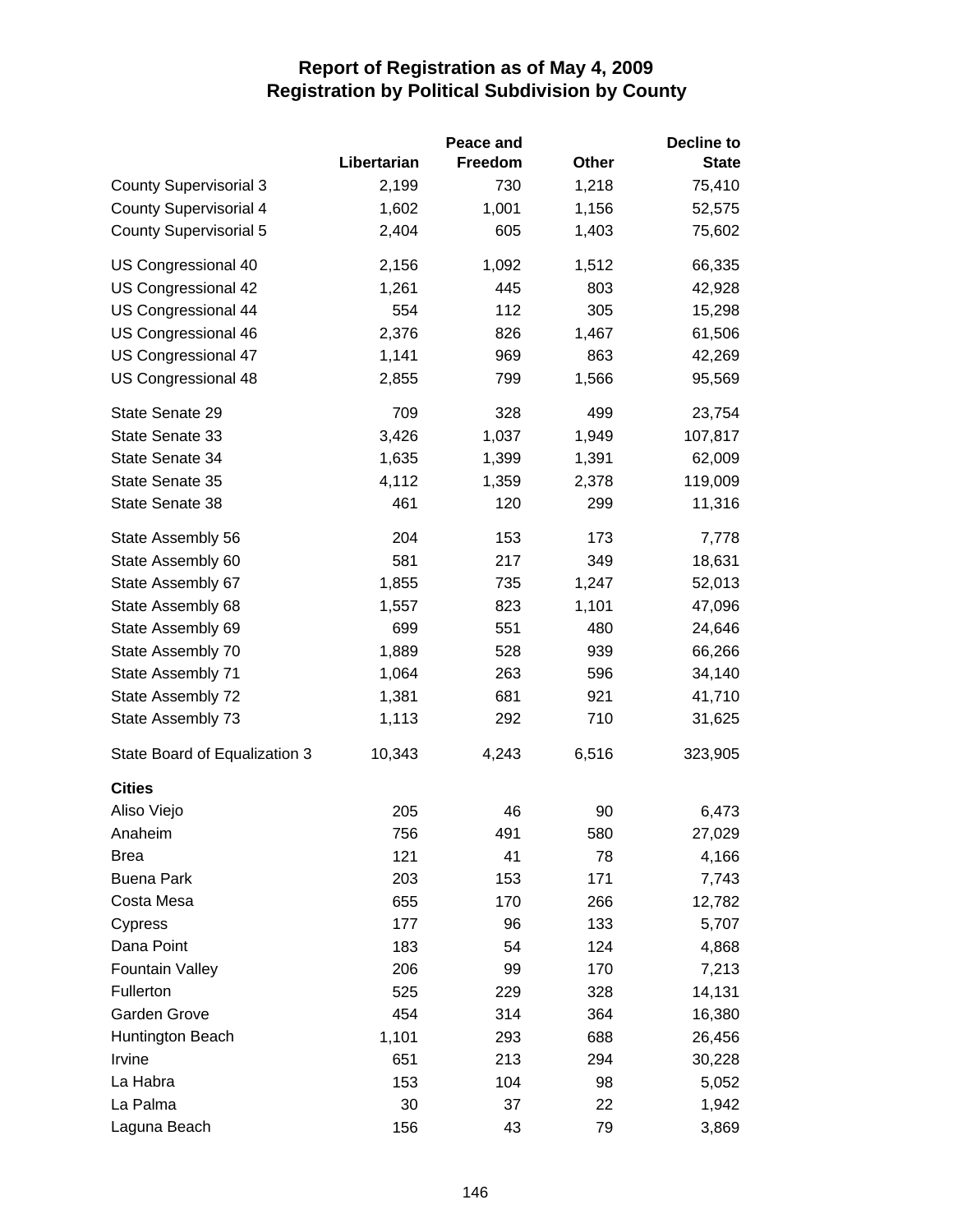|                               | <b>Total</b>      |                   |            | American    |       |
|-------------------------------|-------------------|-------------------|------------|-------------|-------|
|                               | <b>Registered</b> | <b>Democratic</b> | Republican | Independent | Green |
| Laguna Hills                  | 19,519            | 5,251             | 9,357      | 454         | 96    |
| Laguna Niguel                 | 42,348            | 11,459            | 20,446     | 998         | 196   |
| Laguna Woods                  | 15,320            | 6,281             | 6,312      | 326         | 27    |
| Lake Forest                   | 44,818            | 12,342            | 21,616     | 1,146       | 164   |
| Los Alamitos                  | 6,960             | 2,421             | 2,941      | 169         | 42    |
| Mission Viejo                 | 61,938            | 16,731            | 30,939     | 1,457       | 251   |
| Newport Beach                 | 63,028            | 13,802            | 35,195     | 1,382       | 283   |
| Orange                        | 70,048            | 21,275            | 32,746     | 1,645       | 351   |
| Placentia                     | 28,010            | 8,575             | 13,053     | 587         | 109   |
| Rancho Santa Margarita        | 28,434            | 7,050             | 14,535     | 676         | 88    |
| San Clemente                  | 41,050            | 9,904             | 20,869     | 1,116       | 244   |
| San Juan Capistrano           | 19,329            | 5,148             | 9,792      | 478         | 97    |
| Santa Ana                     | 103,072           | 50,715            | 29,910     | 1,611       | 404   |
| Seal Beach                    | 19,724            | 7,150             | 8,784      | 374         | 115   |
| Stanton                       | 14,931            | 6,080             | 5,150      | 341         | 53    |
| Tustin                        | 34,675            | 11,182            | 14,198     | 748         | 159   |
| Villa Park                    | 4,533             | 782               | 2,991      | 64          | 14    |
| Westminster                   | 47,359            | 14,982            | 19,890     | 1,113       | 161   |
| Yorba Linda                   | 42,977            | 9,693             | 24,663     | 851         | 131   |
| Unincorporated Area           | 73,024            | 18,768            | 38,326     | 1,487       | 261   |
| <b>Orange Totals</b>          | 1,599,415         | 511,811           | 699,678    | 35,600      | 7,319 |
| <b>Percent</b>                |                   | 32.00%            | 43.75%     | 2.23%       | 0.46% |
| <b>Placer</b>                 |                   |                   |            |             |       |
| <b>Districts</b>              |                   |                   |            |             |       |
| <b>County Supervisorial 1</b> | 38,827            | 12,410            | 18,342     | 744         | 170   |
| <b>County Supervisorial 2</b> | 54,766            | 16,148            | 27,561     | 973         | 256   |
| <b>County Supervisorial 3</b> | 31,843            | 9,428             | 15,373     | 565         | 272   |
| <b>County Supervisorial 4</b> | 39,250            | 10,797            | 20,390     | 595         | 188   |
| <b>County Supervisorial 5</b> | 30,253            | 9,469             | 12,941     | 664         | 355   |
| US Congressional 4            | 194,939           | 58,252            | 94,607     | 3,541       | 1,241 |
| State Senate 1                | 115,905           | 35,526            | 54,462     | 2,140       | 826   |
| State Senate 4                | 79,034            | 22,726            | 40,145     | 1,401       | 415   |
| State Assembly 3              | 17,194            | 4,905             | 8,293      | 347         | 182   |
| State Assembly 4              | 163,816           | 50,013            | 78,361     | 3,008       | 991   |
| State Assembly 5              | 13,929            | 3,334             | 7,953      | 186         | 68    |
| State Board of Equalization 2 | 194,939           | 58,252            | 94,607     | 3,541       | 1,241 |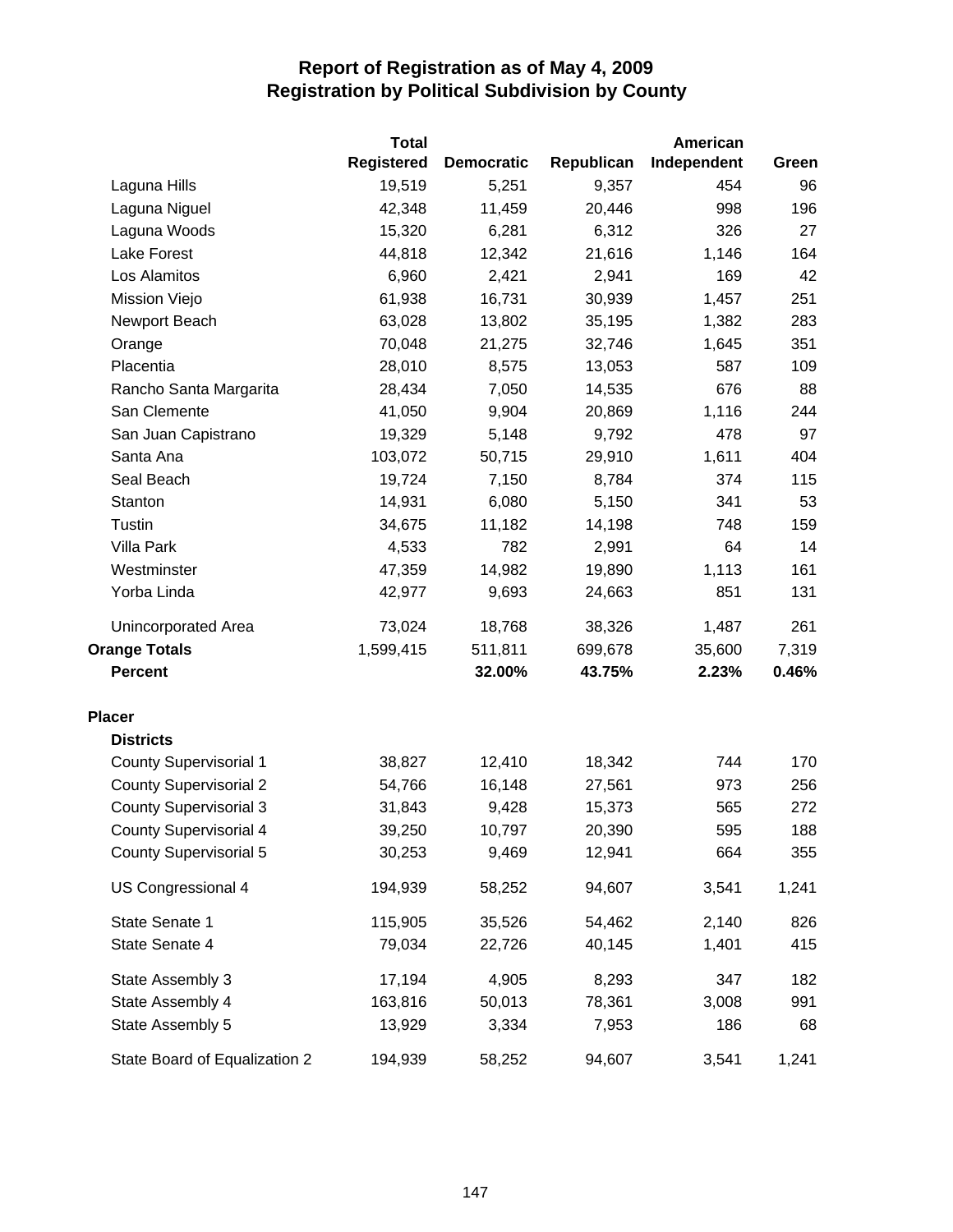|                               |             | Peace and      | <b>Decline to</b> |              |  |
|-------------------------------|-------------|----------------|-------------------|--------------|--|
|                               | Libertarian | Freedom        | <b>Other</b>      | <b>State</b> |  |
| Laguna Hills                  | 138         | 46             | 83                | 4,094        |  |
| Laguna Niguel                 | 248         | 62             | 175               | 8,764        |  |
| Laguna Woods                  | 36          | 8              | 30                | 2,300        |  |
| <b>Lake Forest</b>            | 300         | 69             | 146               | 9,035        |  |
| Los Alamitos                  | 41          | 23             | 34                | 1,289        |  |
| Mission Viejo                 | 314         | 99             | 220               | 11,927       |  |
| Newport Beach                 | 428         | 77             | 213               | 11,648       |  |
| Orange                        | 500         | 166            | 234               | 13,131       |  |
| Placentia                     | 160         | 75             | 131               | 5,320        |  |
| Rancho Santa Margarita        | 176         | 36             | 81                | 5,792        |  |
| San Clemente                  | 339         | 82             | 194               | 8,302        |  |
| San Juan Capistrano           | 138         | 38             | 107               | 3,531        |  |
| Santa Ana                     | 542         | 437            | 371               | 19,082       |  |
| Seal Beach                    | 94          | 28             | 61                | 3,118        |  |
| Stanton                       | 81          | 77             | 124               | 3,025        |  |
| Tustin                        | 259         | 102            | 155               | 7,872        |  |
| <b>Villa Park</b>             | 23          | $\overline{2}$ | 10                | 647          |  |
| Westminster                   | 267         | 223            | 247               | 10,476       |  |
| Yorba Linda                   | 213         | 82             | 146               | 7,198        |  |
| Unincorporated Area           | 470         | 128            | 269               | 13,315       |  |
| <b>Orange Totals</b>          | 10,343      | 4,243          | 6,516             | 323,905      |  |
| <b>Percent</b>                | 0.65%       | 0.27%          | 0.41%             | 20.25%       |  |
| <b>Placer</b>                 |             |                |                   |              |  |
| <b>Districts</b>              |             |                |                   |              |  |
| County Supervisorial 1        | 198         | 44             | 44                | 6,875        |  |
| <b>County Supervisorial 2</b> | 312         | 45             | 44                | 9,427        |  |
| <b>County Supervisorial 3</b> | 249         | 61             | 86                | 5,809        |  |
| <b>County Supervisorial 4</b> | 237         | 37             | 45                | 6,961        |  |
| County Supervisorial 5        | 247         | 66             | 106               | 6,405        |  |
| US Congressional 4            | 1,243       | 253            | 325               | 35,477       |  |
| State Senate 1                | 761         | 168            | 225               | 21,797       |  |
| State Senate 4                | 482         | 85             | 100               | 13,680       |  |
| State Assembly 3              | 129         | 28             | 61                | 3,249        |  |
| State Assembly 4              | 1,028       | 216            | 244               | 29,955       |  |
| State Assembly 5              | 86          | 9              | 20                | 2,273        |  |
| State Board of Equalization 2 | 1,243       | 253            | 325               | 35,477       |  |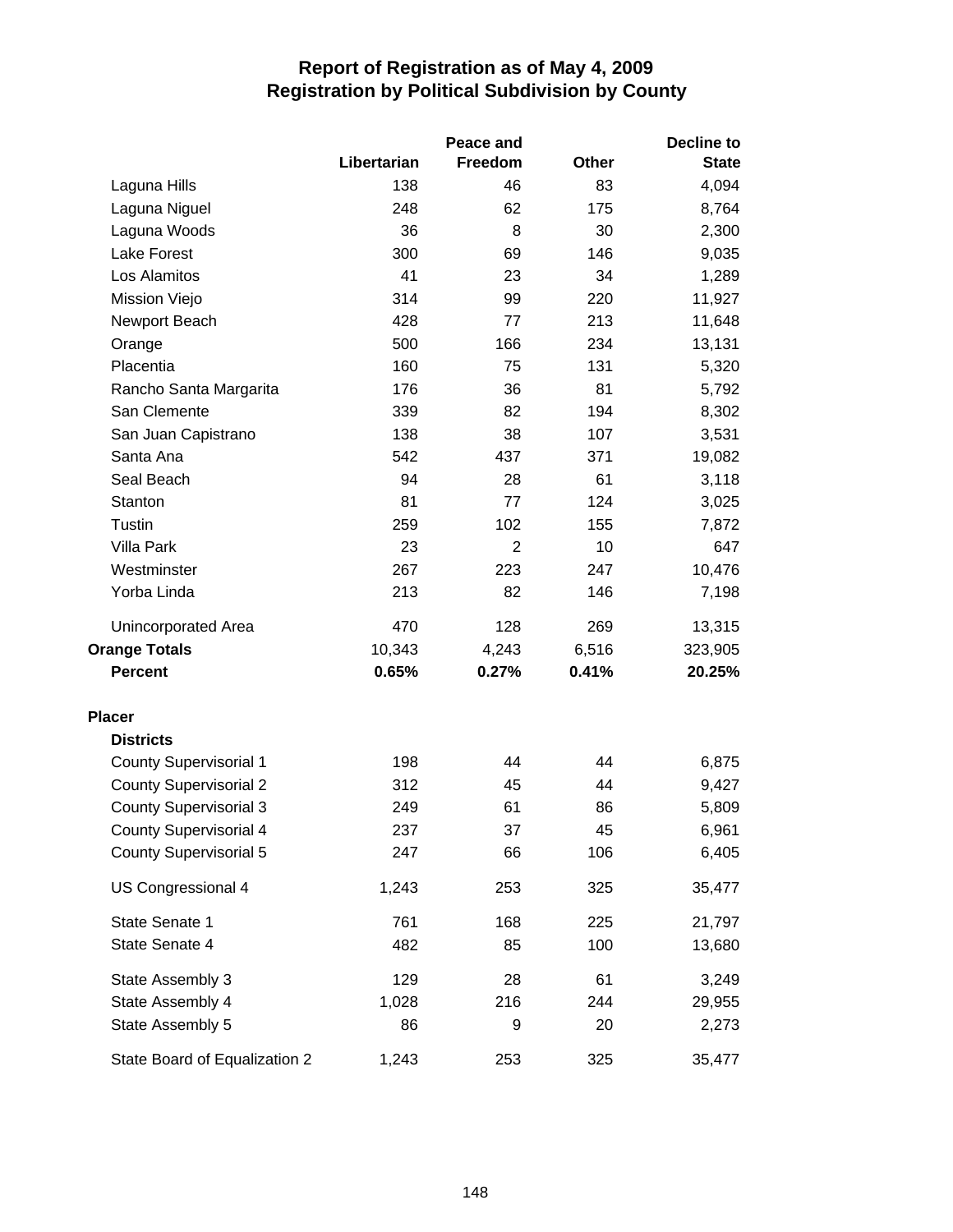|                               | <b>Total</b>      |                   |            | <b>American</b> |                |
|-------------------------------|-------------------|-------------------|------------|-----------------|----------------|
|                               | <b>Registered</b> | <b>Democratic</b> | Republican | Independent     | Green          |
| <b>Cities</b>                 |                   |                   |            |                 |                |
| Auburn                        | 8,340             | 2,728             | 3,594      | 133             | 101            |
| Colfax                        | 917               | 284               | 356        | 34              | 18             |
| Lincoln                       | 23,031            | 7,183             | 11,532     | 403             | 58             |
| Loomis                        | 4,071             | 1,081             | 2,099      | 64              | 25             |
| Rocklin                       | 30,110            | 8,488             | 15,091     | 531             | 201            |
| Roseville                     | 61,683            | 19,192            | 29,402     | 1,103           | 268            |
| <b>Unincorporated Area</b>    | 66,787            | 19,296            | 32,533     | 1,273           | 570            |
| <b>Placer Totals</b>          | 194,939           | 58,252            | 94,607     | 3,541           | 1,241          |
| <b>Percent</b>                |                   | 29.88%            | 48.53%     | 1.82%           | 0.64%          |
| <b>Plumas</b>                 |                   |                   |            |                 |                |
| <b>Districts</b>              |                   |                   |            |                 |                |
| <b>County Supervisorial 1</b> | 2,576             | 804               | 1,067      | 114             | 13             |
| <b>County Supervisorial 2</b> | 2,458             | 909               | 920        | 107             | 25             |
| <b>County Supervisorial 3</b> | 2,363             | 691               | 1,216      | 82              | $\overline{2}$ |
| County Supervisorial 4        | 2,753             | 1,018             | 1,042      | 122             | 34             |
| <b>County Supervisorial 5</b> | 3,327             | 1,103             | 1,537      | 96              | 18             |
| US Congressional 4            | 13,477            | 4,525             | 5,782      | 521             | 92             |
| State Senate 1                | 13,477            | 4,525             | 5,782      | 521             | 92             |
| State Assembly 3              | 13,477            | 4,525             | 5,782      | 521             | 92             |
| State Board of Equalization 2 | 13,477            | 4,525             | 5,782      | 521             | 92             |
| <b>Cities</b>                 |                   |                   |            |                 |                |
| Portola                       | 1,175             | 435               | 368        | 55              | 10             |
| Unincorporated Area           | 12,302            | 4,090             | 5,414      | 466             | 82             |
| <b>Plumas Totals</b>          | 13,477            | 4,525             | 5,782      | 521             | 92             |
| <b>Percent</b>                |                   | 33.58%            | 42.90%     | 3.87%           | 0.68%          |
| <b>Riverside</b>              |                   |                   |            |                 |                |
| <b>Districts</b>              |                   |                   |            |                 |                |
| <b>County Supervisorial 1</b> | 165,937           | 60,669            | 67,374     | 4,334           | 660            |
| <b>County Supervisorial 2</b> | 151,705           | 56,574            | 60,208     | 3,690           | 545            |
| <b>County Supervisorial 3</b> | 221,560           | 65,880            | 106,019    | 6,048           | 637            |
| <b>County Supervisorial 4</b> | 156,813           | 61,681            | 67,507     | 2,898           | 352            |
| <b>County Supervisorial 5</b> | 156,550           | 68,672            | 54,242     | 3,830           | 433            |
| US Congressional 41           | 70,715            | 25,298            | 31,031     | 1,937           | 207            |
| US Congressional 44           | 277,632           | 105,062           | 109,485    | 6,910           | 1,039          |
| US Congressional 45           | 362,423           | 137,022           | 152,500    | 8,192           | 944            |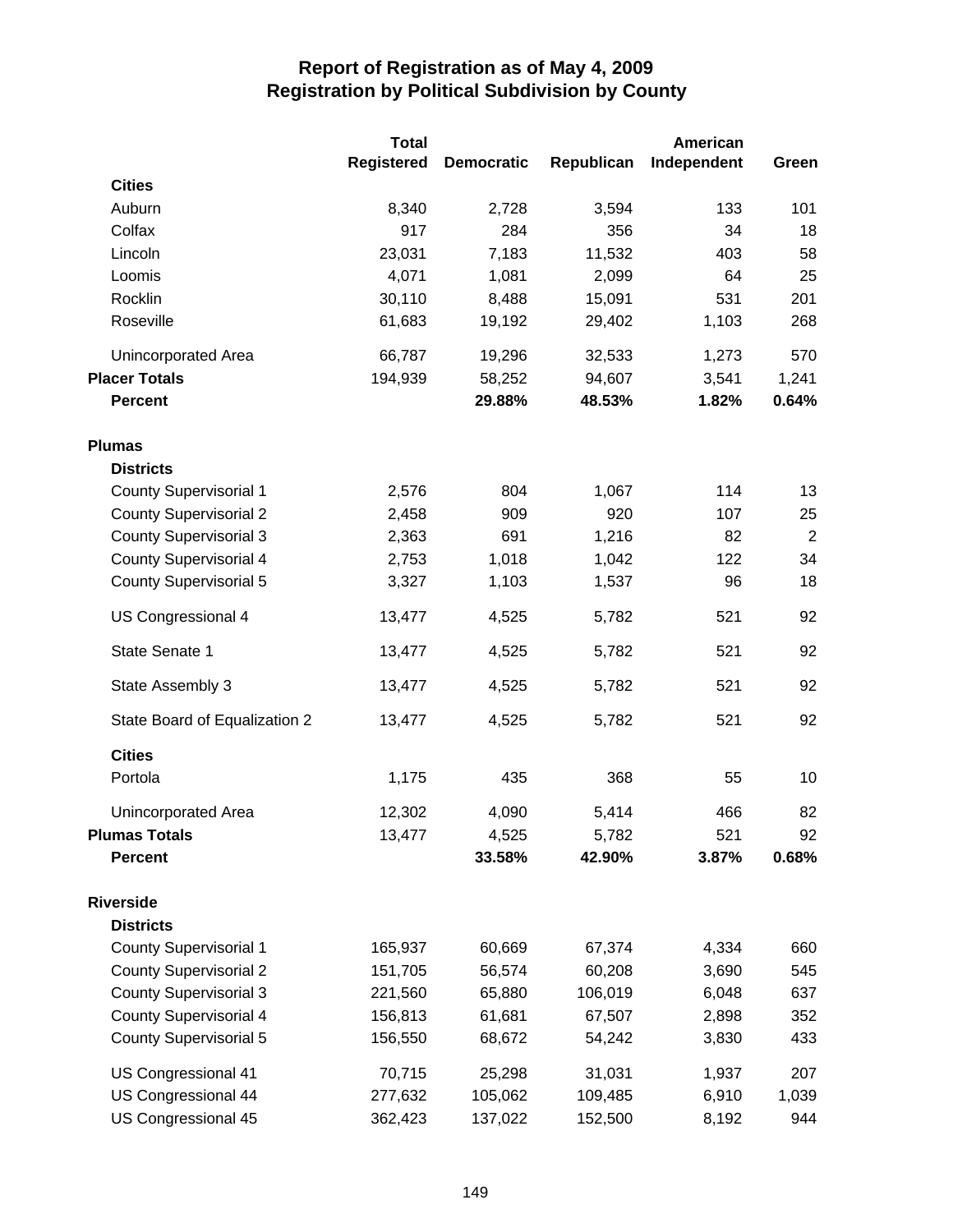|                               |             | Peace and      |                | Decline to   |  |
|-------------------------------|-------------|----------------|----------------|--------------|--|
|                               | Libertarian | Freedom        | <b>Other</b>   | <b>State</b> |  |
| <b>Cities</b>                 |             |                |                |              |  |
| Auburn                        | 80          | 19             | 23             | 1,662        |  |
| Colfax                        | 12          | $\overline{2}$ | $\overline{2}$ | 209          |  |
| Lincoln                       | 95          | 13             | 15             | 3,732        |  |
| Loomis                        | 34          | 5              | 6              | 757          |  |
| Rocklin                       | 206         | 35             | 20             | 5,538        |  |
| Roseville                     | 338         | 69             | 61             | 11,250       |  |
| Unincorporated Area           | 478         | 110            | 198            | 12,329       |  |
| <b>Placer Totals</b>          | 1,243       | 253            | 325            | 35,477       |  |
| <b>Percent</b>                | 0.64%       | 0.13%          | 0.17%          | 18.20%       |  |
| <b>Plumas</b>                 |             |                |                |              |  |
| <b>Districts</b>              |             |                |                |              |  |
| <b>County Supervisorial 1</b> | 17          | 9              | 3              | 549          |  |
| <b>County Supervisorial 2</b> | 24          | 8              | 2              | 463          |  |
| <b>County Supervisorial 3</b> | 12          | 6              | 0              | 354          |  |
| <b>County Supervisorial 4</b> | 13          | 8              | 3              | 513          |  |
| County Supervisorial 5        | 19          | 4              | $\overline{2}$ | 548          |  |
| US Congressional 4            | 85          | 35             | 10             | 2,427        |  |
| State Senate 1                | 85          | 35             | 10             | 2,427        |  |
| State Assembly 3              | 85          | 35             | 10             | 2,427        |  |
| State Board of Equalization 2 | 85          | 35             | 10             | 2,427        |  |
| <b>Cities</b>                 |             |                |                |              |  |
| Portola                       | 10          | 7              | $\mathbf 0$    | 290          |  |
| Unincorporated Area           | 75          | 28             | 10             | 2,137        |  |
| <b>Plumas Totals</b>          | 85          | 35             | 10             | 2,427        |  |
| <b>Percent</b>                | 0.63%       | 0.26%          | 0.07%          | 18.01%       |  |
| <b>Riverside</b>              |             |                |                |              |  |
| <b>Districts</b>              |             |                |                |              |  |
| <b>County Supervisorial 1</b> | 860         | 520            | 1,514          | 30,006       |  |
| <b>County Supervisorial 2</b> | 826         | 507            | 1,283          | 28,072       |  |
| <b>County Supervisorial 3</b> | 942         | 374            | 2,003          | 39,657       |  |
| <b>County Supervisorial 4</b> | 453         | 215            | 1,177          | 22,530       |  |
| <b>County Supervisorial 5</b> | 708         | 495            | 1,338          | 26,832       |  |
| US Congressional 41           | 308         | 148            | 596            | 11,190       |  |
| US Congressional 44           | 1,446       | 937            | 2,377          | 50,376       |  |
| US Congressional 45           | 1,358       | 711            | 3,006          | 58,690       |  |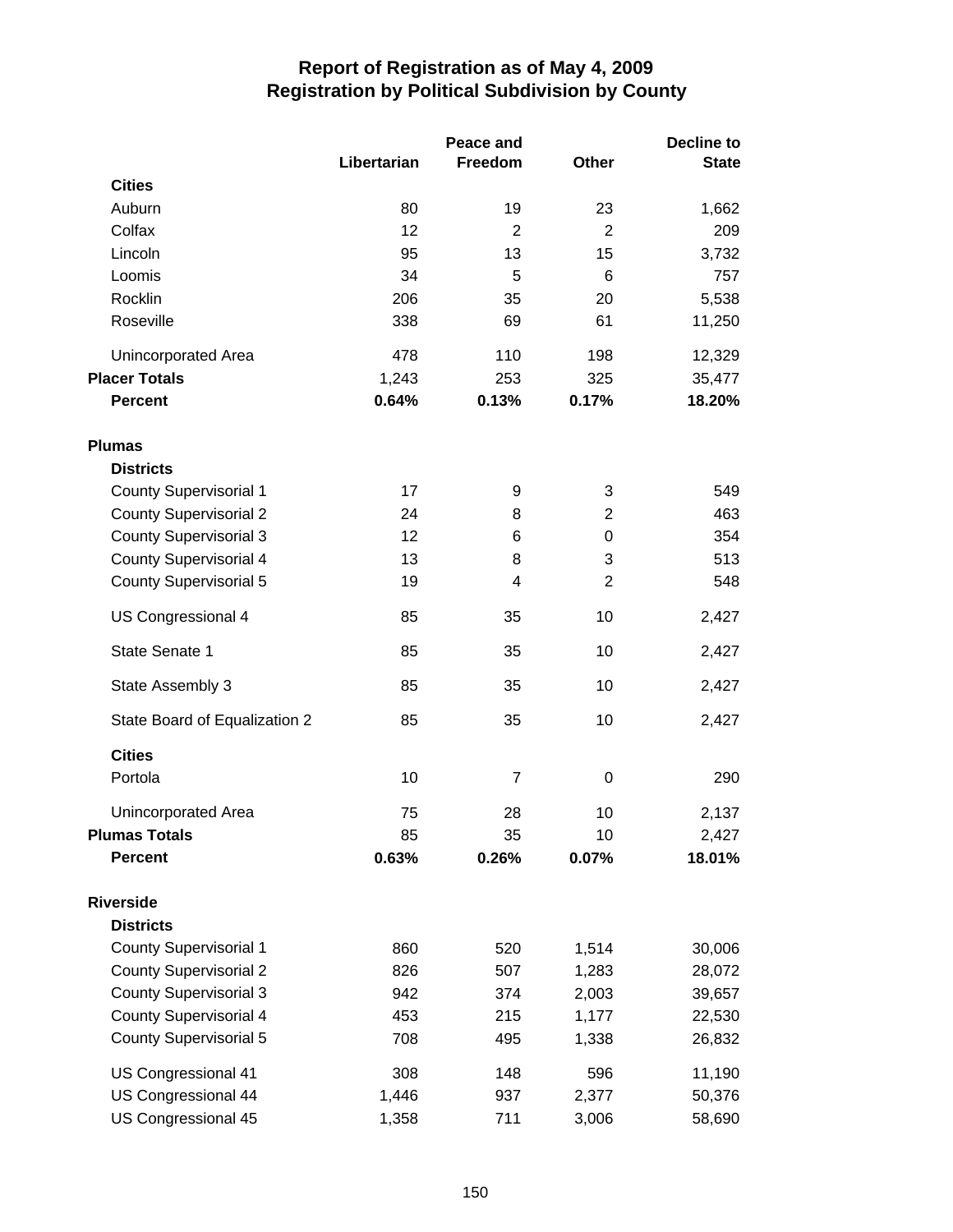|                               | <b>Total</b>      |                   |            | <b>American</b> |       |
|-------------------------------|-------------------|-------------------|------------|-----------------|-------|
|                               | <b>Registered</b> | <b>Democratic</b> | Republican | Independent     | Green |
| US Congressional 49           | 141,795           | 46,094            | 62,334     | 3,761           | 437   |
| State Senate 31               | 158,138           | 64,096            | 57,784     | 4,164           | 701   |
| State Senate 36               | 134,046           | 35,487            | 66,415     | 3,546           | 374   |
| State Senate 37               | 488,187           | 181,422           | 203,411    | 11,848          | 1,418 |
| State Senate 40               | 72,194            | 32,471            | 27,740     | 1,242           | 134   |
| State Assembly 63             | 4,611             | 1,901             | 1,690      | 119             | 21    |
| State Assembly 64             | 245,313           | 88,209            | 103,010    | 6,064           | 932   |
| State Assembly 65             | 188,266           | 73,548            | 75,259     | 4,955           | 502   |
| State Assembly 66             | 185,211           | 60,098            | 81,187     | 4,963           | 595   |
| State Assembly 71             | 95,063            | 33,225            | 40,207     | 2,136           | 273   |
| State Assembly 80             | 134,101           | 56,495            | 53,997     | 2,563           | 304   |
| State Board of Equalization 3 | 852,565           | 313,476           | 355,350    | 20,800          | 2,627 |
| <b>Cities</b>                 |                   |                   |            |                 |       |
| Banning                       | 13,186            | 5,318             | 5,483      | 336             | 36    |
| Beaumont                      | 13,165            | 4,796             | 5,289      | 402             | 33    |
| <b>Blythe</b>                 | 4,928             | 2,161             | 1,908      | 120             | 14    |
| Calimesa                      | 4,288             | 1,373             | 2,109      | 117             | 9     |
| Canyon Lake                   | 6,192             | 1,299             | 3,678      | 192             | 15    |
| <b>Cathedral City</b>         | 19,425            | 7,862             | 8,131      | 359             | 41    |
| Coachella                     | 8,833             | 5,553             | 2,152      | 89              | 9     |
| Corona                        | 60,722            | 20,705            | 26,330     | 1,321           | 198   |
| <b>Desert Hot Springs</b>     | 8,265             | 2,861             | 3,803      | 191             | 23    |
| Hemet                         | 33,725            | 12,053            | 14,926     | 920             | 98    |
| <b>Indian Wells</b>           | 3,027             | 591               | 1,972      | 64              | 3     |
| Indio                         | 26,425            | 11,370            | 10,593     | 469             | 43    |
| La Quinta                     | 18,787            | 5,522             | 9,786      | 407             | 33    |
| Lake Elsinore                 | 16,226            | 5,672             | 6,436      | 457             | 63    |
| Menifee                       | 33,814            | 11,102            | 15,522     | 924             | 72    |
| Moreno Valley                 | 68,109            | 32,981            | 20,274     | 1,565           | 177   |
| Murrieta                      | 45,194            | 11,958            | 22,644     | 1,159           | 96    |
| Norco                         | 11,988            | 3,338             | 6,143      | 341             | 28    |
| Palm Desert                   | 24,505            | 7,758             | 12,141     | 502             | 68    |
| Palm Springs                  | 24,295            | 11,608            | 7,938      | 490             | 91    |
| Perris                        | 17,749            | 8,858             | 4,595      | 383             | 45    |
| Rancho Mirage                 | 10,209            | 3,336             | 4,944      | 151             | 18    |
| Riverside                     | 119,960           | 48,650            | 43,669     | 3,176           | 571   |
| San Jacinto                   | 14,661            | 5,436             | 6,201      | 409             | 49    |
| Temecula                      | 42,833            | 11,186            | 21,154     | 1,113           | 129   |
| Wildomar                      | 13,539            | 3,822             | 6,442      | 404             | 57    |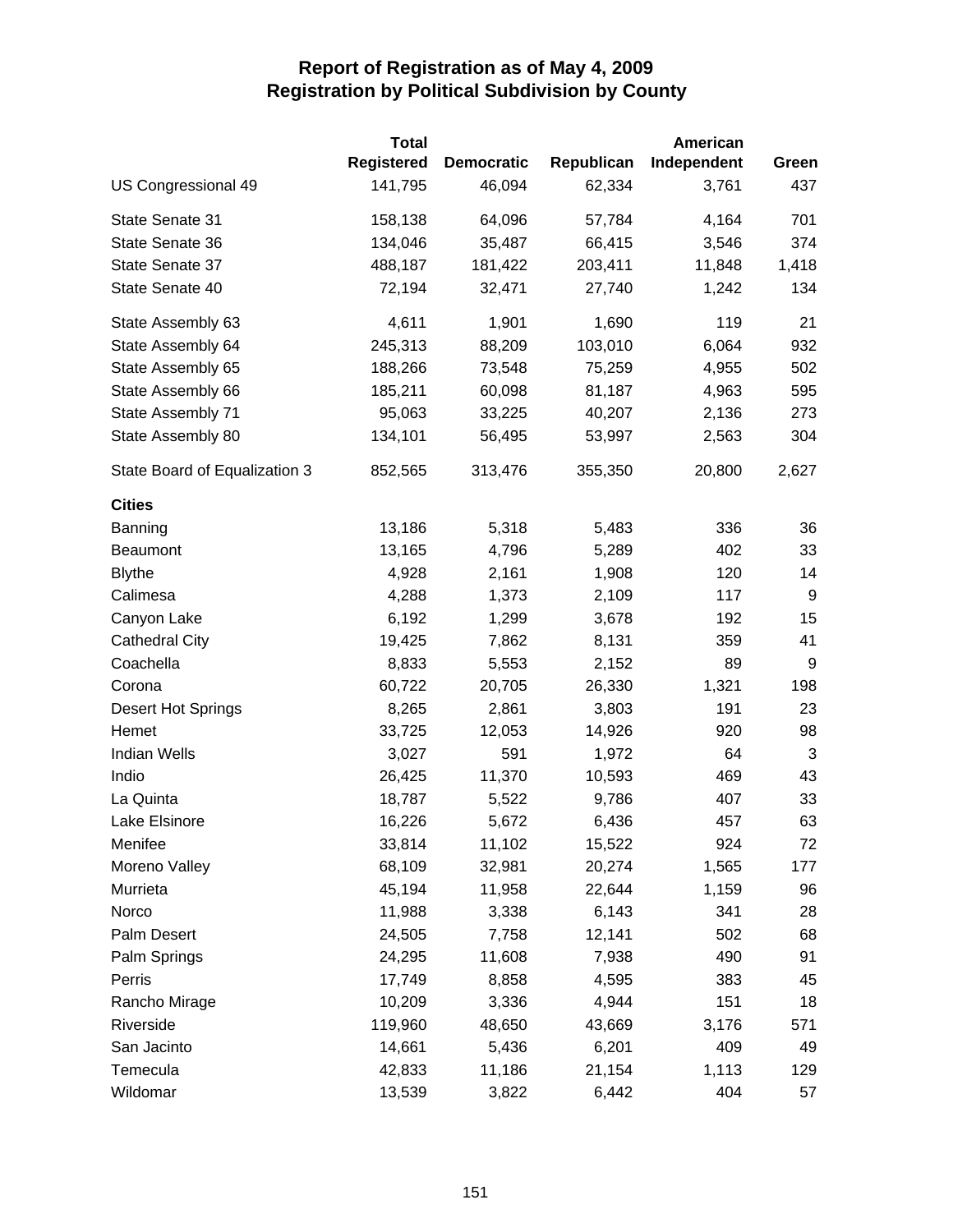|                               |             | Peace and |       | <b>Decline to</b> |
|-------------------------------|-------------|-----------|-------|-------------------|
|                               | Libertarian | Freedom   | Other | <b>State</b>      |
| US Congressional 49           | 677         | 315       | 1,336 | 26,841            |
| State Senate 31               | 835         | 629       | 1,438 | 28,491            |
| State Senate 36               | 583         | 205       | 1,270 | 26,166            |
| State Senate 37               | 2,189       | 1,125     | 4,137 | 82,637            |
| State Senate 40               | 182         | 152       | 470   | 9,803             |
| State Assembly 63             | 21          | 18        | 29    | 812               |
| State Assembly 64             | 1,199       | 690       | 2,098 | 43,111            |
| State Assembly 65             | 769         | 445       | 1,654 | 31,134            |
| State Assembly 66             | 910         | 467       | 1,760 | 35,231            |
| State Assembly 71             | 475         | 254       | 765   | 17,728            |
| State Assembly 80             | 415         | 237       | 1,009 | 19,081            |
| State Board of Equalization 3 | 3,789       | 2,111     | 7,315 | 147,097           |
| <b>Cities</b>                 |             |           |       |                   |
| Banning                       | 47          | 23        | 96    | 1,847             |
| <b>Beaumont</b>               | 58          | 29        | 128   | 2,430             |
| <b>Blythe</b>                 | 17          | 9         | 33    | 666               |
| Calimesa                      | 19          | 5         | 34    | 622               |
| Canyon Lake                   | 31          | 9         | 44    | 924               |
| <b>Cathedral City</b>         | 43          | 46        | 118   | 2,825             |
| Coachella                     | 12          | 20        | 42    | 956               |
| Corona                        | 322         | 166       | 487   | 11,193            |
| Desert Hot Springs            | 44          | 26        | 81    | 1,236             |
| Hemet                         | 132         | 61        | 310   | 5,225             |
| <b>Indian Wells</b>           | 8           | 1         | 19    | 369               |
| Indio                         | 66          | 44        | 170   | 3,670             |
| La Quinta                     | 54          | 24        | 159   | 2,802             |
| Lake Elsinore                 | 92          | 44        | 172   | 3,290             |
| Menifee                       | 146         | 56        | 273   | 5,719             |
| Moreno Valley                 | 321         | 248       | 546   | 11,997            |
| Murrieta                      | 171         | 66        | 432   | 8,668             |
| Norco                         | 71          | 31        | 92    | 1,944             |
| Palm Desert                   | 79          | 15        | 195   | 3,747             |
| Palm Springs                  | 80          | 25        | 212   | 3,851             |
| Perris                        | 70          | 75        | 183   | 3,540             |
| Rancho Mirage                 | 34          | 5         | 85    | 1,636             |
| Riverside                     | 677         | 475       | 1,112 | 21,630            |
| San Jacinto                   | 61          | 42        | 115   | 2,348             |
| Temecula                      | 169         | 57        | 411   | 8,614             |
| Wildomar                      | 79          | 31        | 152   | 2,552             |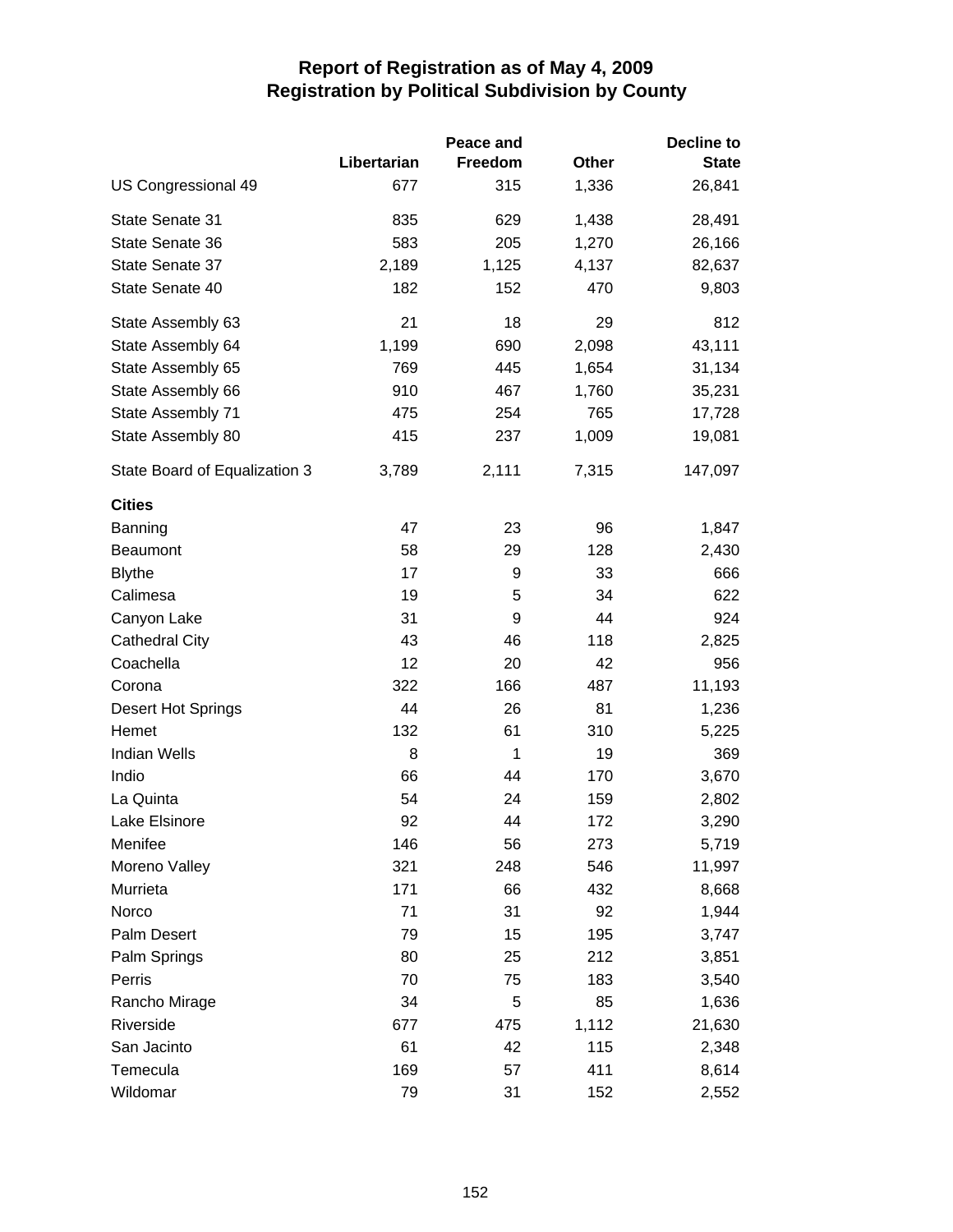|                               | <b>Total</b>      |                   |            | <b>American</b> |                |
|-------------------------------|-------------------|-------------------|------------|-----------------|----------------|
|                               | <b>Registered</b> | <b>Democratic</b> | Republican | Independent     | Green          |
| Unincorporated Area           | 188,515           | 66,307            | 81,087     | 4,739           | 608            |
| <b>Riverside Totals</b>       | 852,565           | 313,476           | 355,350    | 20,800          | 2,627          |
| <b>Percent</b>                |                   | 36.77%            | 41.68%     | 2.44%           | 0.31%          |
| <b>Sacramento</b>             |                   |                   |            |                 |                |
| <b>Districts</b>              |                   |                   |            |                 |                |
| <b>County Supervisorial 1</b> | 129,777           | 66,685            | 27,816     | 3,594           | 1,395          |
| <b>County Supervisorial 2</b> | 104,274           | 59,666            | 20,831     | 2,439           | 590            |
| <b>County Supervisorial 3</b> | 134,567           | 58,433            | 45,606     | 3,449           | 1,069          |
| <b>County Supervisorial 4</b> | 143,137           | 48,477            | 61,602     | 3,854           | 789            |
| <b>County Supervisorial 5</b> | 165,078           | 69,955            | 56,126     | 4,341           | 739            |
| US Congressional 3            | 349,004           | 133,170           | 136,019    | 9,133           | 1,823          |
| US Congressional 4            | 17,720            | 5,528             | 8,200      | 510             | 96             |
| US Congressional 5            | 308,491           | 163,869           | 67,172     | 7,992           | 2,652          |
| US Congressional 10           | 1,618             | 649               | 590        | 42              | 11             |
| State Senate 1                | 232,579           | 85,022            | 96,419     | 5,807           | 1,172          |
| State Senate 5                | 32,032            | 15,026            | 9,206      | 775             | 114            |
| State Senate 6                | 412,222           | 203,168           | 106,356    | 11,095          | 3,296          |
| State Assembly 4              | 40,911            | 16,091            | 14,334     | 1,210           | 204            |
| State Assembly 5              | 242,924           | 94,014            | 91,633     | 6,596           | 1,526          |
| State Assembly 9              | 188,974           | 107,064           | 35,287     | 4,622           | 1,873          |
| State Assembly 10             | 143,892           | 62,000            | 47,996     | 3,682           | 773            |
| State Assembly 15             | 60,132            | 24,047            | 22,731     | 1,567           | 206            |
| State Board of Equalization 2 | 676,833           | 303,216           | 211,981    | 17,677          | 4,582          |
| <b>Cities</b>                 |                   |                   |            |                 |                |
| <b>Citrus Heights</b>         | 42,517            | 15,280            | 17,243     | 1,302           | 276            |
| <b>Elk Grove</b>              | 72,134            | 31,705            | 23,580     | 1,826           | 279            |
| Folsom                        | 35,950            | 10,993            | 16,585     | 878             | 140            |
| Galt                          | 9,876             | 3,767             | 3,914      | 296             | 27             |
| Isleton                       | 436               | 225               | 103        | 15              | $\overline{2}$ |
| Rancho Cordova                | 28,320            | 11,969            | 8,817      | 855             | 187            |
| Sacramento                    | 214,307           | 117,435           | 43,497     | 5,198           | 2,049          |
| Unincorporated Area           | 273,293           | 111,842           | 98,242     | 7,307           | 1,622          |
| <b>Sacramento Totals</b>      | 676,833           | 303,216           | 211,981    | 17,677          | 4,582          |
| <b>Percent</b>                |                   | 44.80%            | 31.32%     | 2.61%           | 0.68%          |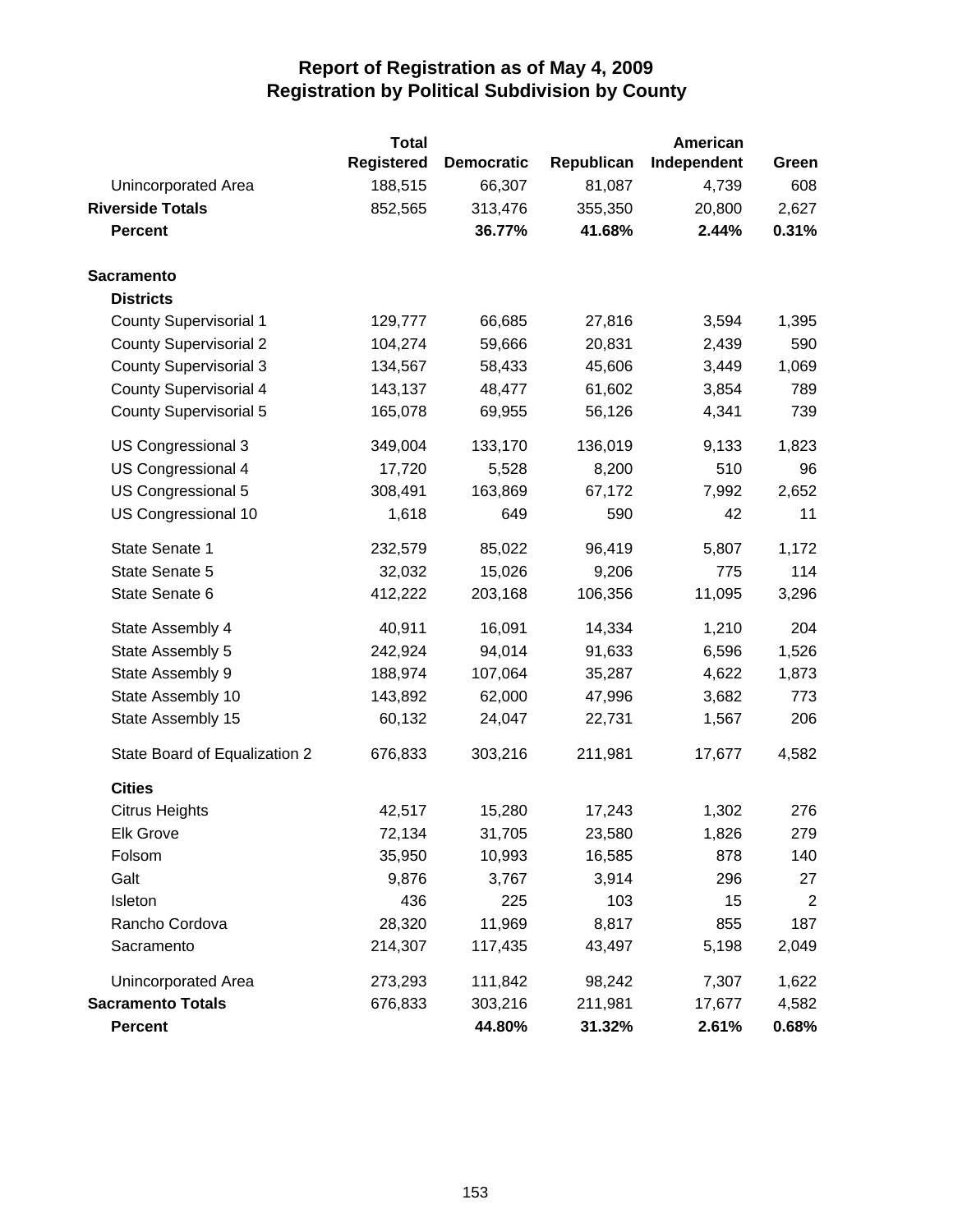|                               |             | Peace and | <b>Decline to</b> |              |  |
|-------------------------------|-------------|-----------|-------------------|--------------|--|
|                               | Libertarian | Freedom   | Other             | <b>State</b> |  |
| Unincorporated Area           | 886         | 478       | 1,614             | 32,796       |  |
| <b>Riverside Totals</b>       | 3,789       | 2,111     | 7,315             | 147,097      |  |
| <b>Percent</b>                | 0.44%       | 0.25%     | 0.86%             | 17.25%       |  |
| <b>Sacramento</b>             |             |           |                   |              |  |
| <b>Districts</b>              |             |           |                   |              |  |
| <b>County Supervisorial 1</b> | 688         | 943       | 338               | 28,318       |  |
| <b>County Supervisorial 2</b> | 326         | 898       | 220               | 19,304       |  |
| <b>County Supervisorial 3</b> | 663         | 500       | 286               | 24,561       |  |
| <b>County Supervisorial 4</b> | 762         | 365       | 317               | 26,971       |  |
| <b>County Supervisorial 5</b> | 625         | 692       | 331               | 32,269       |  |
| US Congressional 3            | 1,581       | 1,108     | 736               | 65,434       |  |
| US Congressional 4            | 91          | 38        | 53                | 3,204        |  |
| US Congressional 5            | 1,380       | 2,249     | 701               | 62,476       |  |
| US Congressional 10           | 12          | 3         | 2                 | 309          |  |
| State Senate 1                | 1,024       | 639       | 465               | 42,031       |  |
| State Senate 5                | 93          | 79        | 53                | 6,686        |  |
| State Senate 6                | 1,947       | 2,680     | 974               | 82,706       |  |
| State Assembly 4              | 189         | 180       | 112               | 8,591        |  |
| State Assembly 5              | 1,232       | 789       | 538               | 46,596       |  |
| State Assembly 9              | 847         | 1,622     | 437               | 37,222       |  |
| State Assembly 10             | 602         | 622       | 307               | 27,910       |  |
| State Assembly 15             | 194         | 185       | 98                | 11,104       |  |
| State Board of Equalization 2 | 3,064       | 3,398     | 1,492             | 131,423      |  |
| <b>Cities</b>                 |             |           |                   |              |  |
| <b>Citrus Heights</b>         | 258         | 160       | 112               | 7,886        |  |
| Elk Grove                     | 211         | 239       | 123               | 14,171       |  |
| Folsom                        | 179         | 50        | 48                | 7,077        |  |
| Galt                          | 42          | 46        | 15                | 1,769        |  |
| Isleton                       | 3           | 2         | 0                 | 86           |  |
| Rancho Cordova                | 160         | 199       | 84                | 6,049        |  |
| Sacramento                    | 976         | 1,532     | 473               | 43,147       |  |
| Unincorporated Area           | 1,235       | 1,170     | 637               | 51,238       |  |
| <b>Sacramento Totals</b>      | 3,064       | 3,398     | 1,492             | 131,423      |  |
| <b>Percent</b>                | 0.45%       | 0.50%     | 0.22%             | 19.42%       |  |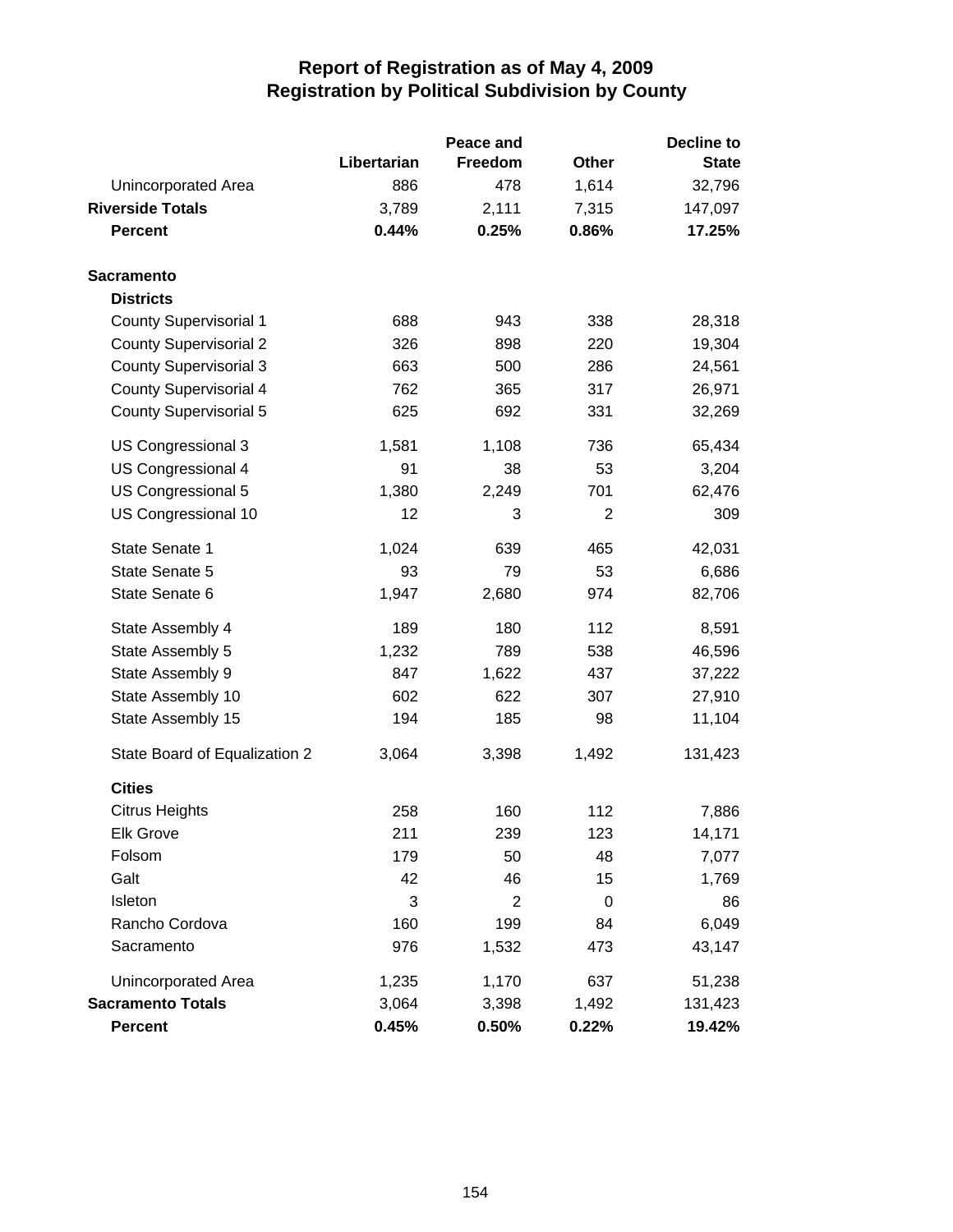|                               | <b>Total</b>      |                   |            | <b>American</b> |       |
|-------------------------------|-------------------|-------------------|------------|-----------------|-------|
|                               | <b>Registered</b> | <b>Democratic</b> | Republican | Independent     | Green |
| <b>San Benito</b>             |                   |                   |            |                 |       |
| <b>Districts</b>              |                   |                   |            |                 |       |
| <b>County Supervisorial 1</b> | 5,015             | 2,024             | 1,842      | 108             | 23    |
| <b>County Supervisorial 2</b> | 5,680             | 2,622             | 1,746      | 137             | 40    |
| <b>County Supervisorial 3</b> | 3,899             | 2,106             | 947        | 90              | 13    |
| <b>County Supervisorial 4</b> | 6,201             | 2,320             | 2,608      | 146             | 25    |
| <b>County Supervisorial 5</b> | 4,103             | 2,561             | 630        | 72              | 14    |
| US Congressional 17           | 24,898            | 11,633            | 7,773      | 553             | 115   |
| State Senate 12               | 24,898            | 11,633            | 7,773      | 553             | 115   |
| State Assembly 28             | 24,898            | 11,633            | 7,773      | 553             | 115   |
| State Board of Equalization 1 | 24,898            | 11,633            | 7,773      | 553             | 115   |
| <b>Cities</b>                 |                   |                   |            |                 |       |
| Hollister                     | 13,993            | 7,309             | 3,452      | 320             | 57    |
| San Juan Bautista             | 897               | 448               | 226        | 29              | 8     |
| Unincorporated Area           | 10,008            | 3,876             | 4,095      | 204             | 50    |
| <b>San Benito Totals</b>      | 24,898            | 11,633            | 7,773      | 553             | 115   |
| <b>Percent</b>                |                   | 46.72%            | 31.22%     | 2.22%           | 0.46% |
| San Bernardino                |                   |                   |            |                 |       |
| <b>Districts</b>              |                   |                   |            |                 |       |
| <b>County Supervisorial 1</b> | 172,706           | 61,401            | 71,429     | 6,289           | 467   |
| <b>County Supervisorial 2</b> | 181,868           | 72,855            | 68,978     | 4,568           | 676   |
| <b>County Supervisorial 3</b> | 184,930           | 64,608            | 80,277     | 5,958           | 817   |
| <b>County Supervisorial 4</b> | 139,815           | 59,196            | 50,668     | 3,198           | 421   |
| <b>County Supervisorial 5</b> | 127,270           | 66,797            | 34,851     | 3,212           | 363   |
| US Congressional 25           | 74,261            | 29,889            | 26,558     | 2,688           | 169   |
| US Congressional 26           | 139,629           | 52,029            | 57,377     | 3,560           | 565   |
| US Congressional 41           | 284,009           | 95,732            | 125,747    | 9,631           | 1,132 |
| US Congressional 42           | 69,470            | 25,119            | 28,857     | 1,605           | 192   |
| US Congressional 43           | 239,220           | 122,088           | 67,664     | 5,741           | 686   |
| State Senate 17               | 131,714           | 46,115            | 56,344     | 4,569           | 345   |
| State Senate 18               | 56,664            | 20,249            | 21,577     | 2,433           | 238   |
| State Senate 29               | 71,035            | 25,791            | 29,442     | 1,633           | 196   |
| State Senate 31               | 287,049           | 100,317           | 125,174    | 8,312           | 1,200 |
| State Senate 32               | 260,127           | 132,385           | 73,666     | 6,278           | 765   |
| State Assembly 32             | 738               | 262               | 272        | 46              | 3     |
| State Assembly 34             | 22,118            | 8,371             | 7,888      | 1,023           | 77    |
| State Assembly 36             | 74,877            | 28,275            | 29,485     | 2,601           | 194   |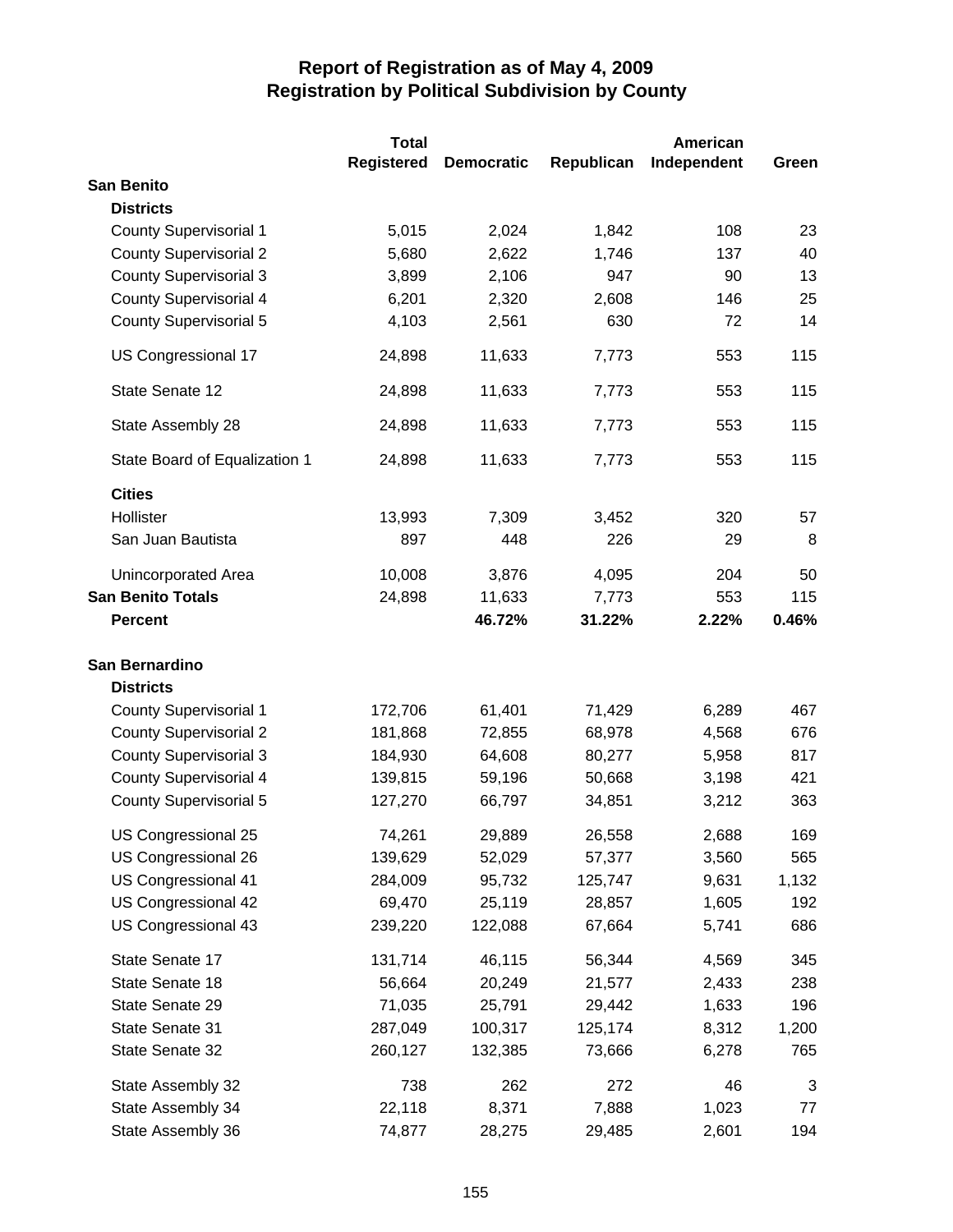|                               |             | Peace and      | Decline to     |              |  |
|-------------------------------|-------------|----------------|----------------|--------------|--|
|                               | Libertarian | Freedom        | Other          | <b>State</b> |  |
| <b>San Benito</b>             |             |                |                |              |  |
| <b>Districts</b>              |             |                |                |              |  |
| <b>County Supervisorial 1</b> | 22          | 13             | 33             | 950          |  |
| <b>County Supervisorial 2</b> | 30          | 11             | 24             | 1,070        |  |
| <b>County Supervisorial 3</b> | 16          | 6              | 20             | 701          |  |
| <b>County Supervisorial 4</b> | 21          | 9              | 26             | 1,046        |  |
| <b>County Supervisorial 5</b> | 12          | 19             | 17             | 778          |  |
| US Congressional 17           | 101         | 58             | 120            | 4,545        |  |
| <b>State Senate 12</b>        | 101         | 58             | 120            | 4,545        |  |
| State Assembly 28             | 101         | 58             | 120            | 4,545        |  |
| State Board of Equalization 1 | 101         | 58             | 120            | 4,545        |  |
| <b>Cities</b>                 |             |                |                |              |  |
| Hollister                     | 48          | 39             | 72             | 2,696        |  |
| San Juan Bautista             | 6           | $\overline{2}$ | 3              | 175          |  |
| Unincorporated Area           | 47          | 17             | 45             | 1,674        |  |
| <b>San Benito Totals</b>      | 101         | 58             | 120            | 4,545        |  |
| <b>Percent</b>                | 0.41%       | 0.23%          | 0.48%          | 18.25%       |  |
|                               |             |                |                |              |  |
| San Bernardino                |             |                |                |              |  |
| <b>Districts</b>              |             |                |                |              |  |
| <b>County Supervisorial 1</b> | 927         | 456            | 751            | 30,986       |  |
| <b>County Supervisorial 2</b> | 760         | 525            | 640            | 32,866       |  |
| <b>County Supervisorial 3</b> | 973         | 448            | 905            | 30,944       |  |
| <b>County Supervisorial 4</b> | 549         | 429            | 520            | 24,834       |  |
| <b>County Supervisorial 5</b> | 416         | 575            | 516            | 20,540       |  |
| US Congressional 25           | 361         | 212            | 312            | 14,072       |  |
| US Congressional 26           | 663         | 353            | 504            | 24,578       |  |
| US Congressional 41           | 1,528       | 681            | 1,306          | 48,252       |  |
| US Congressional 42           | 285         | 170            | 292            | 12,950       |  |
| US Congressional 43           | 788         | 1,017          | 918            | 40,318       |  |
| State Senate 17               | 694         | 354            | 576            | 22,717       |  |
| State Senate 18               | 358         | 145            | 263            | 11,401       |  |
| State Senate 29               | 288         | 176            | 301            | 13,208       |  |
| State Senate 31               | 1,388       | 643            | 1,186          | 48,829       |  |
| State Senate 32               | 897         | 1,115          | 1,006          | 44,015       |  |
| State Assembly 32             | 9           | $\mathbf 0$    | $\overline{2}$ | 144          |  |
| State Assembly 34             | 127         | 49             | 83             | 4,500        |  |
| State Assembly 36             | 392         | 206            | 355            | 13,369       |  |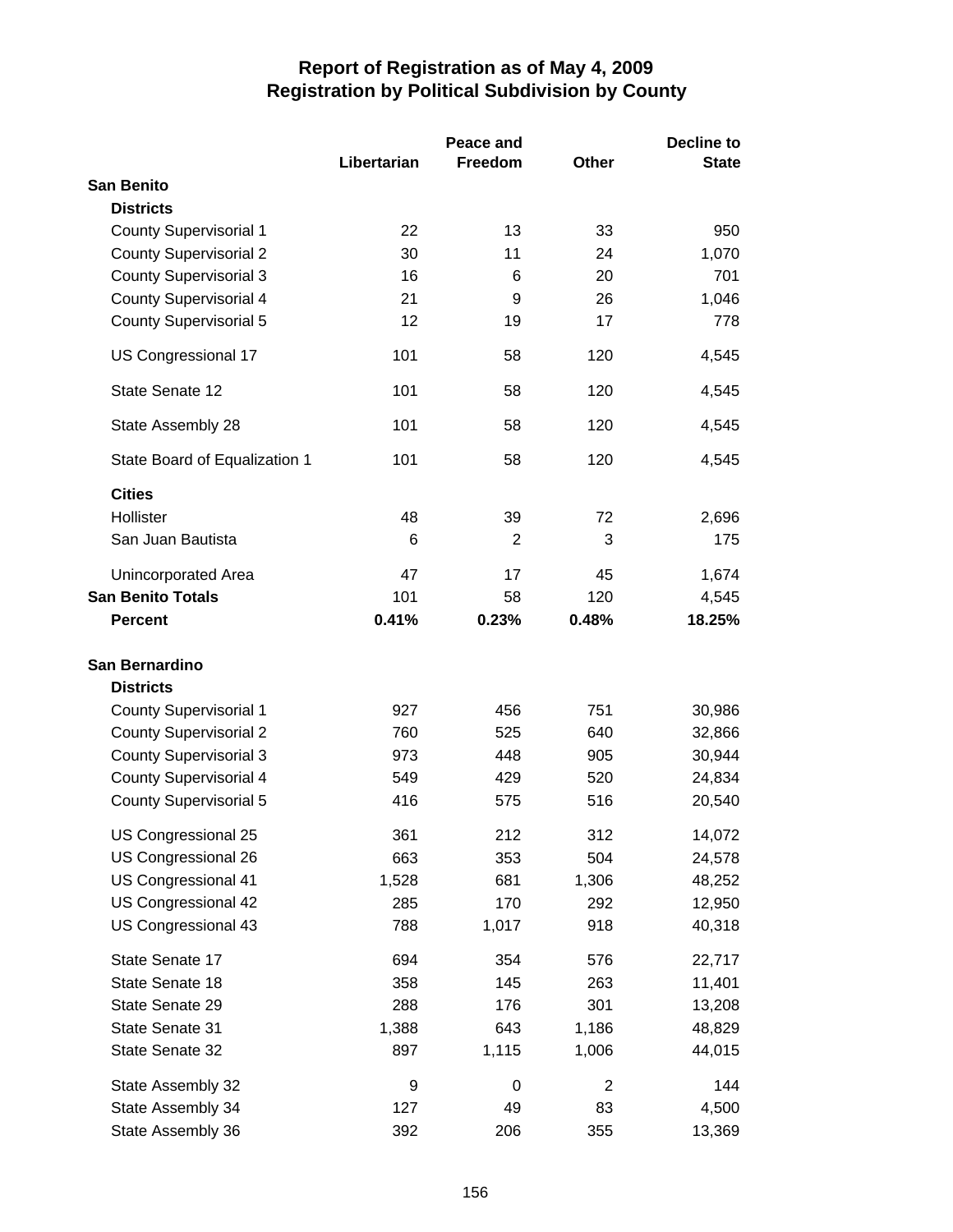| <b>Registered</b><br>Republican<br>Independent<br><b>Democratic</b><br>123,434<br>41,776<br>55,235<br>State Assembly 59<br>4,223 | Green<br>428 |
|----------------------------------------------------------------------------------------------------------------------------------|--------------|
|                                                                                                                                  |              |
|                                                                                                                                  |              |
| 856<br>State Assembly 60<br>37,400<br>12,309<br>15,996                                                                           | 97           |
| 46,903<br>State Assembly 61<br>102,465<br>34,695<br>2,342                                                                        | 325          |
| 80,810<br>State Assembly 62<br>152,834<br>40,386<br>3,674                                                                        | 417          |
| State Assembly 63<br>232,312<br>88,141<br>93,955<br>6,163                                                                        | 869          |
| State Assembly 65<br>60,411<br>18,010<br>28,291<br>2,297                                                                         | 334          |
| State Board of Equalization 2<br>313,309<br>148,663<br>98,630<br>7,353                                                           | 913          |
| State Board of Equalization 3<br>176,194<br>15,872<br>493,280<br>207,573                                                         | 1,831        |
| <b>Cities</b>                                                                                                                    |              |
| 261<br>Adelanto<br>7,529<br>3,686<br>1,946                                                                                       | 11           |
| Apple Valley<br>33,099<br>10,347<br>15,949<br>1,157                                                                              | 82           |
| <b>Barstow</b><br>8,706<br>3,704<br>2,731<br>348                                                                                 | 24           |
| 810<br>90<br>3,202<br>1,736<br><b>Big Bear Lake</b>                                                                              | 22           |
| 717<br>Chino<br>30,213<br>12,137<br>12,050                                                                                       | 90           |
| Chino Hills<br>37,400<br>12,309<br>856<br>15,996                                                                                 | 97           |
| 504<br>Colton<br>18,716<br>9,912<br>4,823                                                                                        | 60           |
| 31,865<br>Fontana<br>63,988<br>17,838<br>1,445                                                                                   | 193          |
| 6,303<br>2,401<br>161<br><b>Grand Terrace</b><br>2,616                                                                           | 28           |
| 33,114<br>11,914<br>13,649<br>1,155<br>Hesperia                                                                                  | 78           |
| 665<br>Highland<br>22,642<br>9,142<br>8,818                                                                                      | 65           |
| 297<br>Loma Linda<br>10,271<br>3,327<br>4,083                                                                                    | 39           |
| Montclair<br>12,089<br>6,200<br>256<br>3,289                                                                                     | 41           |
| <b>Needles</b><br>1,915<br>842<br>577<br>98                                                                                      | 0            |
| 55,807<br>Ontario<br>26,774<br>17,670<br>1,290                                                                                   | 182          |
| 29,163<br>33,200<br>2,075<br>Rancho Cucamonga<br>79,917                                                                          | 287          |
| Redlands<br>37,150<br>12,898<br>16,609<br>1,065                                                                                  | 174          |
| 808<br>Rialto<br>35,701<br>18,984<br>9,940                                                                                       | 78           |
| San Bernardino<br>71,643<br>35,437<br>21,913<br>1,973                                                                            | 223          |
| 211<br><b>Twenty-nine Palms</b><br>5,854<br>1,685<br>2,460                                                                       | 27           |
| 13,407<br>Upland<br>36,892<br>15,772<br>878                                                                                      | 174          |
| Victorville<br>37,249<br>16,171<br>12,607<br>1,181                                                                               | 75           |
| 890<br>Yucaipa<br>25,907<br>7,685<br>12,942                                                                                      | 96           |
| 9,811<br>396<br><b>Yucca Valley</b><br>2,935<br>4,630                                                                            | 44           |
| 41,122<br>Unincorporated Area<br>121,471<br>52,359<br>4,448                                                                      | 554          |
| <b>San Bernardino Totals</b><br>806,589<br>324,857<br>306,203<br>23,225                                                          | 2,744        |
| 40.28%<br><b>Percent</b><br>37.96%<br>2.88%                                                                                      | 0.34%        |
| San Diego                                                                                                                        |              |
| <b>Districts</b>                                                                                                                 |              |
| <b>County Supervisorial 1</b><br>263,335<br>75,346<br>5,858<br>114,552                                                           | 1,243        |
| <b>County Supervisorial 2</b><br>296,349<br>93,923<br>128,768<br>8,270                                                           | 1,211        |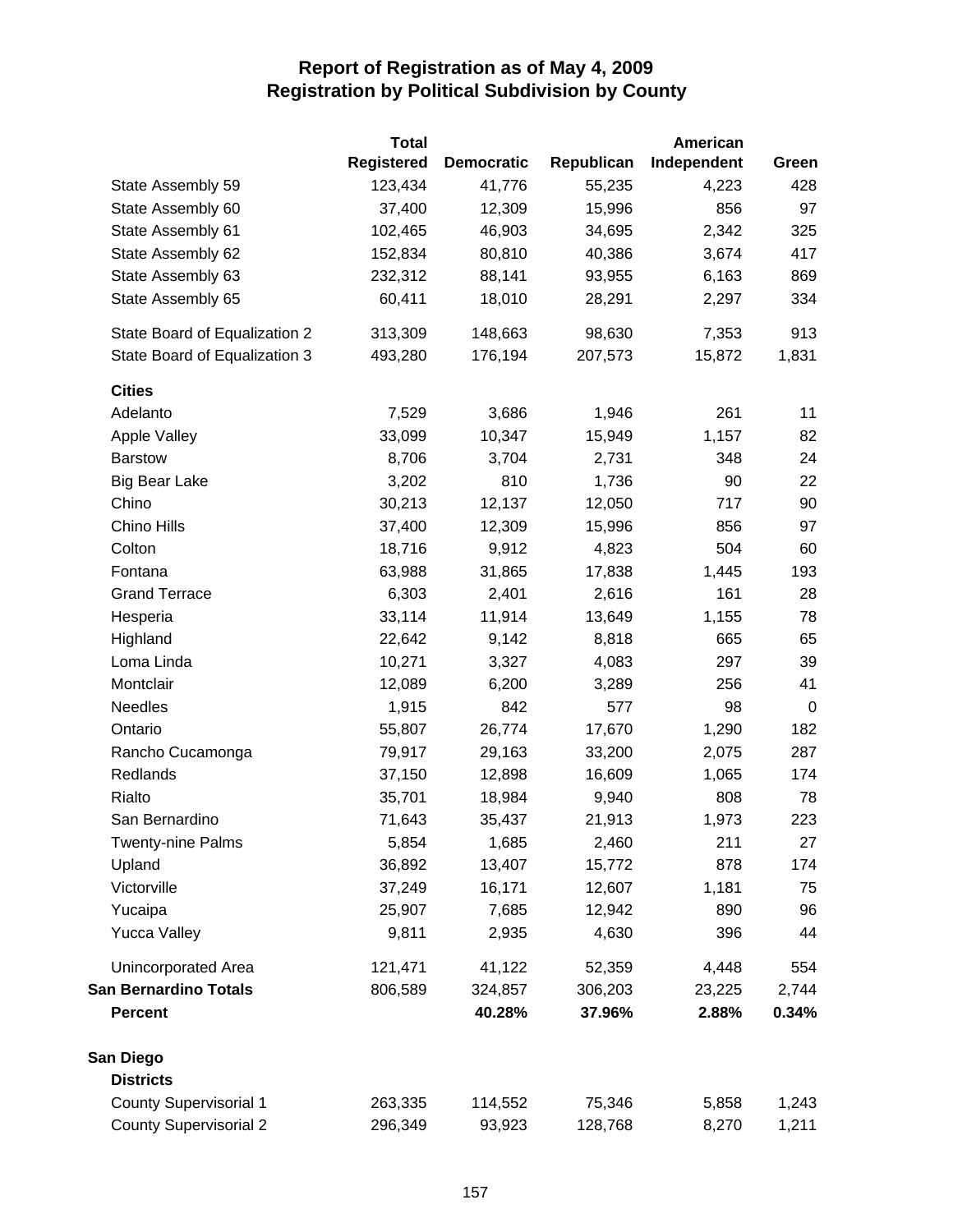|                               |             |         | Decline to   |              |
|-------------------------------|-------------|---------|--------------|--------------|
|                               | Libertarian | Freedom | <b>Other</b> | <b>State</b> |
| State Assembly 59             | 661         | 311     | 526          | 20,274       |
| State Assembly 60             | 169         | 96      | 167          | 7,710        |
| State Assembly 61             | 380         | 334     | 353          | 17,133       |
| State Assembly 62             | 490         | 729     | 622          | 25,706       |
| State Assembly 63             | 1,015       | 581     | 900          | 40,688       |
| State Assembly 65             | 382         | 127     | 324          | 10,646       |
| State Board of Equalization 2 | 1,099       | 1,197   | 1,209        | 54,245       |
| State Board of Equalization 3 | 2,526       | 1,236   | 2,123        | 85,925       |
| <b>Cities</b>                 |             |         |              |              |
| Adelanto                      | 24          | 24      | 35           | 1,542        |
| Apple Valley                  | 138         | 76      | 102          | 5,248        |
| <b>Barstow</b>                | 32          | 21      | 20           | 1,826        |
| <b>Big Bear Lake</b>          | 33          | 5       | 14           | 492          |
| Chino                         | 105         | 71      | 115          | 4,928        |
| Chino Hills                   | 169         | 96      | 167          | 7,710        |
| Colton                        | 62          | 60      | 68           | 3,227        |
| Fontana                       | 180         | 253     | 244          | 11,970       |
| <b>Grand Terrace</b>          | 33          | 19      | 26           | 1,019        |
| Hesperia                      | 203         | 98      | 158          | 5,859        |
| Highland                      | 98          | 64      | 115          | 3,675        |
| Loma Linda                    | 47          | 27      | 46           | 2,405        |
| Montclair                     | 64          | 64      | 42           | 2,133        |
| <b>Needles</b>                | 9           | 9       | 9            | 371          |
| Ontario                       | 194         | 184     | 173          | 9,340        |
| Rancho Cucamonga              | 343         | 183     | 293          | 14,373       |
| Redlands                      | 185         | 74      | 146          | 5,999        |
| Rialto                        | 105         | 188     | 158          | 5,440        |
| San Bernardino                | 271         | 295     | 321          | 11,210       |
| <b>Twenty-nine Palms</b>      | 33          | 16      | 32           | 1,390        |
| Upland                        | 170         | 83      | 110          | 6,298        |
| Victorville                   | 148         | 109     | 153          | 6,805        |
| Yucaipa                       | 138         | 36      | 148          | 3,972        |
| <b>Yucca Valley</b>           | 40          | 17      | 47           | 1,702        |
| Unincorporated Area           | 801         | 361     | 590          | 21,236       |
| <b>San Bernardino Totals</b>  | 3,625       | 2,433   | 3,332        | 140,170      |
| <b>Percent</b>                | 0.45%       | 0.30%   | 0.41%        | 17.38%       |
| San Diego                     |             |         |              |              |
| <b>Districts</b>              |             |         |              |              |
| <b>County Supervisorial 1</b> | 1,276       | 827     | 1,478        | 62,755       |
| <b>County Supervisorial 2</b> | 1,804       | 537     | 1,849        | 59,987       |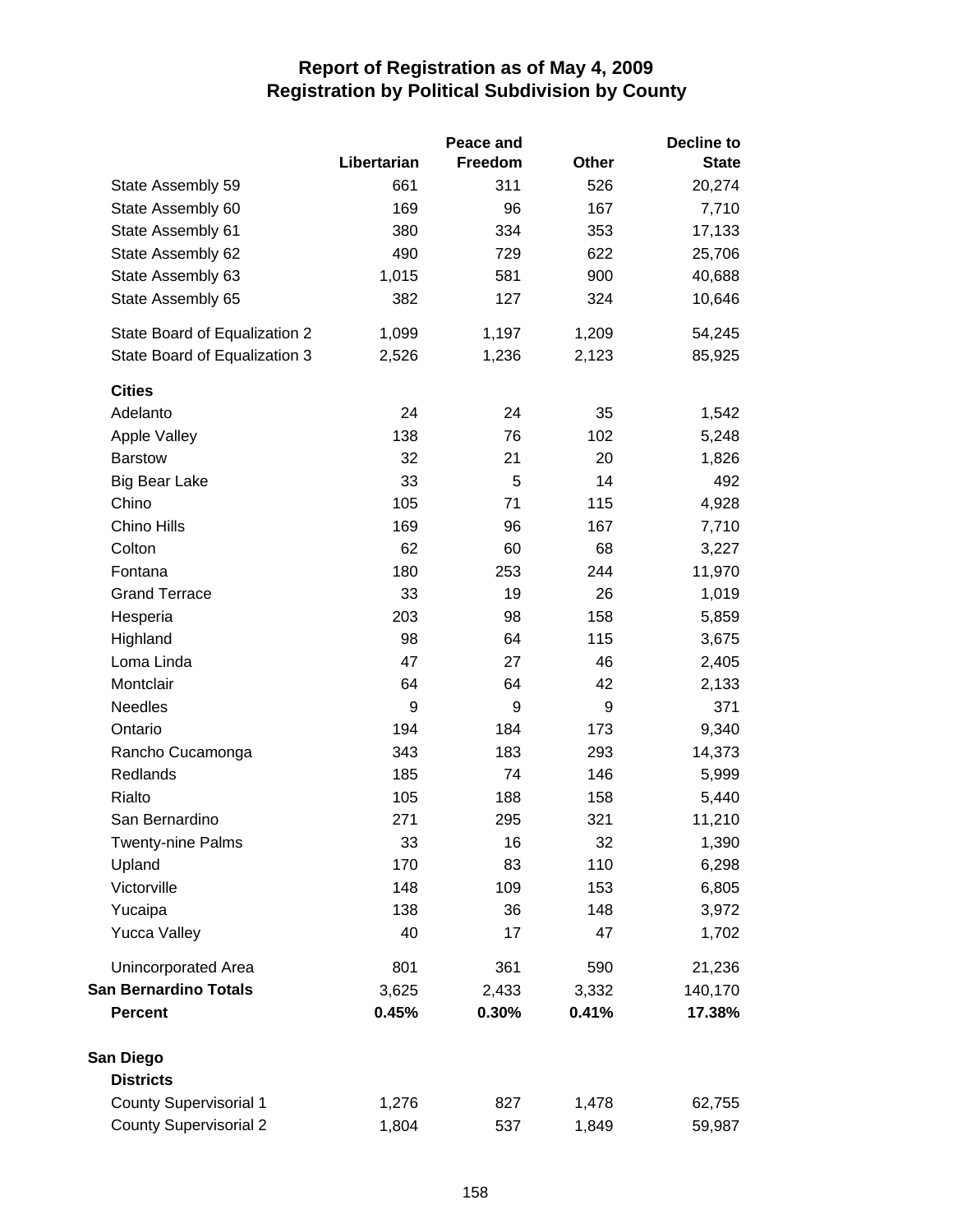|                               | <b>Total</b>      |                   |            | <b>American</b> |       |
|-------------------------------|-------------------|-------------------|------------|-----------------|-------|
|                               | <b>Registered</b> | <b>Democratic</b> | Republican | Independent     | Green |
| <b>County Supervisorial 3</b> | 329,276           | 108,006           | 124,708    | 8,004           | 1,598 |
| <b>County Supervisorial 4</b> | 290,872           | 133,182           | 72,459     | 7,052           | 2,139 |
| <b>County Supervisorial 5</b> | 294,499           | 85,893            | 129,625    | 8,331           | 1,252 |
| US Congressional 49           | 179,137           | 53,202            | 78,426     | 5,318           | 768   |
| US Congressional 50           | 389,428           | 122,274           | 156,808    | 9,744           | 1,894 |
| US Congressional 51           | 235,401           | 110,765           | 63,102     | 4,729           | 760   |
| US Congressional 52           | 354,348           | 111,304           | 152,011    | 9,529           | 1,416 |
| US Congressional 53           | 316,017           | 138,011           | 80,559     | 8,195           | 2,605 |
| State Senate 36               | 378,169           | 112,769           | 169,509    | 10,176          | 1,412 |
| State Senate 38               | 404,963           | 123,668           | 168,779    | 11,037          | 1,942 |
| State Senate 39               | 466,779           | 197,117           | 131,424    | 11,455          | 3,178 |
| State Senate 40               | 224,420           | 102,002           | 61,194     | 4,847           | 911   |
| State Assembly 66             | 44,301            | 10,512            | 23,183     | 1,328           | 167   |
| State Assembly 73             | 78,112            | 25,656            | 30,787     | 2,348           | 328   |
| State Assembly 74             | 240,079           | 74,251            | 99,827     | 6,654           | 1,316 |
| State Assembly 75             | 258,341           | 79,361            | 102,809    | 5,769           | 990   |
| State Assembly 76             | 238,265           | 99,930            | 63,975     | 6,324           | 2,135 |
| State Assembly 77             | 225,268           | 69,623            | 99,043     | 6,501           | 890   |
| State Assembly 78             | 231,212           | 99,601            | 72,745     | 5,083           | 938   |
| State Assembly 79             | 158,753           | 76,622            | 38,537     | 3,508           | 679   |
| State Board of Equalization 3 | 1,474,331         | 535,556           | 530,906    | 37,515          | 7,443 |
| <b>Cities</b>                 |                   |                   |            |                 |       |
| Carlsbad                      | 60,931            | 17,827            | 26,582     | 1,593           | 285   |
| Chula Vista                   | 105,064           | 45,075            | 32,297     | 2,110           | 358   |
| Coronado                      | 10,346            | 2,575             | 5,129      | 253             | 37    |
| Del Mar                       | 3,092             | 1,133             | 1,064      | 73              | 15    |
| El Cajon                      | 38,761            | 13,482            | 15,482     | 1,179           | 129   |
| Encinitas                     | 37,842            | 13,670            | 12,866     | 1,007           | 380   |
| Escondido                     | 52,184            | 15,656            | 22,527     | 1,610           | 198   |
| <b>Imperial Beach</b>         | 10,559            | 4,098             | 3,086      | 343             | 68    |
| La Mesa                       | 31,026            | 12,148            | 10,991     | 809             | 170   |
| Lemon Grove                   | 12,335            | 5,411             | 3,923      | 311             | 68    |
| <b>National City</b>          | 17,170            | 8,838             | 3,759      | 369             | 52    |
| Oceanside                     | 75,568            | 25,090            | 29,632     | 2,287           | 321   |
| Poway                         | 28,284            | 7,195             | 13,524     | 658             | 108   |
| San Diego                     | 645,557           | 264,205           | 191,110    | 15,122          | 3,866 |
| San Marcos                    | 34,746            | 10,617            | 14,340     | 1,016           | 160   |
| Santee                        | 29,561            | 8,516             | 13,366     | 867             | 111   |
| Solana Beach                  | 8,323             | 2,784             | 3,281      | 185             | 41    |
| Vista                         | 33,751            | 10,678            | 13,537     | 1,067           | 181   |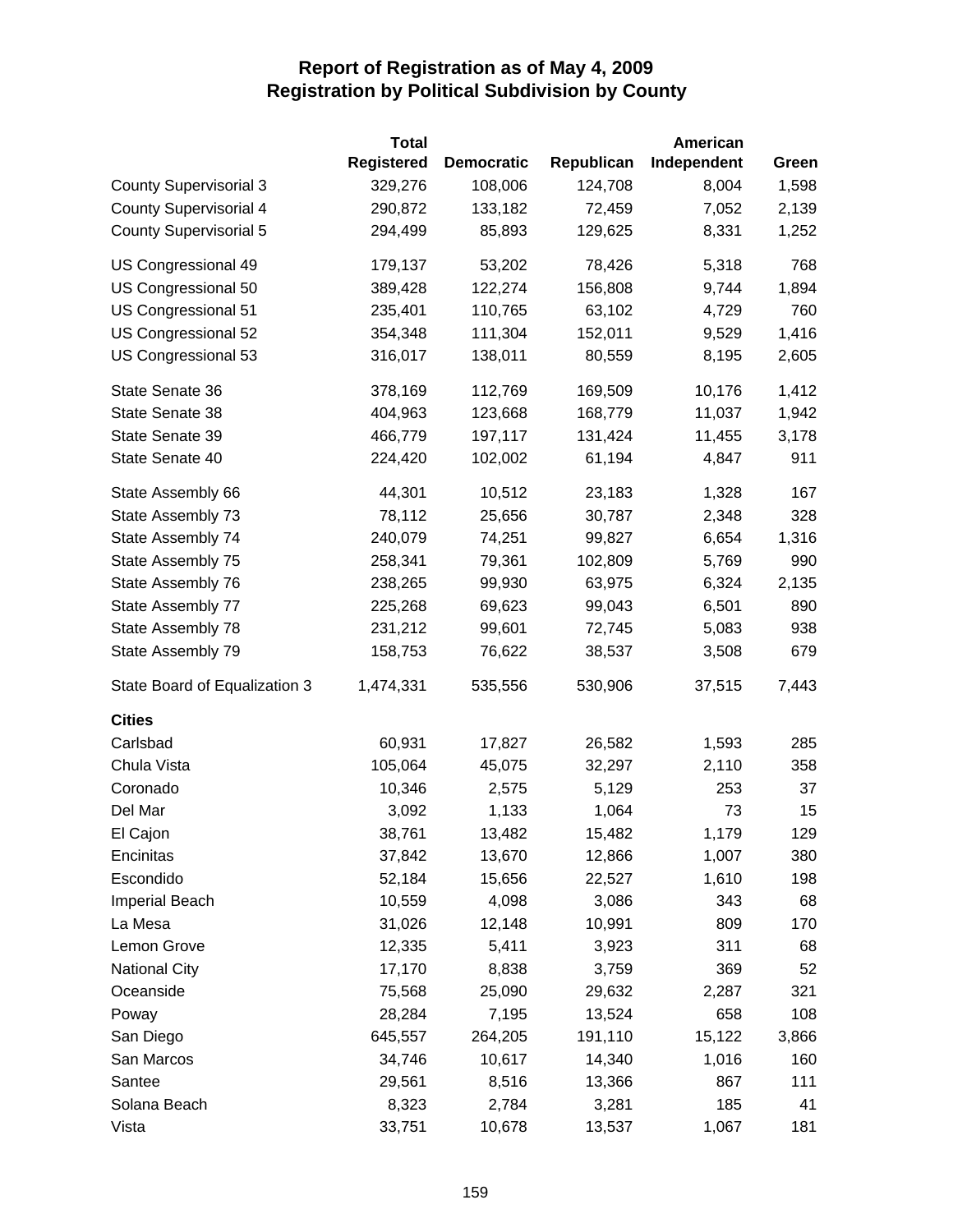|                               |             | Peace and      |       | <b>Decline to</b> |
|-------------------------------|-------------|----------------|-------|-------------------|
|                               | Libertarian | <b>Freedom</b> | Other | <b>State</b>      |
| <b>County Supervisorial 3</b> | 1,914       | 499            | 1,557 | 82,990            |
| <b>County Supervisorial 4</b> | 1,935       | 750            | 1,758 | 71,597            |
| <b>County Supervisorial 5</b> | 1,731       | 513            | 1,289 | 65,865            |
| US Congressional 49           | 1,130       | 370            | 822   | 39,101            |
| US Congressional 50           | 2,237       | 614            | 1,952 | 93,905            |
| US Congressional 51           | 880         | 733            | 1,499 | 52,933            |
| US Congressional 52           | 2,078       | 562            | 2,016 | 75,432            |
| US Congressional 53           | 2,335       | 847            | 1,642 | 81,823            |
| State Senate 36               | 2,260       | 616            | 2,020 | 79,407            |
| State Senate 38               | 2,334       | 713            | 1,959 | 94,531            |
| State Senate 39               | 3,105       | 975            | 2,692 | 116,833           |
| State Senate 40               | 961         | 822            | 1,260 | 52,423            |
| State Assembly 66             | 337         | 86             | 162   | 8,526             |
| State Assembly 73             | 464         | 177            | 371   | 17,981            |
| State Assembly 74             | 1,431       | 413            | 1,153 | 55,034            |
| State Assembly 75             | 1,373       | 332            | 1,110 | 66,597            |
| State Assembly 76             | 1,841       | 534            | 1,370 | 62,156            |
| State Assembly 77             | 1,414       | 376            | 1,364 | 46,057            |
| State Assembly 78             | 1,077       | 528            | 1,396 | 49,844            |
| State Assembly 79             | 723         | 680            | 1,005 | 36,999            |
| State Board of Equalization 3 | 8,660       | 3,126          | 7,931 | 343,194           |
| <b>Cities</b>                 |             |                |       |                   |
| Carlsbad                      | 317         | 50             | 263   | 14,014            |
| Chula Vista                   | 382         | 259            | 517   | 24,066            |
| Coronado                      | 48          | 19             | 31    | 2,254             |
| Del Mar                       | 14          | 9              | 15    | 769               |
| El Cajon                      | 219         | 101            | 222   | 7,947             |
| Encinitas                     | 284         | 87             | 213   | 9,335             |
| Escondido                     | 320         | 109            | 298   | 11,466            |
| <b>Imperial Beach</b>         | 81          | 69             | 63    | 2,751             |
| La Mesa                       | 187         | 58             | 200   | 6,463             |
| Lemon Grove                   | 72          | 34             | 97    | 2,419             |
| <b>National City</b>          | 63          | 87             | 127   | 3,875             |
| Oceanside                     | 459         | 174            | 364   | 17,241            |
| Poway                         | 176         | 31             | 138   | 6,454             |
| San Diego                     | 3,902       | 1,432          | 3,506 | 162,414           |
| San Marcos                    | 191         | 68             | 124   | 8,230             |
| Santee                        | 216         | 45             | 213   | 6,227             |
| Solana Beach                  | 49          | 12             | 43    | 1,928             |
| Vista                         | 224         | 80             | 180   | 7,804             |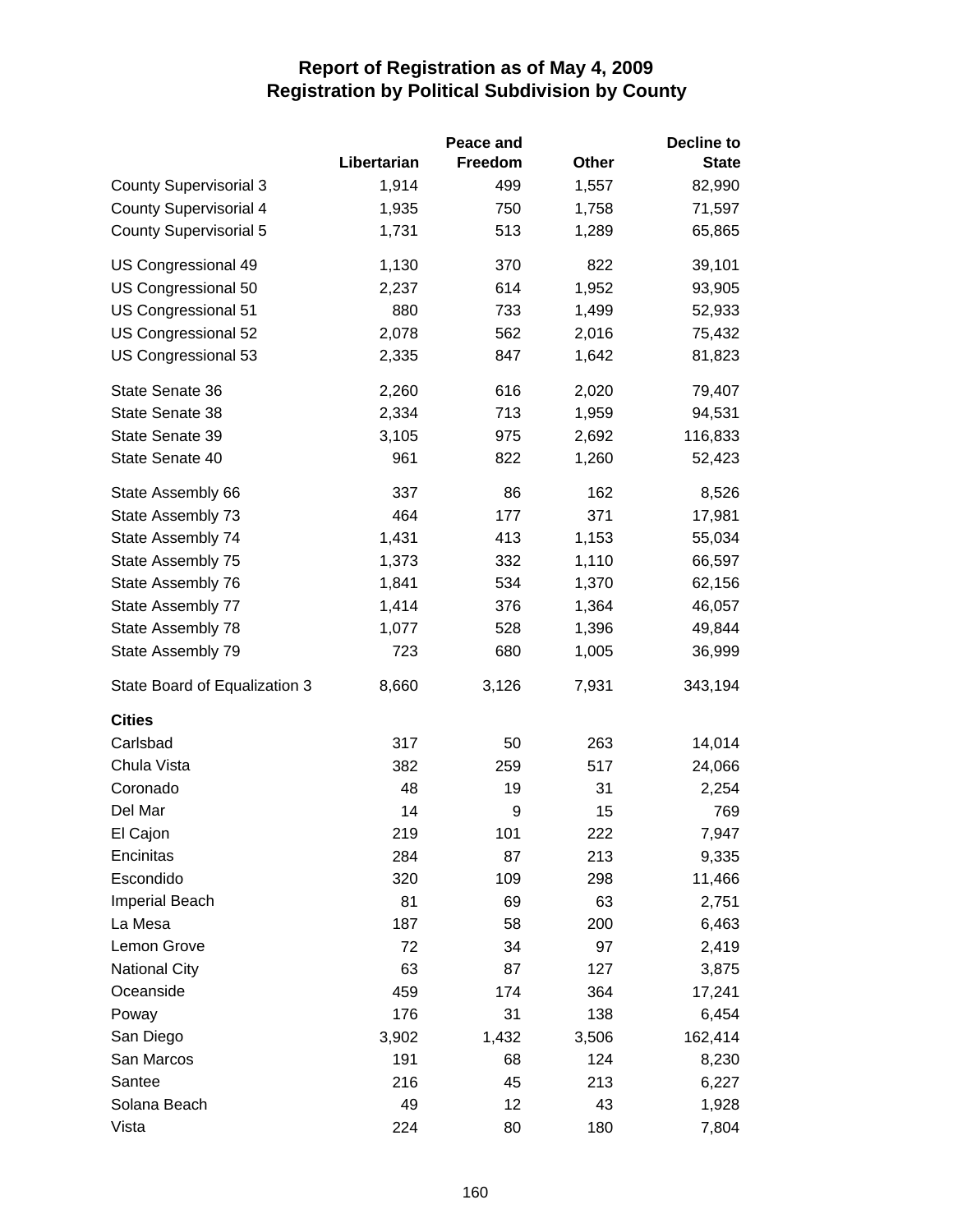|                                | <b>Total</b><br><b>Registered</b> | <b>Democratic</b> | Republican | American<br>Independent | Green |
|--------------------------------|-----------------------------------|-------------------|------------|-------------------------|-------|
| Unincorporated Area            | 239,231                           | 66,558            | 114,410    | 6,656                   | 895   |
| <b>San Diego Totals</b>        | 1,474,331                         | 535,556           | 530,906    | 37,515                  | 7,443 |
| <b>Percent</b>                 |                                   | 36.33%            | 36.01%     | 2.54%                   | 0.50% |
| <b>San Francisco</b>           |                                   |                   |            |                         |       |
| <b>Districts</b>               |                                   |                   |            |                         |       |
| <b>County Supervisorial 1</b>  | 39,689                            | 20,872            | 4,158      | 627                     | 742   |
| <b>County Supervisorial 2</b>  | 47,665                            | 23,945            | 9,071      | 967                     | 457   |
| <b>County Supervisorial 3</b>  | 38,053                            | 19,096            | 4,131      | 683                     | 560   |
| <b>County Supervisorial 4</b>  | 38,526                            | 18,828            | 4,223      | 625                     | 623   |
| <b>County Supervisorial 5</b>  | 50,154                            | 30,551            | 2,660      | 869                     | 1,573 |
| County Supervisorial 6         | 44,591                            | 25,048            | 3,387      | 914                     | 1,029 |
| <b>County Supervisorial 7</b>  | 42,792                            | 23,633            | 6,166      | 715                     | 561   |
| <b>County Supervisorial 8</b>  | 53,658                            | 35,709            | 2,948      | 630                     | 1,425 |
| <b>County Supervisorial 9</b>  | 35,945                            | 21,956            | 1,852      | 467                     | 1,257 |
| <b>County Supervisorial 10</b> | 38,450                            | 23,852            | 2,160      | 728                     | 492   |
| <b>County Supervisorial 11</b> | 35,658                            | 20,142            | 2,782      | 569                     | 440   |
| US Congressional 8             | 383,116                           | 219,134           | 33,356     | 6,490                   | 7,914 |
| US Congressional 12            | 82,065                            | 44,498            | 10,182     | 1,304                   | 1,245 |
| State Senate 3                 | 270,286                           | 157,992           | 22,225     | 4,654                   | 6,205 |
| State Senate 8                 | 194,895                           | 105,640           | 21,313     | 3,140                   | 2,954 |
| State Assembly 12              | 194,887                           | 104,878           | 21,315     | 3,178                   | 2,860 |
| State Assembly 13              | 270,294                           | 158,754           | 22,223     | 4,616                   | 6,299 |
| State Board of Equalization 1  | 465,181                           | 263,632           | 43,538     | 7,794                   | 9,159 |
| <b>Cities</b>                  |                                   |                   |            |                         |       |
| San Francisco                  | 465,181                           | 263,632           | 43,538     | 7,794                   | 9,159 |
| <b>San Francisco Totals</b>    | 465,181                           | 263,632           | 43,538     | 7,794                   | 9,159 |
| <b>Percent</b>                 |                                   | 56.67%            | 9.36%      | 1.68%                   | 1.97% |
| San Joaquin                    |                                   |                   |            |                         |       |
| <b>Districts</b>               |                                   |                   |            |                         |       |
| <b>County Supervisorial 1</b>  | 40,423                            | 23,380            | 10,538     | 728                     | 97    |
| <b>County Supervisorial 2</b>  | 44,297                            | 20,859            | 16,065     | 865                     | 169   |
| <b>County Supervisorial 3</b>  | 57,653                            | 25,909            | 21,467     | 1,202                   | 147   |
| <b>County Supervisorial 4</b>  | 61,637                            | 20,003            | 31,205     | 1,481                   | 176   |
| <b>County Supervisorial 5</b>  | 64,650                            | 26,047            | 24,955     | 1,566                   | 162   |
| US Congressional 11            | 203,141                           | 80,014            | 85,828     | 4,685                   | 592   |
| US Congressional 18            | 65,519                            | 36,184            | 18,402     | 1,157                   | 159   |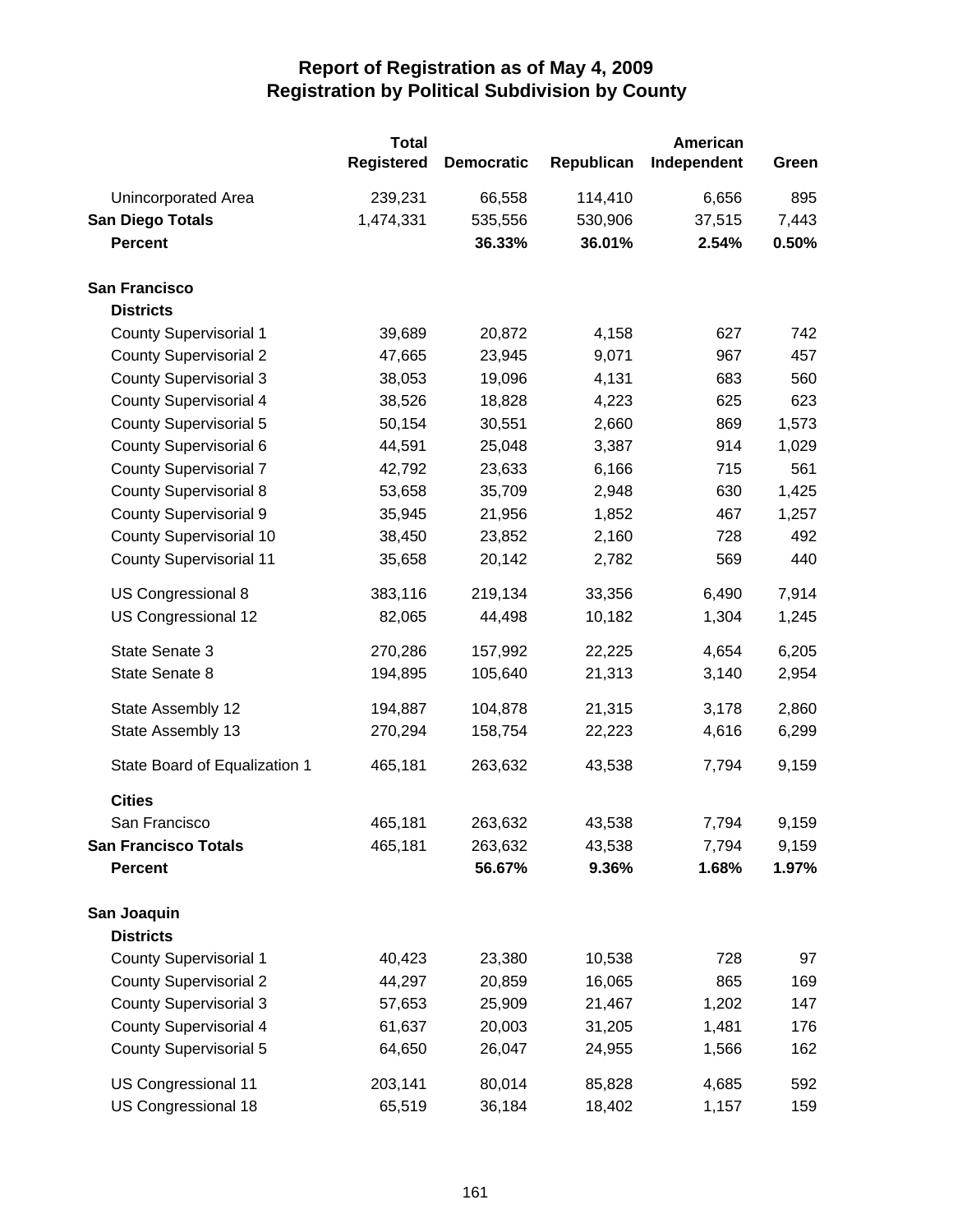|                                |             | Peace and | <b>Decline to</b> |              |  |
|--------------------------------|-------------|-----------|-------------------|--------------|--|
|                                | Libertarian | Freedom   | Other             | <b>State</b> |  |
| Unincorporated Area            | 1,456       | 402       | 1,317             | 47,537       |  |
| <b>San Diego Totals</b>        | 8,660       | 3,126     | 7,931             | 343,194      |  |
| <b>Percent</b>                 | 0.59%       | 0.21%     | 0.54%             | 23.28%       |  |
| <b>San Francisco</b>           |             |           |                   |              |  |
| <b>Districts</b>               |             |           |                   |              |  |
| <b>County Supervisorial 1</b>  | 195         | 114       | 69                | 12,912       |  |
| <b>County Supervisorial 2</b>  | 248         | 54        | 76                | 12,847       |  |
| <b>County Supervisorial 3</b>  | 233         | 100       | 63                | 13,187       |  |
| <b>County Supervisorial 4</b>  | 160         | 119       | 84                | 13,864       |  |
| <b>County Supervisorial 5</b>  | 278         | 191       | 114               | 13,918       |  |
| County Supervisorial 6         | 297         | 217       | 71                | 13,628       |  |
| <b>County Supervisorial 7</b>  | 193         | 89        | 82                | 11,353       |  |
| <b>County Supervisorial 8</b>  | 273         | 131       | 96                | 12,446       |  |
| <b>County Supervisorial 9</b>  | 156         | 183       | 78                | 9,996        |  |
| <b>County Supervisorial 10</b> | 144         | 180       | 120               | 10,774       |  |
| <b>County Supervisorial 11</b> | 118         | 154       | 82                | 11,371       |  |
| US Congressional 8             | 1,944       | 1,318     | 776               | 112,184      |  |
| US Congressional 12            | 351         | 214       | 159               | 24,112       |  |
| State Senate 3                 | 1,446       | 916       | 536               | 76,312       |  |
| State Senate 8                 | 849         | 616       | 399               | 59,984       |  |
| State Assembly 12              | 828         | 628       | 401               | 60,799       |  |
| State Assembly 13              | 1,467       | 904       | 534               | 75,497       |  |
| State Board of Equalization 1  | 2,295       | 1,532     | 935               | 136,296      |  |
| <b>Cities</b>                  |             |           |                   |              |  |
| San Francisco                  | 2,295       | 1,532     | 935               | 136,296      |  |
| <b>San Francisco Totals</b>    | 2,295       | 1,532     | 935               | 136,296      |  |
| <b>Percent</b>                 | 0.49%       | 0.33%     | 0.20%             | 29.30%       |  |
| San Joaquin                    |             |           |                   |              |  |
| <b>Districts</b>               |             |           |                   |              |  |
| <b>County Supervisorial 1</b>  | 102         | 137       | 217               | 5,224        |  |
| <b>County Supervisorial 2</b>  | 151         | 119       | 300               | 5,769        |  |
| <b>County Supervisorial 3</b>  | 189         | 133       | 436               | 8,170        |  |
| <b>County Supervisorial 4</b>  | 223         | 117       | 433               | 7,999        |  |
| <b>County Supervisorial 5</b>  | 245         | 100       | 522               | 11,053       |  |
| US Congressional 11            | 750         | 363       | 1,517             | 29,392       |  |
| US Congressional 18            | 160         | 243       | 391               | 8,823        |  |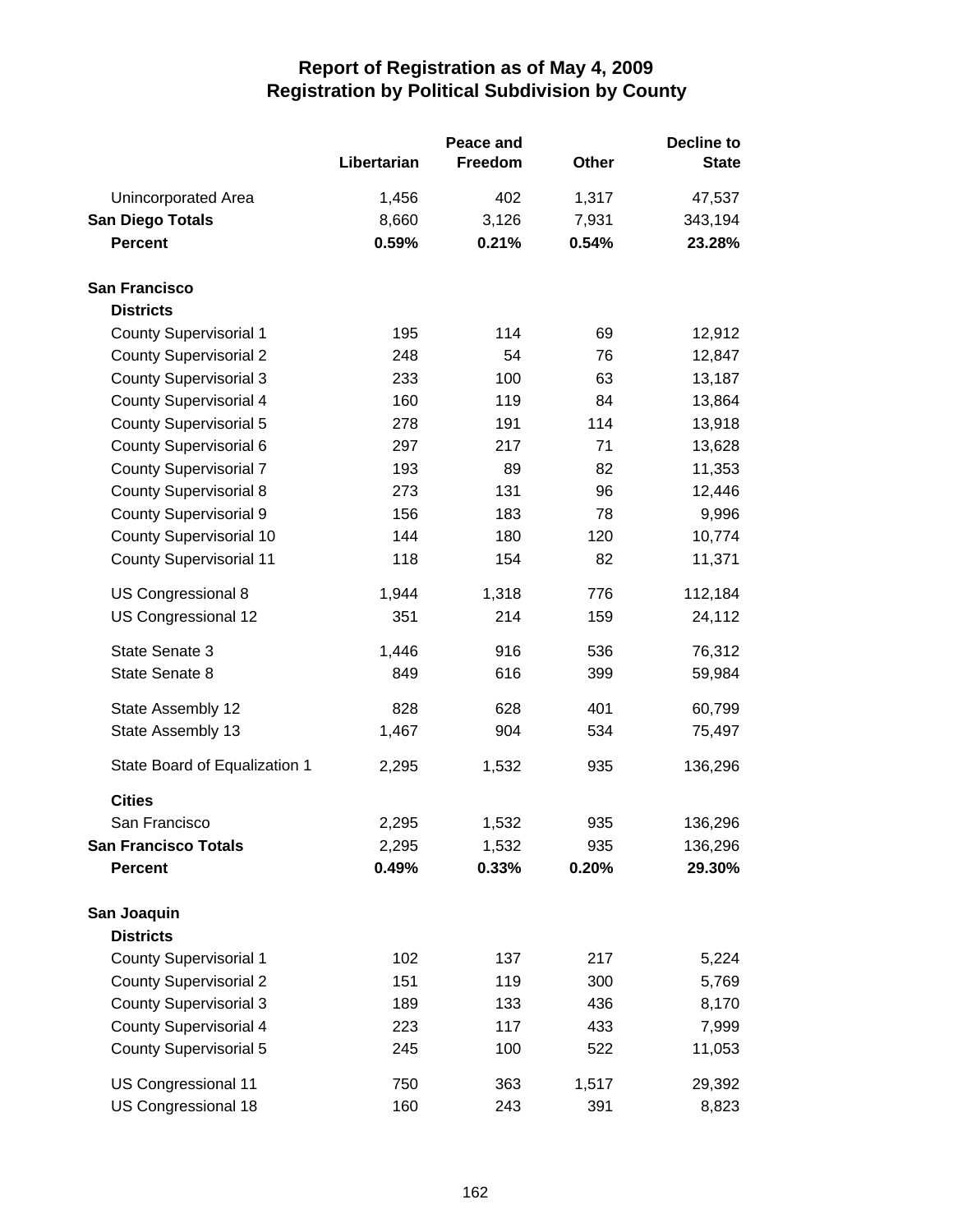|                               | <b>Total</b>      |                   |            | American    |       |
|-------------------------------|-------------------|-------------------|------------|-------------|-------|
|                               | <b>Registered</b> | <b>Democratic</b> | Republican | Independent | Green |
| State Senate 5                | 191,134           | 91,375            | 64,994     | 3,947       | 540   |
| State Senate 14               | 77,526            | 24,823            | 39,236     | 1,895       | 211   |
| State Assembly 10             | 63,115            | 23,507            | 29,044     | 1,360       | 200   |
| State Assembly 15             | 11,295            | 5,925             | 3,055      | 219         | 28    |
| State Assembly 17             | 81,173            | 41,373            | 24,569     | 1,638       | 219   |
| State Assembly 26             | 113,077           | 45,393            | 47,562     | 2,625       | 304   |
| State Board of Equalization 2 | 268,660           | 116,198           | 104,230    | 5,842       | 751   |
| <b>Cities</b>                 |                   |                   |            |             |       |
| Escalon                       | 3,500             | 1,174             | 1,624      | 119         | 5     |
| Lathrop                       | 5,454             | 2,782             | 1,563      | 120         | 8     |
| Lodi                          | 27,336            | 8,730             | 13,901     | 652         | 81    |
| Manteca                       | 27,013            | 11,020            | 10,415     | 771         | 68    |
| Ripon                         | 7,423             | 1,936             | 4,143      | 195         | 18    |
| Stockton                      | 108,331           | 54,317            | 35,928     | 1,960       | 324   |
| Tracy                         | 30,911            | 13,799            | 10,199     | 710         | 75    |
| Unincorporated Area           | 58,692            | 22,440            | 26,457     | 1,315       | 172   |
| <b>San Joaquin Totals</b>     | 268,660           | 116,198           | 104,230    | 5,842       | 751   |
| <b>Percent</b>                |                   | 43.25%            | 38.80%     | 2.17%       | 0.28% |
| San Luis Obispo               |                   |                   |            |             |       |
| <b>Districts</b>              |                   |                   |            |             |       |
| <b>County Supervisorial 1</b> | 31,416            | 9,053             | 15,538     | 724         | 173   |
| <b>County Supervisorial 2</b> | 32,798            | 13,636            | 10,651     | 669         | 470   |
| <b>County Supervisorial 3</b> | 30,347            | 12,021            | 10,624     | 620         | 366   |
| <b>County Supervisorial 4</b> | 32,362            | 11,416            | 13,827     | 729         | 189   |
| <b>County Supervisorial 5</b> | 29,591            | 10,125            | 11,938     | 616         | 327   |
| US Congressional 22           | 76,356            | 23,502            | 35,865     | 1,662       | 544   |
| US Congressional 23           | 80,158            | 32,749            | 26,713     | 1,696       | 981   |
| State Senate 15               | 156,514           | 56,251            | 62,578     | 3,358       | 1,525 |
| State Assembly 33             | 156,514           | 56,251            | 62,578     | 3,358       | 1,525 |
| State Board of Equalization 1 | 156,514           | 56,251            | 62,578     | 3,358       | 1,525 |
| <b>Cities</b>                 |                   |                   |            |             |       |
| Arroyo Grande                 | 11,093            | 4,024             | 4,767      | 225         | 60    |
| Atascadero                    | 16,302            | 5,179             | 7,366      | 326         | 142   |
| El Paso de Robles             | 14,842            | 4,713             | 6,802      | 338         | 76    |
| Grover Beach                  | 6,796             | 2,669             | 2,313      | 150         | 62    |
| Morro Bay                     | 7,076             | 2,897             | 2,346      | 150         | 105   |
| Pismo Beach                   | 5,573             | 1,924             | 2,352      | 120         | 45    |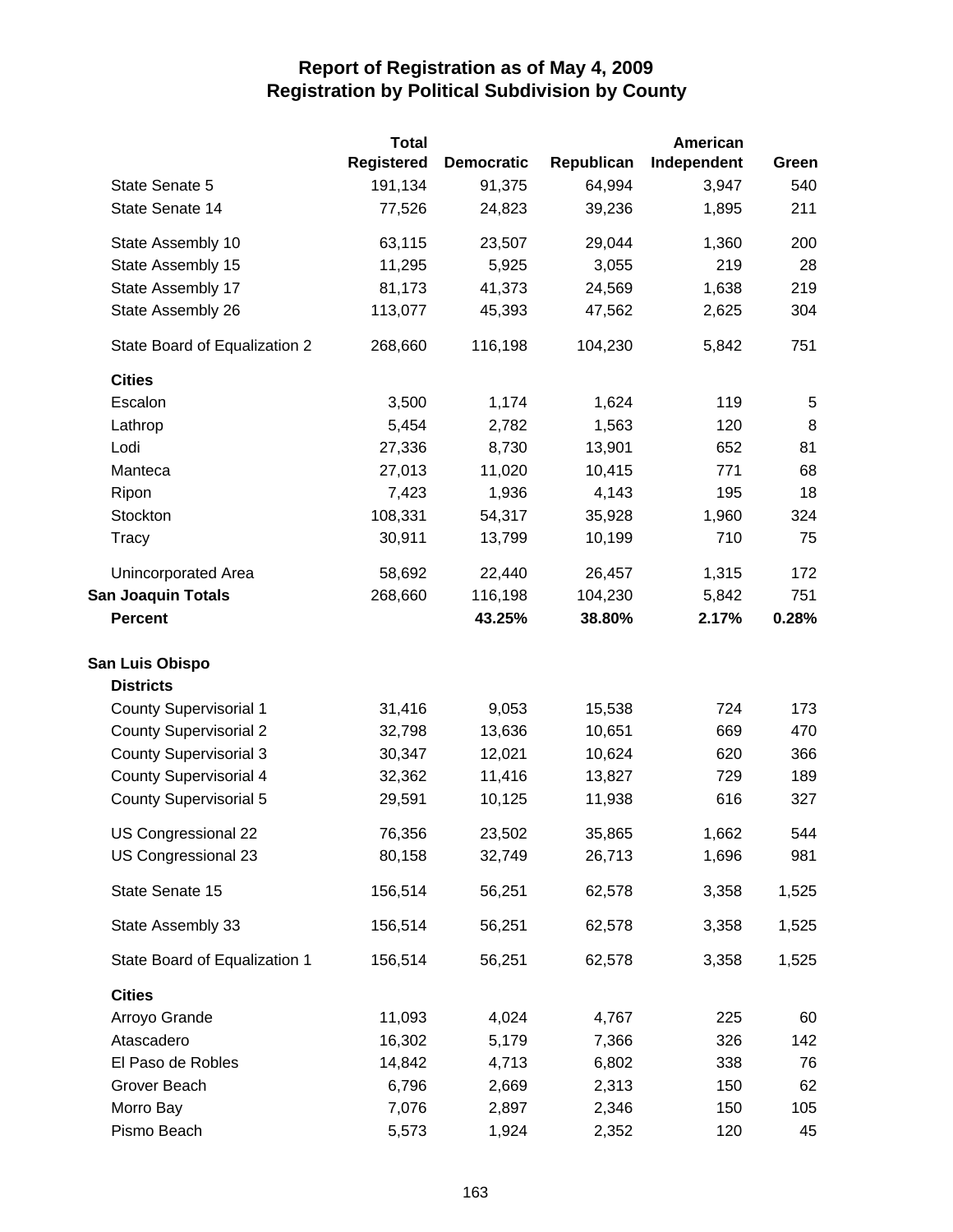|                               |             | Peace and |              | Decline to   |
|-------------------------------|-------------|-----------|--------------|--------------|
|                               | Libertarian | Freedom   | <b>Other</b> | <b>State</b> |
| State Senate 5                | 612         | 467       | 1,345        | 27,854       |
| State Senate 14               | 298         | 139       | 563          | 10,361       |
| State Assembly 10             | 240         | 117       | 440          | 8,207        |
| State Assembly 15             | 26          | 23        | 86           | 1,933        |
| State Assembly 17             | 252         | 209       | 537          | 12,376       |
| State Assembly 26             | 392         | 257       | 845          | 15,699       |
| State Board of Equalization 2 | 910         | 606       | 1,908        | 38,215       |
| <b>Cities</b>                 |             |           |              |              |
| Escalon                       | 13          | 10        | 32           | 523          |
| Lathrop                       | 16          | 10        | 53           | 902          |
| Lodi                          | 109         | 49        | 193          | 3,621        |
| Manteca                       | 119         | 50        | 226          | 4,344        |
| Ripon                         | 25          | 9         | 50           | 1,047        |
| Stockton                      | 276         | 298       | 710          | 14,518       |
| Tracy                         | 112         | 39        | 249          | 5,728        |
| Unincorporated Area           | 240         | 141       | 395          | 7,532        |
| <b>San Joaquin Totals</b>     | 910         | 606       | 1,908        | 38,215       |
| <b>Percent</b>                | 0.34%       | 0.23%     | 0.71%        | 14.22%       |
| San Luis Obispo               |             |           |              |              |
| <b>Districts</b>              |             |           |              |              |
| <b>County Supervisorial 1</b> | 169         | 65        | 418          | 5,276        |
| <b>County Supervisorial 2</b> | 211         | 75        | 584          | 6,502        |
| <b>County Supervisorial 3</b> | 209         | 51        | 500          | 5,956        |
| <b>County Supervisorial 4</b> | 166         | 64        | 497          | 5,474        |
| <b>County Supervisorial 5</b> | 222         | 63        | 460          | 5,840        |
| US Congressional 22           | 433         | 147       | 1,109        | 13,094       |
| US Congressional 23           | 544         | 171       | 1,350        | 15,954       |
| State Senate 15               | 977         | 318       | 2,459        | 29,048       |
| State Assembly 33             | 977         | 318       | 2,459        | 29,048       |
| State Board of Equalization 1 | 977         | 318       | 2,459        | 29,048       |
| <b>Cities</b>                 |             |           |              |              |
| Arroyo Grande                 | 45          | 18        | 152          | 1,802        |
| Atascadero                    | 93          | 36        | 258          | 2,902        |
| El Paso de Robles             | 87          | 32        | 202          | 2,592        |
| Grover Beach                  | 44          | 18        | 118          | 1,422        |
| Morro Bay                     | 37          | 23        | 125          | 1,393        |
| Pismo Beach                   | 32          | 8         | 98           | 994          |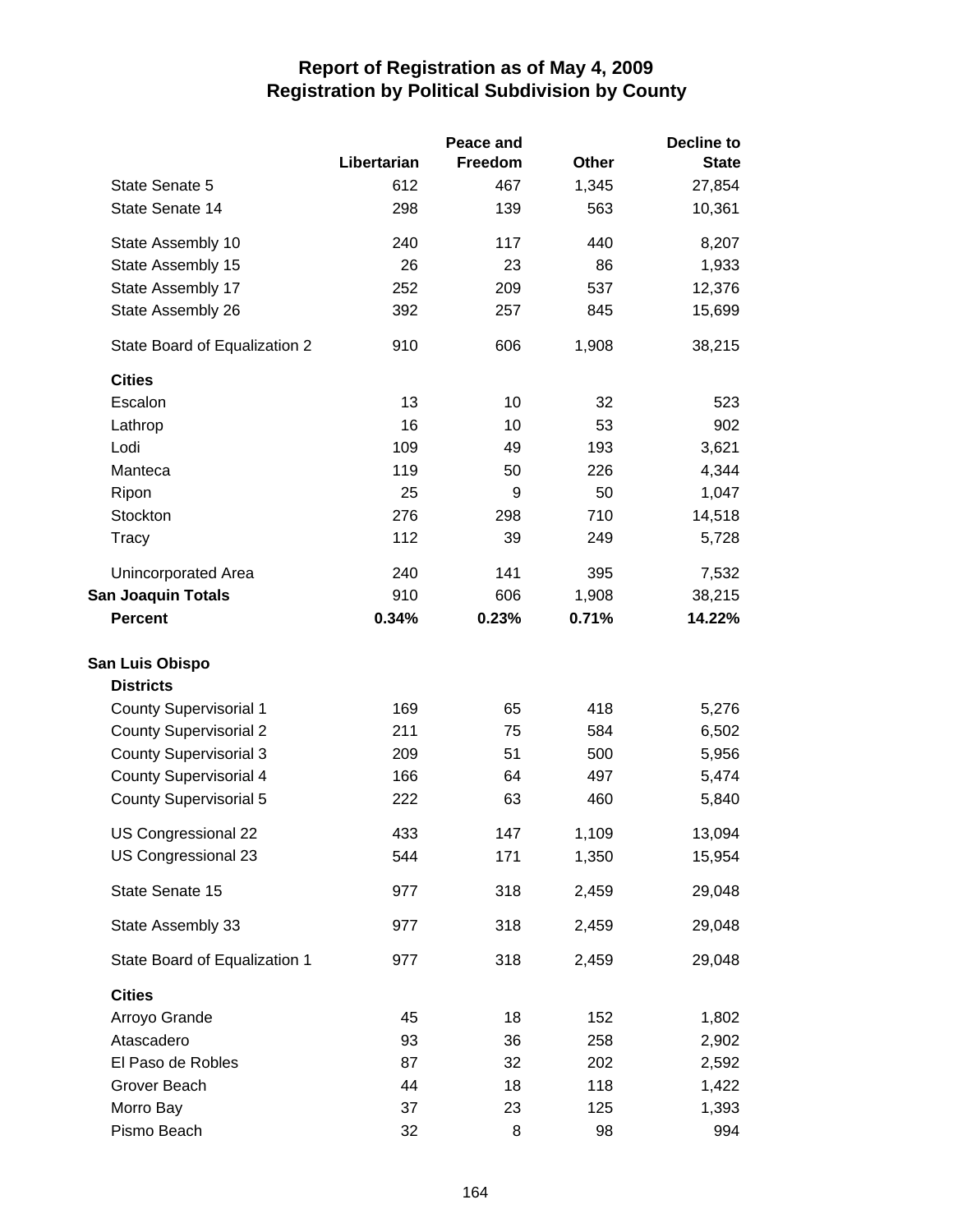|                               | <b>Total</b>      |                   |            | American    |                |
|-------------------------------|-------------------|-------------------|------------|-------------|----------------|
|                               | <b>Registered</b> | <b>Democratic</b> | Republican | Independent | Green          |
| San Luis Obispo               | 28,344            | 12,170            | 8,295      | 566         | 402            |
| Unincorporated Area           | 66,488            | 22,675            | 28,337     | 1,483       | 633            |
| <b>San Luis Obispo Totals</b> | 156,514           | 56,251            | 62,578     | 3,358       | 1,525          |
| <b>Percent</b>                |                   | 35.94%            | 39.98%     | 2.15%       | 0.97%          |
| <b>San Mateo</b>              |                   |                   |            |             |                |
| <b>Districts</b>              |                   |                   |            |             |                |
| <b>County Supervisorial 1</b> | 73,108            | 37,456            | 16,216     | 1,452       | 475            |
| <b>County Supervisorial 2</b> | 76,341            | 38,357            | 16,693     | 1,489       | 497            |
| <b>County Supervisorial 3</b> | 89,378            | 43,672            | 21,839     | 1,876       | 943            |
| <b>County Supervisorial 4</b> | 61,801            | 33,023            | 13,509     | 1,063       | 505            |
| <b>County Supervisorial 5</b> | 60,154            | 33,947            | 8,194      | 1,036       | 353            |
| US Congressional 12           | 258,909           | 135,026           | 52,215     | 5,067       | 1,839          |
| US Congressional 14           | 101,873           | 51,429            | 24,236     | 1,849       | 934            |
| State Senate 8                | 255,194           | 133,075           | 50,754     | 5,046       | 1,933          |
| State Senate 11               | 105,588           | 53,380            | 25,697     | 1,870       | 840            |
| State Assembly 12             | 26,434            | 15,075            | 3,314      | 438         | 180            |
| State Assembly 19             | 223,890           | 116,207           | 45,344     | 4,571       | 1,776          |
| State Assembly 21             | 110,458           | 55,173            | 27,793     | 1,907       | 817            |
| State Board of Equalization 1 | 360,782           | 186,455           | 76,451     | 6,916       | 2,773          |
| <b>Cities</b>                 |                   |                   |            |             |                |
| Atherton                      | 5,134             | 1,661             | 2,332      | 66          | 21             |
| <b>Belmont</b>                | 15,061            | 7,500             | 3,422      | 314         | 117            |
| <b>Brisbane</b>               | 2,450             | 1,357             | 332        | 40          | 42             |
| <b>Burlingame</b>             | 16,049            | 7,894             | 3,878      | 326         | 124            |
| Colma                         | 646               | 393               | 66         | 13          | $\overline{2}$ |
| Daly City                     | 39,171            | 21,992            | 5,039      | 639         | 221            |
| East Palo Alto                | 8,651             | 5,520             | 1,077      | 113         | 49             |
| <b>Foster City</b>            | 15,962            | 7,309             | 3,642      | 268         | 56             |
| Half Moon Bay                 | 6,582             | 3,116             | 1,651      | 164         | 81             |
| Hillsborough                  | 7,196             | 2,346             | 3,048      | 116         | 23             |
| Menlo Park                    | 18,814            | 9,480             | 4,615      | 273         | 156            |
| Millbrae                      | 11,419            | 5,667             | 2,557      | 214         | 66             |
| Pacifica                      | 22,600            | 12,675            | 3,683      | 574         | 269            |
| Portola Valley                | 3,291             | 1,449             | 1,069      | 48          | 19             |
| <b>Redwood City</b>           | 35,912            | 18,123            | 8,508      | 688         | 289            |
| San Bruno                     | 19,871            | 11,242            | 3,316      | 440         | 136            |
| San Carlos                    | 18,176            | 8,787             | 4,875      | 373         | 118            |
| San Mateo                     | 48,762            | 25,091            | 10,714     | 968         | 346            |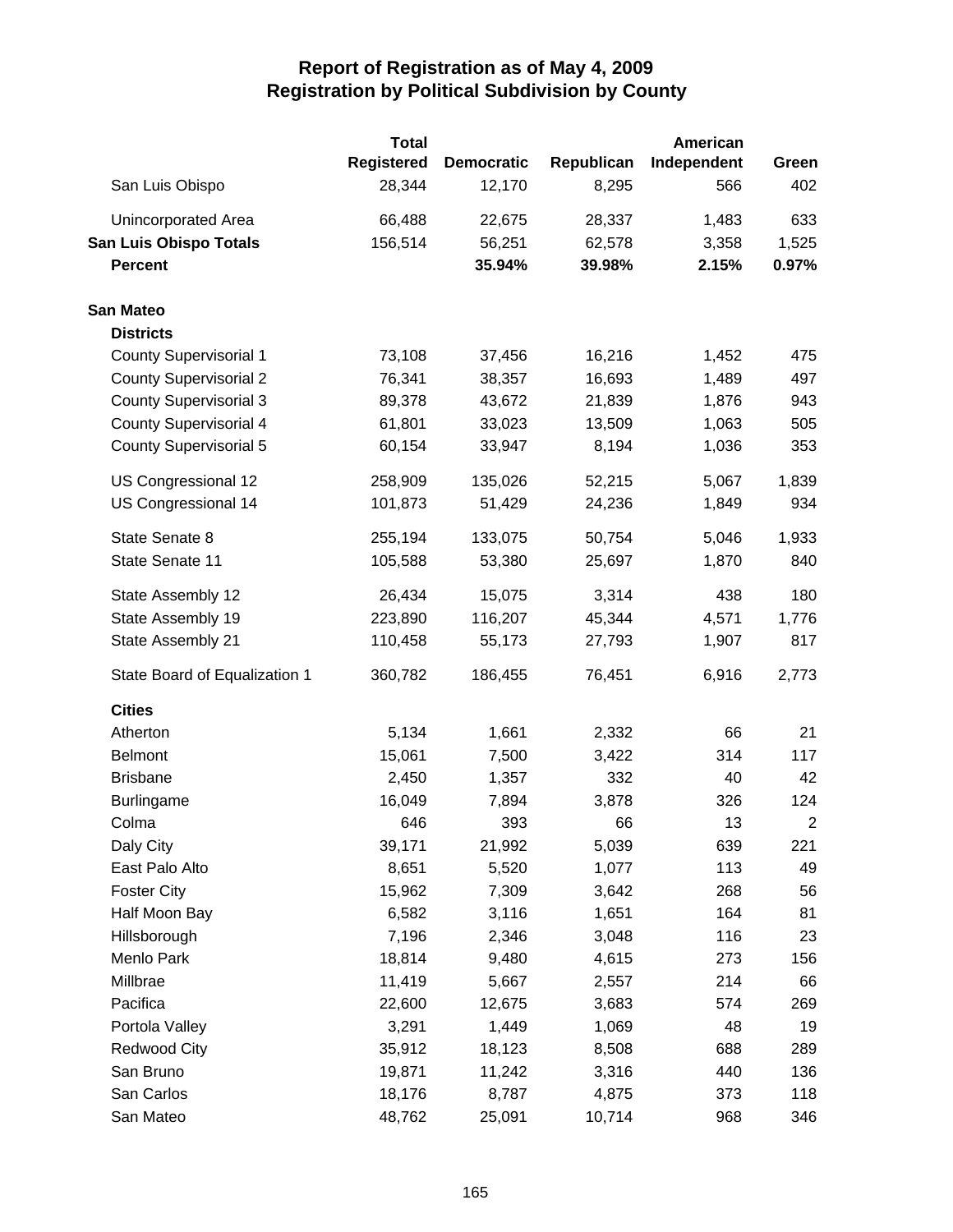|                               |             | Peace and               |                | <b>Decline to</b> |
|-------------------------------|-------------|-------------------------|----------------|-------------------|
|                               | Libertarian | <b>Freedom</b>          | <b>Other</b>   | <b>State</b>      |
| San Luis Obispo               | 232         | 45                      | 478            | 6,156             |
| Unincorporated Area           | 407         | 138                     | 1,028          | 11,787            |
| <b>San Luis Obispo Totals</b> | 977         | 318                     | 2,459          | 29,048            |
| <b>Percent</b>                | 0.62%       | 0.20%                   | 1.57%          | 18.56%            |
| <b>San Mateo</b>              |             |                         |                |                   |
| <b>Districts</b>              |             |                         |                |                   |
| <b>County Supervisorial 1</b> | 259         | 133                     | 190            | 16,927            |
| <b>County Supervisorial 2</b> | 320         | 115                     | 233            | 18,637            |
| <b>County Supervisorial 3</b> | 487         | 139                     | 327            | 20,095            |
| <b>County Supervisorial 4</b> | 304         | 147                     | 195            | 13,055            |
| <b>County Supervisorial 5</b> | 152         | 160                     | 169            | 16,143            |
| US Congressional 12           | 943         | 491                     | 771            | 62,557            |
| US Congressional 14           | 579         | 203                     | 343            | 22,300            |
| State Senate 8                | 988         | 505                     | 788            | 62,105            |
| State Senate 11               | 534         | 189                     | 326            | 22,752            |
| State Assembly 12             | 68          | 87                      | 76             | 7,196             |
| State Assembly 19             | 877         | 417                     | 704            | 53,994            |
| State Assembly 21             | 577         | 190                     | 334            | 23,667            |
| State Board of Equalization 1 | 1,522       | 694                     | 1,114          | 84,857            |
| <b>Cities</b>                 |             |                         |                |                   |
| Atherton                      | 31          | 4                       | 15             | 1,004             |
| <b>Belmont</b>                | 87          | 20                      | 48             | 3,553             |
| <b>Brisbane</b>               | 13          | 5                       | 10             | 651               |
| Burlingame                    | 68          | 17                      | 41             | 3,701             |
| Colma                         | 1           | 4                       | $\overline{2}$ | 165               |
| Daly City                     | 95          | 112                     | 116            | 10,957            |
| East Palo Alto                | 31          | 45                      | 31             | 1,785             |
| <b>Foster City</b>            | 51          | 15                      | 47             | 4,574             |
| Half Moon Bay                 | 43          | 12                      | 34             | 1,481             |
| Hillsborough                  | 31          | $\overline{\mathbf{4}}$ | 14             | 1,614             |
| Menlo Park                    | 100         | 30                      | 38             | 4,122             |
| Millbrae                      | 29          | 21                      | 28             | 2,837             |
| Pacifica                      | 102         | 60                      | 81             | 5,156             |
| Portola Valley                | 35          | 3                       | 6              | 662               |
| <b>Redwood City</b>           | 176         | 60                      | 123            | 7,945             |
| San Bruno                     | 74          | 47                      | 64             | 4,552             |
| San Carlos                    | 71          | 15                      | 53             | 3,884             |
| San Mateo                     | 200         | 84                      | 150            | 11,209            |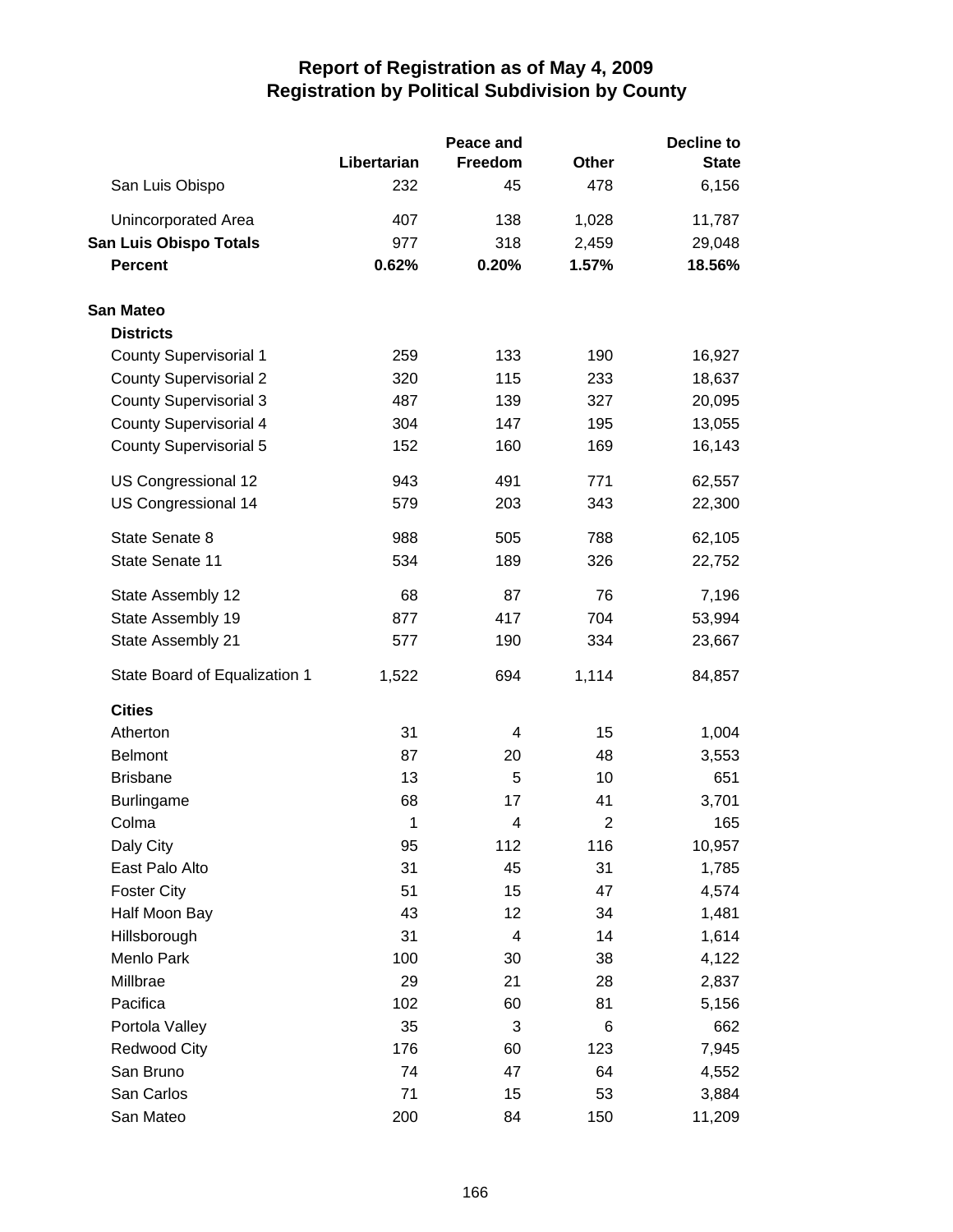|                               | <b>Total</b>      |                   |            | <b>American</b> |       |
|-------------------------------|-------------------|-------------------|------------|-----------------|-------|
|                               | <b>Registered</b> | <b>Democratic</b> | Republican | Independent     | Green |
| South San Francisco           | 27,764            | 16,234            | 3,954      | 540             | 147   |
| Woodside                      | 3,872             | 1,461             | 1,452      | 63              | 33    |
| Unincorporated Area           | 33,399            | 17,158            | 7,221      | 676             | 458   |
| <b>San Mateo Totals</b>       | 360,782           | 186,455           | 76,451     | 6,916           | 2,773 |
| <b>Percent</b>                |                   | 51.68%            | 21.19%     | 1.92%           | 0.77% |
| Santa Barbara                 |                   |                   |            |                 |       |
| <b>Districts</b>              |                   |                   |            |                 |       |
| <b>County Supervisorial 1</b> | 39,439            | 19,977            | 9,436      | 741             | 554   |
| <b>County Supervisorial 2</b> | 49,378            | 23,248            | 14,344     | 841             | 598   |
| <b>County Supervisorial 3</b> | 45,596            | 19,400            | 14,139     | 938             | 369   |
| <b>County Supervisorial 4</b> | 37,952            | 12,763            | 17,194     | 967             | 120   |
| <b>County Supervisorial 5</b> | 27,729            | 11,232            | 10,228     | 639             | 65    |
| US Congressional 23           | 144,924           | 69,366            | 39,220     | 2,763           | 1,485 |
| US Congressional 24           | 55,170            | 17,254            | 26,121     | 1,363           | 221   |
| State Senate 15               | 41,496            | 15,788            | 16,602     | 959             | 103   |
| State Senate 19               | 158,598           | 70,832            | 48,739     | 3,167           | 1,603 |
| State Assembly 33             | 71,380            | 25,619            | 30,157     | 1,741           | 199   |
| State Assembly 35             | 128,714           | 61,001            | 35,184     | 2,385           | 1,507 |
| State Board of Equalization 1 | 109,206           | 53,989            | 27,174     | 2,143           | 1,109 |
| State Board of Equalization 2 | 90,888            | 32,631            | 38,167     | 1,983           | 597   |
| <b>Cities</b>                 |                   |                   |            |                 |       |
| <b>Buellton</b>               | 2,506             | 873               | 1,056      | 63              | 12    |
| Carpinteria                   | 6,636             | 3,209             | 1,863      | 147             | 91    |
| Goleta                        | 16,291            | 7,408             | 4,747      | 277             | 163   |
| Guadalupe                     | 1,878             | 1,109             | 320        | 38              | 12    |
| Lompoc                        | 15,117            | 5,693             | 6,091      | 406             | 43    |
| Santa Barbara                 | 47,318            | 24,980            | 10,163     | 852             | 665   |
| Santa Maria                   | 26,870            | 11,022            | 9,749      | 613             | 64    |
| Solvang                       | 3,091             | 932               | 1,535      | 58              | 11    |
| Unincorporated Area           | 80,387            | 31,394            | 29,817     | 1,672           | 645   |
| <b>Santa Barbara Totals</b>   | 200,094           | 86,620            | 65,341     | 4,126           | 1,706 |
| <b>Percent</b>                |                   | 43.29%            | 32.66%     | 2.06%           | 0.85% |
| <b>Santa Clara</b>            |                   |                   |            |                 |       |
| <b>Districts</b>              |                   |                   |            |                 |       |
| <b>County Supervisorial 1</b> | 175,713           | 77,411            | 52,370     | 3,842           | 889   |
| <b>County Supervisorial 2</b> | 114,091           | 61,236            | 19,628     | 2,395           | 745   |
| <b>County Supervisorial 3</b> | 146,059           | 66,231            | 30,727     | 2,729           | 616   |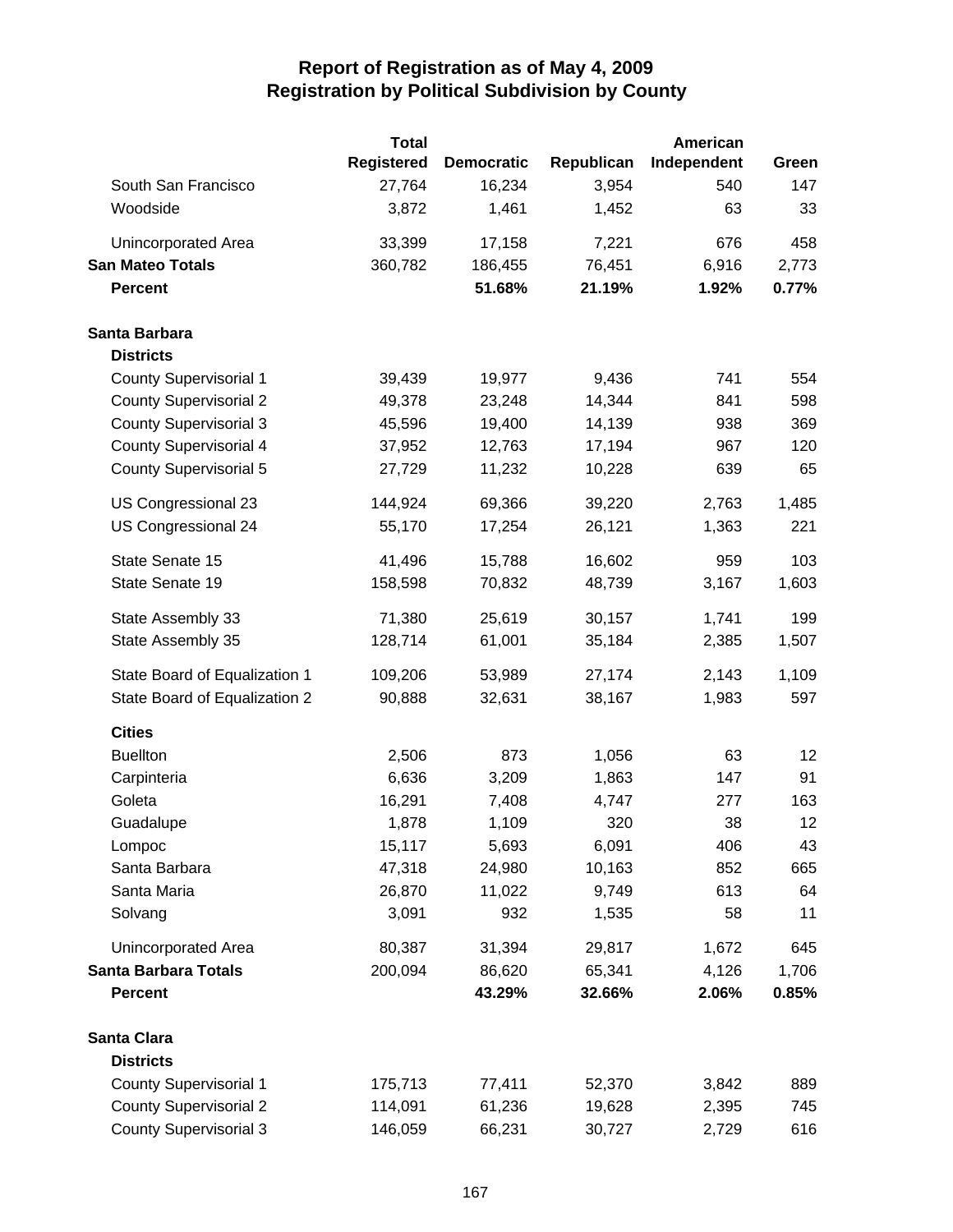|                               |             | Peace and      | <b>Decline to</b> |              |  |
|-------------------------------|-------------|----------------|-------------------|--------------|--|
|                               | Libertarian | Freedom        | <b>Other</b>      | <b>State</b> |  |
| South San Francisco           | 68          | 72             | 66                | 6,683        |  |
| Woodside                      | 21          | 3              | 17                | 822          |  |
| Unincorporated Area           | 195         | 61             | 130               | 7,500        |  |
| <b>San Mateo Totals</b>       | 1,522       | 694            | 1,114             | 84,857       |  |
| <b>Percent</b>                | 0.42%       | 0.19%          | 0.31%             | 23.52%       |  |
| Santa Barbara                 |             |                |                   |              |  |
| <b>Districts</b>              |             |                |                   |              |  |
| <b>County Supervisorial 1</b> | 216         | 82             | 525               | 7,908        |  |
| <b>County Supervisorial 2</b> | 272         | 79             | 567               | 9,429        |  |
| <b>County Supervisorial 3</b> | 293         | 63             | 482               | 9,912        |  |
| <b>County Supervisorial 4</b> | 162         | 76             | 368               | 6,302        |  |
| <b>County Supervisorial 5</b> | 133         | 76             | 315               | 5,041        |  |
| US Congressional 23           | 822         | 285            | 1,681             | 29,302       |  |
| <b>US Congressional 24</b>    | 254         | 91             | 576               | 9,290        |  |
| State Senate 15               | 175         | 97             | 458               | 7,314        |  |
| State Senate 19               | 901         | 279            | 1,799             | 31,278       |  |
| State Assembly 33             | 318         | 157            | 759               | 12,430       |  |
| State Assembly 35             | 758         | 219            | 1,498             | 26,162       |  |
| State Board of Equalization 1 | 654         | 231            | 1,263             | 22,643       |  |
| State Board of Equalization 2 | 422         | 145            | 994               | 15,949       |  |
| <b>Cities</b>                 |             |                |                   |              |  |
| <b>Buellton</b>               | 14          | $\overline{7}$ | 31                | 450          |  |
| Carpinteria                   | 26          | 13             | 85                | 1,202        |  |
| Goleta                        | 92          | 28             | 199               | 3,377        |  |
| Guadalupe                     | $\,6$       | 8              | 15                | 370          |  |
| Lompoc                        | 68          | 46             | 146               | 2,624        |  |
| Santa Barbara                 | 283         | 97             | 610               | 9,668        |  |
| Santa Maria                   | 129         | 76             | 306               | 4,911        |  |
| Solvang                       | 12          | 4              | 31                | 508          |  |
| Unincorporated Area           | 446         | 97             | 834               | 15,482       |  |
| <b>Santa Barbara Totals</b>   | 1,076       | 376            | 2,257             | 38,592       |  |
| <b>Percent</b>                | 0.54%       | 0.19%          | 1.13%             | 19.29%       |  |
| <b>Santa Clara</b>            |             |                |                   |              |  |
| <b>Districts</b>              |             |                |                   |              |  |
| <b>County Supervisorial 1</b> | 817         | 347            | 351               | 39,686       |  |
| <b>County Supervisorial 2</b> | 632         | 487            | 258               | 28,710       |  |
| <b>County Supervisorial 3</b> | 625         | 418            | 338               | 44,375       |  |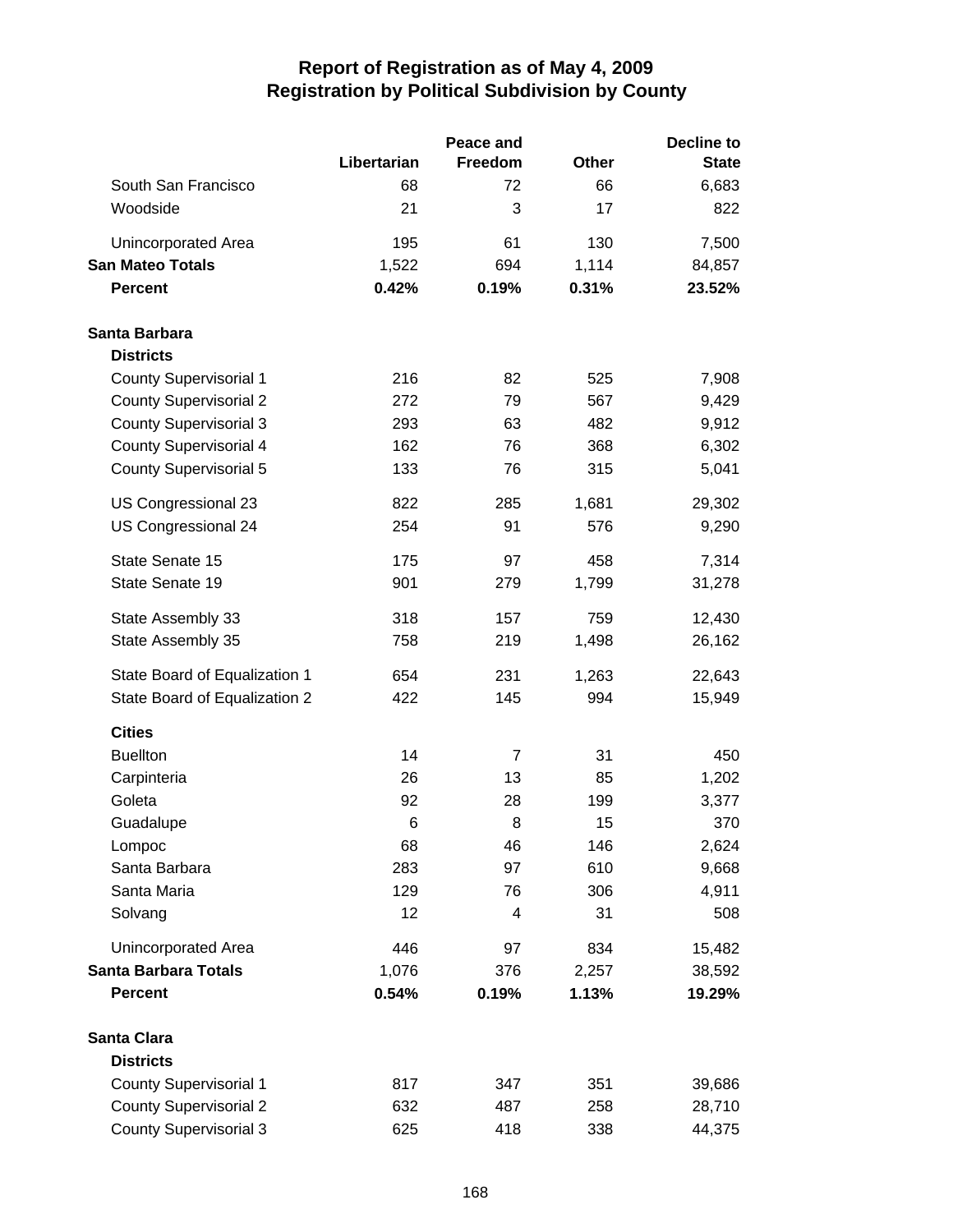|                               | <b>Total</b>      |                   |            | <b>American</b> |       |
|-------------------------------|-------------------|-------------------|------------|-----------------|-------|
|                               | <b>Registered</b> | <b>Democratic</b> | Republican | Independent     | Green |
| <b>County Supervisorial 4</b> | 163,417           | 77,577            | 40,030     | 3,552           | 1,089 |
| County Supervisorial 5        | 189,895           | 83,832            | 45,630     | 2,496           | 1,258 |
| US Congressional 11           | 22,755            | 9,423             | 7,817      | 540             | 101   |
| US Congressional 14           | 189,726           | 87,251            | 45,500     | 2,644           | 1,342 |
| US Congressional 15           | 303,407           | 135,794           | 73,534     | 6,112           | 1,660 |
| US Congressional 16           | 273,287           | 133,819           | 61,534     | 5,718           | 1,494 |
| State Senate 10               | 63,687            | 27,553            | 13,277     | 1,216           | 223   |
| State Senate 11               | 270,597           | 124,982           | 67,673     | 4,944           | 1,673 |
| State Senate 13               | 338,020           | 168,156           | 67,463     | 6,646           | 2,138 |
| State Senate 15               | 116,871           | 45,596            | 39,972     | 2,208           | 563   |
| State Assembly 20             | 28,102            | 11,886            | 6,115      | 529             | 78    |
| State Assembly 21             | 129,995           | 58,482            | 36,536     | 1,914           | 844   |
| State Assembly 22             | 189,219           | 84,324            | 40,164     | 3,204           | 1,232 |
| State Assembly 23             | 151,338           | 77,518            | 28,642     | 3,297           | 799   |
| State Assembly 24             | 221,526           | 103,334           | 57,030     | 4,609           | 1,361 |
| State Assembly 27             | 27,983            | 11,529            | 9,685      | 678             | 133   |
| State Assembly 28             | 41,012            | 19,214            | 10,213     | 783             | 150   |
| State Board of Equalization 1 | 789,175           | 366,287           | 188,385    | 15,014          | 4,597 |
| <b>Cities</b>                 |                   |                   |            |                 |       |
| Campbell                      | 20,343            | 9,328             | 5,210      | 513             | 151   |
| Cupertino                     | 27,489            | 10,293            | 6,257      | 381             | 129   |
| Gilroy                        | 18,442            | 9,243             | 4,901      | 403             | 81    |
| Los Altos                     | 19,309            | 8,020             | 6,459      | 245             | 104   |
| Los Altos Hills               | 5,820             | 2,066             | 2,141      | 76              | 23    |
| Los Gatos                     | 18,555            | 7,860             | 6,230      | 370             | 108   |
| <b>Milpitas</b>               | 26,064            | 11,072            | 5,562      | 495             | 74    |
| Monte Sereno                  | 2,406             | 927               | 955        | 46              | 10    |
| Morgan Hill                   | 18,388            | 7,694             | 6,167      | 447             | 84    |
| Mountain View                 | 33,204            | 16,593            | 6,074      | 506             | 329   |
| Palo Alto                     | 37,806            | 20,166            | 6,608      | 392             | 355   |
| San Jose                      | 394,990           | 187,950           | 89,892     | 8,170           | 2,132 |
| Santa Clara                   | 46,399            | 22,030            | 10,207     | 987             | 293   |
| Saratoga                      | 19,931            | 6,845             | 7,026      | 238             | 87    |
| Sunnyvale                     | 56,138            | 25,509            | 12,595     | 905             | 362   |
| Unincorporated Area           | 43,891            | 20,691            | 12,101     | 840             | 275   |
| <b>Santa Clara Totals</b>     | 789,175           | 366,287           | 188,385    | 15,014          | 4,597 |
| <b>Percent</b>                |                   | 46.41%            | 23.87%     | 1.90%           | 0.58% |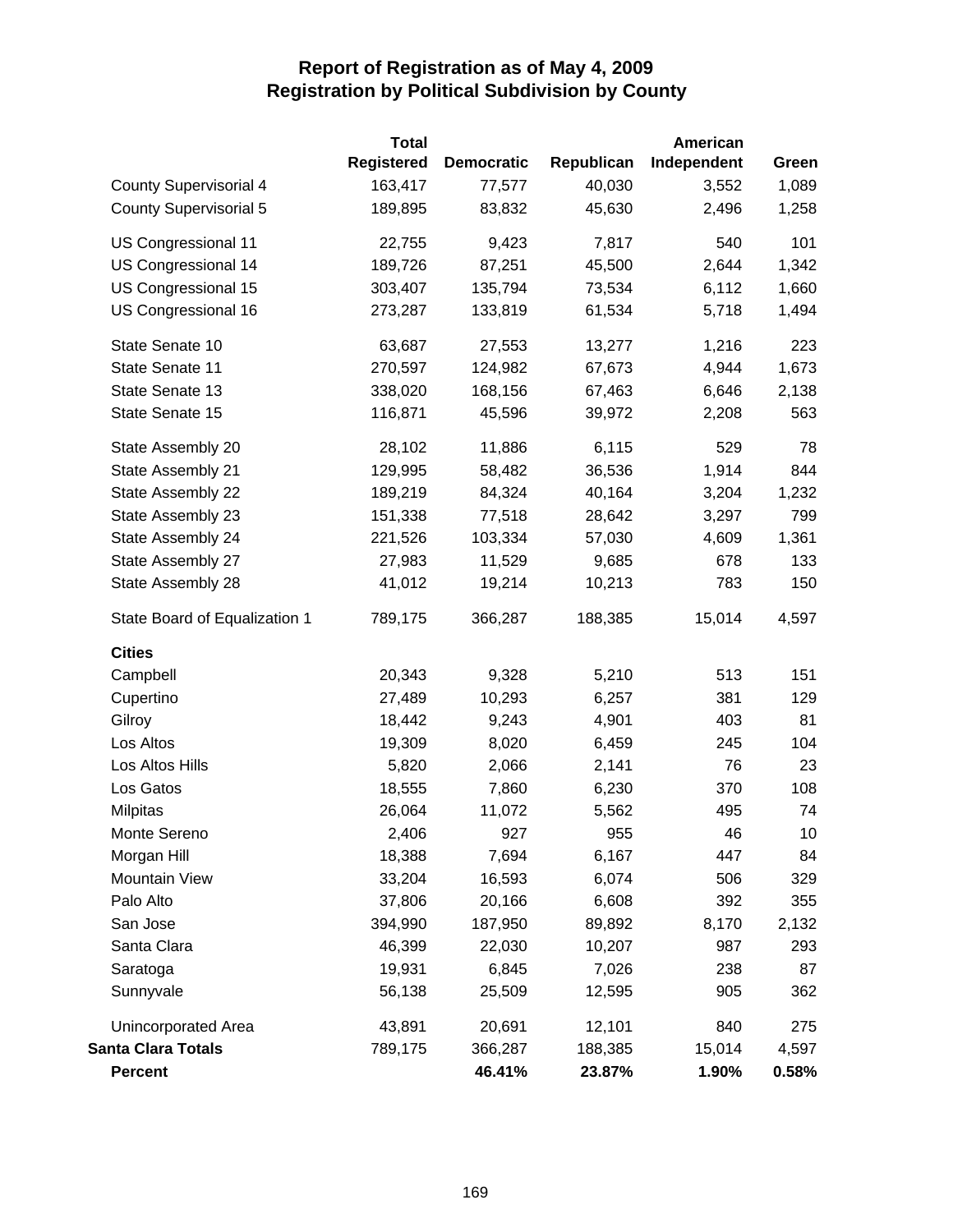|                               |                | Peace and      |                | Decline to   |
|-------------------------------|----------------|----------------|----------------|--------------|
|                               | Libertarian    | Freedom        | <b>Other</b>   | <b>State</b> |
| <b>County Supervisorial 4</b> | 1,001          | 372            | 432            | 39,364       |
| <b>County Supervisorial 5</b> | 932            | 212            | 428            | 55,107       |
| US Congressional 11           | 107            | 39             | 34             | 4,694        |
| US Congressional 14           | 1,007          | 236            | 436            | 51,310       |
| US Congressional 15           | 1,552          | 705            | 711            | 83,339       |
| US Congressional 16           | 1,341          | 856            | 626            | 67,899       |
| State Senate 10               | 255            | 188            | 152            | 20,823       |
| State Senate 11               | 1,409          | 470            | 608            | 68,838       |
| State Senate 13               | 1,833          | 1,021          | 809            | 89,954       |
| State Senate 15               | 510            | 157            | 238            | 27,627       |
| State Assembly 20             | 94             | 87             | 65             | 9,248        |
| State Assembly 21             | 591            | 154            | 263            | 31,211       |
| State Assembly 22             | 1,094          | 339            | 461            | 58,401       |
| State Assembly 23             | 684            | 620            | 346            | 39,432       |
| State Assembly 24             | 1,251          | 480            | 548            | 52,913       |
| State Assembly 27             | 126            | 44             | 48             | 5,740        |
| State Assembly 28             | 167            | 112            | 76             | 10,297       |
| State Board of Equalization 1 | 4,007          | 1,836          | 1,807          | 207,242      |
| <b>Cities</b>                 |                |                |                |              |
| Campbell                      | 154            | 51             | 58             | 4,878        |
| Cupertino                     | 114            | 40             | 63             | 10,212       |
| Gilroy                        | 85             | 47             | 27             | 3,655        |
| Los Altos                     | 82             | 18             | 54             | 4,327        |
| Los Altos Hills               | 24             | $\overline{2}$ | 12             | 1,476        |
| Los Gatos                     | 91             | 30             | 36             | 3,830        |
| <b>Milpitas</b>               | 90             | 79             | 57             | 8,635        |
| Monte Sereno                  | $\overline{7}$ | 0              | $\overline{7}$ | 454          |
| Morgan Hill                   | 87             | 26             | 28             | 3,855        |
| <b>Mountain View</b>          | 221            | 52             | 76             | 9,353        |
| Palo Alto                     | 173            | 40             | 67             | 10,005       |
| San Jose                      | 1,966          | 1,135          | 897            | 102,848      |
| Santa Clara                   | 266            | 106            | 132            | 12,378       |
| Saratoga                      | 67             | 17             | 47             | 5,604        |
| Sunnyvale                     | 348            | 90             | 143            | 16,186       |
| Unincorporated Area           | 232            | 103            | 103            | 9,546        |
| <b>Santa Clara Totals</b>     | 4,007          | 1,836          | 1,807          | 207,242      |
| <b>Percent</b>                | 0.51%          | 0.23%          | 0.23%          | 26.26%       |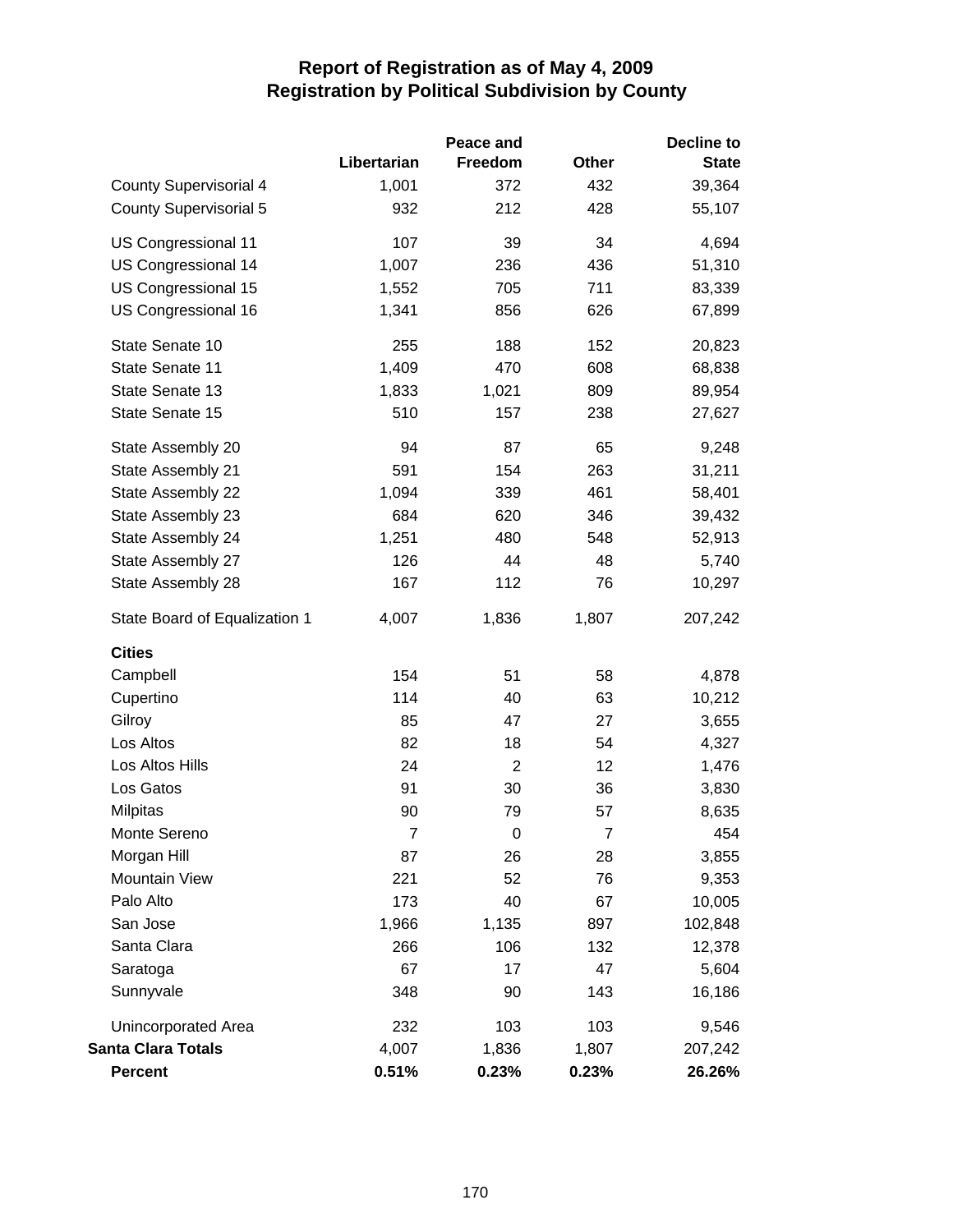|                               | <b>Total</b>      |                   |            | <b>American</b> |       |
|-------------------------------|-------------------|-------------------|------------|-----------------|-------|
|                               | <b>Registered</b> | <b>Democratic</b> | Republican | Independent     | Green |
| <b>Santa Cruz</b>             |                   |                   |            |                 |       |
| <b>Districts</b>              |                   |                   |            |                 |       |
| <b>County Supervisorial 1</b> | 31,106            | 16,546            | 6,201      | 645             | 660   |
| <b>County Supervisorial 2</b> | 31,268            | 16,364            | 7,275      | 581             | 478   |
| <b>County Supervisorial 3</b> | 34,351            | 20,992            | 3,354      | 550             | 1,145 |
| <b>County Supervisorial 4</b> | 17,312            | 10,889            | 2,716      | 274             | 143   |
| <b>County Supervisorial 5</b> | 33,017            | 16,233            | 7,283      | 809             | 807   |
| US Congressional 14           | 44,925            | 21,766            | 10,898     | 968             | 995   |
| US Congressional 17           | 102,129           | 59,258            | 15,931     | 1,891           | 2,238 |
| State Senate 11               | 89,546            | 50,914            | 13,079     | 1,810           | 2,482 |
| State Senate 15               | 57,508            | 30,110            | 13,750     | 1,049           | 751   |
| State Assembly 27             | 127,083           | 68,485            | 23,665     | 2,550           | 3,058 |
| State Assembly 28             | 19,971            | 12,539            | 3,164      | 309             | 175   |
| State Board of Equalization 1 | 147,054           | 81,024            | 26,829     | 2,859           | 3,233 |
| <b>Cities</b>                 |                   |                   |            |                 |       |
| Capitola                      | 6,135             | 3,355             | 1,145      | 144             | 104   |
| Santa Cruz                    | 37,670            | 23,004            | 3,744      | 645             | 1,216 |
| <b>Scotts Valley</b>          | 7,277             | 3,113             | 2,364      | 196             | 70    |
| Watsonville                   | 14,555            | 9,410             | 2,081      | 230             | 111   |
| <b>Unincorporated Area</b>    | 81,417            | 42,142            | 17,495     | 1,644           | 1,732 |
| <b>Santa Cruz Totals</b>      | 147,054           | 81,024            | 26,829     | 2,859           | 3,233 |
| <b>Percent</b>                |                   | 55.10%            | 18.24%     | 1.94%           | 2.20% |
| <b>Shasta</b>                 |                   |                   |            |                 |       |
| <b>Districts</b>              |                   |                   |            |                 |       |
| <b>County Supervisorial 1</b> | 19,160            | 5,857             | 8,740      | 522             | 130   |
| <b>County Supervisorial 2</b> | 18,960            | 5,795             | 8,793      | 568             | 113   |
| <b>County Supervisorial 3</b> | 18,365            | 5,266             | 9,050      | 516             | 77    |
| <b>County Supervisorial 4</b> | 19,474            | 5,718             | 9,279      | 541             | 113   |
| <b>County Supervisorial 5</b> | 19,959            | 5,878             | 9,875      | 581             | 59    |
| US Congressional 2            | 95,918            | 28,514            | 45,737     | 2,728           | 492   |
| State Senate 4                | 95,918            | 28,514            | 45,737     | 2,728           | 492   |
| State Assembly 2              | 95,918            | 28,514            | 45,737     | 2,728           | 492   |
| State Board of Equalization 2 | 95,918            | 28,514            | 45,737     | 2,728           | 492   |
| <b>Cities</b>                 |                   |                   |            |                 |       |
| Anderson                      | 4,136             | 1,487             | 1,589      | 141             | 11    |
| Redding                       | 46,695            | 13,728            | 22,410     | 1,219           | 259   |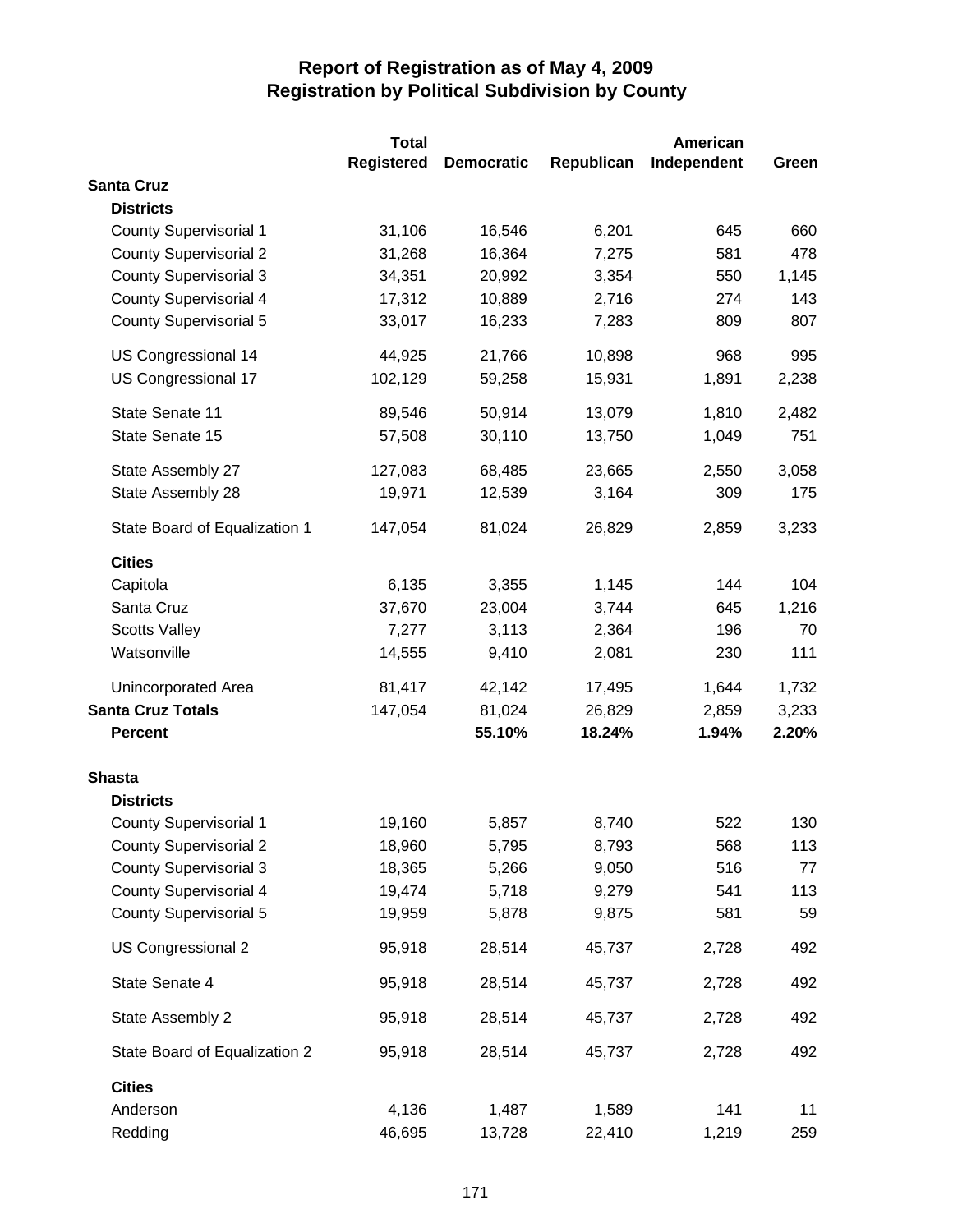|                               |             | Peace and      |              | <b>Decline to</b> |
|-------------------------------|-------------|----------------|--------------|-------------------|
|                               | Libertarian | <b>Freedom</b> | <b>Other</b> | <b>State</b>      |
| <b>Santa Cruz</b>             |             |                |              |                   |
| <b>Districts</b>              |             |                |              |                   |
| <b>County Supervisorial 1</b> | 237         | 87             | 1,304        | 5,426             |
| <b>County Supervisorial 2</b> | 211         | 83             | 1,194        | 5,082             |
| <b>County Supervisorial 3</b> | 243         | 112            | 1,313        | 6,642             |
| <b>County Supervisorial 4</b> | 51          | 72             | 832          | 2,335             |
| <b>County Supervisorial 5</b> | 384         | 88             | 1,331        | 6,082             |
| US Congressional 14           | 481         | 113            | 1,767        | 7,937             |
| US Congressional 17           | 645         | 329            | 4,207        | 17,630            |
| State Senate 11               | 760         | 276            | 3,555        | 16,670            |
| State Senate 15               | 366         | 166            | 2,419        | 8,897             |
| State Assembly 27             | 1,071       | 355            | 4,983        | 22,916            |
| State Assembly 28             | 55          | 87             | 991          | 2,651             |
| State Board of Equalization 1 | 1,126       | 442            | 5,974        | 25,567            |
| <b>Cities</b>                 |             |                |              |                   |
| Capitola                      | 44          | 21             | 251          | 1,071             |
| Santa Cruz                    | 267         | 129            | 1,461        | 7,204             |
| <b>Scotts Valley</b>          | 49          | 4              | 288          | 1,193             |
| Watsonville                   | 40          | 57             | 720          | 1,906             |
| Unincorporated Area           | 726         | 231            | 3,254        | 14,193            |
| <b>Santa Cruz Totals</b>      | 1,126       | 442            | 5,974        | 25,567            |
| <b>Percent</b>                | 0.77%       | 0.30%          | 4.06%        | 17.39%            |
| <b>Shasta</b>                 |             |                |              |                   |
| <b>Districts</b>              |             |                |              |                   |
| County Supervisorial 1        | 115         | 39             | 53           | 3,704             |
| <b>County Supervisorial 2</b> | 120         | 41             | 63           | 3,467             |
| <b>County Supervisorial 3</b> | 102         | 44             | 49           | 3,261             |
| <b>County Supervisorial 4</b> | 130         | 57             | 49           | 3,587             |
| <b>County Supervisorial 5</b> | 115         | 40             | 57           | 3,354             |
| US Congressional 2            | 582         | 221            | 271          | 17,373            |
| State Senate 4                | 582         | 221            | 271          | 17,373            |
| State Assembly 2              | 582         | 221            | 271          | 17,373            |
| State Board of Equalization 2 | 582         | 221            | 271          | 17,373            |
| <b>Cities</b>                 |             |                |              |                   |
| Anderson                      | 26          | 13             | 19           | 850               |
| Redding                       | 269         | 92             | 111          | 8,607             |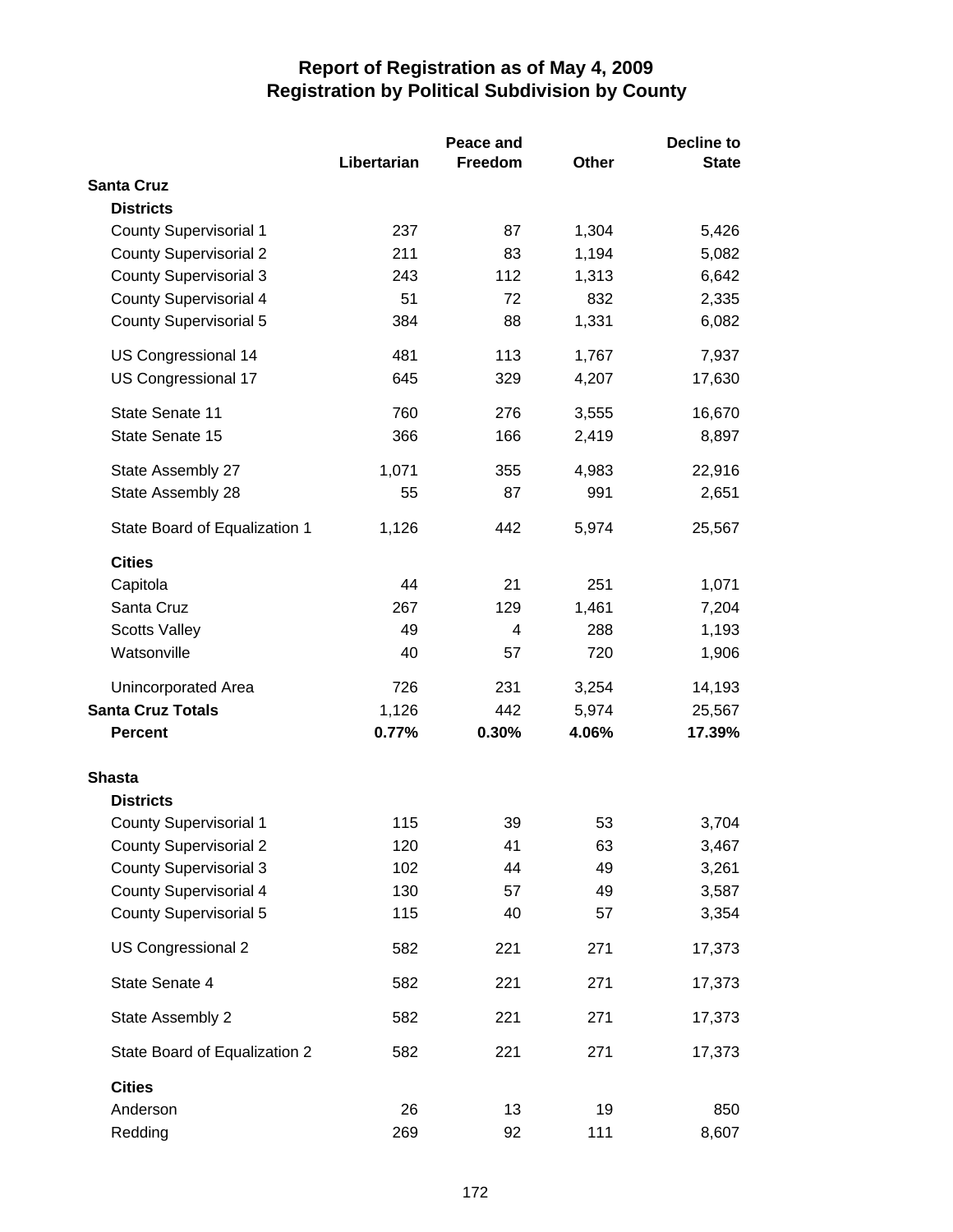|                               | <b>Total</b> |                   |            | American    |                  |
|-------------------------------|--------------|-------------------|------------|-------------|------------------|
|                               | Registered   | <b>Democratic</b> | Republican | Independent | Green            |
| Shasta Lake                   | 5,030        | 1,692             | 2,037      | 167         | 32               |
| Unincorporated Area           | 40,057       | 11,607            | 19,701     | 1,201       | 190              |
| <b>Shasta Totals</b>          | 95,918       | 28,514            | 45,737     | 2,728       | 492              |
| <b>Percent</b>                |              | 29.73%            | 47.68%     | 2.84%       | 0.51%            |
| <b>Sierra</b>                 |              |                   |            |             |                  |
| <b>Districts</b>              |              |                   |            |             |                  |
| <b>County Supervisorial 1</b> | 527          | 161               | 220        | 19          | 12               |
| <b>County Supervisorial 2</b> | 447          | 159               | 188        | 14          | $\boldsymbol{2}$ |
| <b>County Supervisorial 3</b> | 472          | 146               | 213        | 17          | $\sqrt{3}$       |
| <b>County Supervisorial 4</b> | 381          | 120               | 176        | 16          | $\mathbf{3}$     |
| <b>County Supervisorial 5</b> | 429          | 120               | 167        | 23          | 8                |
| US Congressional 4            | 2,256        | 706               | 964        | 89          | 28               |
| State Senate 1                | 2,256        | 706               | 964        | 89          | 28               |
| State Assembly 3              | 2,256        | 706               | 964        | 89          | 28               |
| State Board of Equalization 2 | 2,256        | 706               | 964        | 89          | 28               |
| <b>Cities</b>                 |              |                   |            |             |                  |
| Loyalton                      | 459          | 162               | 182        | 16          | 5                |
| Unincorporated Area           | 1,797        | 544               | 782        | 73          | 23               |
| <b>Sierra Totals</b>          | 2,256        | 706               | 964        | 89          | 28               |
| <b>Percent</b>                |              | 31.29%            | 42.73%     | 3.95%       | 1.24%            |
| <b>Siskiyou</b>               |              |                   |            |             |                  |
| <b>Districts</b>              |              |                   |            |             |                  |
| <b>County Supervisorial 1</b> | 4,478        | 1,410             | 2,070      | 184         | 20               |
| <b>County Supervisorial 2</b> | 5,564        | 2,416             | 1,704      | 191         | 71               |
| <b>County Supervisorial 3</b> | 5,430        | 2,109             | 2,068      | 171         | 35               |
| <b>County Supervisorial 4</b> | 5,515        | 1,783             | 2,531      | 185         | 16               |
| County Supervisorial 5        | 5,251        | 1,510             | 2,445      | 204         | 36               |
| US Congressional 2            | 26,238       | 9,228             | 10,818     | 935         | 178              |
| State Senate 4                | 26,238       | 9,228             | 10,818     | 935         | 178              |
| State Assembly 2              | 26,238       | 9,228             | 10,818     | 935         | 178              |
| State Board of Equalization 2 | 26,238       | 9,228             | 10,818     | 935         | 178              |
| <b>Cities</b>                 |              |                   |            |             |                  |
| Dorris                        | 369          | 124               | 162        | 13          | 0                |
| Dunsmuir                      | 982          | 455               | 250        | 40          | 15               |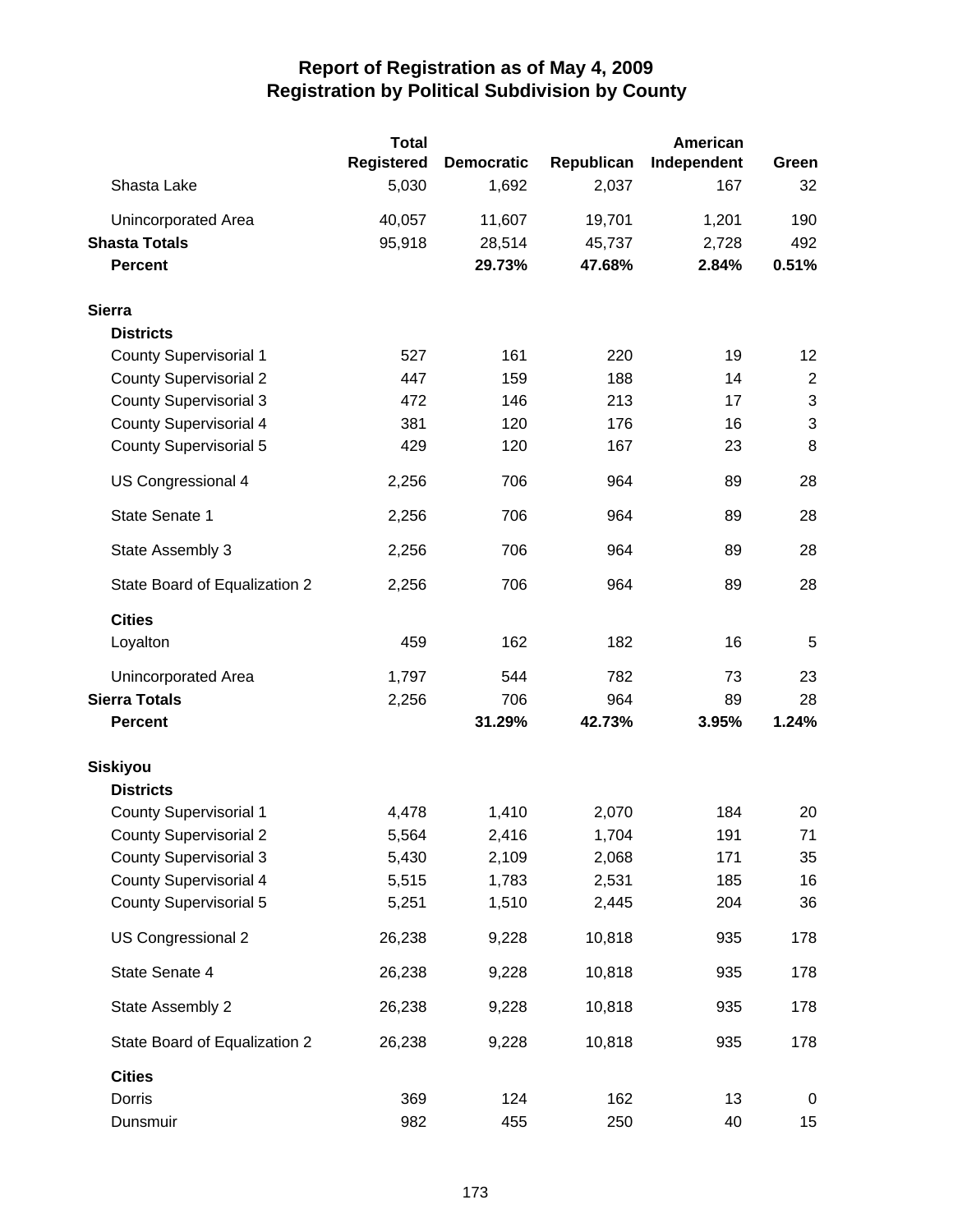|                               |                | Peace and |                | <b>Decline to</b> |
|-------------------------------|----------------|-----------|----------------|-------------------|
|                               | Libertarian    | Freedom   | Other          | <b>State</b>      |
| Shasta Lake                   | 34             | 28        | 18             | 1,022             |
| Unincorporated Area           | 253            | 88        | 123            | 6,894             |
| <b>Shasta Totals</b>          | 582            | 221       | 271            | 17,373            |
| <b>Percent</b>                | 0.61%          | 0.23%     | 0.28%          | 18.11%            |
| <b>Sierra</b>                 |                |           |                |                   |
| <b>Districts</b>              |                |           |                |                   |
| <b>County Supervisorial 1</b> | 9              | 0         | 12             | 94                |
| <b>County Supervisorial 2</b> | $\overline{2}$ | 1         | 6              | 75                |
| <b>County Supervisorial 3</b> | 5              | 2         | 8              | 78                |
| <b>County Supervisorial 4</b> | $\overline{2}$ | 0         | $\overline{2}$ | 62                |
| <b>County Supervisorial 5</b> | 3              | 1         | $\overline{7}$ | 100               |
| US Congressional 4            | 21             | 4         | 35             | 409               |
| State Senate 1                | 21             | 4         | 35             | 409               |
| State Assembly 3              | 21             | 4         | 35             | 409               |
| State Board of Equalization 2 | 21             | 4         | 35             | 409               |
| <b>Cities</b>                 |                |           |                |                   |
| Loyalton                      | 4              | 0         | 4              | 86                |
| Unincorporated Area           | 17             | 4         | 31             | 323               |
| <b>Sierra Totals</b>          | 21             | 4         | 35             | 409               |
| <b>Percent</b>                | 0.93%          | 0.18%     | 1.55%          | 18.13%            |
| <b>Siskiyou</b>               |                |           |                |                   |
| <b>Districts</b>              |                |           |                |                   |
| <b>County Supervisorial 1</b> | 33             | 8         | 6              | 747               |
| <b>County Supervisorial 2</b> | 44             | 20        | 22             | 1,096             |
| <b>County Supervisorial 3</b> | 46             | 11        | 14             | 976               |
| <b>County Supervisorial 4</b> | 36             | 12        | 3              | 949               |
| <b>County Supervisorial 5</b> | 72             | 17        | $\overline{7}$ | 960               |
| US Congressional 2            | 231            | 68        | 52             | 4,728             |
| State Senate 4                | 231            | 68        | 52             | 4,728             |
| State Assembly 2              | 231            | 68        | 52             | 4,728             |
| State Board of Equalization 2 | 231            | 68        | 52             | 4,728             |
| <b>Cities</b>                 |                |           |                |                   |
| Dorris                        | $\overline{2}$ | 0         | 1              | 67                |
| Dunsmuir                      | 10             | 3         | $\overline{2}$ | 207               |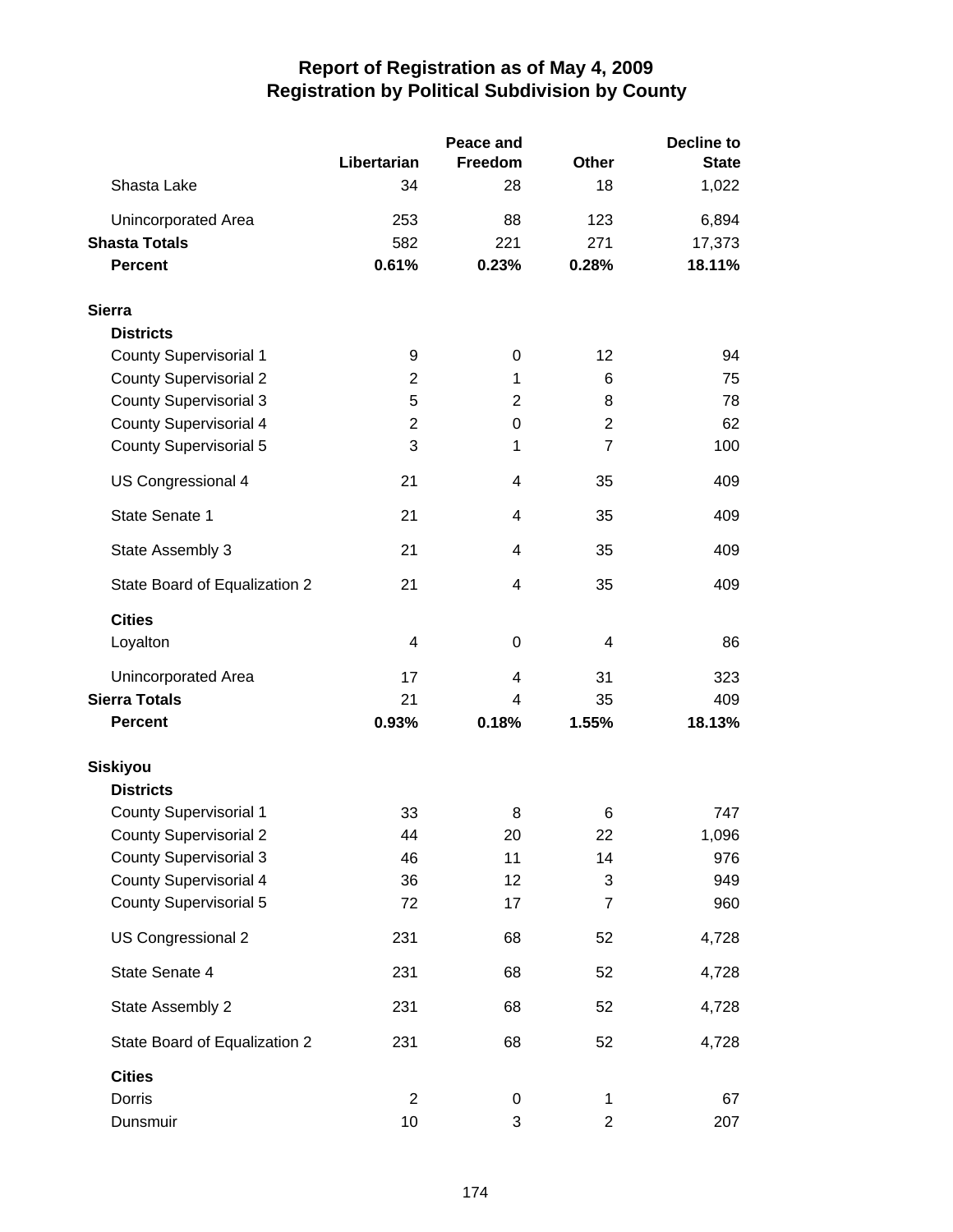|                               | <b>Total</b> |                   |            | <b>American</b> |                |
|-------------------------------|--------------|-------------------|------------|-----------------|----------------|
|                               | Registered   | <b>Democratic</b> | Republican | Independent     | Green          |
| Etna                          | 462          | 147               | 215        | 17              | 3              |
| Fort Jones                    | 375          | 116               | 176        | 11              | $\pmb{0}$      |
| Montague                      | 704          | 198               | 320        | 38              | $\mathbf 1$    |
| Mt. Shasta                    | 2,138        | 996               | 542        | 69              | 25             |
| Tulelake                      | 292          | 71                | 152        | $\overline{7}$  | $\mathbf 0$    |
| Weed                          | 1,379        | 676               | 349        | 54              | $\overline{7}$ |
| Yreka                         | 4,275        | 1,468             | 1,841      | 152             | 12             |
| Unincorporated Area           | 15,262       | 4,977             | 6,811      | 534             | 115            |
| <b>Siskiyou Totals</b>        | 26,238       | 9,228             | 10,818     | 935             | 178            |
| <b>Percent</b>                |              | 35.17%            | 41.23%     | 3.56%           | 0.68%          |
| Solano                        |              |                   |            |                 |                |
| <b>Districts</b>              |              |                   |            |                 |                |
| <b>County Supervisorial 1</b> | 36,101       | 22,546            | 5,420      | 667             | 176            |
| <b>County Supervisorial 2</b> | 43,286       | 23,234            | 9,728      | 983             | 218            |
| <b>County Supervisorial 3</b> | 35,289       | 18,382            | 8,533      | 793             | 116            |
| <b>County Supervisorial 4</b> | 34,845       | 15,114            | 11,593     | 876             | 127            |
| <b>County Supervisorial 5</b> | 42,833       | 18,341            | 14,346     | 1,060           | 132            |
| US Congressional 3            | 8,242        | 3,303             | 3,227      | 216             | 34             |
| US Congressional 7            | 117,287      | 61,116            | 28,682     | 2,663           | 525            |
| US Congressional 10           | 66,825       | 33,198            | 17,711     | 1,500           | 210            |
| State Senate 2                | 84,331       | 47,096            | 17,987     | 1,814           | 430            |
| State Senate 5                | 108,023      | 50,521            | 31,633     | 2,565           | 339            |
| State Assembly 7              | 60,671       | 35,966            | 11,048     | 1,164           | 286            |
| State Assembly 8              | 131,683      | 61,651            | 38,572     | 3,215           | 483            |
| State Board of Equalization 1 | 192,354      | 97,617            | 49,620     | 4,379           | 769            |
| <b>Cities</b>                 |              |                   |            |                 |                |
| Benicia                       | 17,130       | 8,366             | 4,550      | 459             | 121            |
| Dixon                         | 8,321        | 3,423             | 2,977      | 203             | 29             |
| Fairfield                     | 44,043       | 22,207            | 11,362     | 984             | 126            |
| Rio Vista                     | 4,535        | 2,022             | 1,592      | 130             | 16             |
| Suisun City                   | 12,071       | 6,699             | 2,417      | 247             | 44             |
| Vacaville                     | 42,300       | 17,768            | 14,300     | 1,104           | 133            |
| Vallejo                       | 53,619       | 33,248            | 8,220      | 1,019           | 244            |
| Unincorporated Area           | 10,335       | 3,884             | 4,202      | 233             | 56             |
| <b>Solano Totals</b>          | 192,354      | 97,617            | 49,620     | 4,379           | 769            |
| Percent                       |              | 50.75%            | 25.80%     | 2.28%           | 0.40%          |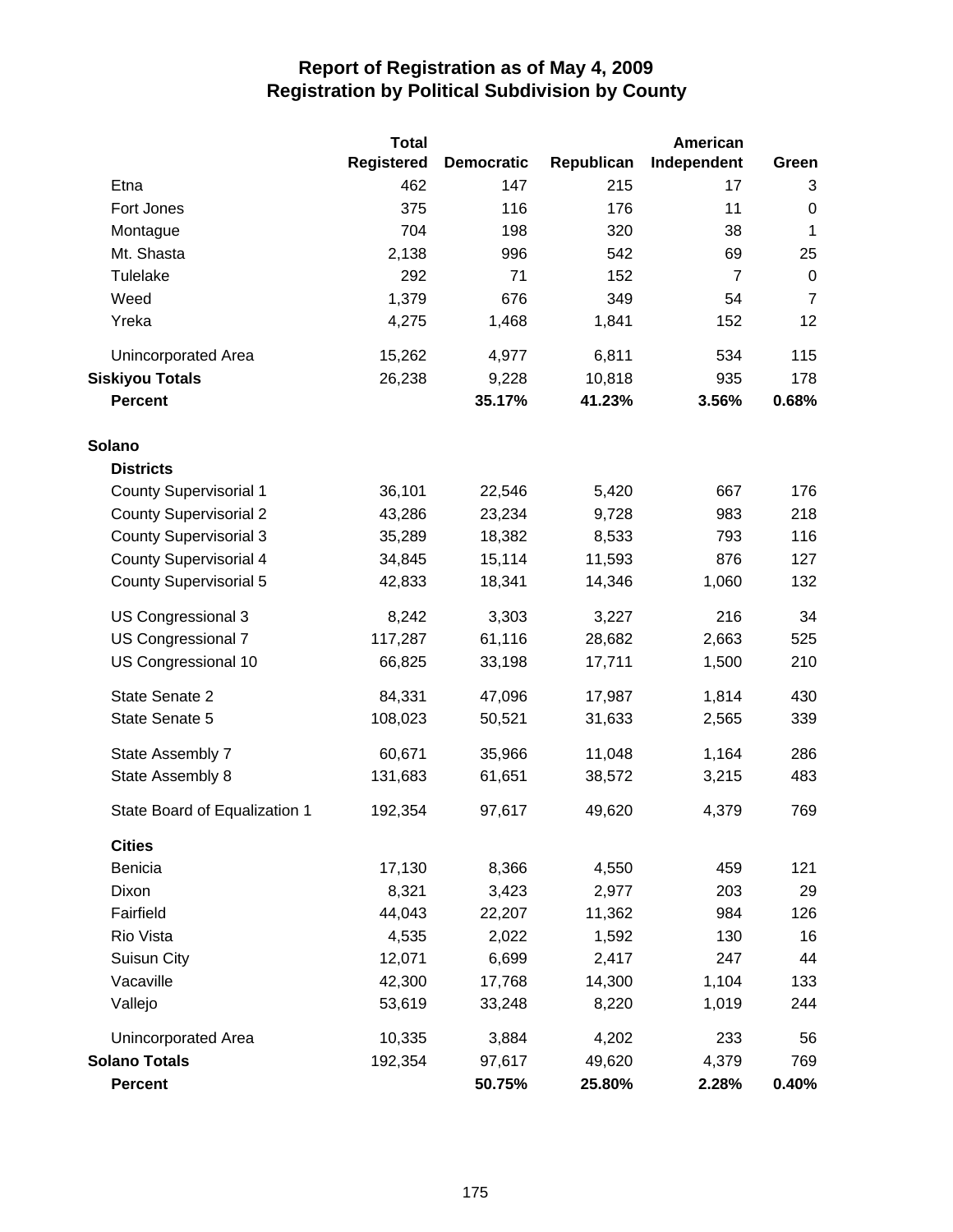|                               | Libertarian | Peace and<br>Freedom | <b>Other</b>   | <b>Decline to</b><br><b>State</b> |
|-------------------------------|-------------|----------------------|----------------|-----------------------------------|
| Etna                          | 4           | 0                    | 0              | 76                                |
| Fort Jones                    | 6           | 1                    | 0              | 65                                |
| Montague                      | 5           | 3                    | 1              | 138                               |
| Mt. Shasta                    | 17          | 4                    | $\overline{7}$ | 478                               |
| Tulelake                      | 0           | 1                    | 0              | 61                                |
| Weed                          | 17          | 6                    | $\overline{2}$ | 268                               |
| Yreka                         | 27          | 12                   | 3              | 760                               |
| Unincorporated Area           | 143         | 38                   | 36             | 2,608                             |
| <b>Siskiyou Totals</b>        | 231         | 68                   | 52             | 4,728                             |
| <b>Percent</b>                | 0.88%       | 0.26%                | 0.20%          | 18.02%                            |
| Solano                        |             |                      |                |                                   |
| <b>Districts</b>              |             |                      |                |                                   |
| <b>County Supervisorial 1</b> | 100         | 87                   | 145            | 6,960                             |
| <b>County Supervisorial 2</b> | 188         | 102                  | 218            | 8,615                             |
| <b>County Supervisorial 3</b> | 127         | 80                   | 164            | 7,094                             |
| <b>County Supervisorial 4</b> | 140         | 51                   | 133            | 6,811                             |
| <b>County Supervisorial 5</b> | 172         | 65                   | 176            | 8,541                             |
| US Congressional 3            | 39          | 12                   | 29             | 1,382                             |
| US Congressional 7            | 441         | 241                  | 519            | 23,100                            |
| US Congressional 10           | 247         | 132                  | 288            | 13,539                            |
| State Senate 2                | 320         | 191                  | 389            | 16,104                            |
| State Senate 5                | 407         | 194                  | 447            | 21,917                            |
| State Assembly 7              | 198         | 140                  | 259            | 11,610                            |
| State Assembly 8              | 529         | 245                  | 577            | 26,411                            |
| State Board of Equalization 1 | 727         | 385                  | 836            | 38,021                            |
| <b>Cities</b>                 |             |                      |                |                                   |
| Benicia                       | 93          | 45                   | 107            | 3,389                             |
| Dixon                         | 33          | 21                   | 32             | 1,603                             |
| Fairfield                     | 153         | 76                   | 195            | 8,940                             |
| Rio Vista                     | 21          | 5                    | 16             | 733                               |
| Suisun City                   | 49          | 29                   | 45             | 2,541                             |
| Vacaville                     | 161         | 58                   | 167            | 8,609                             |
| Vallejo                       | 161         | 126                  | 219            | 10,382                            |
| <b>Unincorporated Area</b>    | 56          | 25                   | 55             | 1,824                             |
| <b>Solano Totals</b>          | 727         | 385                  | 836            | 38,021                            |
| <b>Percent</b>                | 0.38%       | 0.20%                | 0.43%          | 19.77%                            |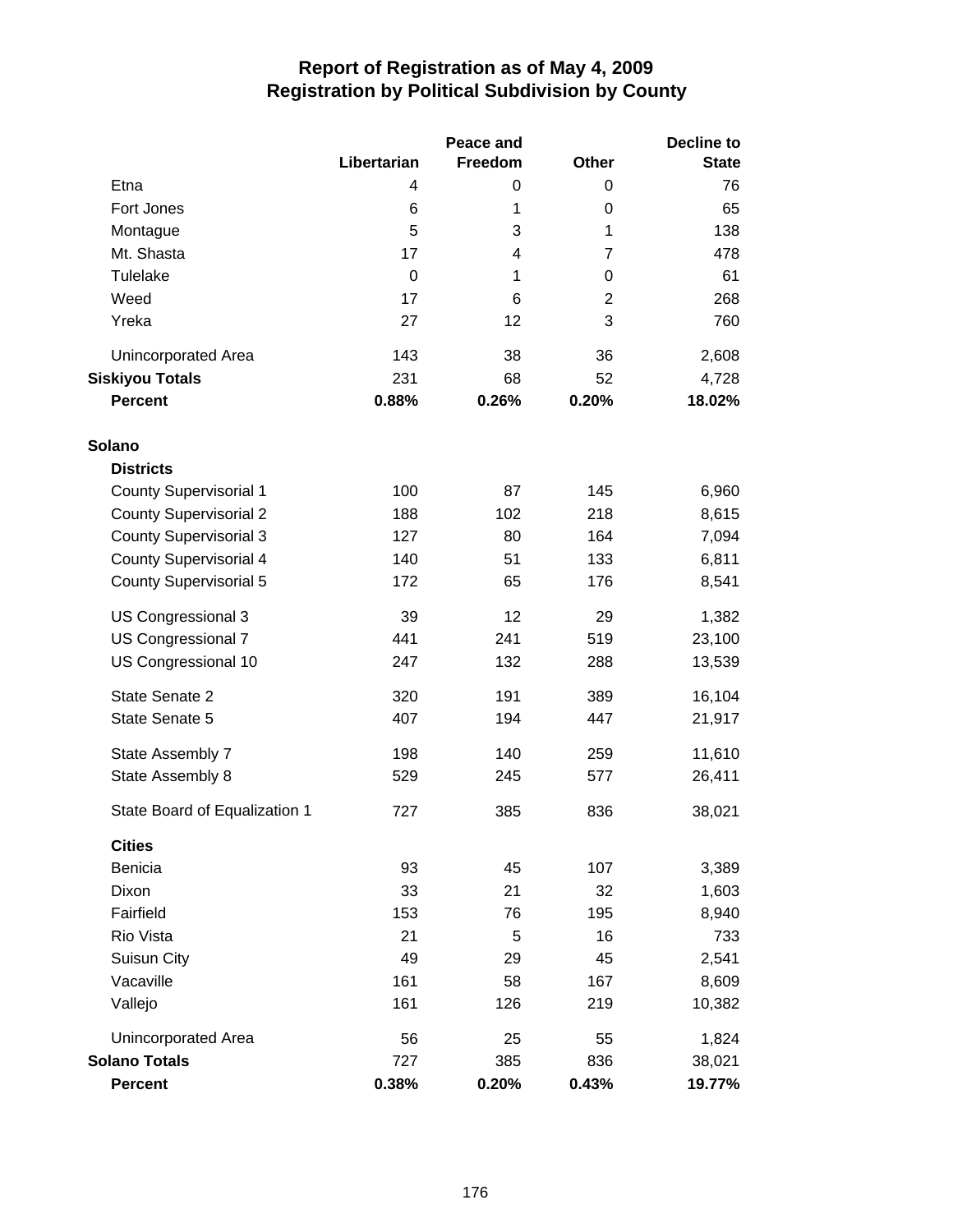|                               | <b>Total</b>      |                   |            | <b>American</b> |       |
|-------------------------------|-------------------|-------------------|------------|-----------------|-------|
|                               | <b>Registered</b> | <b>Democratic</b> | Republican | Independent     | Green |
| Sonoma                        |                   |                   |            |                 |       |
| <b>Districts</b>              |                   |                   |            |                 |       |
| <b>County Supervisorial 1</b> | 56,664            | 28,965            | 15,043     | 1,026           | 784   |
| <b>County Supervisorial 2</b> | 52,041            | 27,099            | 11,917     | 1,047           | 968   |
| <b>County Supervisorial 3</b> | 46,385            | 24,594            | 9,878      | 918             | 848   |
| <b>County Supervisorial 4</b> | 49,318            | 24,305            | 13,490     | 966             | 615   |
| <b>County Supervisorial 5</b> | 47,880            | 27,207            | 8,279      | 746             | 1,562 |
| US Congressional 1            | 39,509            | 19,575            | 10,762     | 746             | 536   |
| US Congressional 6            | 212,779           | 112,595           | 47,845     | 3,957           | 4,241 |
| State Senate 2                | 160,018           | 84,644            | 36,669     | 2,855           | 3,152 |
| State Senate 3                | 92,270            | 47,526            | 21,938     | 1,848           | 1,625 |
| State Assembly 1              | 66,331            | 34,777            | 15,405     | 1,153           | 1,682 |
| State Assembly 6              | 95,653            | 50,042            | 21,834     | 1,944           | 1,702 |
| State Assembly 7              | 90,304            | 47,351            | 21,368     | 1,606           | 1,393 |
| State Board of Equalization 1 | 252,288           | 132,170           | 58,607     | 4,703           | 4,777 |
| <b>Cities</b>                 |                   |                   |            |                 |       |
| Cloverdale                    | 4,063             | 2,064             | 1,087      | 81              | 41    |
| Cotati                        | 4,065             | 2,198             | 779        | 91              | 93    |
| Healdsburg                    | 6,088             | 3,233             | 1,447      | 88              | 98    |
| Petaluma                      | 31,180            | 16,620            | 6,822      | 609             | 504   |
| <b>Rohnert Park</b>           | 19,782            | 10,050            | 4,475      | 449             | 275   |
| Santa Rosa                    | 79,909            | 42,026            | 18,656     | 1,445           | 1,223 |
| Sebastopol                    | 4,750             | 2,889             | 642        | 67              | 251   |
| Sonoma                        | 6,643             | 3,520             | 1,553      | 148             | 97    |
| Windsor                       | 13,351            | 6,334             | 3,891      | 272             | 120   |
| Unincorporated Area           | 82,457            | 43,236            | 19,255     | 1,453           | 2,075 |
| <b>Sonoma Totals</b>          | 252,288           | 132,170           | 58,607     | 4,703           | 4,777 |
| <b>Percent</b>                |                   | 52.39%            | 23.23%     | 1.86%           | 1.89% |
| <b>Stanislaus</b>             |                   |                   |            |                 |       |
| <b>Districts</b>              |                   |                   |            |                 |       |
| <b>County Supervisorial 1</b> | 50,797            | 19,484            | 20,973     | 1,198           | 159   |
| <b>County Supervisorial 2</b> | 46,927            | 18,170            | 19,440     | 921             | 166   |
| <b>County Supervisorial 3</b> | 37,225            | 16,609            | 13,071     | 852             | 109   |
| <b>County Supervisorial 4</b> | 47,072            | 19,378            | 18,499     | 1,041           | 170   |
| <b>County Supervisorial 5</b> | 34,857            | 17,151            | 10,732     | 768             | 96    |
| US Congressional 18           | 95,118            | 45,008            | 31,024     | 2,198           | 336   |
| US Congressional 19           | 121,760           | 45,784            | 51,691     | 2,582           | 364   |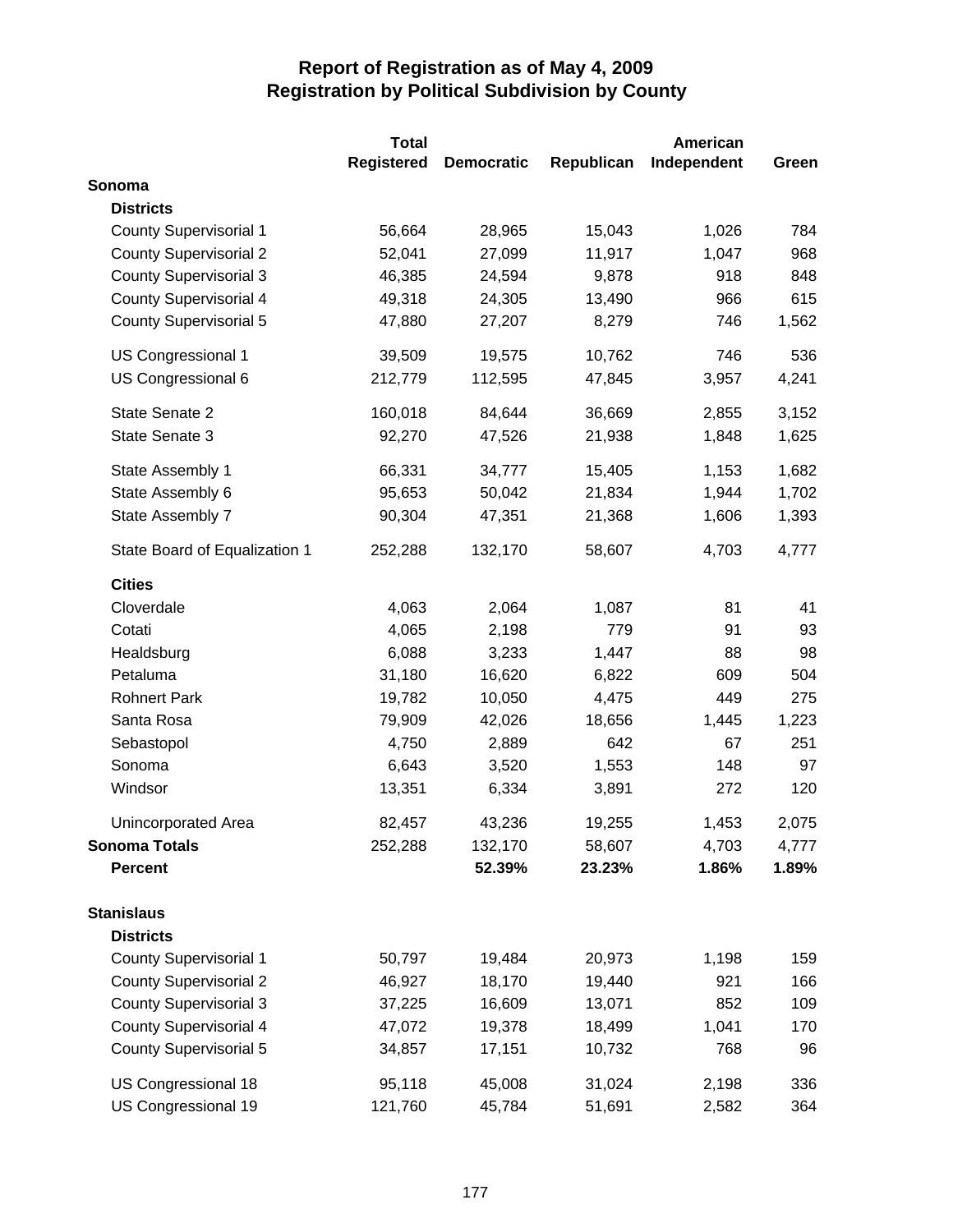|                               |             | Peace and |       | <b>Decline to</b> |  |
|-------------------------------|-------------|-----------|-------|-------------------|--|
|                               | Libertarian | Freedom   | Other | <b>State</b>      |  |
| Sonoma                        |             |           |       |                   |  |
| <b>Districts</b>              |             |           |       |                   |  |
| <b>County Supervisorial 1</b> | 283         | 97        | 268   | 10,198            |  |
| <b>County Supervisorial 2</b> | 291         | 104       | 253   | 10,362            |  |
| <b>County Supervisorial 3</b> | 250         | 126       | 231   | 9,540             |  |
| <b>County Supervisorial 4</b> | 296         | 107       | 204   | 9,335             |  |
| County Supervisorial 5        | 304         | 168       | 241   | 9,373             |  |
| <b>US Congressional 1</b>     | 233         | 87        | 152   | 7,418             |  |
| US Congressional 6            | 1,191       | 515       | 1,045 | 41,390            |  |
| State Senate 2                | 921         | 395       | 724   | 30,658            |  |
| State Senate 3                | 503         | 207       | 473   | 18,150            |  |
| State Assembly 1              | 423         | 197       | 311   | 12,383            |  |
| State Assembly 6              | 515         | 209       | 478   | 18,929            |  |
| State Assembly 7              | 486         | 196       | 408   | 17,496            |  |
| State Board of Equalization 1 | 1,424       | 602       | 1,197 | 48,808            |  |
| <b>Cities</b>                 |             |           |       |                   |  |
| Cloverdale                    | 18          | 6         | 5     | 761               |  |
| Cotati                        | 23          | 12        | 18    | 851               |  |
| Healdsburg                    | 40          | 22        | 25    | 1,135             |  |
| Petaluma                      | 159         | 58        | 151   | 6,257             |  |
| <b>Rohnert Park</b>           | 102         | 50        | 127   | 4,254             |  |
| Santa Rosa                    | 427         | 166       | 354   | 15,612            |  |
| Sebastopol                    | 24          | 19        | 21    | 837               |  |
| Sonoma                        | 22          | 9         | 24    | 1,270             |  |
| Windsor                       | 85          | 24        | 58    | 2,567             |  |
| Unincorporated Area           | 524         | 236       | 414   | 15,264            |  |
| <b>Sonoma Totals</b>          | 1,424       | 602       | 1,197 | 48,808            |  |
| <b>Percent</b>                | 0.56%       | 0.24%     | 0.47% | 19.35%            |  |
| <b>Stanislaus</b>             |             |           |       |                   |  |
| <b>Districts</b>              |             |           |       |                   |  |
| <b>County Supervisorial 1</b> | 207         | 162       | 549   | 8,065             |  |
| <b>County Supervisorial 2</b> | 149         | 129       | 495   | 7,457             |  |
| <b>County Supervisorial 3</b> | 141         | 166       | 386   | 5,891             |  |
| <b>County Supervisorial 4</b> | 187         | 129       | 582   | 7,086             |  |
| <b>County Supervisorial 5</b> | 133         | 169       | 323   | 5,485             |  |
| US Congressional 18           | 370         | 429       | 995   | 14,758            |  |
| US Congressional 19           | 447         | 326       | 1,340 | 19,226            |  |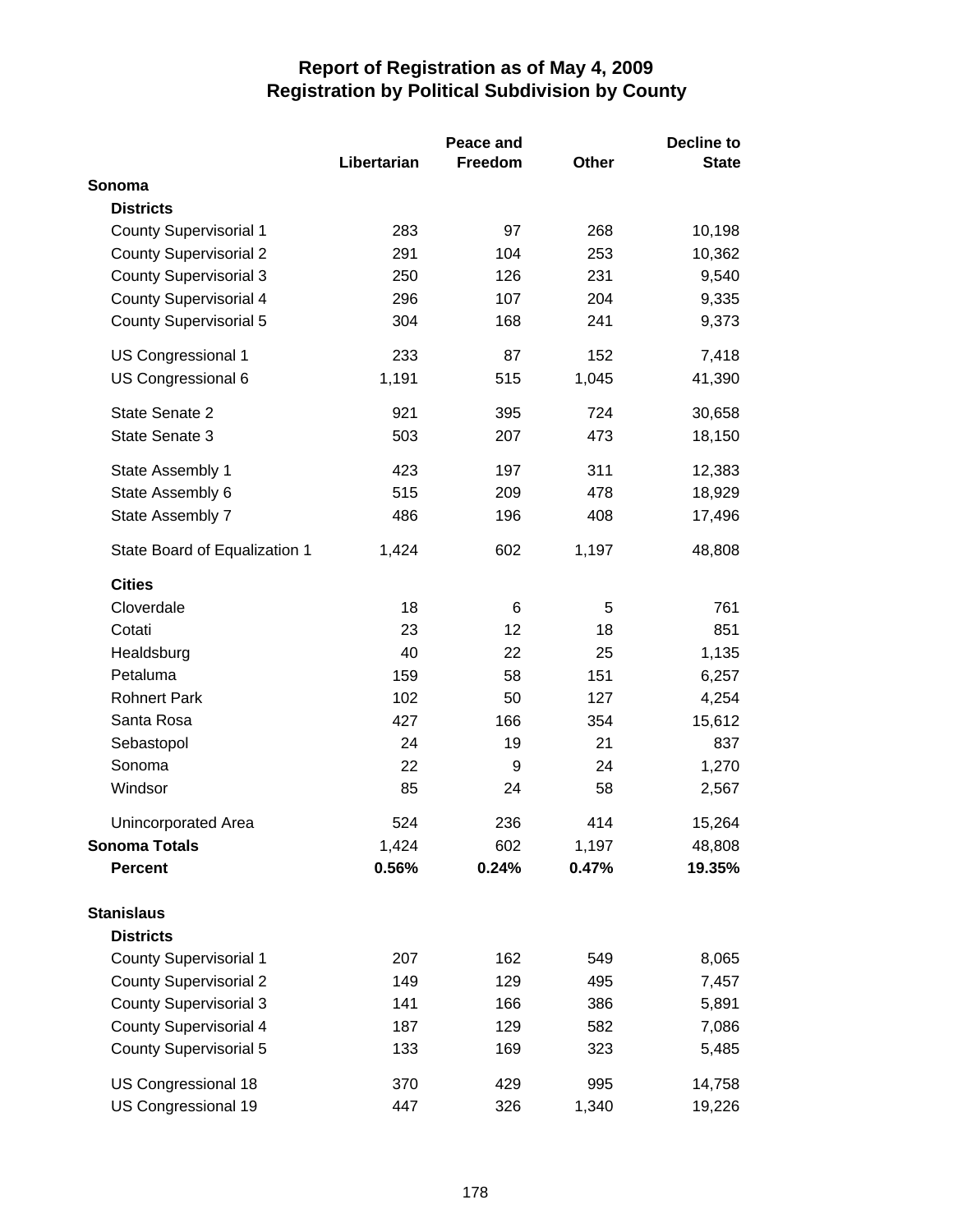|                               | <b>Total</b>      |                   |            | American    |       |
|-------------------------------|-------------------|-------------------|------------|-------------|-------|
|                               | <b>Registered</b> | <b>Democratic</b> | Republican | Independent | Green |
| State Senate 12               | 136,103           | 61,287            | 47,554     | 2,976       | 481   |
| State Senate 14               | 80,775            | 29,505            | 35,161     | 1,804       | 219   |
| State Assembly 17             | 4,920             | 2,217             | 1,662      | 125         | 14    |
| State Assembly 25             | 128,385           | 51,266            | 51,477     | 2,930       | 401   |
| State Assembly 26             | 83,573            | 37,309            | 29,576     | 1,725       | 285   |
| State Board of Equalization 2 | 216,878           | 90,792            | 82,715     | 4,780       | 700   |
| <b>Cities</b>                 |                   |                   |            |             |       |
| Ceres                         | 16,830            | 8,201             | 5,312      | 358         | 44    |
| Hughson                       | 3,004             | 1,089             | 1,323      | 76          | 5     |
| Modesto                       | 92,008            | 39,791            | 33,886     | 2,024       | 298   |
| Newman                        | 3,327             | 1,509             | 1,067      | 90          | 10    |
| Oakdale                       | 9,137             | 3,152             | 3,986      | 254         | 28    |
| Patterson                     | 6,519             | 3,367             | 1,742      | 166         | 22    |
| Riverbank                     | 8,565             | 3,675             | 3,048      | 203         | 16    |
| <b>Turlock</b>                | 29,162            | 11,447            | 11,690     | 545         | 117   |
| Waterford                     | 3,288             | 1,163             | 1,313      | 110         | 12    |
| <b>Unincorporated Area</b>    | 45,038            | 17,398            | 19,348     | 954         | 148   |
| <b>Stanislaus Totals</b>      | 216,878           | 90,792            | 82,715     | 4,780       | 700   |
| <b>Percent</b>                |                   | 41.86%            | 38.14%     | 2.20%       | 0.32% |
| <b>Sutter</b>                 |                   |                   |            |             |       |
| <b>Districts</b>              |                   |                   |            |             |       |
| <b>County Supervisorial 1</b> | 7,405             | 2,795             | 3,152      | 194         | 30    |
| <b>County Supervisorial 2</b> | 4,503             | 1,727             | 1,733      | 189         | 13    |
| <b>County Supervisorial 3</b> | 10,013            | 2,941             | 5,370      | 226         | 28    |
| <b>County Supervisorial 4</b> | 9,514             | 3,448             | 4,230      | 203         | 27    |
| <b>County Supervisorial 5</b> | 9,187             | 2,864             | 4,546      | 242         | 18    |
| US Congressional 2            | 40,622            | 13,775            | 19,031     | 1,054       | 116   |
| State Senate 4                | 40,622            | 13,775            | 19,031     | 1,054       | 116   |
| State Assembly 2              | 40,622            | 13,775            | 19,031     | 1,054       | 116   |
| State Board of Equalization 2 | 40,622            | 13,775            | 19,031     | 1,054       | 116   |
| <b>Cities</b>                 |                   |                   |            |             |       |
| Live Oak                      | 2,740             | 1,250             | 913        | 81          | 8     |
| <b>Yuba City</b>              | 26,351            | 9,331             | 11,669     | 717         | 76    |
| Unincorporated Area           | 11,531            | 3,194             | 6,449      | 256         | 32    |
| <b>Sutter Totals</b>          | 40,622            | 13,775            | 19,031     | 1,054       | 116   |
| <b>Percent</b>                |                   | 33.91%            | 46.85%     | 2.59%       | 0.29% |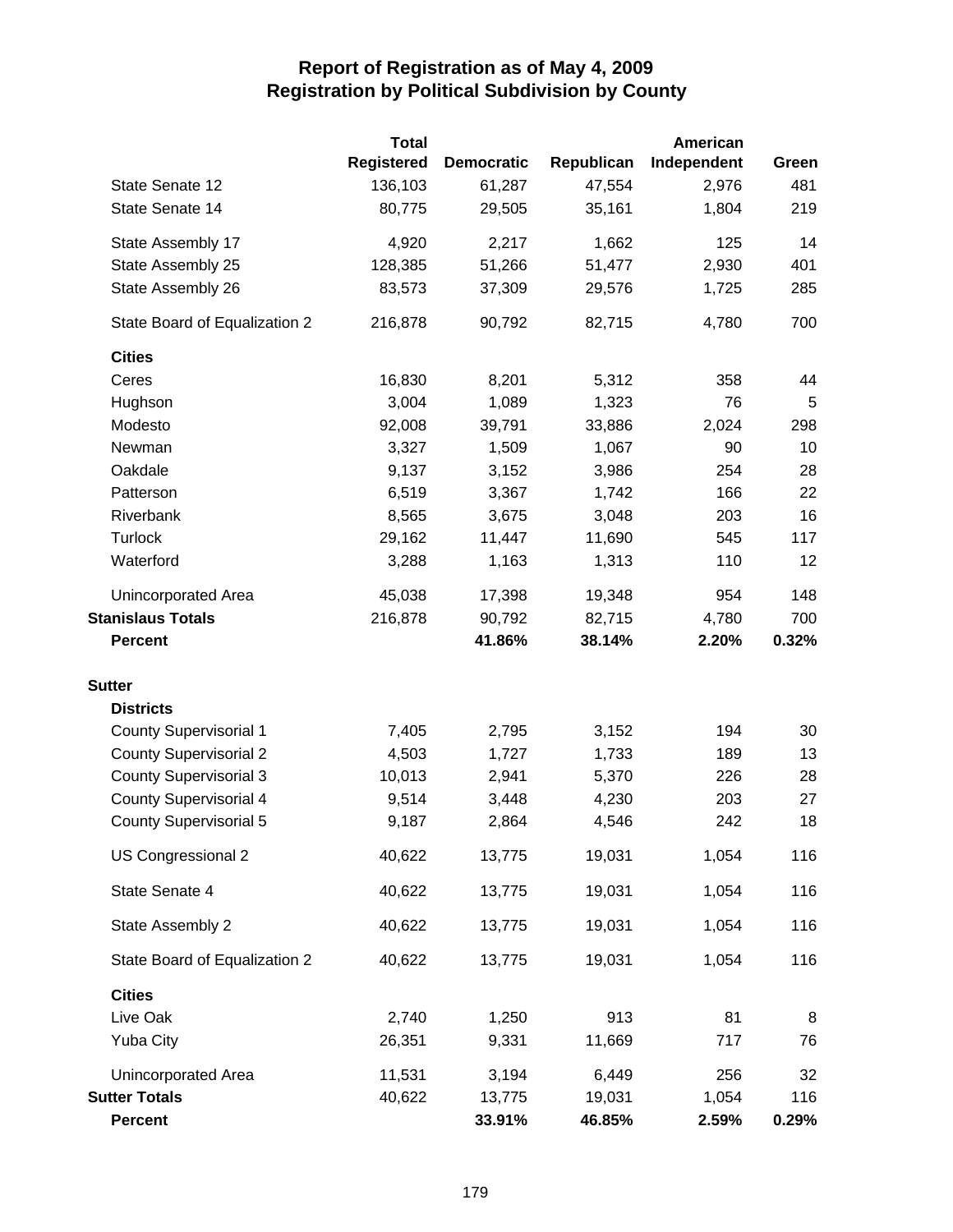|                               |             | Peace and      |              | <b>Decline to</b> |
|-------------------------------|-------------|----------------|--------------|-------------------|
|                               | Libertarian | Freedom        | <b>Other</b> | <b>State</b>      |
| State Senate 12               | 521         | 544            | 1,427        | 21,313            |
| State Senate 14               | 296         | 211            | 908          | 12,671            |
| State Assembly 17             | 25          | 21             | 35           | 821               |
| State Assembly 25             | 513         | 400            | 1,433        | 19,965            |
| State Assembly 26             | 279         | 334            | 867          | 13,198            |
| State Board of Equalization 2 | 817         | 755            | 2,335        | 33,984            |
| <b>Cities</b>                 |             |                |              |                   |
| Ceres                         | 55          | 82             | 156          | 2,622             |
| Hughson                       | 5           | $\overline{7}$ | 31           | 468               |
| Modesto                       | 382         | 310            | 1,028        | 14,289            |
| Newman                        | 15          | 18             | 25           | 593               |
| Oakdale                       | 46          | 29             | 141          | 1,501             |
| Patterson                     | 22          | 21             | 70           | 1,109             |
| Riverbank                     | 25          | 38             | 79           | 1,481             |
| <b>Turlock</b>                | 101         | 84             | 345          | 4,833             |
| Waterford                     | 14          | 10             | 32           | 634               |
| Unincorporated Area           | 152         | 156            | 428          | 6,454             |
| <b>Stanislaus Totals</b>      | 817         | 755            | 2,335        | 33,984            |
| <b>Percent</b>                | 0.38%       | 0.35%          | 1.08%        | 15.67%            |
| <b>Sutter</b>                 |             |                |              |                   |
| <b>Districts</b>              |             |                |              |                   |
| <b>County Supervisorial 1</b> | 27          | 25             | 40           | 1,142             |
| <b>County Supervisorial 2</b> | 35          | 15             | 28           | 763               |
| <b>County Supervisorial 3</b> | 27          | 16             | 41           | 1,364             |
| <b>County Supervisorial 4</b> | 33          | 31             | 44           | 1,498             |
| <b>County Supervisorial 5</b> | 26          | 24             | 44           | 1,423             |
| US Congressional 2            | 148         | 111            | 197          | 6,190             |
| State Senate 4                | 148         | 111            | 197          | 6,190             |
| State Assembly 2              | 148         | 111            | 197          | 6,190             |
| State Board of Equalization 2 | 148         | 111            | 197          | 6,190             |
| <b>Cities</b>                 |             |                |              |                   |
| Live Oak                      | 10          | 15             | 13           | 450               |
| <b>Yuba City</b>              | 95          | 75             | 140          | 4,248             |
| Unincorporated Area           | 43          | 21             | 44           | 1,492             |
| <b>Sutter Totals</b>          | 148         | 111            | 197          | 6,190             |
| <b>Percent</b>                | 0.36%       | 0.27%          | 0.48%        | 15.24%            |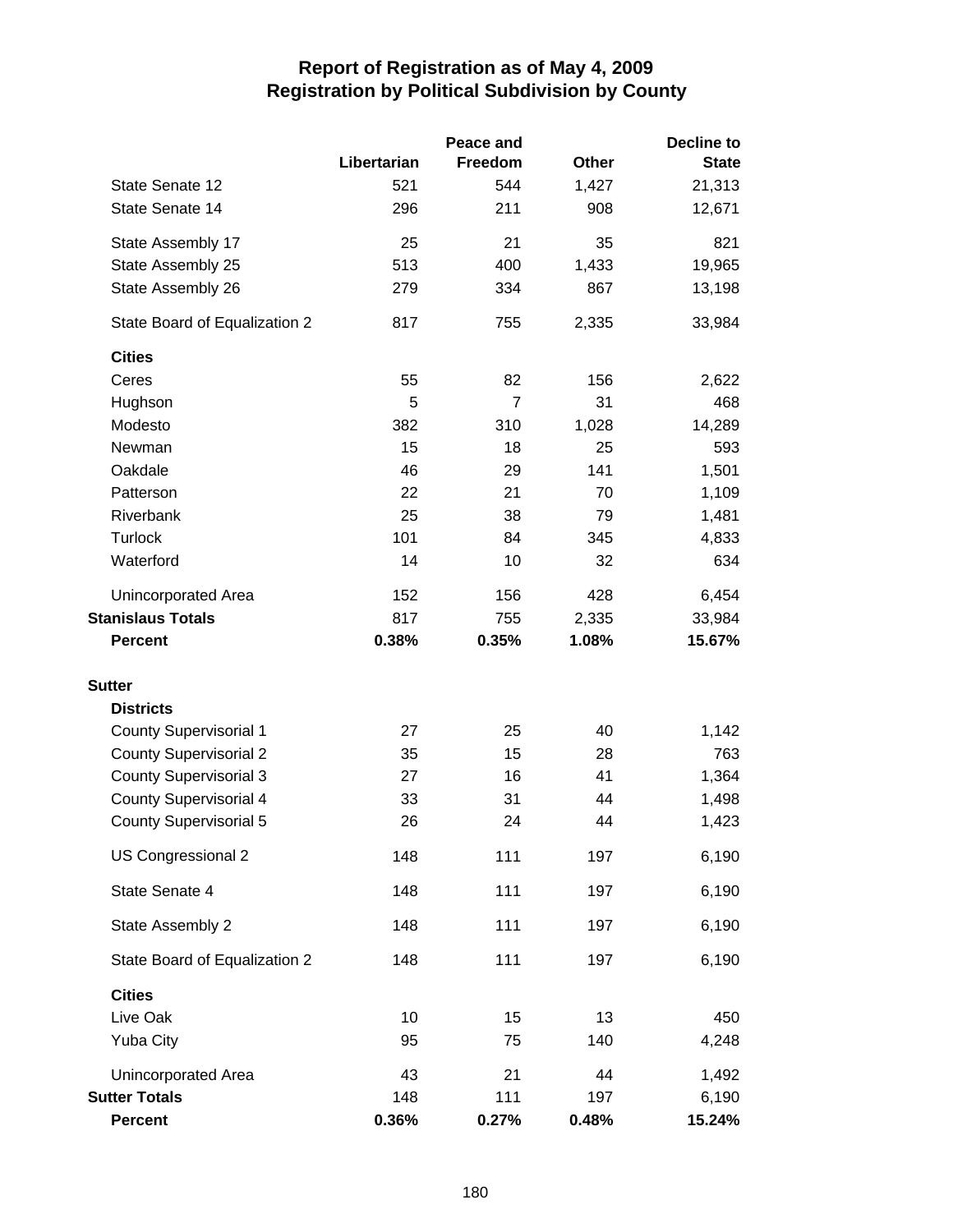|                               | <b>Total</b>      | <b>American</b>   |            |             |       |
|-------------------------------|-------------------|-------------------|------------|-------------|-------|
|                               | <b>Registered</b> | <b>Democratic</b> | Republican | Independent | Green |
| <b>Tehama</b>                 |                   |                   |            |             |       |
| <b>Districts</b>              |                   |                   |            |             |       |
| <b>County Supervisorial 1</b> | 7,092             | 2,193             | 3,391      | 281         | 27    |
| <b>County Supervisorial 2</b> | 5,915             | 2,038             | 2,505      | 302         | 21    |
| <b>County Supervisorial 3</b> | 6,501             | 2,004             | 3,058      | 271         | 22    |
| <b>County Supervisorial 4</b> | 5,339             | 1,851             | 2,270      | 241         | 25    |
| <b>County Supervisorial 5</b> | 5,692             | 1,964             | 2,447      | 229         | 25    |
| US Congressional 2            | 30,539            | 10,050            | 13,671     | 1,324       | 120   |
| State Senate 4                | 30,539            | 10,050            | 13,671     | 1,324       | 120   |
| State Assembly 2              | 30,539            | 10,050            | 13,671     | 1,324       | 120   |
| State Board of Equalization 2 | 30,539            | 10,050            | 13,671     | 1,324       | 120   |
| <b>Cities</b>                 |                   |                   |            |             |       |
| Corning                       | 2,532             | 965               | 926        | 106         | 11    |
| <b>Red Bluff</b>              | 5,835             | 2,172             | 2,214      | 287         | 26    |
| Tehama                        | 229               | 75                | 93         | 12          | 3     |
| Unincorporated Area           | 21,943            | 6,838             | 10,438     | 919         | 80    |
| <b>Tehama Totals</b>          | 30,539            | 10,050            | 13,671     | 1,324       | 120   |
| <b>Percent</b>                |                   | 32.91%            | 44.77%     | 4.34%       | 0.39% |
| <b>Trinity</b>                |                   |                   |            |             |       |
| <b>Districts</b>              |                   |                   |            |             |       |
| <b>County Supervisorial 1</b> | 1,787             | 645               | 727        | 69          | 17    |
| <b>County Supervisorial 2</b> | 1,672             | 540               | 648        | 80          | 17    |
| <b>County Supervisorial 3</b> | 1,595             | 623               | 514        | 67          | 32    |
| <b>County Supervisorial 4</b> | 1,767             | 661               | 623        | 66          | 32    |
| <b>County Supervisorial 5</b> | 1,589             | 574               | 567        | 52          | 29    |
| US Congressional 2            | 8,410             | 3,043             | 3,079      | 334         | 127   |
| State Senate 4                | 8,410             | 3,043             | 3,079      | 334         | 127   |
| State Assembly 1              | 8,410             | 3,043             | 3,079      | 334         | 127   |
| State Board of Equalization 1 | 8,410             | 3,043             | 3,079      | 334         | 127   |
| <b>Cities</b>                 |                   |                   |            |             |       |
| Unincorporated Area           | 8,410             | 3,043             | 3,079      | 334         | 127   |
| <b>Trinity Totals</b>         | 8,410             | 3,043             | 3,079      | 334         | 127   |
| <b>Percent</b>                |                   | 36.18%            | 36.61%     | 3.97%       | 1.51% |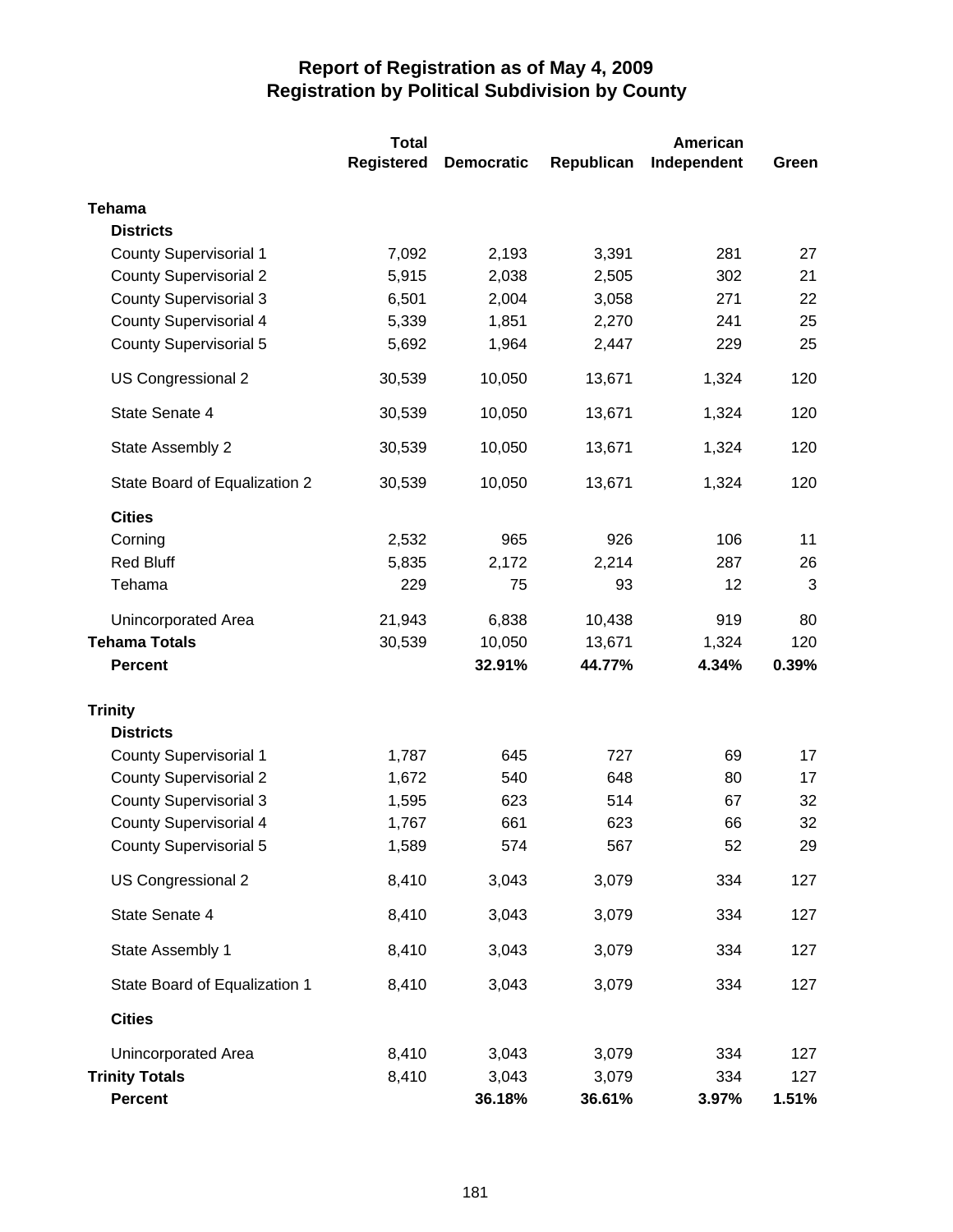|                               |             | Peace and      |              | <b>Decline to</b> |  |
|-------------------------------|-------------|----------------|--------------|-------------------|--|
|                               | Libertarian | <b>Freedom</b> | <b>Other</b> | <b>State</b>      |  |
| <b>Tehama</b>                 |             |                |              |                   |  |
| <b>Districts</b>              |             |                |              |                   |  |
| <b>County Supervisorial 1</b> | 42          | 15             | 22           | 1,121             |  |
| <b>County Supervisorial 2</b> | 43          | 20             | 27           | 959               |  |
| <b>County Supervisorial 3</b> | 36          | 19             | 24           | 1,067             |  |
| <b>County Supervisorial 4</b> | 40          | 21             | 21           | 870               |  |
| <b>County Supervisorial 5</b> | 48          | 24             | 26           | 929               |  |
| US Congressional 2            | 209         | 99             | 120          | 4,946             |  |
| State Senate 4                | 209         | 99             | 120          | 4,946             |  |
| State Assembly 2              | 209         | 99             | 120          | 4,946             |  |
| State Board of Equalization 2 | 209         | 99             | 120          | 4,946             |  |
| <b>Cities</b>                 |             |                |              |                   |  |
| Corning                       | 19          | 14             | 12           | 479               |  |
| <b>Red Bluff</b>              | 45          | 24             | 19           | 1,048             |  |
| Tehama                        | 0           | 1              | 1            | 44                |  |
| Unincorporated Area           | 145         | 60             | 88           | 3,375             |  |
| <b>Tehama Totals</b>          | 209         | 99             | 120          | 4,946             |  |
| <b>Percent</b>                | 0.68%       | 0.32%          | 0.39%        | 16.20%            |  |
| <b>Trinity</b>                |             |                |              |                   |  |
| <b>Districts</b>              |             |                |              |                   |  |
| <b>County Supervisorial 1</b> | 13          | 12             | 26           | 278               |  |
| <b>County Supervisorial 2</b> | 16          | 5              | 13           | 353               |  |
| <b>County Supervisorial 3</b> | 20          | 9              | 24           | 306               |  |
| <b>County Supervisorial 4</b> | 12          | 12             | 21           | 340               |  |
| <b>County Supervisorial 5</b> | 19          | $\overline{7}$ | 26           | 315               |  |
| US Congressional 2            | 80          | 45             | 110          | 1,592             |  |
| State Senate 4                | 80          | 45             | 110          | 1,592             |  |
| State Assembly 1              | 80          | 45             | 110          | 1,592             |  |
| State Board of Equalization 1 | 80          | 45             | 110          | 1,592             |  |
| <b>Cities</b>                 |             |                |              |                   |  |
| Unincorporated Area           | 80          | 45             | 110          | 1,592             |  |
| <b>Trinity Totals</b>         | 80          | 45             | 110          | 1,592             |  |
| <b>Percent</b>                | 0.95%       | 0.54%          | 1.31%        | 18.93%            |  |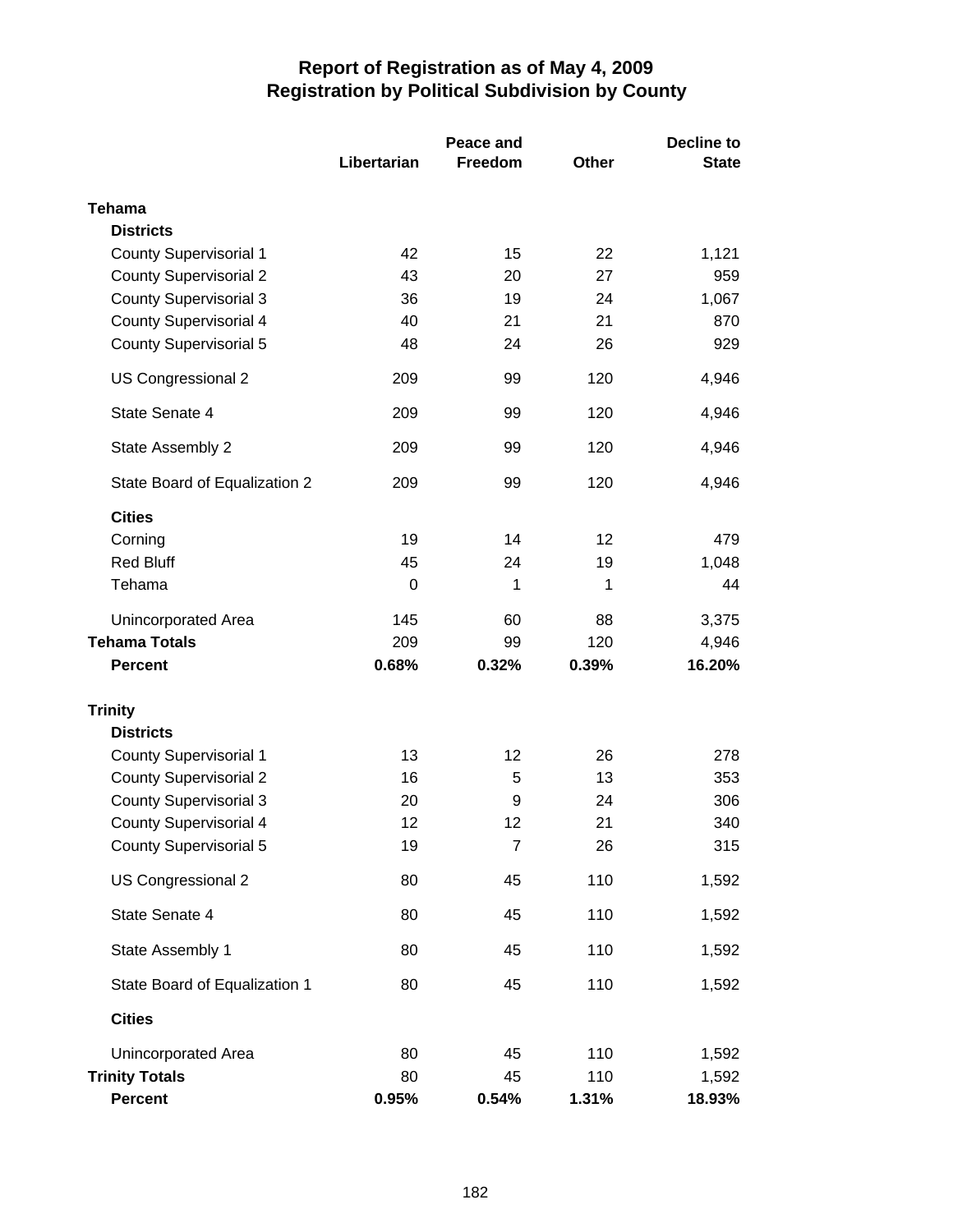|                               | <b>Total</b>      |                   |            | American         |                  |
|-------------------------------|-------------------|-------------------|------------|------------------|------------------|
|                               | <b>Registered</b> | <b>Democratic</b> | Republican | Independent      | Green            |
| <b>Tulare</b>                 |                   |                   |            |                  |                  |
| <b>Districts</b>              |                   |                   |            |                  |                  |
| <b>County Supervisorial 1</b> | 30,469            | 10,166            | 14,341     | 763              | 109              |
| <b>County Supervisorial 2</b> | 27,140            | 10,789            | 11,166     | 630              | 62               |
| <b>County Supervisorial 3</b> | 41,666            | 12,977            | 20,928     | 1,015            | 169              |
| <b>County Supervisorial 4</b> | 21,409            | 9,047             | 8,648      | 442              | 38               |
| <b>County Supervisorial 5</b> | 25,622            | 9,135             | 11,149     | 842              | 87               |
| US Congressional 21           | 146,306           | 52,114            | 66,232     | 3,692            | 465              |
| State Senate 16               | 26,840            | 12,167            | 9,856      | 530              | 56               |
| State Senate 18               | 119,466           | 39,947            | 56,376     | 3,162            | 409              |
| State Assembly 29             | $\boldsymbol{0}$  | $\mathbf 0$       | 0          | $\boldsymbol{0}$ | $\mathbf 0$      |
| State Assembly 30             | 9,663             | 4,108             | 3,848      | 193              | 16               |
| State Assembly 31             | 9,654             | 4,559             | 3,566      | 181              | 17               |
| State Assembly 34             | 126,989           | 43,447            | 58,818     | 3,318            | 432              |
| State Board of Equalization 2 | 146,306           | 52,114            | 66,232     | 3,692            | 465              |
| <b>Cities</b>                 |                   |                   |            |                  |                  |
| Dinuba                        | 6,061             | 2,822             | 2,273      | 124              | 11               |
| Exeter                        | 4,194             | 1,192             | 2,244      | 112              | 21               |
| Farmersville                  | 2,579             | 1,263             | 660        | 100              | $\overline{2}$   |
| Lindsay                       | 2,352             | 1,152             | 656        | 52               | $\boldsymbol{9}$ |
| Porterville                   | 16,039            | 6,104             | 6,462      | 522              | 46               |
| Tulare                        | 19,740            | 7,608             | 8,227      | 473              | 48               |
| Visalia                       | 51,677            | 16,606            | 25,260     | 1,256            | 200              |
| Woodlake                      | 1,674             | 917               | 403        | 32               | 6                |
| Unincorporated Area           | 41,990            | 14,450            | 20,047     | 1,021            | 122              |
| <b>Tulare Totals</b>          | 146,306           | 52,114            | 66,232     | 3,692            | 465              |
| <b>Percent</b>                |                   | 35.62%            | 45.27%     | 2.52%            | 0.32%            |
| <b>Tuolumne</b>               |                   |                   |            |                  |                  |
| <b>Districts</b>              |                   |                   |            |                  |                  |
| <b>County Supervisorial 1</b> | 6,419             | 2,392             | 2,640      | 182              | 66               |
| <b>County Supervisorial 2</b> | 6,588             | 2,256             | 2,896      | 203              | 58               |
| <b>County Supervisorial 3</b> | 5,715             | 1,926             | 2,520      | 196              | 22               |
| <b>County Supervisorial 4</b> | 6,383             | 2,107             | 2,885      | 219              | 44               |
| <b>County Supervisorial 5</b> | 6,530             | 2,359             | 2,759      | 228              | 53               |
| US Congressional 19           | 31,635            | 11,040            | 13,700     | 1,028            | 243              |
| State Senate 14               | 31,635            | 11,040            | 13,700     | 1,028            | 243              |
| State Assembly 25             | 31,635            | 11,040            | 13,700     | 1,028            | 243              |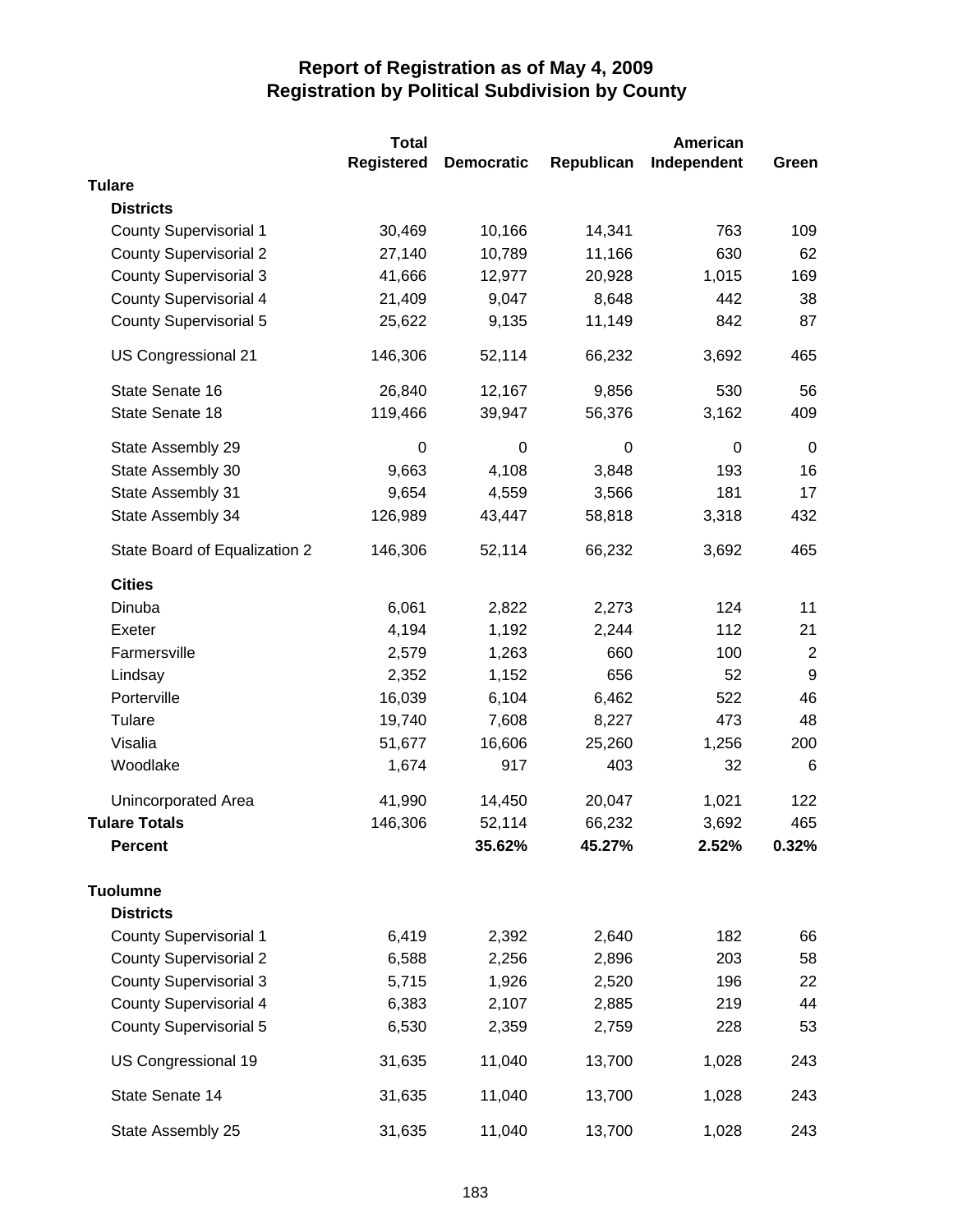|                               |             | Peace and      |                | <b>Decline to</b> |  |
|-------------------------------|-------------|----------------|----------------|-------------------|--|
|                               | Libertarian | <b>Freedom</b> | <b>Other</b>   | <b>State</b>      |  |
| <b>Tulare</b>                 |             |                |                |                   |  |
| <b>Districts</b>              |             |                |                |                   |  |
| <b>County Supervisorial 1</b> | 115         | 71             | 70             | 4,834             |  |
| <b>County Supervisorial 2</b> | 71          | 77             | 55             | 4,290             |  |
| <b>County Supervisorial 3</b> | 152         | 68             | 74             | 6,283             |  |
| <b>County Supervisorial 4</b> | 64          | 55             | 43             | 3,072             |  |
| County Supervisorial 5        | 102         | 78             | 81             | 4,148             |  |
| US Congressional 21           | 504         | 349            | 323            | 22,627            |  |
| State Senate 16               | 85          | 83             | 56             | 4,007             |  |
| State Senate 18               | 419         | 266            | 267            | 18,620            |  |
| State Assembly 29             | 0           | 0              | 0              | 0                 |  |
| State Assembly 30             | 34          | 36             | 18             | 1,410             |  |
| State Assembly 31             | 19          | 23             | 21             | 1,268             |  |
| State Assembly 34             | 451         | 290            | 284            | 19,949            |  |
| State Board of Equalization 2 | 504         | 349            | 323            | 22,627            |  |
| <b>Cities</b>                 |             |                |                |                   |  |
| Dinuba                        | 13          | 12             | 16             | 790               |  |
| Exeter                        | 18          | 8              | 6              | 593               |  |
| Farmersville                  | 9           | 6              | 4              | 535               |  |
| Lindsay                       | 16          | 12             | $\overline{7}$ | 448               |  |
| Porterville                   | 54          | 58             | 49             | 2,744             |  |
| Tulare                        | 52          | 52             | 39             | 3,241             |  |
| Visalia                       | 182         | 90             | 103            | 7,980             |  |
| Woodlake                      | 5           | 5              | 3              | 303               |  |
| Unincorporated Area           | 155         | 106            | 96             | 5,993             |  |
| <b>Tulare Totals</b>          | 504         | 349            | 323            | 22,627            |  |
| <b>Percent</b>                | 0.34%       | 0.24%          | 0.22%          | 15.47%            |  |
| <b>Tuolumne</b>               |             |                |                |                   |  |
| <b>Districts</b>              |             |                |                |                   |  |
| <b>County Supervisorial 1</b> | 28          | 19             | 42             | 1,050             |  |
| <b>County Supervisorial 2</b> | 50          | 15             | 26             | 1,084             |  |
| <b>County Supervisorial 3</b> | 45          | 11             | 33             | 962               |  |
| <b>County Supervisorial 4</b> | 24          | 9              | 41             | 1,054             |  |
| <b>County Supervisorial 5</b> | 41          | 11             | 30             | 1,049             |  |
| US Congressional 19           | 188         | 65             | 172            | 5,199             |  |
| State Senate 14               | 188         | 65             | 172            | 5,199             |  |
| State Assembly 25             | 188         | 65             | 172            | 5,199             |  |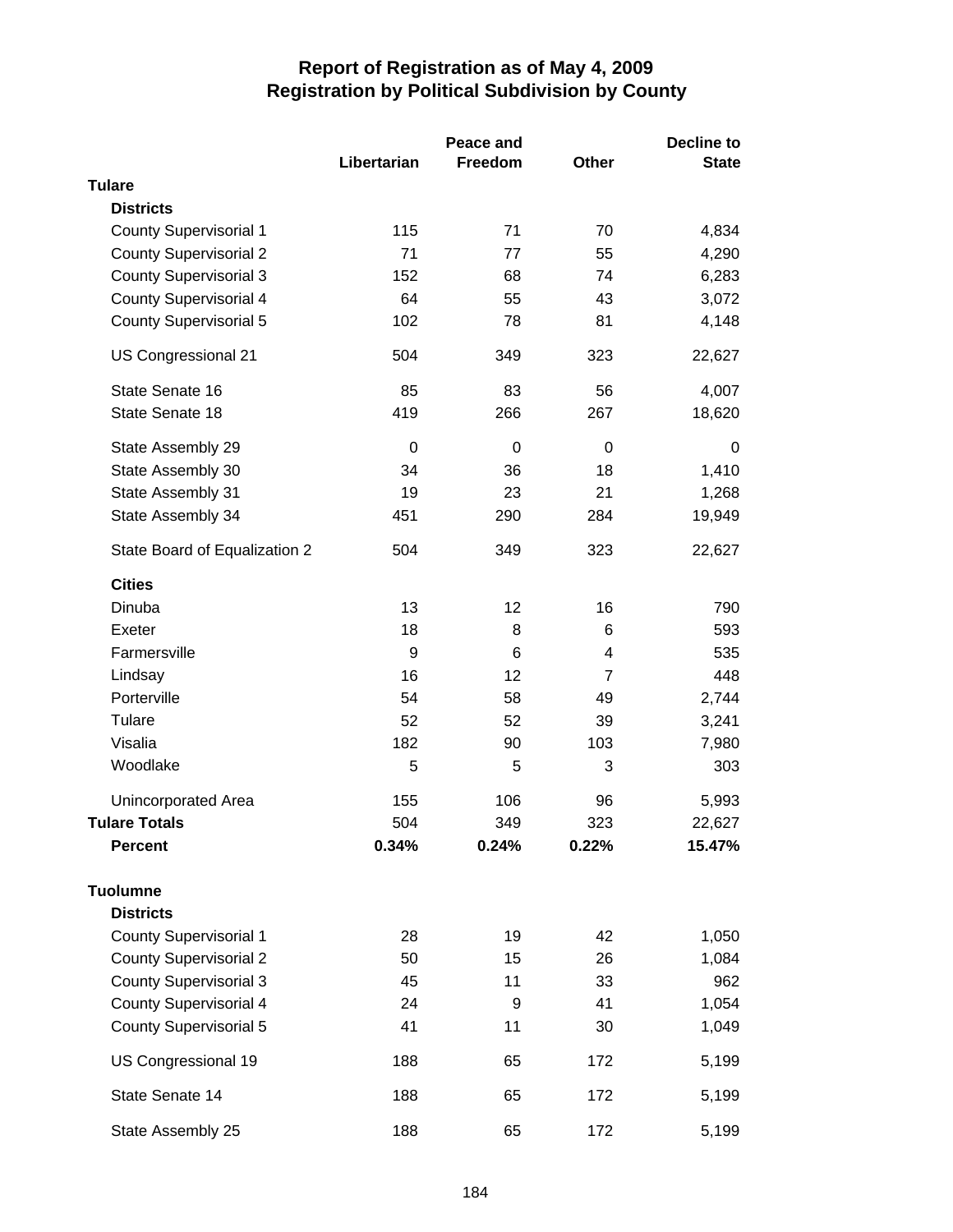|                               | <b>Total</b><br><b>Registered</b> | <b>Democratic</b> | Republican | American<br>Independent | Green |
|-------------------------------|-----------------------------------|-------------------|------------|-------------------------|-------|
| State Board of Equalization 2 | 31,635                            | 11,040            | 13,700     | 1,028                   | 243   |
| <b>Cities</b>                 |                                   |                   |            |                         |       |
| Sonora                        | 2,529                             | 1,008             | 915        | 69                      | 30    |
| Unincorporated Area           | 29,106                            | 10,032            | 12,785     | 959                     | 213   |
| <b>Tuolumne Totals</b>        | 31,635                            | 11,040            | 13,700     | 1,028                   | 243   |
| <b>Percent</b>                |                                   | 34.90%            | 43.31%     | 3.25%                   | 0.77% |
| Ventura                       |                                   |                   |            |                         |       |
| <b>Districts</b>              |                                   |                   |            |                         |       |
| <b>County Supervisorial 1</b> | 94,228                            | 41,978            | 31,026     | 1,900                   | 965   |
| <b>County Supervisorial 2</b> | 95,793                            | 31,881            | 41,317     | 1,895                   | 427   |
| <b>County Supervisorial 3</b> | 79,773                            | 33,145            | 29,533     | 1,678                   | 365   |
| <b>County Supervisorial 4</b> | 93,389                            | 30,127            | 42,122     | 2,141                   | 384   |
| <b>County Supervisorial 5</b> | 59,159                            | 32,463            | 13,139     | 1,051                   | 228   |
| US Congressional 23           | 94,185                            | 49,489            | 22,963     | 1,745                   | 500   |
| US Congressional 24           | 328,157                           | 120,105           | 134,174    | 6,920                   | 1,869 |
| State Senate 17               | 22,184                            | 11,386            | 6,071      | 465                     | 137   |
| State Senate 19               | 322,334                           | 117,038           | 132,293    | 6,760                   | 1,913 |
| State Senate 23               | 77,824                            | 41,170            | 18,773     | 1,440                   | 319   |
| State Assembly 35             | 103,806                           | 51,120            | 29,653     | 1,896                   | 714   |
| State Assembly 37             | 217,850                           | 77,383            | 91,233     | 4,622                   | 1,194 |
| State Assembly 38             | 44,623                            | 14,421            | 20,035     | 1,031                   | 186   |
| State Assembly 41             | 56,063                            | 26,670            | 16,216     | 1,116                   | 275   |
| State Board of Equalization 2 | 422,342                           | 169,594           | 157,137    | 8,665                   | 2,369 |
| <b>Cities</b>                 |                                   |                   |            |                         |       |
| Camarillo                     | 39,831                            | 13,686            | 17,737     | 857                     | 167   |
| Fillmore                      | 6,127                             | 2,965             | 1,793      | 133                     | 26    |
| Moorpark                      | 19,288                            | 6,718             | 8,103      | 438                     | 70    |
| Ojai                          | 4,970                             | 2,297             | 1,478      | 105                     | 93    |
| Oxnard                        | 67,490                            | 36,383            | 15,729     | 1,217                   | 256   |
| Port Hueneme                  | 8,806                             | 4,293             | 2,469      | 182                     | 41    |
| San Buenaventura              | 64,542                            | 28,858            | 21,443     | 1,243                   | 587   |
| Santa Paula                   | 11,405                            | 6,316             | 2,782      | 229                     | 52    |
| Simi Valley                   | 69,293                            | 21,883            | 31,791     | 1,591                   | 279   |
| <b>Thousand Oaks</b>          | 77,028                            | 25,255            | 33,497     | 1,524                   | 360   |
| Unincorporated Area           | 53,562                            | 20,940            | 20,315     | 1,146                   | 438   |
| <b>Ventura Totals</b>         | 422,342                           | 169,594           | 157,137    | 8,665                   | 2,369 |
| <b>Percent</b>                |                                   | 40.16%            | 37.21%     | 2.05%                   | 0.56% |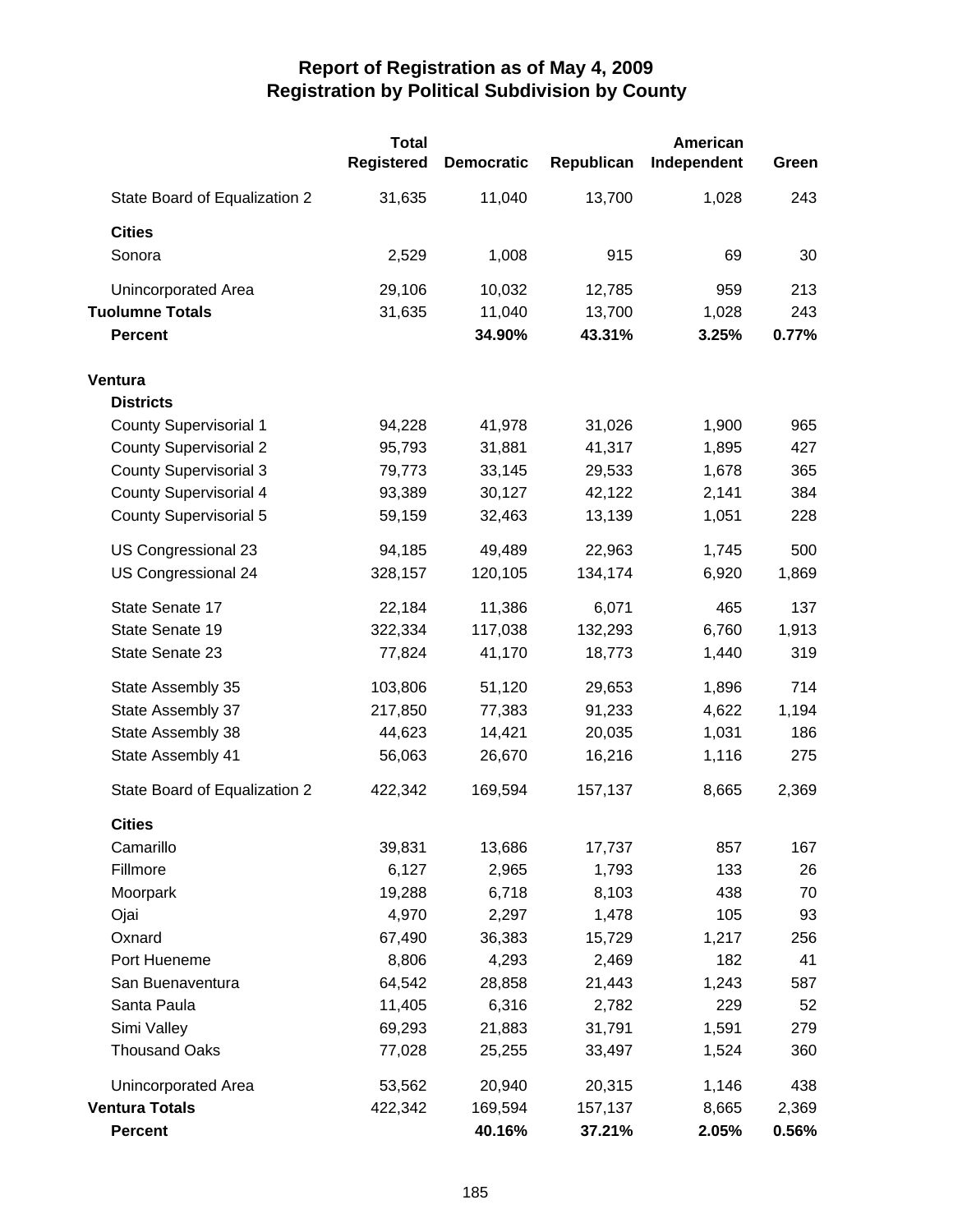|                               |             | Peace and |              | <b>Decline to</b> |  |
|-------------------------------|-------------|-----------|--------------|-------------------|--|
|                               | Libertarian | Freedom   | <b>Other</b> | <b>State</b>      |  |
| State Board of Equalization 2 | 188         | 65        | 172          | 5,199             |  |
| <b>Cities</b>                 |             |           |              |                   |  |
| Sonora                        | 12          | 10        | 15           | 470               |  |
| Unincorporated Area           | 176         | 55        | 157          | 4,729             |  |
| <b>Tuolumne Totals</b>        | 188         | 65        | 172          | 5,199             |  |
| <b>Percent</b>                | 0.59%       | 0.21%     | 0.54%        | 16.43%            |  |
| Ventura                       |             |           |              |                   |  |
| <b>Districts</b>              |             |           |              |                   |  |
| <b>County Supervisorial 1</b> | 517         | 195       | 1,316        | 16,331            |  |
| <b>County Supervisorial 2</b> | 511         | 115       | 1,332        | 18,315            |  |
| <b>County Supervisorial 3</b> | 330         | 150       | 897          | 13,675            |  |
| <b>County Supervisorial 4</b> | 501         | 143       | 1,140        | 16,831            |  |
| <b>County Supervisorial 5</b> | 224         | 228       | 576          | 11,250            |  |
| US Congressional 23           | 392         | 319       | 1,051        | 17,726            |  |
| US Congressional 24           | 1,691       | 512       | 4,210        | 58,676            |  |
| State Senate 17               | 103         | 62        | 247          | 3,713             |  |
| State Senate 19               | 1,686       | 504       | 4,190        | 57,950            |  |
| State Senate 23               | 294         | 265       | 824          | 14,739            |  |
| State Assembly 35             | 477         | 289       | 1,290        | 18,367            |  |
| State Assembly 37             | 1,088       | 325       | 2,773        | 39,232            |  |
| State Assembly 38             | 259         | 71        | 535          | 8,085             |  |
| State Assembly 41             | 259         | 146       | 663          | 10,718            |  |
| State Board of Equalization 2 | 2,083       | 831       | 5,261        | 76,402            |  |
| <b>Cities</b>                 |             |           |              |                   |  |
| Camarillo                     | 160         | 51        | 428          | 6,745             |  |
| Fillmore                      | 29          | 23        | 69           | 1,089             |  |
| Moorpark                      | 92          | 36        | 234          | 3,597             |  |
| Ojai                          | 21          | 6         | 68           | 902               |  |
| Oxnard                        | 243         | 244       | 673          | 12,745            |  |
| Port Hueneme                  | 34          | 20        | 131          | 1,636             |  |
| San Buenaventura              | 347         | 129       | 910          | 11,025            |  |
| Santa Paula                   | 40          | 28        | 122          | 1,836             |  |
| Simi Valley                   | 384         | 104       | 843          | 12,418            |  |
| <b>Thousand Oaks</b>          | 395         | 90        | 1,090        | 14,817            |  |
| Unincorporated Area           | 338         | 100       | 693          | 9,592             |  |
| <b>Ventura Totals</b>         | 2,083       | 831       | 5,261        | 76,402            |  |
| <b>Percent</b>                | 0.49%       | 0.20%     | 1.25%        | 18.09%            |  |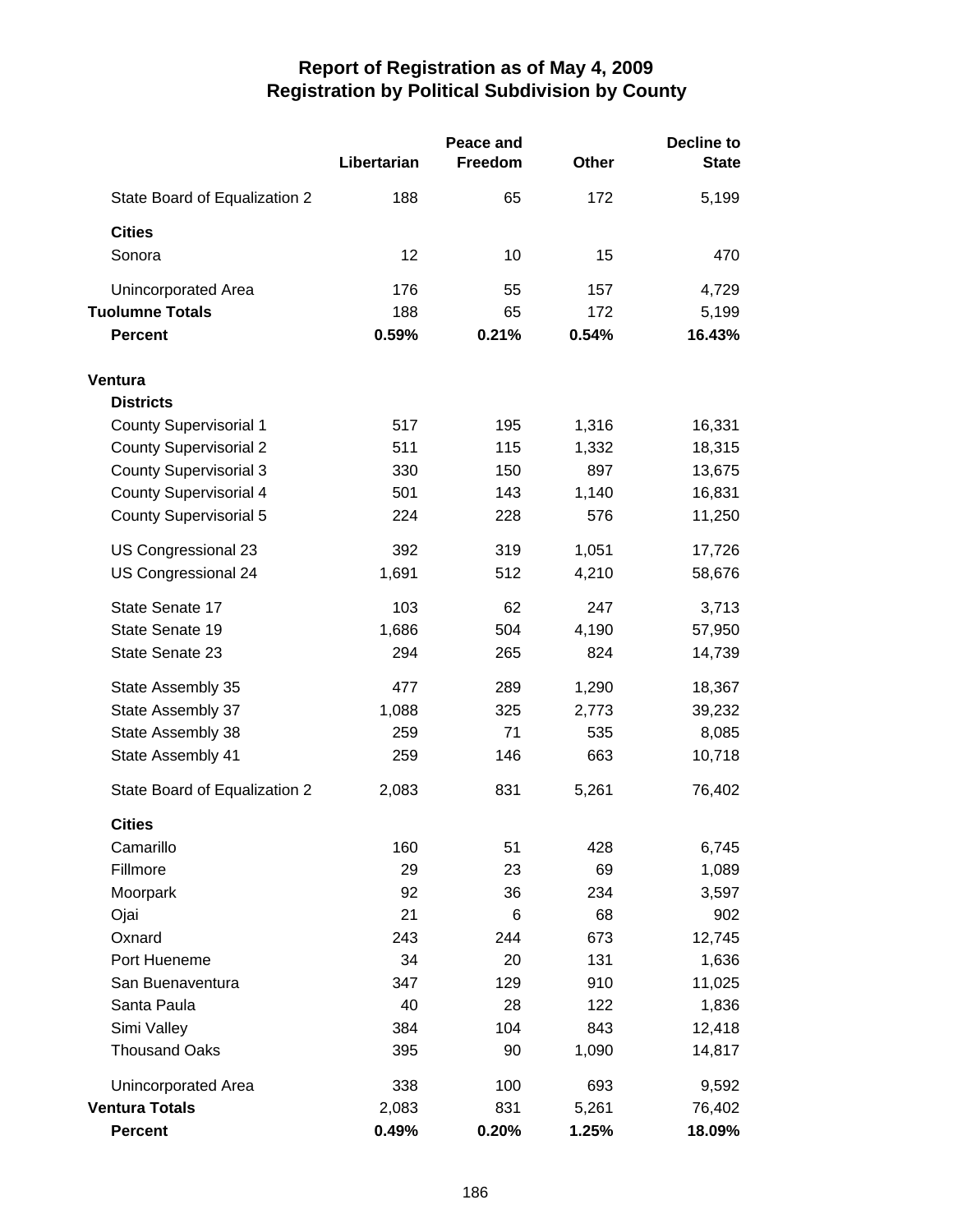|                               | <b>Total</b>      | <b>American</b>   |            |             |       |
|-------------------------------|-------------------|-------------------|------------|-------------|-------|
|                               | <b>Registered</b> | <b>Democratic</b> | Republican | Independent | Green |
| Yolo                          |                   |                   |            |             |       |
| <b>Districts</b>              |                   |                   |            |             |       |
| <b>County Supervisorial 1</b> | 22,504            | 10,510            | 5,996      | 652         | 151   |
| <b>County Supervisorial 2</b> | 20,071            | 11,133            | 2,737      | 352         | 361   |
| <b>County Supervisorial 3</b> | 17,468            | 8,031             | 5,257      | 434         | 131   |
| <b>County Supervisorial 4</b> | 22,479            | 11,786            | 4,308      | 372         | 364   |
| <b>County Supervisorial 5</b> | 17,940            | 7,490             | 6,511      | 427         | 137   |
| US Congressional 1            | 88,660            | 44,468            | 19,821     | 1,963       | 1,072 |
| US Congressional 2            | 11,802            | 4,482             | 4,988      | 274         | 72    |
| State Senate 5                | 100,462           | 48,950            | 24,809     | 2,237       | 1,144 |
| State Assembly 2              | 6,891             | 2,759             | 2,705      | 148         | 51    |
| State Assembly 8              | 93,571            | 46,191            | 22,104     | 2,089       | 1,093 |
| State Board of Equalization 1 | 100,462           | 48,950            | 24,809     | 2,237       | 1,144 |
| <b>Cities</b>                 |                   |                   |            |             |       |
| Davis                         | 38,297            | 20,916            | 6,124      | 637         | 687   |
| <b>West Sacramento</b>        | 21,723            | 10,258            | 5,599      | 629         | 150   |
| Winters                       | 3,184             | 1,441             | 930        | 74          | 38    |
| Woodland                      | 25,010            | 11,244            | 7,971      | 627         | 172   |
| <b>Unincorporated Area</b>    | 12,248            | 5,091             | 4,185      | 270         | 97    |
| <b>Yolo Totals</b>            | 100,462           | 48,950            | 24,809     | 2,237       | 1,144 |
| <b>Percent</b>                |                   | 48.72%            | 24.69%     | 2.23%       | 1.14% |
| Yuba                          |                   |                   |            |             |       |
| <b>Districts</b>              |                   |                   |            |             |       |
| <b>County Supervisorial 1</b> | 4,714             | 1,818             | 1,578      | 232         | 17    |
| <b>County Supervisorial 2</b> | 5,007             | 1,945             | 1,916      | 169         | 26    |
| <b>County Supervisorial 3</b> | 7,387             | 2,917             | 2,577      | 275         | 22    |
| <b>County Supervisorial 4</b> | 5,189             | 1,525             | 2,486      | 199         | 21    |
| <b>County Supervisorial 5</b> | 6,944             | 1,911             | 3,209      | 293         | 61    |
| US Congressional 2            | 29,241            | 10,116            | 11,766     | 1,168       | 147   |
| State Senate 4                | 29,241            | 10,116            | 11,766     | 1,168       | 147   |
| State Assembly 3              | 29,241            | 10,116            | 11,766     | 1,168       | 147   |
| State Board of Equalization 2 | 29,241            | 10,116            | 11,766     | 1,168       | 147   |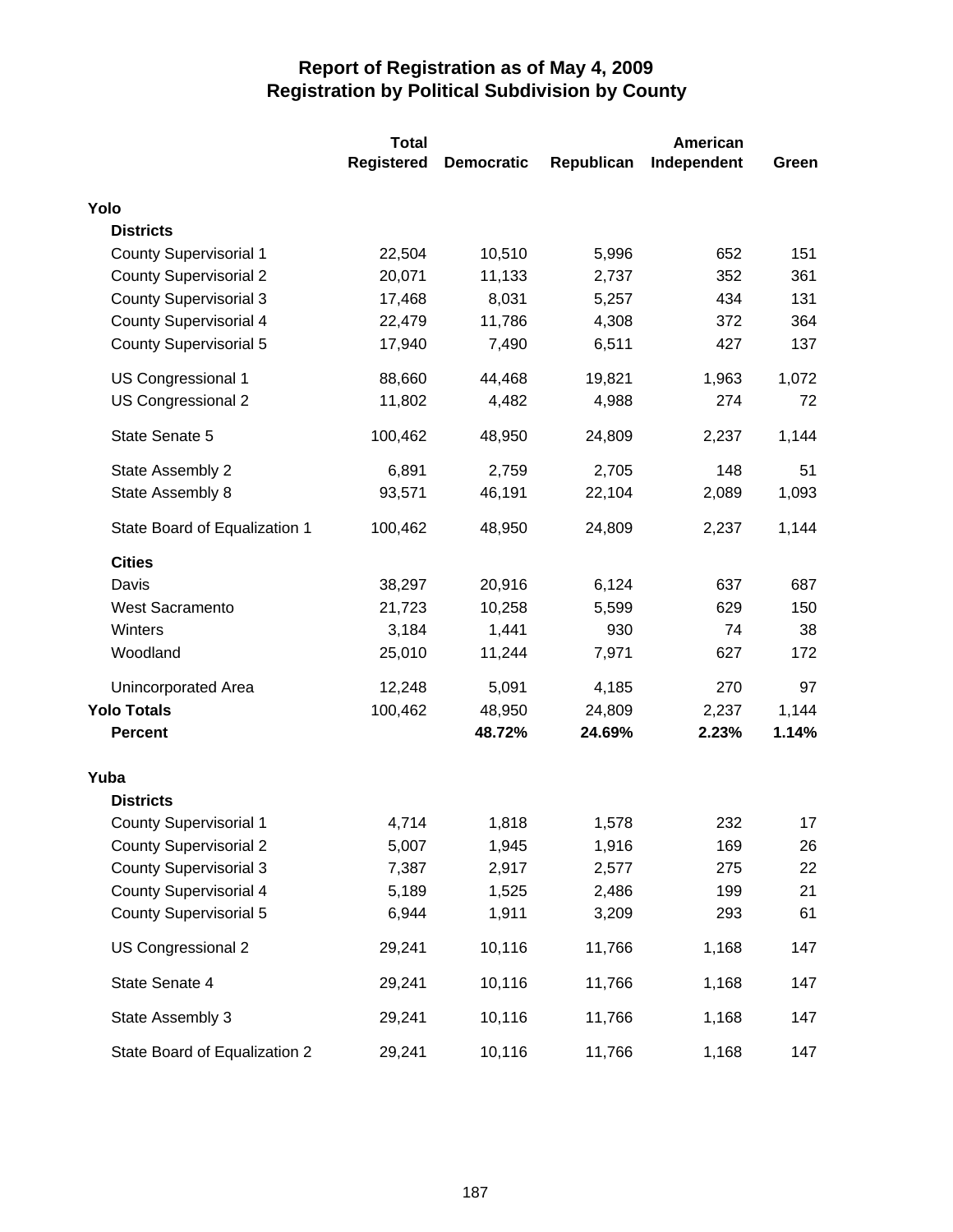|                               |             | Peace and |              | <b>Decline to</b> |  |
|-------------------------------|-------------|-----------|--------------|-------------------|--|
|                               | Libertarian | Freedom   | <b>Other</b> | <b>State</b>      |  |
| Yolo                          |             |           |              |                   |  |
| <b>Districts</b>              |             |           |              |                   |  |
| <b>County Supervisorial 1</b> | 82          | 219       | 275          | 4,619             |  |
| <b>County Supervisorial 2</b> | 108         | 33        | 155          | 5,192             |  |
| <b>County Supervisorial 3</b> | 68          | 57        | 134          | 3,356             |  |
| <b>County Supervisorial 4</b> | 132         | 35        | 194          | 5,288             |  |
| County Supervisorial 5        | 78          | 40        | 135          | 3,122             |  |
| US Congressional 1            | 415         | 365       | 803          | 19,753            |  |
| US Congressional 2            | 53          | 19        | 90           | 1,824             |  |
| State Senate 5                | 468         | 384       | 893          | 21,577            |  |
| State Assembly 2              | 34          | 15        | 53           | 1,126             |  |
| State Assembly 8              | 434         | 369       | 840          | 20,451            |  |
| State Board of Equalization 1 | 468         | 384       | 893          | 21,577            |  |
| <b>Cities</b>                 |             |           |              |                   |  |
| Davis                         | 206         | 65        | 324          | 9,338             |  |
| <b>West Sacramento</b>        | 80          | 217       | 271          | 4,519             |  |
| Winters                       | 15          | 10        | 15           | 661               |  |
| Woodland                      | 94          | 71        | 200          | 4,631             |  |
| <b>Unincorporated Area</b>    | 73          | 21        | 83           | 2,428             |  |
| <b>Yolo Totals</b>            | 468         | 384       | 893          | 21,577            |  |
| <b>Percent</b>                | 0.47%       | 0.38%     | 0.89%        | 21.48%            |  |
| Yuba                          |             |           |              |                   |  |
| <b>Districts</b>              |             |           |              |                   |  |
| <b>County Supervisorial 1</b> | 20          | 24        | 14           | 1,011             |  |
| <b>County Supervisorial 2</b> | 23          | 19        | 9            | 900               |  |
| <b>County Supervisorial 3</b> | 30          | 24        | 21           | 1,521             |  |
| <b>County Supervisorial 4</b> | 30          | 8         | 10           | 910               |  |
| <b>County Supervisorial 5</b> | 40          | 21        | 5            | 1,404             |  |
| US Congressional 2            | 143         | 96        | 59           | 5,746             |  |
| State Senate 4                | 143         | 96        | 59           | 5,746             |  |
| State Assembly 3              | 143         | 96        | 59           | 5,746             |  |
| State Board of Equalization 2 | 143         | 96        | 59           | 5,746             |  |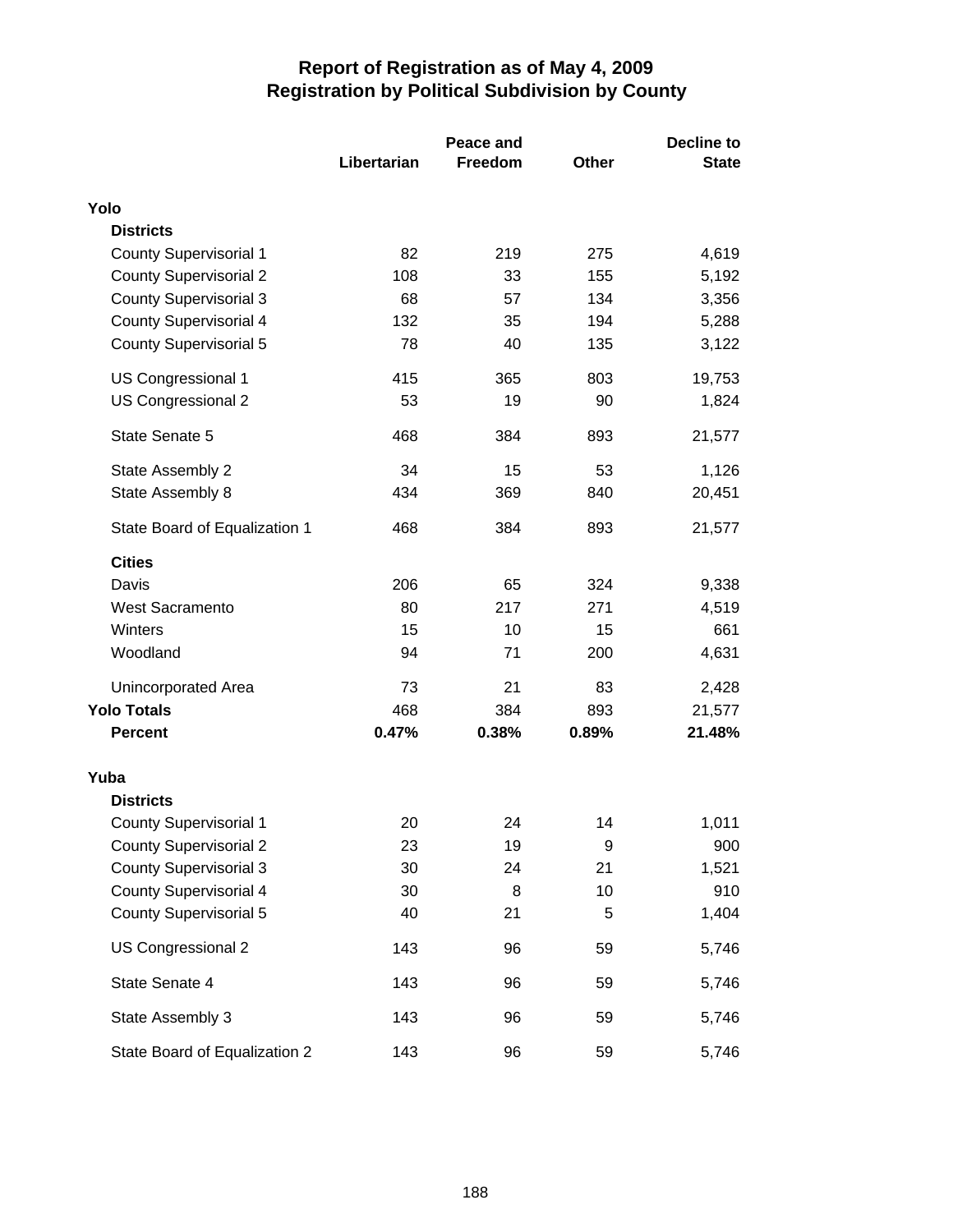|                             | <b>Total</b>      |                   |            | American    |                |  |
|-----------------------------|-------------------|-------------------|------------|-------------|----------------|--|
|                             | <b>Registered</b> | <b>Democratic</b> | Republican | Independent | Green          |  |
| <b>Cities</b>               |                   |                   |            |             |                |  |
| Marysville                  | 5,007             | 1,945             | 1,916      | 169         | 26             |  |
| Wheatland                   | 1,678             | 490               | 791        | 59          | $\overline{7}$ |  |
| Unincorporated Area         | 22,556            | 7,681             | 9,059      | 940         | 114            |  |
| <b>Yuba Totals</b>          | 29,241            | 10,116            | 11,766     | 1,168       | 147            |  |
| <b>Percent</b>              |                   | 34.60%            | 40.24%     | 3.99%       | 0.50%          |  |
| <b>Incorporated Total</b>   | 14,011,557        | 6,398,288         | 4,139,339  | 298,667     | 90,072         |  |
| <b>Unincorporated Total</b> | 3,141,455         | 1,243,820         | 1,186,219  | 77,611      | 23,850         |  |
| <b>State Total</b>          | 17,153,012        | 7,642,108         | 5,325,558  | 376,278     | 113,922        |  |